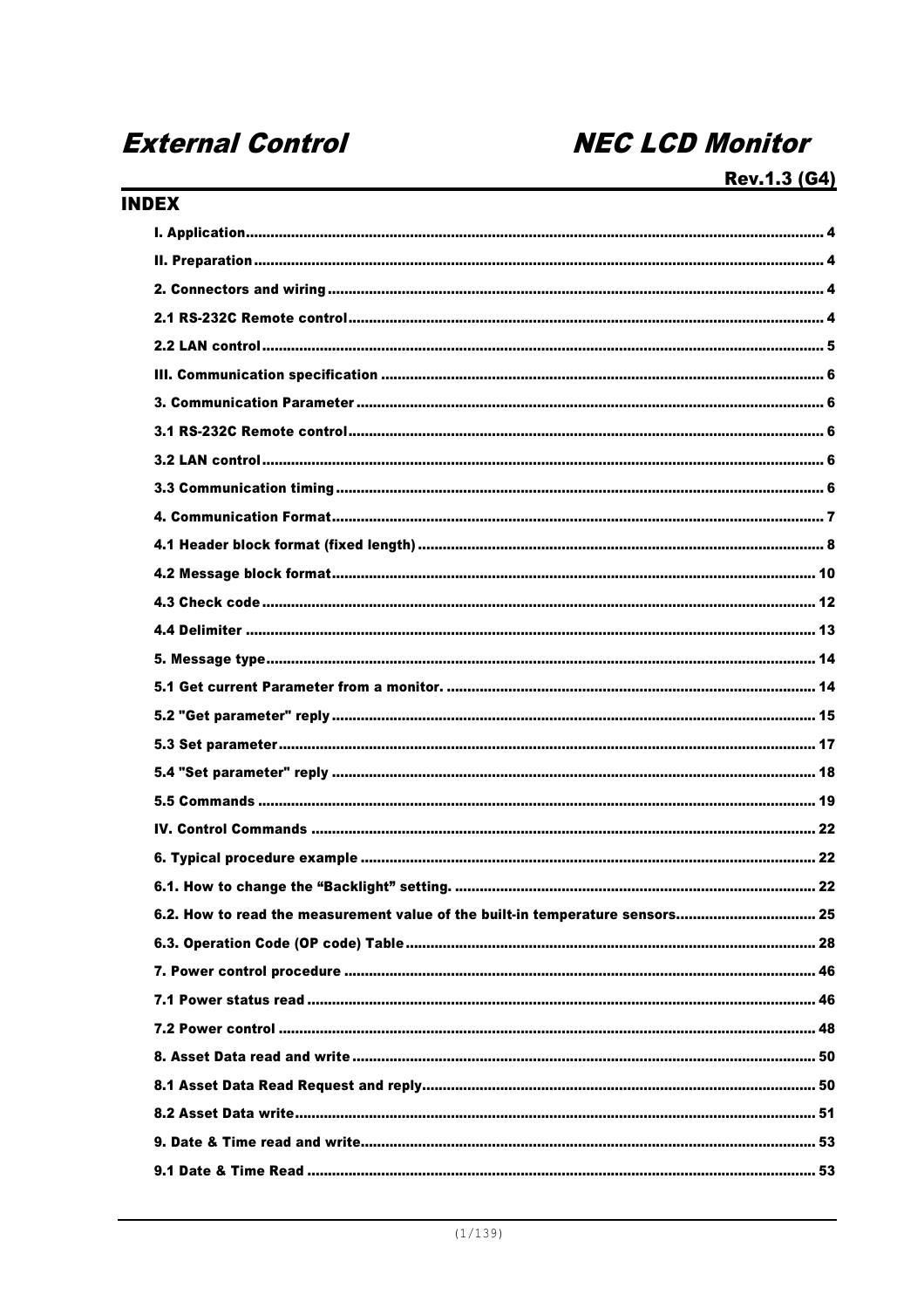| 18.1 Firmware Version Read | 93 |
|----------------------------|----|
|                            |    |
|                            |    |
|                            |    |
|                            |    |
|                            |    |
|                            |    |
|                            |    |
|                            |    |
|                            |    |
|                            |    |
|                            |    |
|                            |    |
|                            |    |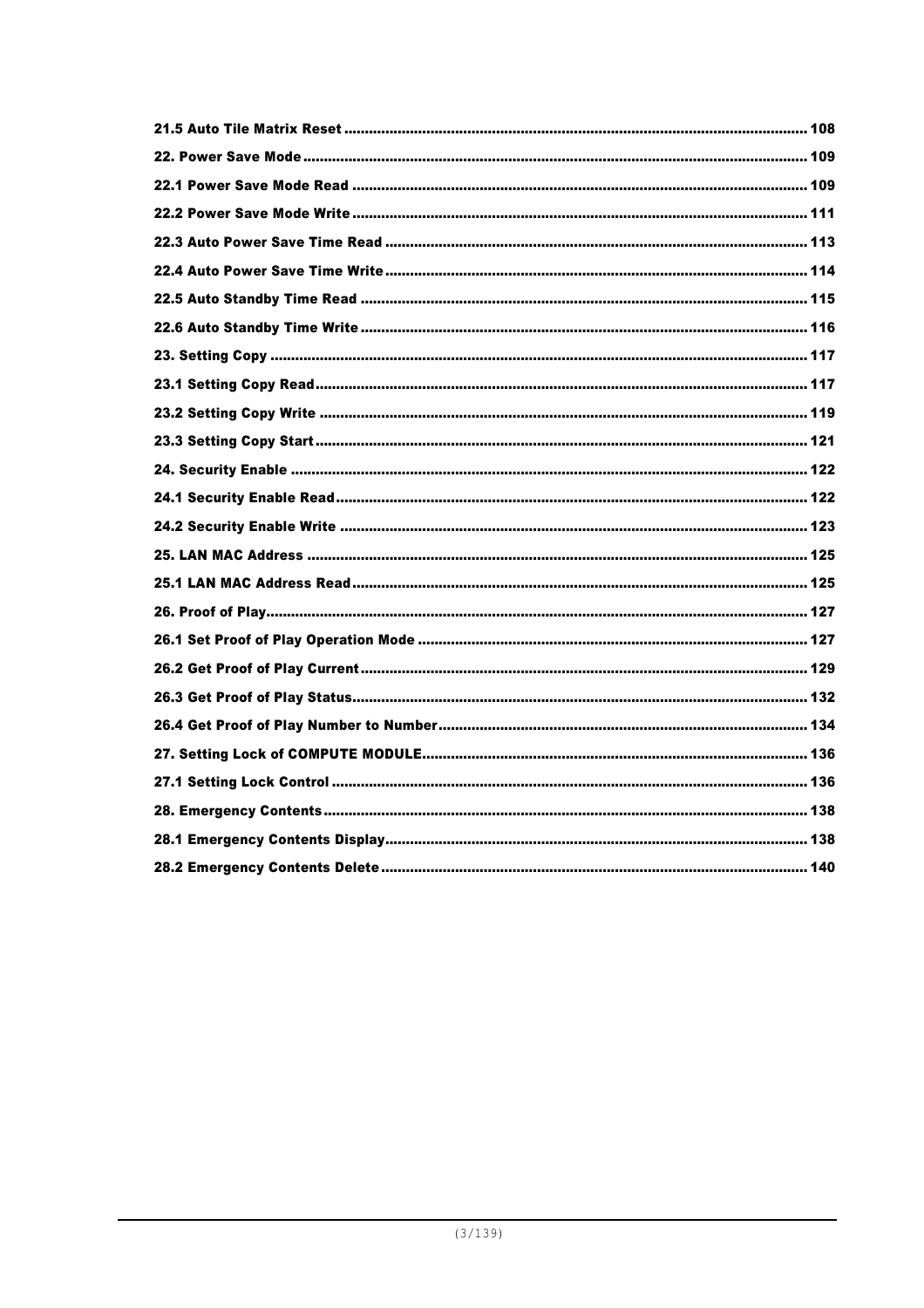# I. Application

This document defines the communications method for control of the NEC LCD monitor, MultiSync P404 /P484 /P554 /V404 /V484 /V554/ V404-T/ V484-T/ V554-T/ P754Q/ V754Q/ V864Q/ V984Q/ C751Q/ C861Q/ C981Q when using an external controller.

# II. Preparation

# 2. Connectors and wiring

## 2.1 RS-232C Remote control

```
Connector: 9-pin D-Sub
Cable: Cross (reversed) cable or null modem cable
```


(Please refer "Controlling the LCD monitor via RS-232C Remote control" on User's manual.)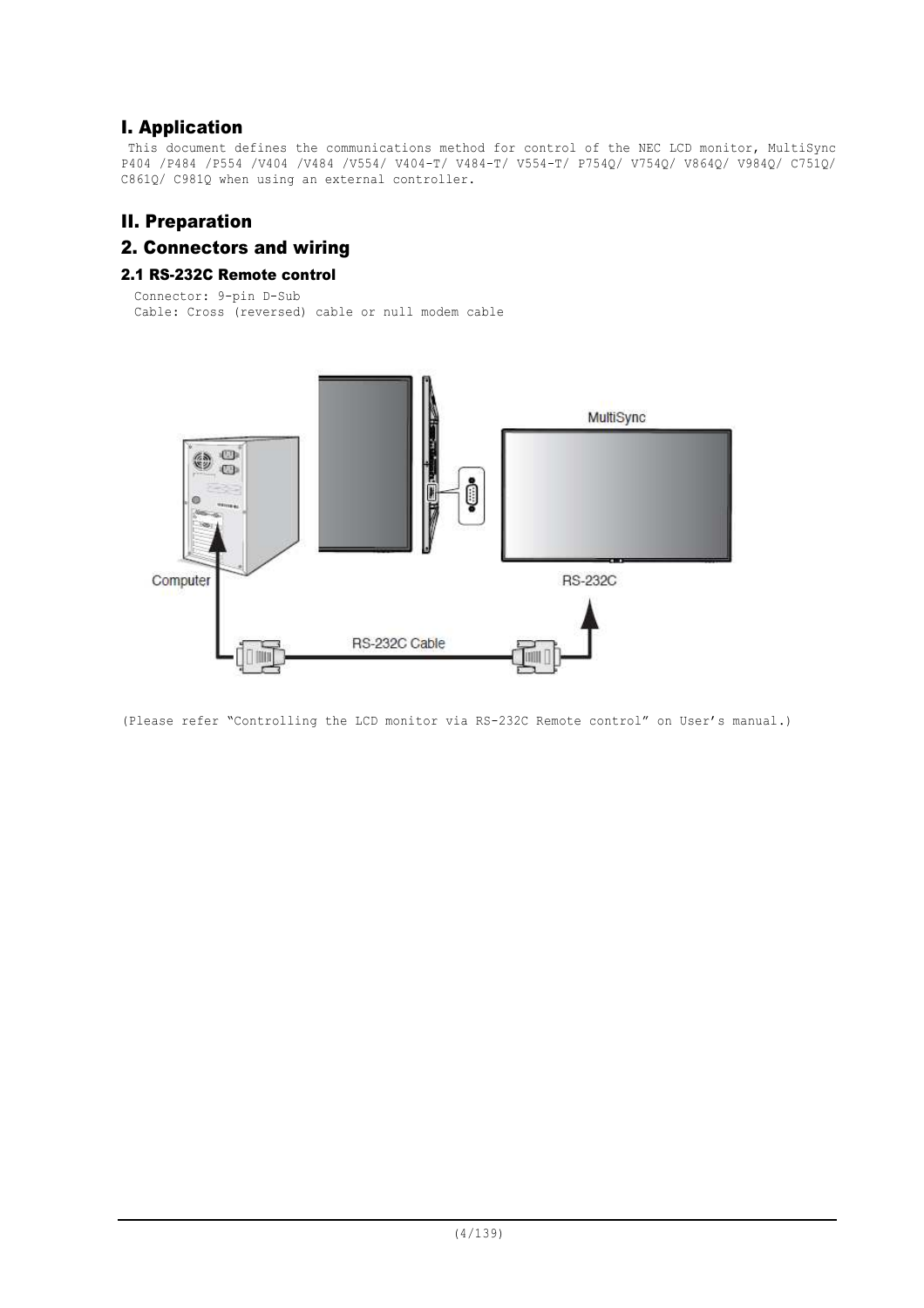## 2.2 LAN control

Connector: RJ-45 10/100 BASE-T Cable: Category 5 or higher LAN cable



(Please refer "Controlling the LCD monitor via LAN control" on User's manual.)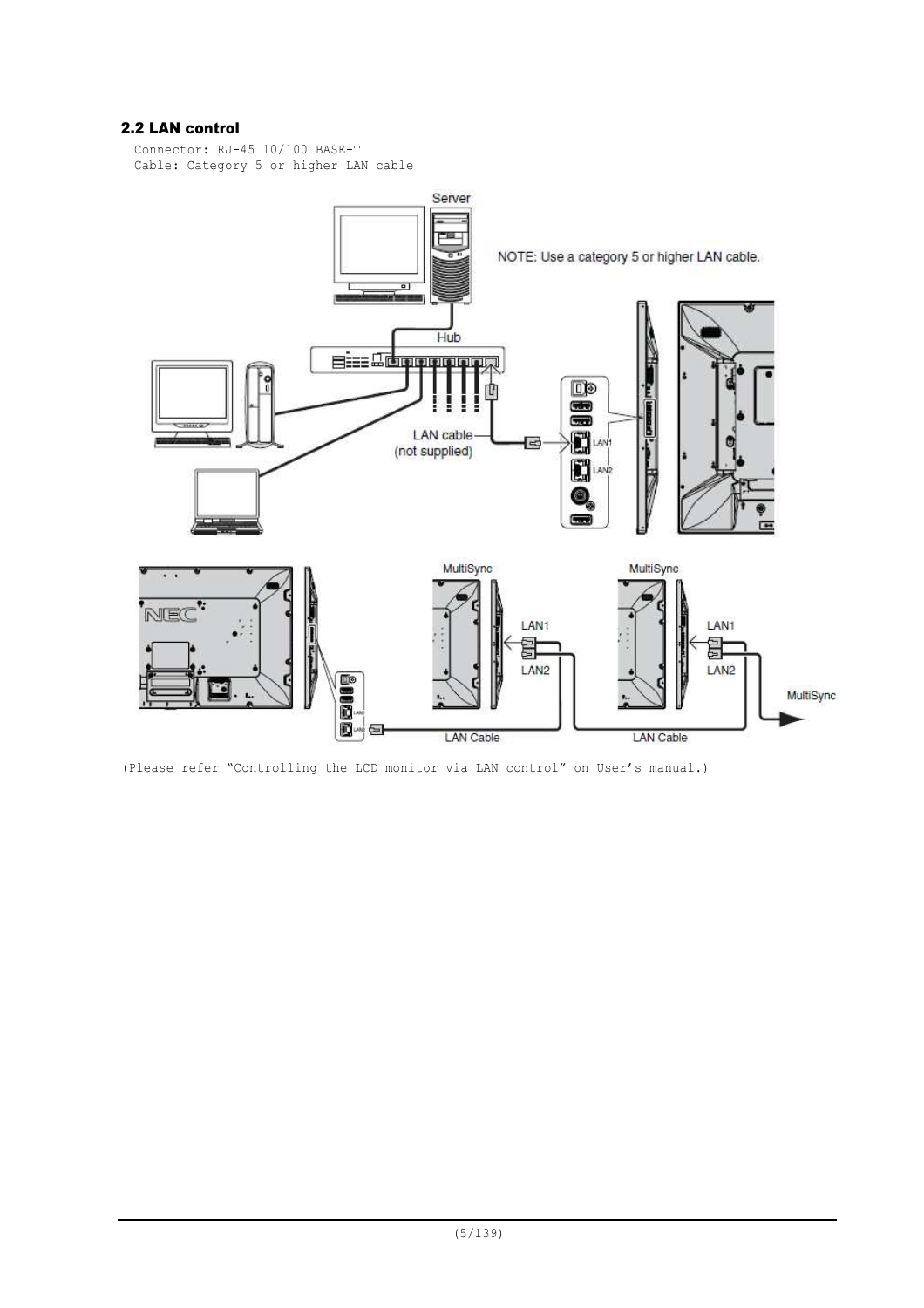# III. Communication specification

# 3. Communication Parameter

## 3.1 RS-232C Remote control

| (1) Communication system<br>(2) Interface<br>(3) Baud rate<br>(4) Data length<br>(5) Parity<br>$(6)$ Stop bit | Asynchronous<br>RS-232C<br>9600bps<br>8bits<br>None<br>1 bit |
|---------------------------------------------------------------------------------------------------------------|--------------------------------------------------------------|
|                                                                                                               |                                                              |
| (7) Communication code                                                                                        | ASCII                                                        |

## 3.2 LAN control

| (1) Communication system | TCP/IP (Internet protocol suite)                  |
|--------------------------|---------------------------------------------------|
| (2) Interface            | Ethernet (CSMA/CD)                                |
| (3) Communication layer  | Transport layer (TCP)                             |
|                          | * Using the payload of TCP segment.               |
| (4) IP address           | (Default) Automatic setup                         |
|                          | * If you need to change,                          |
|                          | Please refer "Network settings" on User's manual. |
| $(5)$ Port No.           | 7142 (Fixed)                                      |

(Note)

The monitor will disconnect the connection if no packet data is received for 15 minutes. And the controller (PC) has to re-connect to control the monitor again, after 15 minutes or more.

## 3.3 Communication timing

The controller should wait for a reply packet before the next command is sent. (Note)

When the following commands are sent, a controller should wait for specified period after receiving the reply command before sending the next command.

- Power On, Power Off: 15 seconds
- Input, PIP Input, Auto Setup, Factory Reset: 10 seconds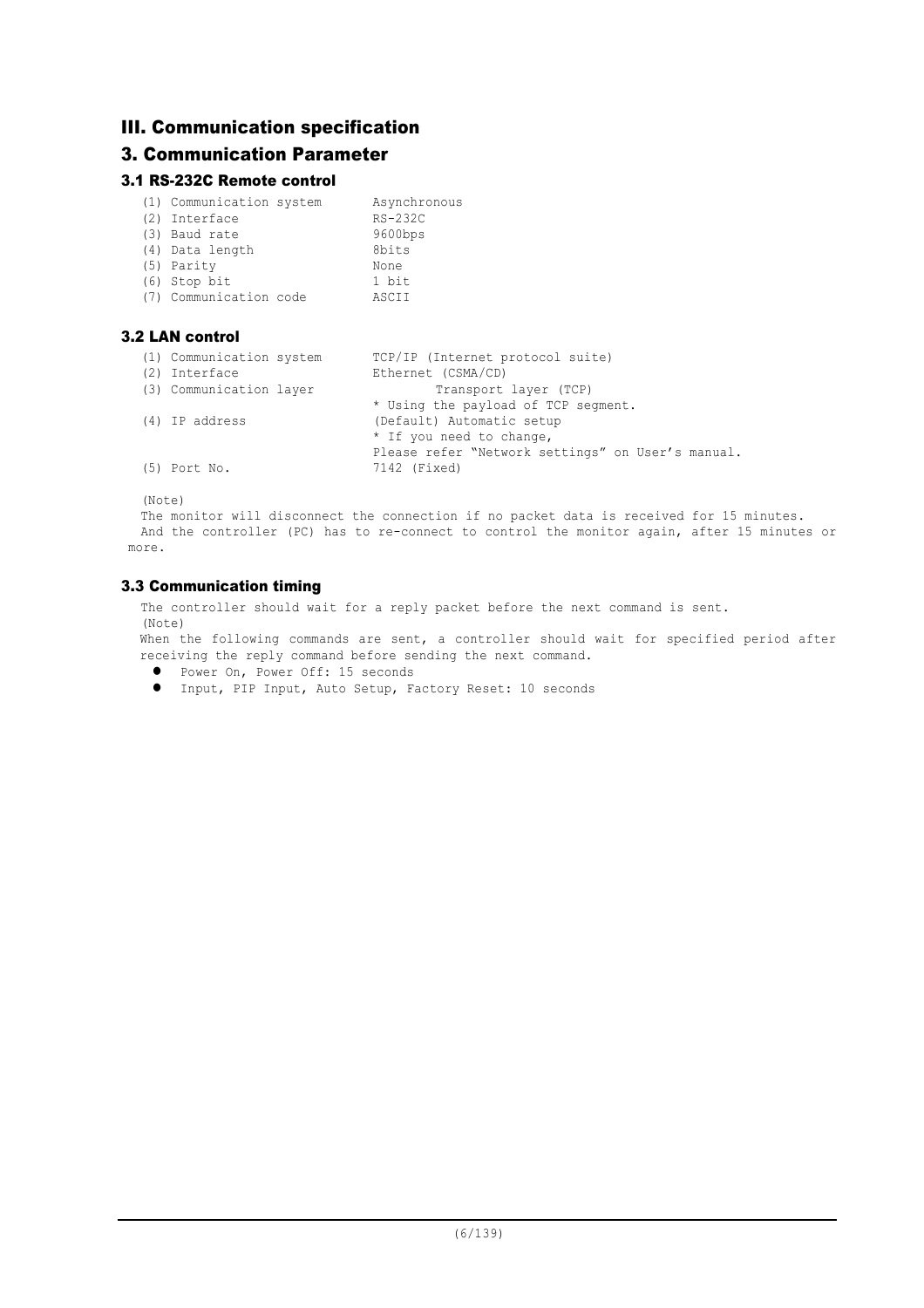## 4. Communication Format



■ For the special command (see the part 7 to 24. and 5.5.2)



The control does not suitable for above fixed protocol; use the proper command for each control. Please refer section 5.5 and section 7 to 26.

The monitor replies a proper message defined for each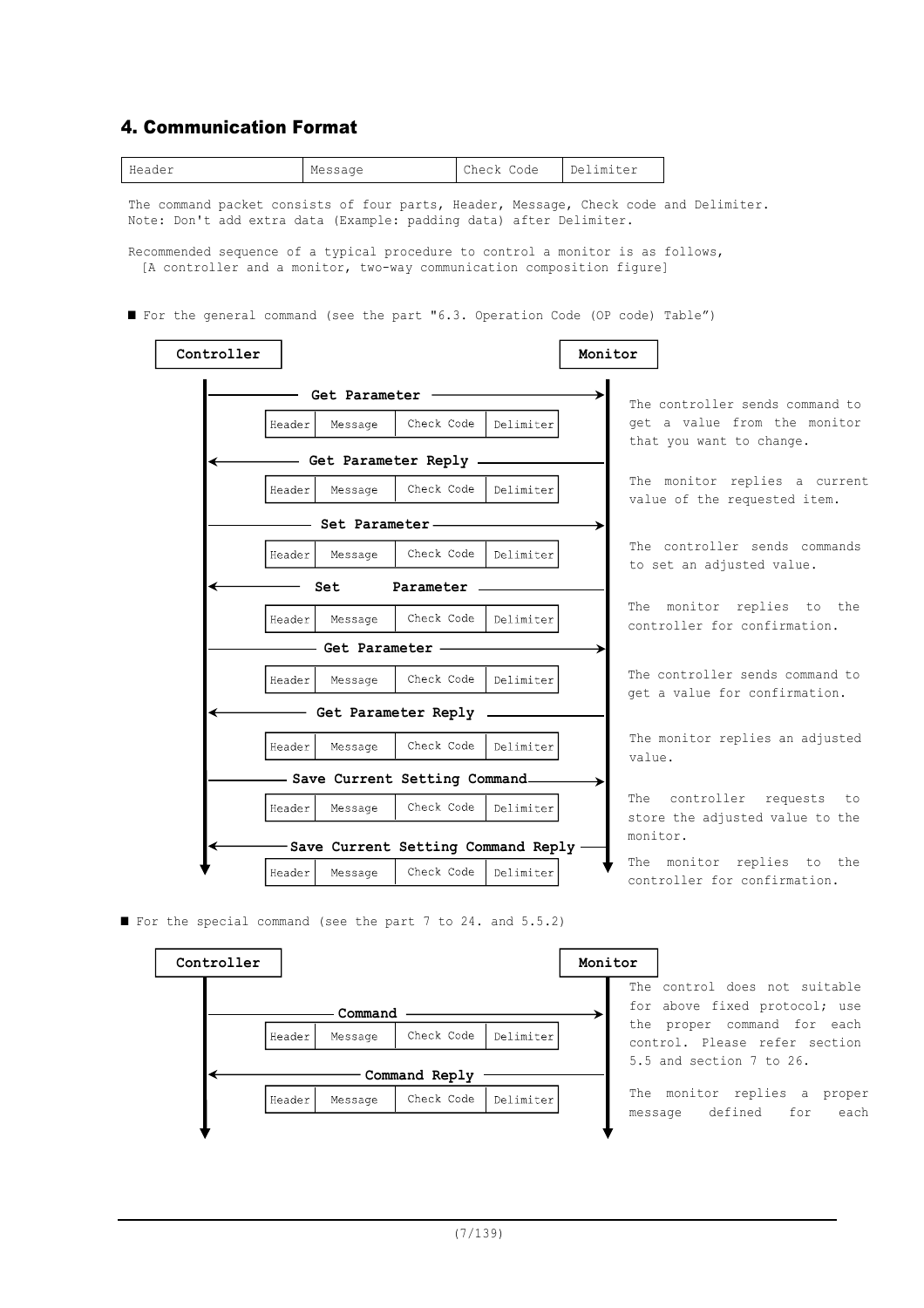## 4.1 Header block format (fixed length)

Header Message Check code Delimiter

| SOH             | Reserved | Destination | Source | Message | Message                         |
|-----------------|----------|-------------|--------|---------|---------------------------------|
|                 |          |             |        | Type    | Lenath                          |
| 1 <sub>st</sub> | ond      | ord         | Λth    | ς th    | 7th<br>$\overline{\phantom{0}}$ |

1stbyte) SOH: Start of Header

ASCII SOH (01h)

2ndbyte) Reserved: Reserved for future extensions.

On this monitor, it must be ASCII '0'(30h).

3rdbyte) Destination: Destination equipment ID. (Receiver)

Specify a commands receiver's address.

The controller sets the "MONITOR ID" or "GROUP ID" of the monitor controlled in here.

On the reply, the monitor sets '0' (30h), always.

"MONITOR ID", "GROUP ID" to "Destination Address" conversion table is as follows,

| Monito            | Destinatio | Monito    | Destinatio | Monito | Destinatio | Monito | Destinatio      |
|-------------------|------------|-----------|------------|--------|------------|--------|-----------------|
| r                 | n          | r         | n Address  | r.     | n Address  | r      | n Address       |
| ID.               | Address    | ID        |            | ID     |            | ID     |                 |
| $\mathbf{1}$      | 41h('A')   | 26        | 5Ah('Z')   | 51     | 73h        | 76     | 8Ch             |
| $\overline{2}$    | 42h('B')   | 27        | 5Bh        | 52     | 74h        | 77     | 8Dh             |
| $\mathbf{B}$      | 43h('C')   | 28        | 5Ch        | 53     | 75h        | 78     | 8Eh             |
| $\overline{4}$    | 44h('D')   | 29        | 5Dh        | 54     | 76h        | 79     | 8Fh             |
| 5                 | 45h('E')   | 30        | 5Eh        | 55     | 77h        | 80     | 90h             |
| 6                 | 46h('F')   | 31        | 5Fh        | 56     | 78h        | 81     | 91h             |
| $\overline{7}$    | 47h('G')   | 32        | 60h        | 57     | 79h        | 82     | 92h             |
| 8                 | 48h('H')   | 33        | 61h        | 58     | 7Ah        | 83     | 93h             |
| 9                 | 49h('I')   | 34        | 62h        | 59     | 7Bh        | 84     | 94h             |
| 10                | 4Ah('J')   | 35        | 63h        | 60     | 7Ch        | 85     | 95h             |
| 11                | 4Bh('K')   | 36        | 64h        | 61     | 7Dh        | 86     | 96h             |
| $12 \overline{ }$ | 4Ch('L')   | 37<br>65h |            | 62     | 7Eh        | 87     | 97h             |
| 13                | 4Dh('M')   | 38        | 66h        | 63     | 7Fh        | 88     | 98h             |
| 14                | 4Eh('N')   | 39        | 67h        | 64     | 80h        | 89     | 99h             |
| 15                | 4Fh('O')   | 40        | 68h        | 65     | 81h        | 90     | 9Ah             |
| 16                | 50h('P')   | 41        | 69h        | 66     | 82h        | 91     | 9Bh             |
| 17                | 51h('0')   | 42        | 6Ah        | 67     | 83h        | 92     | 9Ch             |
| 18                | 52h('R')   | 43        | 6Bh        | 68     | 84h        | 93     | 9 <sub>Dh</sub> |
| 19                | 53h('S')   | 44        | 6Ch        | 69     | 85h        | 94     | 9Eh             |
| 20                | 54h('T')   | 45        | 6Dh        | 70     | 86h        | 95     | 9Fh             |
| 21                | 55h('U')   | 46        | 6Eh        | 71     | 87h        | 96     | A0h             |
| 22                | 56h('V')   | 47        | 6Fh        | 72     | 88h        | 97     | A1h             |
| 23                | 57h('W')   | 48        | 70h        | 73     | 89h        | 98     | A2h             |
| 24                | 58h('X')   | 49        | 71h        | 74     | 8Ah        | 99     | A3h             |
| 25                | 59h('Y')   | 50        | 72h        | 75     | 8Bh        | 100    | A4h             |
| ALL               | $2Ah(^**)$ |           |            |        |            |        |                 |

| Group | Destination | Group | Destination | Group | Destination | Group | Destination |
|-------|-------------|-------|-------------|-------|-------------|-------|-------------|
| ΙD    | Address     |       | Address     | ΙD    | Address     |       | Address     |
|       | 31h('1')    |       | 34h(14')    |       | 37h(17')    |       | 3Ah ( ':'   |
|       | 32h('2')    |       | 35h(15')    |       | 38h('8')    |       |             |
|       | 33h('3')    |       | 36h('6')    |       | 39h('9')    |       |             |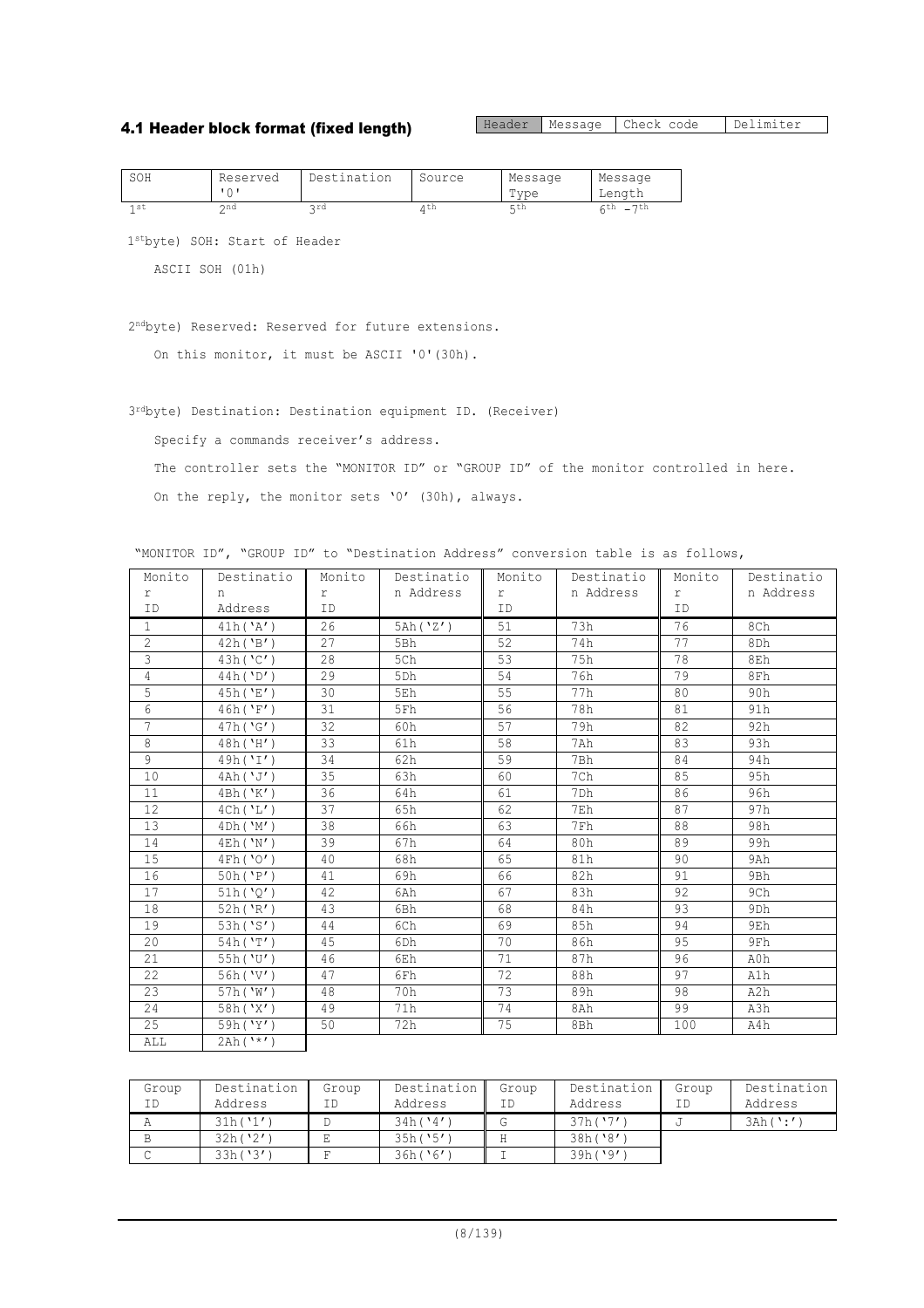Ex.) If you want to control a monitor that has the "ID No." as '1', specify a destination address 'A'(41h). If you want to control all of the monitors which are connected by a daisy chain, specify a destination address '\*'(2Ah).

4thbyte) Source: Source equipment ID. (Sender) Specify a sender address. The controller must be '0' (30h). On the reply, the monitor sets the own MONITOR ID in here.

5thbyte) Message Type: (Case sensitive.)

Refer to section 4.2 "Message block format" for more details.

ASCII 'A' (41h): Command.

ASCII 'B' (42h): Command reply.

ASCII 'C' (43h): Get current parameter from a monitor.

ASCII 'D' (44h): "Get parameter" reply.

ASCII 'E' (45h): Set parameter.

ASCII 'F' (46h): "Set parameter" reply.

6th -7th bytes) Message Length:

Specify the length of the message (that follows the header) from STX to ETX.

This length includes STX and ETX.

The byte data must be encoded to ASCII characters.

Ex.) The byte data 3Ah must be encoded to ASCII characters '3' and 'A' (33h and 41h). The byte data 0Bh must be encoded to ASCII characters '0' and 'B' (30h and 42h).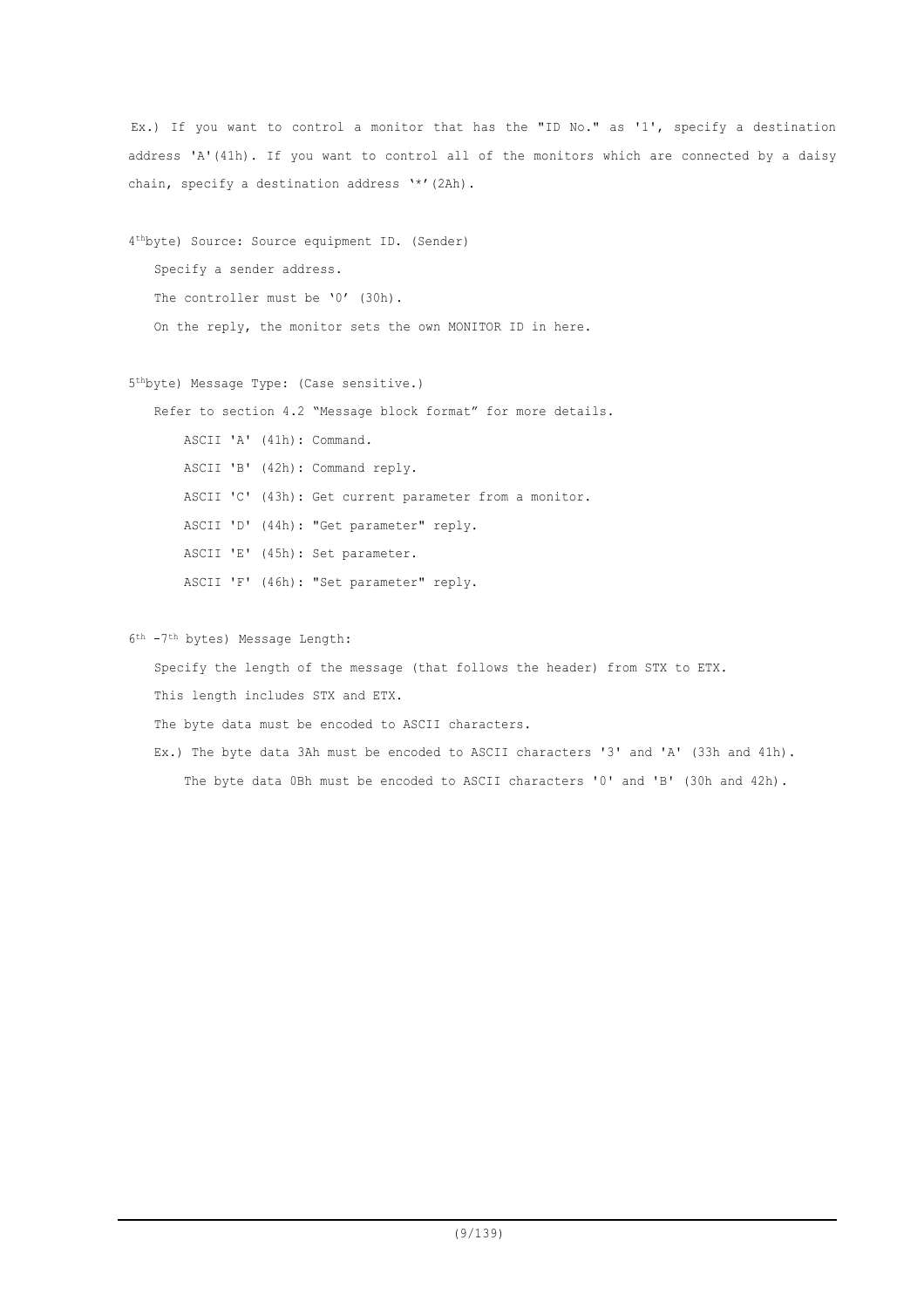#### 4.2 Message block format Header **Message** Check code Delimiter

"Message block format" is allied to the "Message Type" in the "Header".

Refer to the section 4.1 "Header block format" for more detail.

1)Get current parameter

The controller sends this message when you want to get the status of the monitor. For the status that you want to get, specify the "OP code page" and "OP code", refer to "Appendix A. Operation code table".

"Message format" of the "Get current parameter" is as follows,

| $\cap$ $\Box$ | OP code | OP code |  |  |  |  |
|---------------|---------|---------|--|--|--|--|
|               | page    |         |  |  |  |  |
|               |         |         |  |  |  |  |

Refer to section 5.1 "Get current parameter from a monitor." for more details.

#### 2)Get Parameter reply

The monitor will reply with the status of the requested item specified by the controller in the "Get parameter message".

#### "Message format" of the "Get parameter reply" is as follows,

| CHV<br>2 T V | Result<br>ΟP<br>code<br>page |    |                    | ΟP | Type<br>code |    |    | Max value |            |  | Value<br>Current |     |            | ETX |  |     |  |
|--------------|------------------------------|----|--------------------|----|--------------|----|----|-----------|------------|--|------------------|-----|------------|-----|--|-----|--|
|              | Hi                           | LΟ | .<br>- - -<br>11 T | Lο | Ηi           | Lο | Ηi | ⊥∪        | <b>MSB</b> |  |                  | LSB | <b>MSB</b> |     |  | LSB |  |

Refer to section 5.2 "Get parameter reply" for more details.

#### 3) Set parameter

The controller sends this message to change a setting of the monitor.

Message format of the "Set parameter" is as follows,

| STX | ΟP         | code °<br>page | ΟP               | code | Set Value | гmv |  |     |  |
|-----|------------|----------------|------------------|------|-----------|-----|--|-----|--|
|     | нi<br>11 T |                | ц÷<br>LΟ<br>11 L |      | MSB       |     |  | LSB |  |

Refer to section 5.3 "Set parameter" for more details.

#### 4) Set Parameter reply

The monitor replies with this message for a confirmation of the "Set parameter message".

Message format of the "Set parameter reply" is as follows,

| STX | Result |    | ΟP<br>code<br>page |              | ΟP    | Type<br>code<br>- - |    | Max value |            |  | Requested setting<br>Value |     |     |  | <b>ETX</b> |     |  |
|-----|--------|----|--------------------|--------------|-------|---------------------|----|-----------|------------|--|----------------------------|-----|-----|--|------------|-----|--|
|     | Ηi     | ⊥∪ | TT 2<br>11 T       | $\sim$<br>ച∪ | $- -$ | ШU                  | Ηi | TО        | <b>MSB</b> |  |                            | LSB | MSB |  |            | LSB |  |

Refer to section 5.4 "Set parameter reply" for more details.

#### 5)Command

"Command message" format depends on each command.

Usually, this "command message" is used for some non-slider controls and some special operations, such as "Save current settings", "Get timing report", "power control", "Schedule", etc. Refer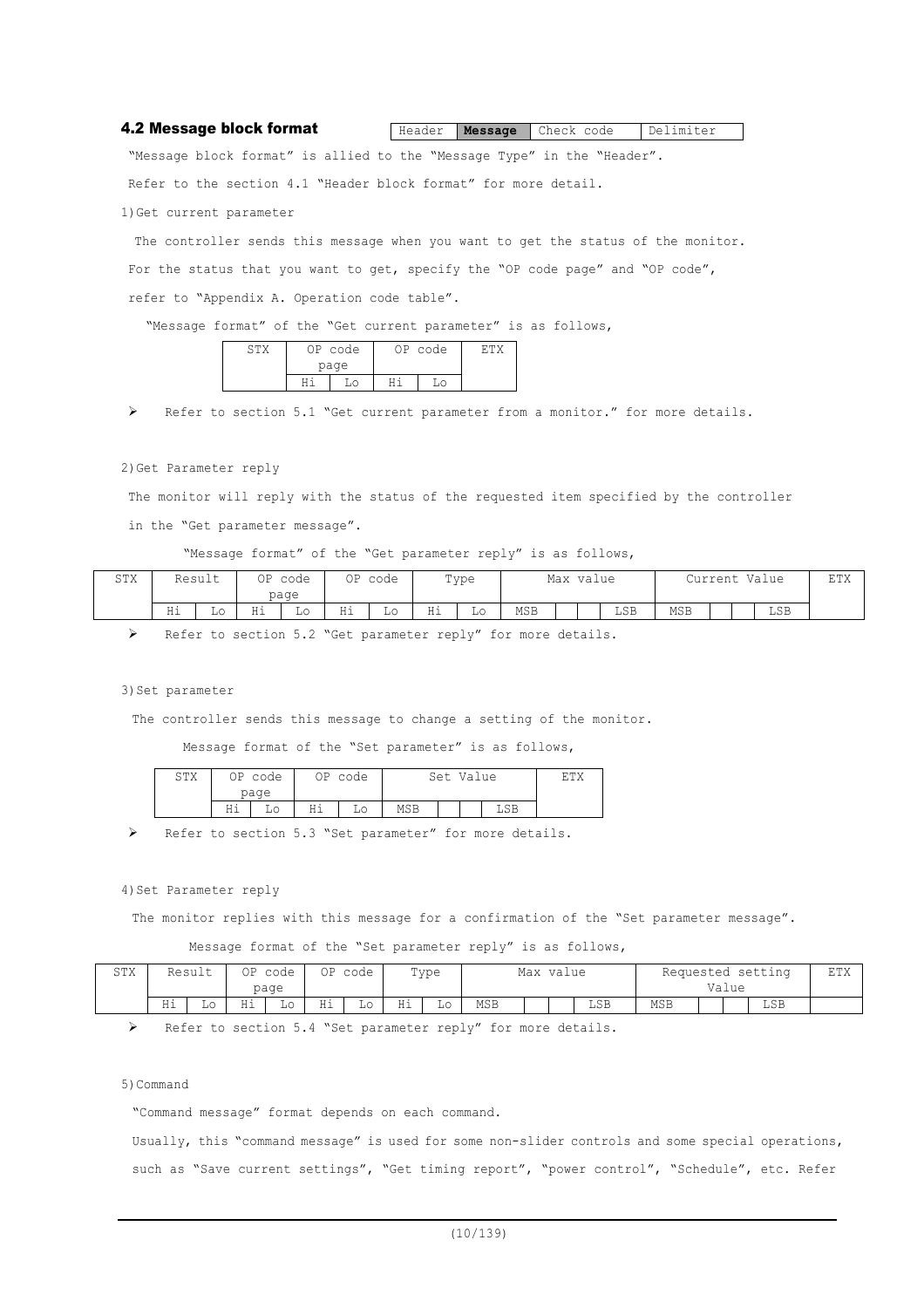to section 5.5 "Commands message" for more details.

6)Command reply

The monitor replies to a query from the controller. "Command reply message" format depends on each command. Refer to section 5.5 "Commands message" for more details.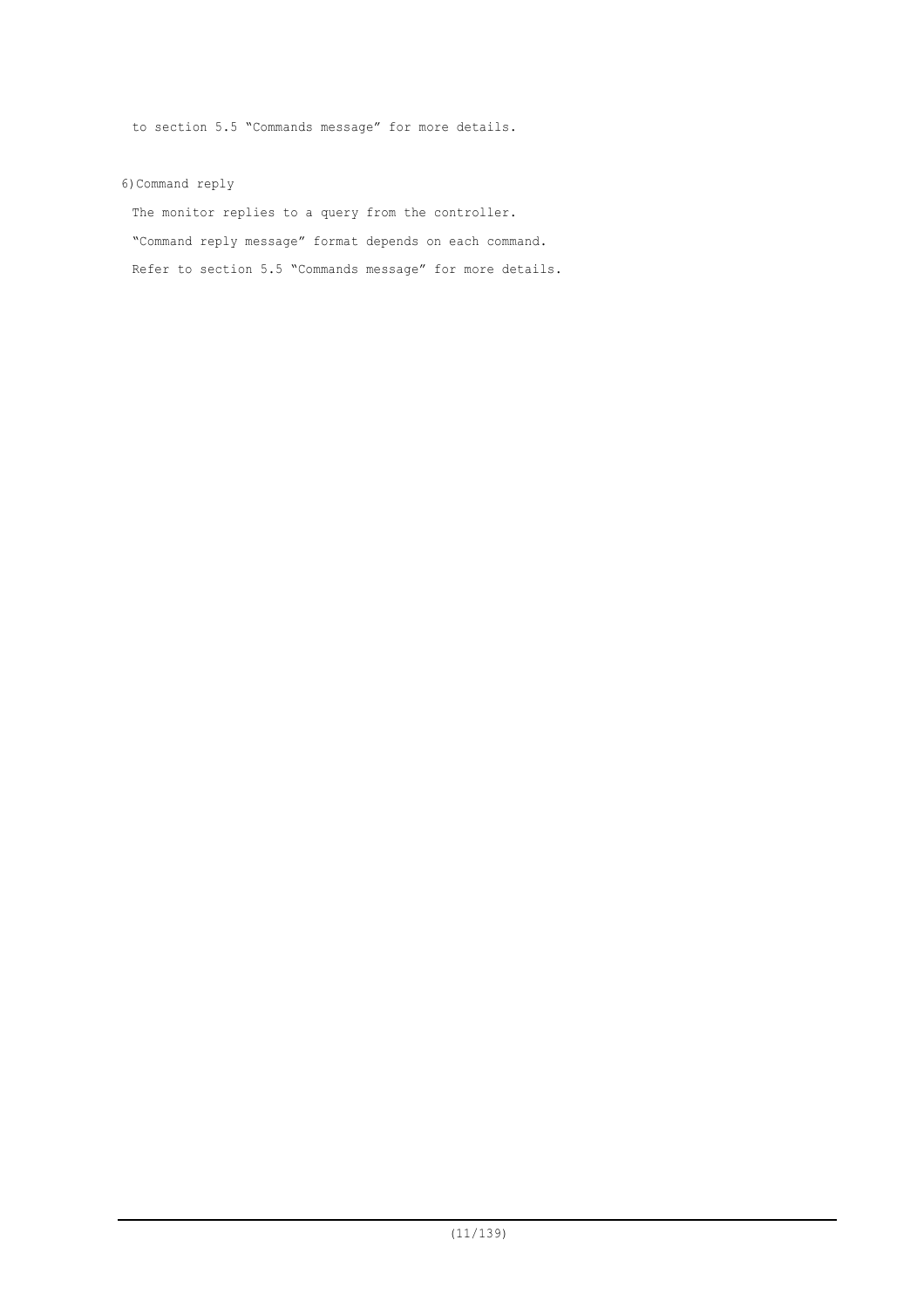## 4.3 Check code

## Header Message **Check code** Delimiter

Check code is the Block Check Code (BCC) between the Header and the End of Message except SOH.

|             |                | 2 <sup>7</sup> | $2^{6}$ | 2 <sup>5</sup> | 2 <sup>4</sup> | $2^{3}$     | $2^2$ | 2 <sup>1</sup> | $2^0$       |
|-------------|----------------|----------------|---------|----------------|----------------|-------------|-------|----------------|-------------|
| SOH         | $D_0$          |                |         |                |                |             |       |                |             |
| Reserved    | $D_1$          |                |         |                |                |             |       |                |             |
| Destination | $D_2$          |                |         |                |                |             |       |                |             |
| Source      | $D_3$          |                |         |                |                |             |       |                |             |
| Type        | $D_4$          |                |         |                |                |             |       |                |             |
| Length (H)  | D <sub>5</sub> |                |         |                |                |             |       |                |             |
| Length (L)  | $D_6$          |                |         |                |                |             |       |                |             |
| <b>STX</b>  | $D_7$          |                |         |                |                |             |       |                |             |
| Data        | $D_8$          |                |         |                |                |             |       |                |             |
|             |                |                |         |                |                |             |       |                |             |
|             |                |                |         |                |                |             |       |                |             |
| <b>ETX</b>  | $D_n$          |                |         |                |                |             |       |                |             |
| Check code  | $D_{n+1}$      | P              | P       | P              | P              | $\mathbb P$ | P     | P              | $\mathbf P$ |

 $D_{n+1}$  =  $D_1$  XOR  $D_2$  XOR  $D_3$  XOR  $, , , D_n$ 

XOR: Exclusive OR

Following is an example of a Check code (BCC) calculation.

|       | Header       |                               |                   |                 |                | Message |            |    |                            |          |           |                   |    |          | Check         | <b>Delimiter</b> |          |          |
|-------|--------------|-------------------------------|-------------------|-----------------|----------------|---------|------------|----|----------------------------|----------|-----------|-------------------|----|----------|---------------|------------------|----------|----------|
|       | SOH Reserved | <b>Destination</b><br>Address | Source<br>Address | Message<br>type | Message length |         | <b>STX</b> |    | OP code<br>OP code<br>page |          | Set Value |                   |    | ETX      | code<br>(BCC) |                  |          |          |
| 01    | 30           |                               | 30                | 45              | 30             | 41      | 02         | 30 | 30                         | 31       | 30        | 30                | 30 | 36       | 34            | 03               | --       | 0D       |
| $D_0$ | D1           | $D_2$                         | $D_3$             | D4              | $D_5$          | $D_6$   | D7.        | D8 | D <sub>9</sub>             | $D_{10}$ | $D_{11}$  | $D_{12}$ $D_{13}$ |    | $D_{14}$ | $D_{15}$      | $D_{16}$         | $D_{17}$ | $D_{18}$ |

Check code (BCC)  $D_{17} = D_1$  xor  $D_2$  xor  $D_3$  xor ... xor  $D_{14}$  xor  $D_{15}$  xor  $D_{16}$ 

 = 30h xor 41h xor 30h xor 45h xor 30h xor 41h xor 02h xor 30h xor 30h xor 31h xor 30h xor 30h xor 30h xor 36h xor 34h xor 03h  $= 77h$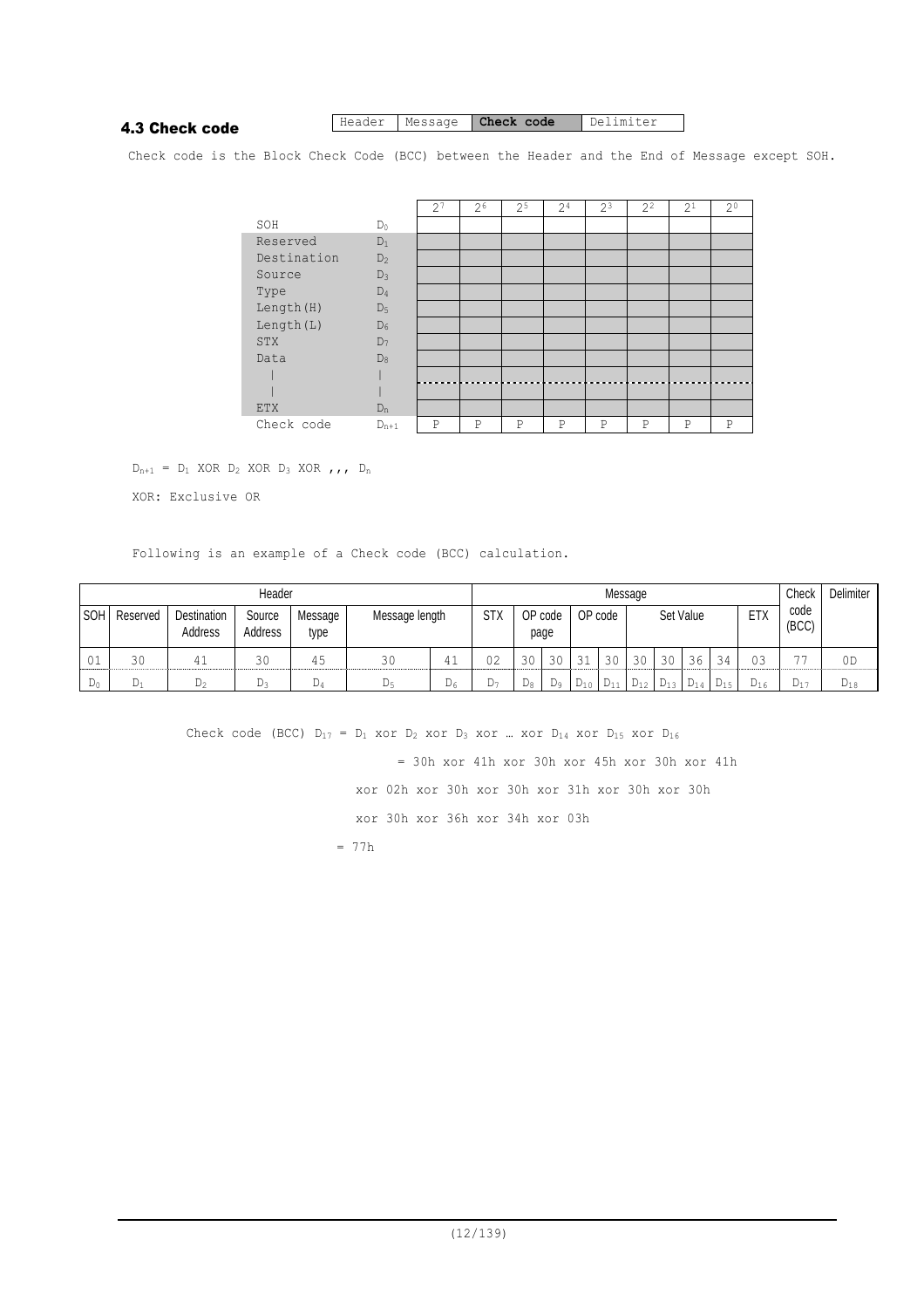#### 4.4 Delimiter

Header Message Check code **Delimiter** 

Packet delimiter code; ASCII CR(0Dh).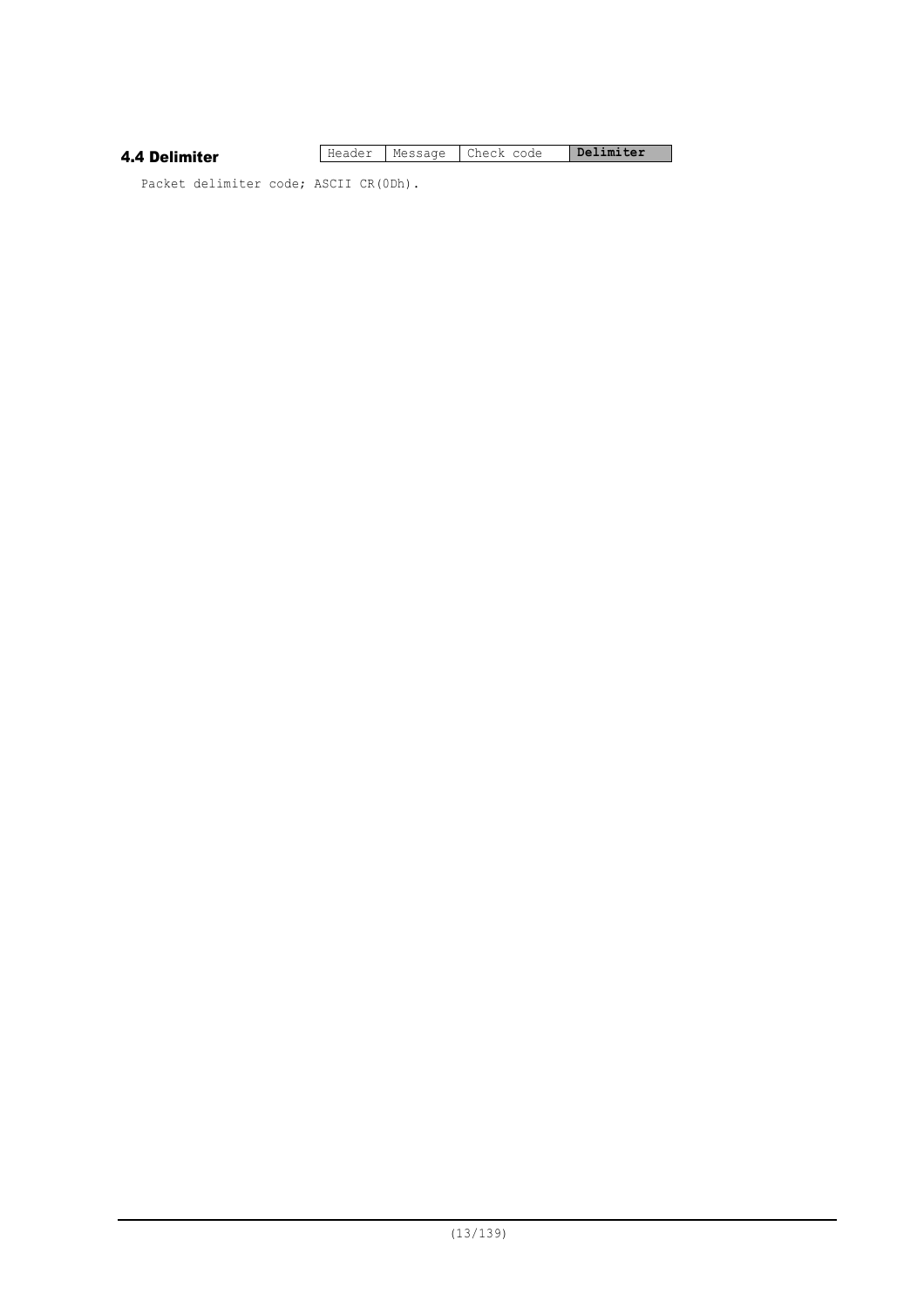## 5. Message type

#### 5.1 Get current Parameter from a monitor.

| STX  | OP code     |           | OP code |     |  |  |  |
|------|-------------|-----------|---------|-----|--|--|--|
|      | page        |           |         |     |  |  |  |
|      | LΟ          |           |         |     |  |  |  |
| 1 st | $2nd - 2rd$ | 1 th_5 th |         | ςth |  |  |  |

Send this message when you want to get the status of a monitor.

For the status that you want to get, specify the "OP code page" the "OP code", refer to "Appendix A. Operation code table".

1stbyte) STX: Start of Message

ASCII STX (02h)

2nd-3rdbytes) OP code page: Operation code page.

Specify the "OP code page" for the control which you want to get the status.

Refer to "Appendix A Operation code table" for each item.

OP code page data must be encoded to ASCII characters.

Ex.) The byte data 02h must be encoded to ASCII characters '0' and '2' (30h and 32h).

OP code page 02h -> OP code page (Hi) = ASCII '0' (30h)

OP code page (Lo) = ASCII '2' (32h)

Refer to Operation code table. (Appendix A)

4th–5thbytes) OP code: Operation code

Refer to "Appendix A Operation code table" for each item.

OP code data must be encoded to ASCII characters.

Ex.) The byte data 3Ah must be encoded to ASCII characters '3' and 'A' (33h and 41h).

OP code 3Ah -> OP code (Hi) = ASCII '3' (33h)

OP code (Lo) = ASCII 'A' (41h)

Refer to Operation code table.

6thbyte) ETX: End of Message

ASCII ETX (03h)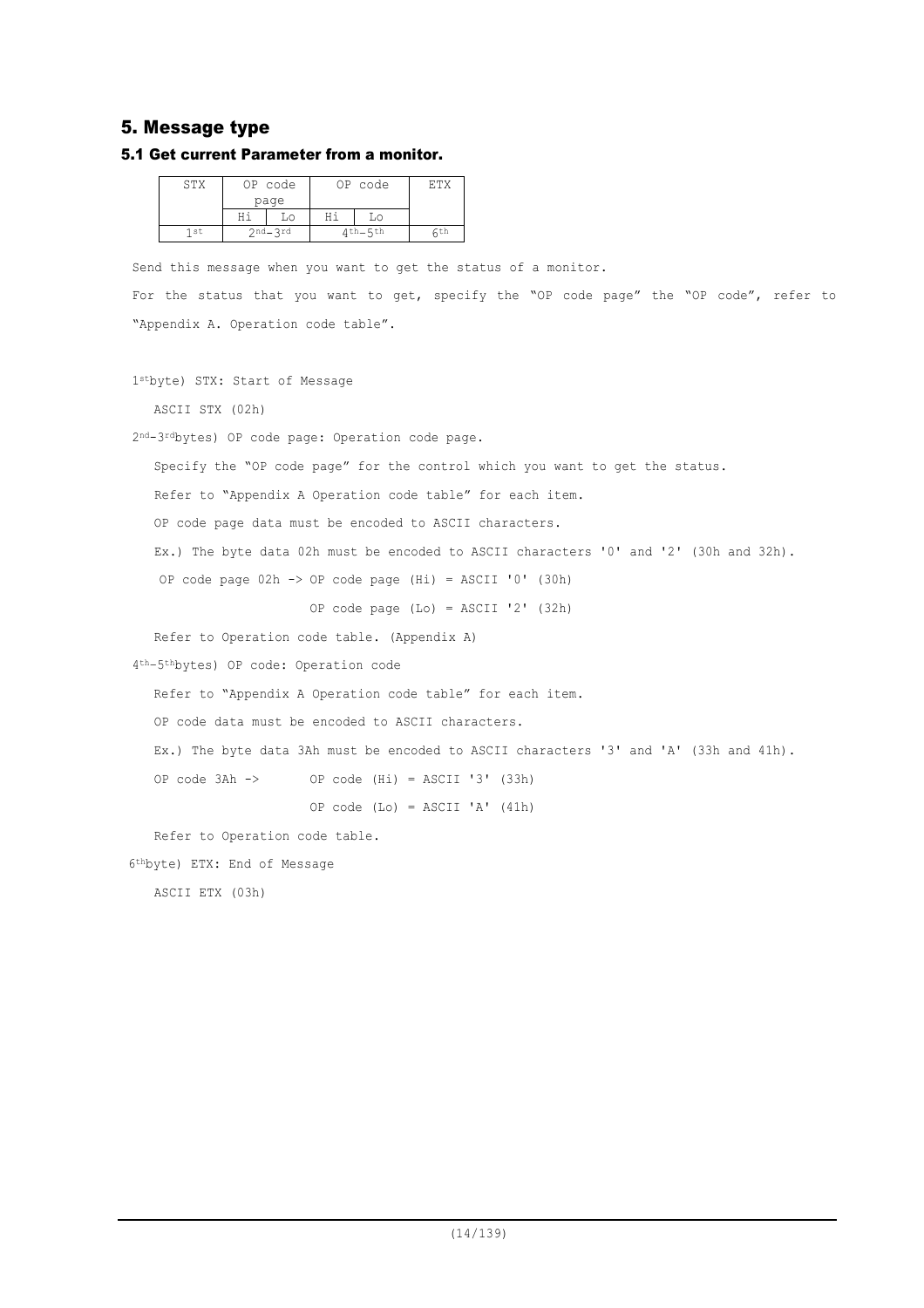#### 5.2 "Get parameter" reply

| <b>STX</b> |    | Result  |    | OP code<br>page |      | OP code |    | Type         | Max value           |  |                     | Current Value |  |       |  |
|------------|----|---------|----|-----------------|------|---------|----|--------------|---------------------|--|---------------------|---------------|--|-------|--|
|            | Ηi | Lo      | Ηi | Lο              | Ηi   | Lо      | Ηi | Lο           | MSB                 |  | LSB                 | <b>MSB</b>    |  | LSB   |  |
| 1 st       |    | 2nd_3rd |    | $4th$ $-$ 5th   | 6th. | $-7th$  |    | $gth$ $_gth$ | $10^{th} - 13^{th}$ |  | $14^{th} - 17^{th}$ |               |  | 1 gth |  |

The monitor replies with a current value and the status of the requested item (operation code).

1stbyte) STX: Start of Message

ASCII STX (02h)

2nd-3rdbytes) Result code.

These bytes indicate a result of the requested commands as follows,

00h: No Error.

01h: Unsupported operation with this monitor or unsupported operation under current condition.

This result code from the monitor is encoded to ASCII characters.

Ex.) The byte data 01h is encoded to ASCII character '0' and '1' (30h and 31h).

4th–5thbytes) OP code page: Operation code page.

These bytes indicate a replying item's OP code page.

This returned value from the monitor is encoded to ASCII characters.

Ex.) The byte data 02h is encoded to ASCII character '0' and '2' (30h and 32h).

Refer to the operation code table.

6th –7thbytes) OP code: Operation code

These bytes indicate a replying item's OP code.

This returned value from the monitor is encoded to ASCII characters.

Refer to the operation code table.

Ex.) The byte data 1Ah is encoded to ASCII character '1' and 'A' (31h and 41h).

8th -9thbytes) Type: Operation type code

00h: Set parameter

01h: Momentary

Like the Auto Setup function which automatically changes the parameter.

This returned value from the monitor is encoded to ASCII characters.

Ex.) The byte data 01h is encoded to ASCII character '0' and '1' (30h and 31h).

10th-13thbytes) Max. value: Maximum value which monitor can accept. (16bits)

This returned value from the monitor is encoded to ASCII characters.

Ex.) '0','1','2' and '3' means 0123h (291)

14th -17thbytes) Current Value: (16bits)

This returned value from the monitor is encoded to ASCII characters.

Ex.) '0','1','2' and '3' means 0123h (291)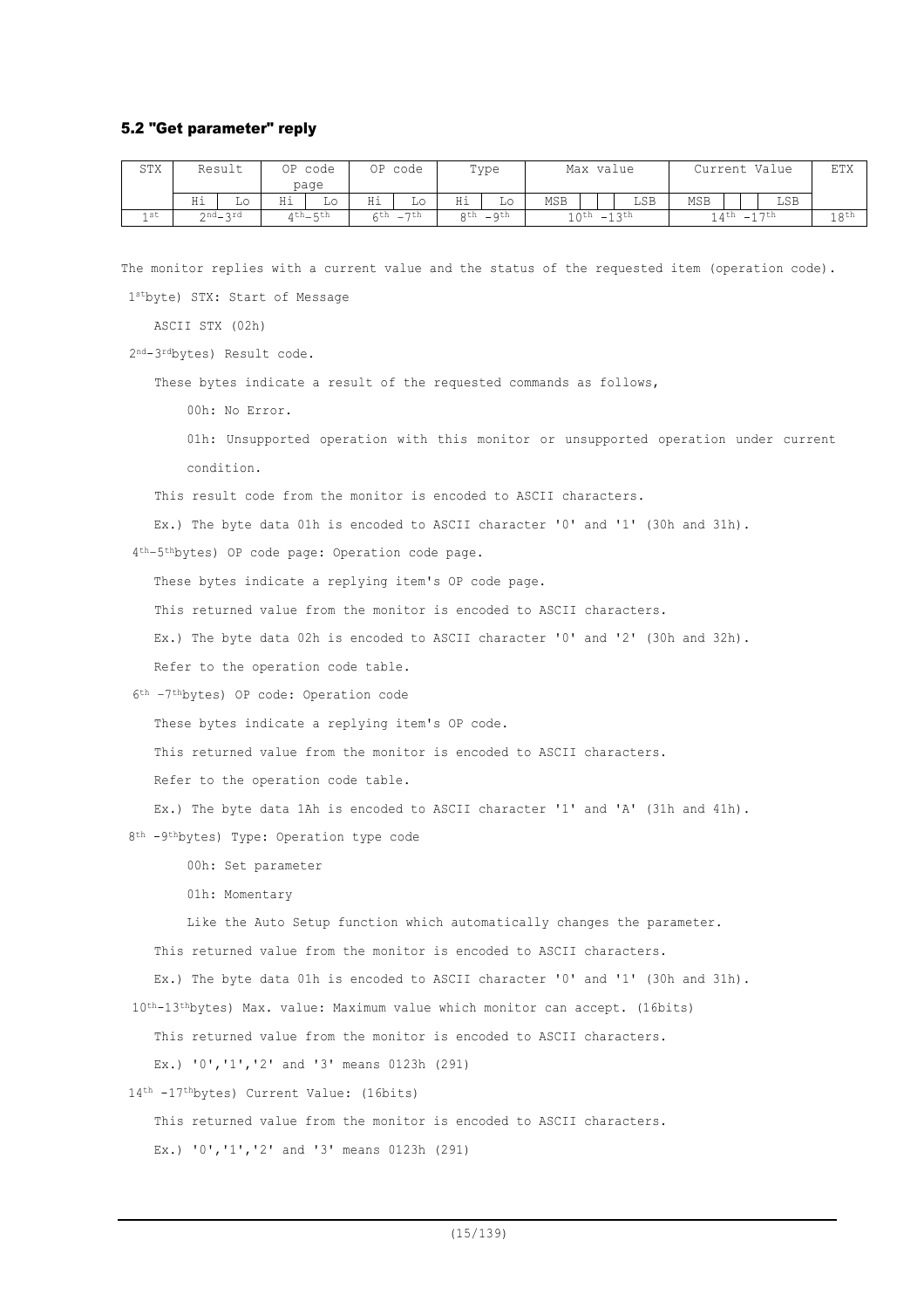18thbyte) ETX: End of Message ASCII ETX (03h)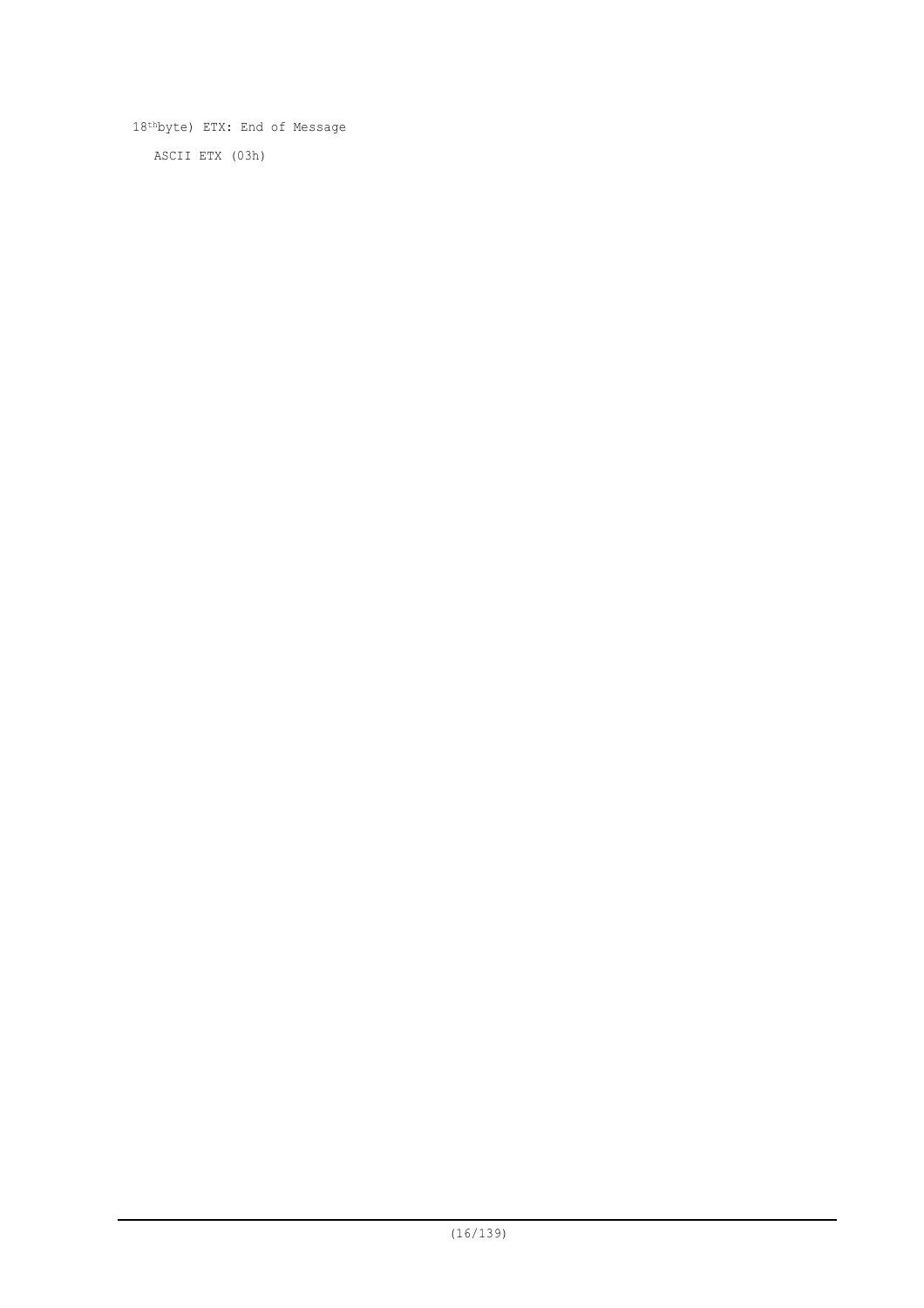## 5.3 Set parameter

| STX | OP code     | OP code      |                                                                                  |                                                                                                                                                    |                                                                                                                                                                                                | ETX                                                                                                                                                                                       |                                                                                                                                                           |                                                                                                                                                                                      |                                                                            |
|-----|-------------|--------------|----------------------------------------------------------------------------------|----------------------------------------------------------------------------------------------------------------------------------------------------|------------------------------------------------------------------------------------------------------------------------------------------------------------------------------------------------|-------------------------------------------------------------------------------------------------------------------------------------------------------------------------------------------|-----------------------------------------------------------------------------------------------------------------------------------------------------------|--------------------------------------------------------------------------------------------------------------------------------------------------------------------------------------|----------------------------------------------------------------------------|
|     | Ηi<br>Lo    | Hi<br>Lο     | MSB                                                                              |                                                                                                                                                    | LSB                                                                                                                                                                                            |                                                                                                                                                                                           |                                                                                                                                                           |                                                                                                                                                                                      |                                                                            |
| 1st | $2nd - 3rd$ | $4th$ $-5th$ |                                                                                  |                                                                                                                                                    |                                                                                                                                                                                                | 10 <sup>th</sup>                                                                                                                                                                          |                                                                                                                                                           |                                                                                                                                                                                      |                                                                            |
|     |             |              |                                                                                  |                                                                                                                                                    |                                                                                                                                                                                                |                                                                                                                                                                                           |                                                                                                                                                           |                                                                                                                                                                                      |                                                                            |
|     |             |              |                                                                                  |                                                                                                                                                    |                                                                                                                                                                                                |                                                                                                                                                                                           |                                                                                                                                                           |                                                                                                                                                                                      |                                                                            |
|     |             |              |                                                                                  |                                                                                                                                                    |                                                                                                                                                                                                |                                                                                                                                                                                           |                                                                                                                                                           |                                                                                                                                                                                      |                                                                            |
|     |             |              |                                                                                  |                                                                                                                                                    |                                                                                                                                                                                                |                                                                                                                                                                                           |                                                                                                                                                           |                                                                                                                                                                                      |                                                                            |
|     |             |              |                                                                                  |                                                                                                                                                    |                                                                                                                                                                                                |                                                                                                                                                                                           |                                                                                                                                                           |                                                                                                                                                                                      |                                                                            |
|     |             |              |                                                                                  |                                                                                                                                                    |                                                                                                                                                                                                |                                                                                                                                                                                           |                                                                                                                                                           |                                                                                                                                                                                      |                                                                            |
|     |             |              |                                                                                  |                                                                                                                                                    |                                                                                                                                                                                                |                                                                                                                                                                                           |                                                                                                                                                           |                                                                                                                                                                                      |                                                                            |
|     |             |              |                                                                                  |                                                                                                                                                    |                                                                                                                                                                                                |                                                                                                                                                                                           |                                                                                                                                                           |                                                                                                                                                                                      |                                                                            |
|     |             |              |                                                                                  |                                                                                                                                                    |                                                                                                                                                                                                |                                                                                                                                                                                           |                                                                                                                                                           |                                                                                                                                                                                      |                                                                            |
|     |             |              |                                                                                  |                                                                                                                                                    |                                                                                                                                                                                                |                                                                                                                                                                                           |                                                                                                                                                           |                                                                                                                                                                                      |                                                                            |
|     |             |              |                                                                                  |                                                                                                                                                    |                                                                                                                                                                                                |                                                                                                                                                                                           |                                                                                                                                                           |                                                                                                                                                                                      |                                                                            |
|     |             |              |                                                                                  |                                                                                                                                                    |                                                                                                                                                                                                |                                                                                                                                                                                           |                                                                                                                                                           |                                                                                                                                                                                      |                                                                            |
|     |             |              |                                                                                  |                                                                                                                                                    |                                                                                                                                                                                                |                                                                                                                                                                                           |                                                                                                                                                           |                                                                                                                                                                                      |                                                                            |
|     |             |              |                                                                                  |                                                                                                                                                    |                                                                                                                                                                                                |                                                                                                                                                                                           |                                                                                                                                                           |                                                                                                                                                                                      |                                                                            |
|     |             |              |                                                                                  |                                                                                                                                                    |                                                                                                                                                                                                |                                                                                                                                                                                           |                                                                                                                                                           |                                                                                                                                                                                      |                                                                            |
|     |             |              |                                                                                  |                                                                                                                                                    |                                                                                                                                                                                                |                                                                                                                                                                                           |                                                                                                                                                           |                                                                                                                                                                                      |                                                                            |
|     |             |              |                                                                                  |                                                                                                                                                    |                                                                                                                                                                                                |                                                                                                                                                                                           |                                                                                                                                                           |                                                                                                                                                                                      |                                                                            |
|     |             |              |                                                                                  |                                                                                                                                                    |                                                                                                                                                                                                |                                                                                                                                                                                           |                                                                                                                                                           |                                                                                                                                                                                      |                                                                            |
|     |             |              |                                                                                  |                                                                                                                                                    |                                                                                                                                                                                                |                                                                                                                                                                                           |                                                                                                                                                           |                                                                                                                                                                                      |                                                                            |
|     |             |              |                                                                                  |                                                                                                                                                    |                                                                                                                                                                                                |                                                                                                                                                                                           |                                                                                                                                                           |                                                                                                                                                                                      |                                                                            |
|     |             |              |                                                                                  |                                                                                                                                                    |                                                                                                                                                                                                |                                                                                                                                                                                           |                                                                                                                                                           |                                                                                                                                                                                      |                                                                            |
|     |             | page         | ASCII STX (02h)<br>10 <sup>th</sup> byte) ETX: End of Message<br>ASCII ETX (03h) | 1stbyte) STX: Start of Message<br>4 <sup>th-5th</sup> bytes) OP code: Operation code<br>6 <sup>th</sup> -9 <sup>th</sup> bytes) Set value: (16bit) | Refer to the Operation code table.<br>Refer to the Operation code table.<br>Ex.) $0123h \rightarrow 1^{st}(MSB) = ASCII '0' (30h)$<br>$2^{nd}$ = ASCII '1' (31h)<br>$3^{rd}$ = ASCII '2' (32h) | Set Value<br>$6th$ $-9th$<br>2 <sup>nd</sup> -3 <sup>rd</sup> bytes) OP code page: Operation code page<br>This data must be encoded to ASCII characters.<br>$4th$ (LSB) = ASCII '3' (33h) | The controller requests a monitor to change value.<br>Ex.) OP code $1Ah \rightarrow OP$ code $(Hi) = ASCII '1' (31h)$<br>OP code (Lo) = $ASCII 'A' (41h)$ | Send this message to change monitor's adjustment and so on.<br>This OP code page data must be encoded to ASCII characters.<br>This OP code data must be encoded to ASCII characters. | Ex.) The byte data 02h must be encoded to ASCII '0' and '2' (30h and 32h). |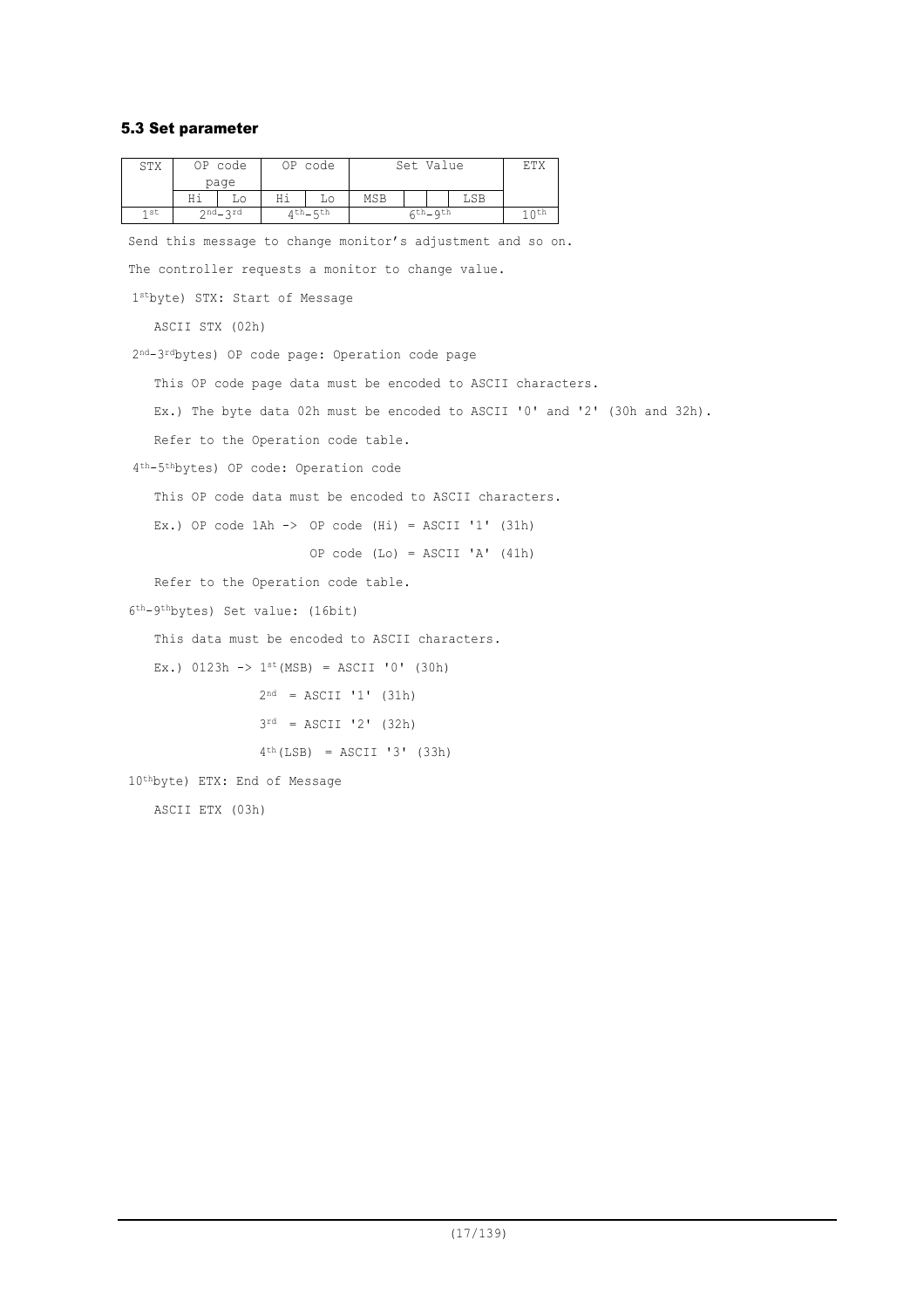#### 5.4 "Set parameter" reply

| STX             | Result |         | ОP | code          | ΟP | code                 |    | Type      | Max value              |  | Requested setting |       |            | ETX |                  |     |  |
|-----------------|--------|---------|----|---------------|----|----------------------|----|-----------|------------------------|--|-------------------|-------|------------|-----|------------------|-----|--|
|                 |        |         |    | page          |    |                      |    |           |                        |  |                   | Value |            |     |                  |     |  |
|                 | Ηi     | Lο      | Ηi | Lo            | Ηi | ШU                   | Ηi | Lо        | <b>MSB</b>             |  |                   | LSB   | <b>MSB</b> |     |                  | LSB |  |
| 1 <sub>st</sub> |        | ond_ard |    | $4th$ $-$ 5th |    | $\text{Cth}_{27}$ th |    | $Qth_Qth$ | $1$ $0$ th $-1$ $3$ th |  | $14$ th $-17$ th  |       |            |     | 18 <sup>th</sup> |     |  |

The Monitor echoes back the parameter and status of the requested operation code.

1stbyte) STX: Start of Message

ASCII STX (02h)

2nd-3rdbytes) Result code

ASCII '0''0' (30h, 30h): No Error.

ASCII '0''1' (30h, 31h): Unsupported operation with this monitor or unsupported operation under current condition.

4th-5thbytes) OP code page: Echoes back the Operation code page for confirmation.

Reply data from the monitor is encoded to ASCII characters.

Ex.) OP code page 02h  $\rightarrow$  OP code page = ASCII '0' and '2' (30h and 32h)

Refer to Operation code table.

6th-7thbytes) OP code: Echoes back the Operation code for confirmation.

Reply data from the monitor is encoded to ASCII characters.

Ex.) OP code  $1$ Ah  $\rightarrow$  OP code (Hi) = ASCII '1' (31h)

OP code (Lo) = ASCII 'A' (41h)

Refer to Operation code table

8th-9thbytes) Type: Operation type code

ASCII '0''0' (30h, 30h): Set parameter

ASCII '0''1' (30h, 31h): Momentary

Like Auto Setup function, that automatically changes the parameter.

10th-13thbytes) Max. value: Maximum value that monitor can accept. (16bits)

Reply data from the monitor is encoded to ASCII characters.

Ex.) '0''1''2''3' means 0123h (291)

```
14th -17thbytes) Requested setting Value: Echoes back the parameter for confirmation. (16bits)
   Reply data from the monitor is encoded to ASCII characters.
```
Ex.) '0''1''2''3' means 0123h (291)

18thbyte) ETX: End of Message

ASCII ETX (03h)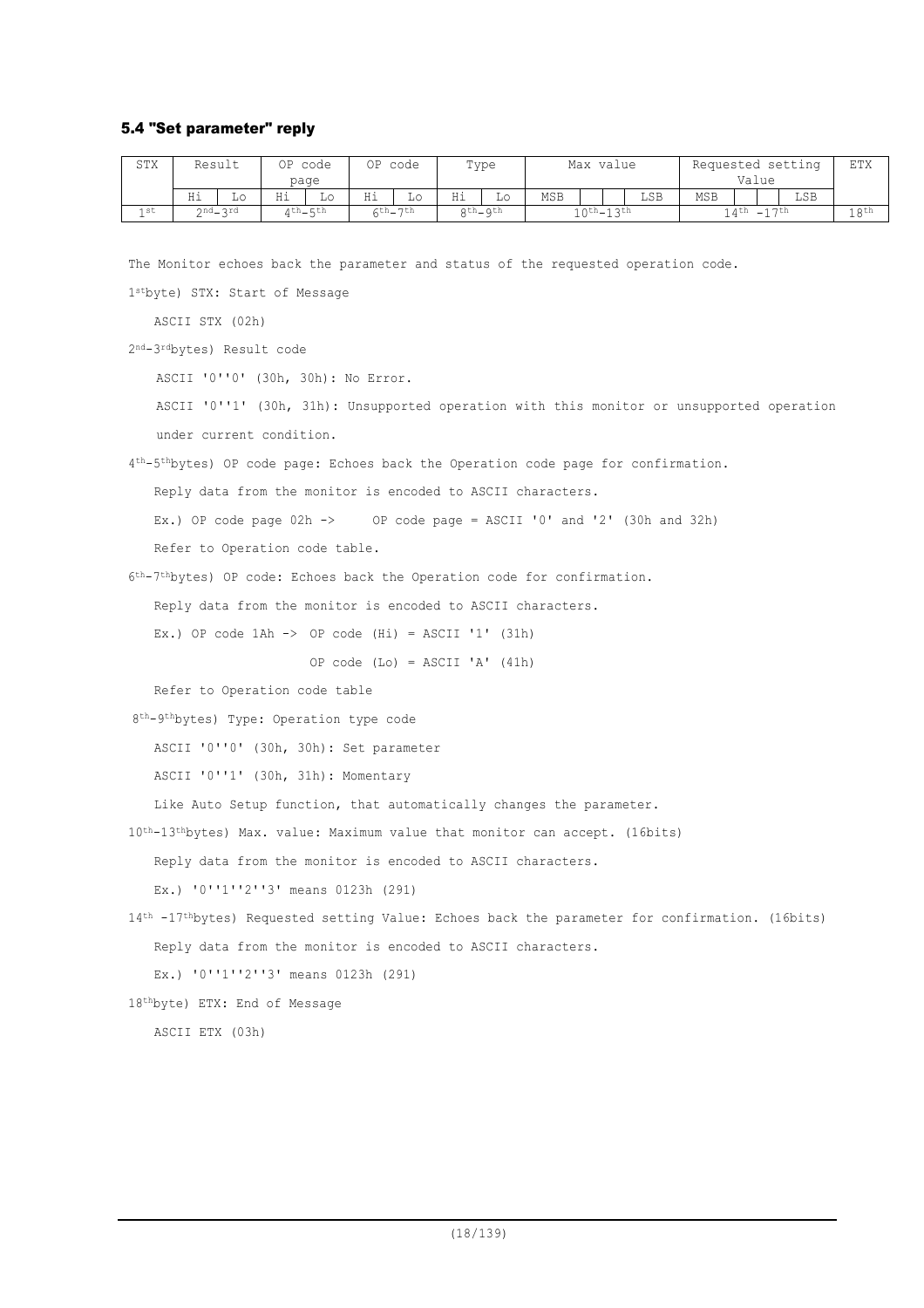## 5.5 Commands

"Command message format" depends on each command. Some commands are shown with usage. Refer to section 7 to 25.

5.5.1 Save Current Settings.

The controller requests for the monitor to store the adjusted value.

|  | ommand code |  |
|--|-------------|--|
|  |             |  |

> Send "OC"(30h, 43h) as Save current settings command.

Complete "Save Current setting" command packet as follows;

ASCII: 01h-30h-41h-30h-41h-30h-34h-02h-30h-43h-03h-CHK-0Dh

SOH-'0'-'A'-'0'-'A'-'0'-'4'-STX-'0'-'C'-ETX-CHK- CR

The monitor replies the packet for confirmation as follows;

SOH-'0'-'0'-'A'-'B'-'0'-'6'-STX-'0'-'0'-'0'-'C'-ETX-CHK- CR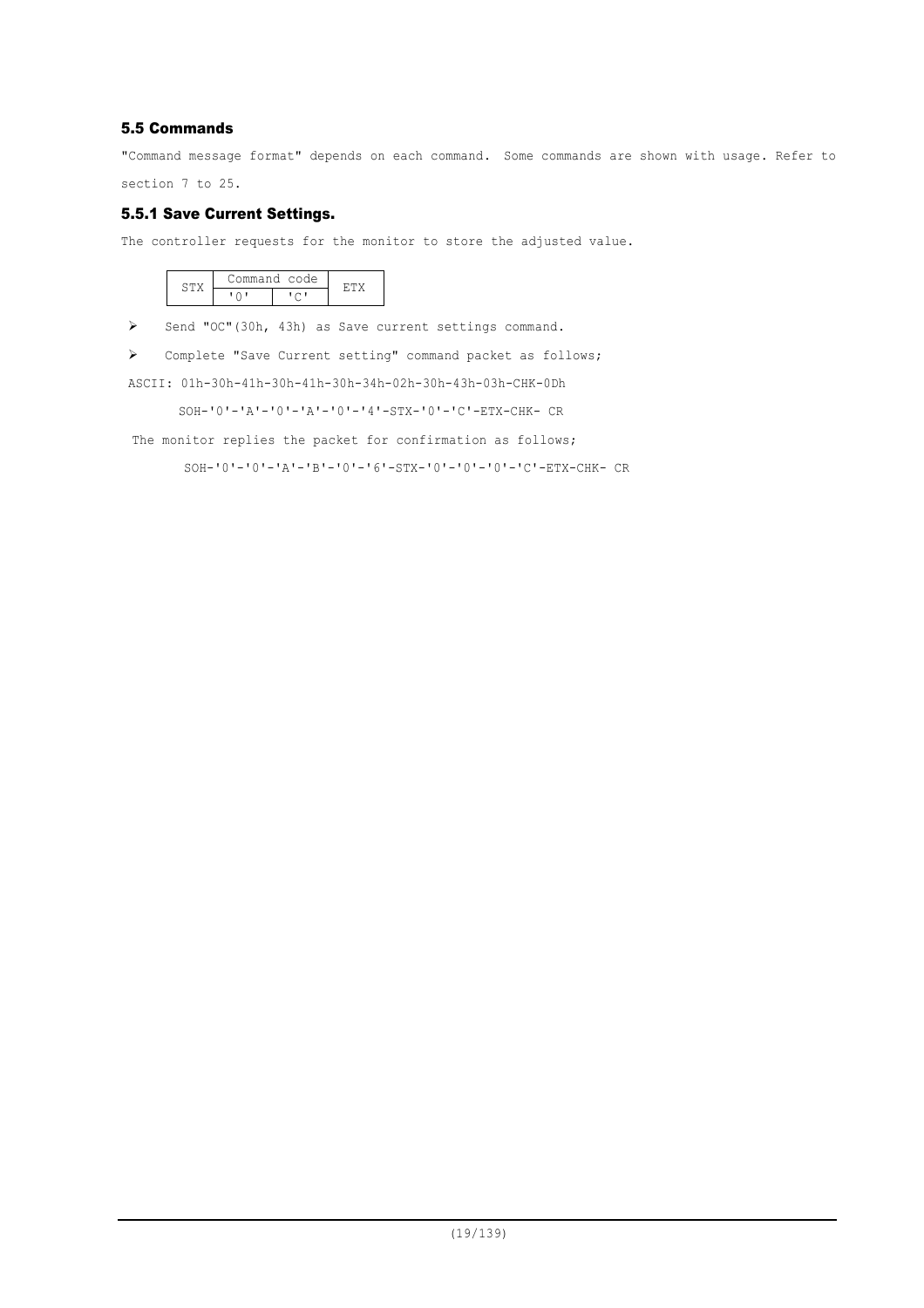#### 5.5.2 Get Timing Report and Timing reply.

The controller requests the monitor to report the displayed image timing.

| Command code |  |
|--------------|--|
|              |  |

> Send "07"(30h, 37h) as Get Timing Report command.

Complete "Get Timing Report" command packet as follows;

ASCII: 01h-30h-41h-30h-41h-30h-34h-02h-30h-37h-03h-CHK-0Dh

SOH-'0'-'A'-'0'-'A'-'0'-'4'-STX-'0'-'7'-ETX-CHK- CR

The monitor replies status as the following format;

| $C$ $mV$<br>, 777<br>ັ | $\cap$ mm $\cap$ | -<br>JOIIIIIIdHU                   |                        | $\sim$ $\sim$<br>ັບ |                      | $\overline{\phantom{a}}$<br>. | $\sim\sim\sim$<br>⋍<br>◡ |                      | - -<br>$\overline{\phantom{0}}$<br>$-2$<br>$-L-U$ |  |  | 豆田ソ                          |  |
|------------------------|------------------|------------------------------------|------------------------|---------------------|----------------------|-------------------------------|--------------------------|----------------------|---------------------------------------------------|--|--|------------------------------|--|
|                        |                  | $\overline{\phantom{a}}$<br>.<br>- | .<br>. .<br><b>111</b> | -<br>╜              | MOD<br>ں הדו<br>____ |                               |                          | $\sim$ $\sim$<br>ചാല | <b>MSB</b><br>____                                |  |  | $\cap$ $\Box$<br>ചാല<br>____ |  |

 $\triangleright$  SS: Timing status byte

Bit 7 = 1: Sync Frequency is out of range. Bit  $6 = 1$ : Unstable count Bit 5-2 Reserved (Don't care) Bit 1 1:Positive Horizontal sync polarity 0:Negative Horizontal sync polarity. Bit 0 1:Positive Vertical sync polarity. 0:Negative Vertical sync polarity.

H Freq: Horizontal Frequency in unit 0.01kHz

V Freq: Vertical Frequency in unit 0.01Hz

Ex.) When H Freq is '1''2''A''9' (31h, 32h, 41h, 39h), it means 47.77kHz.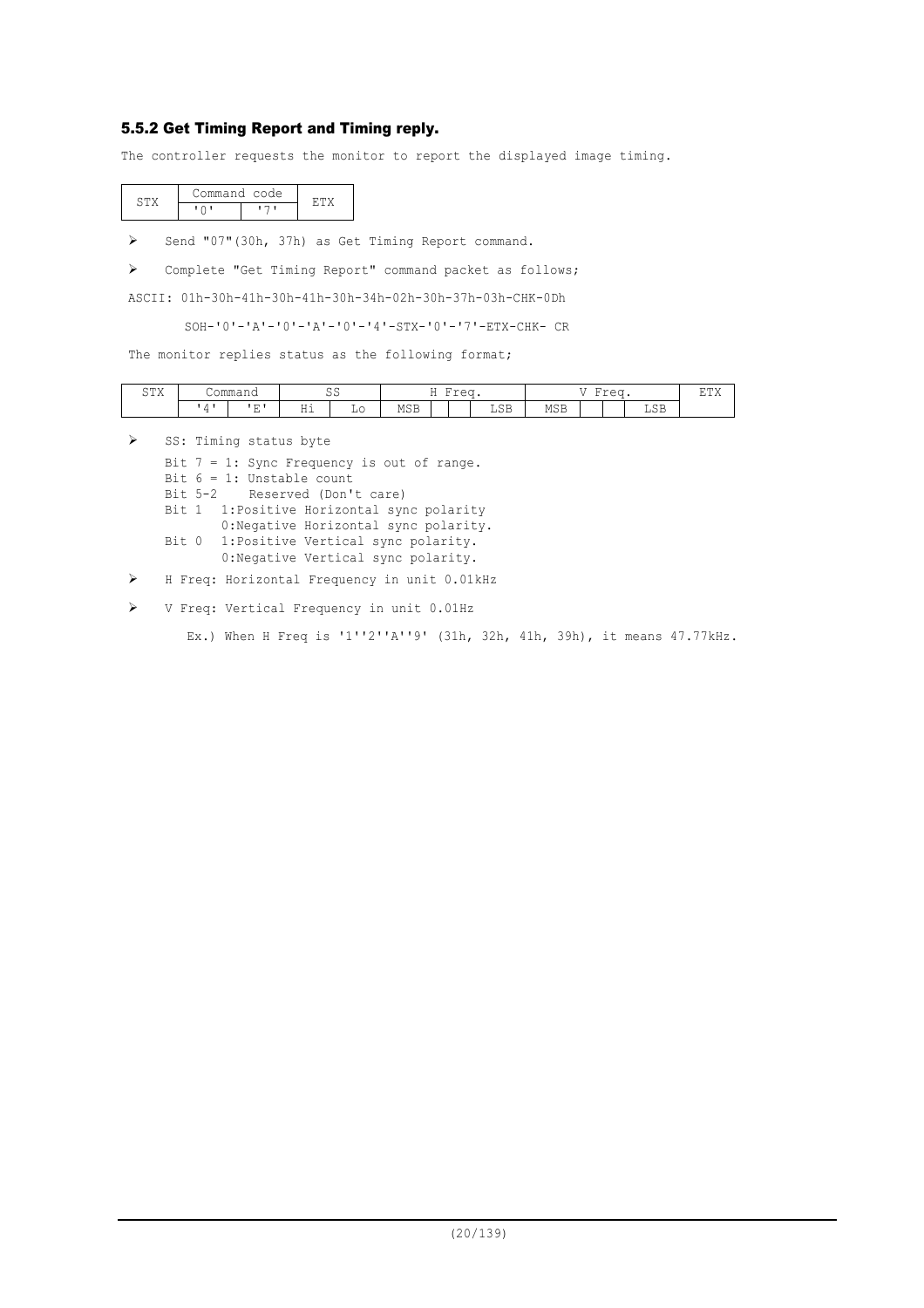#### 5.5.3 NULL Message

|  | ommand code |  |
|--|-------------|--|
|  |             |  |

The NULL message returned from the monitor is used in the following cases;

- $\triangleright$  To tell the controller that the monitor does not have any answer to give to the host (not ready or not expected)
- A null message will be returned by the monitor if the "Start Proof of Play" command is sent and the monitor has already started Proof of Play.
- A null message will be returned by the monitor if the "Stop Proof of Play" command is sent and the monitor has not started Proof of Play.
- Complete "NULL Message" command packet as follows; 01h-30h-30h-41h-42h-30h-34h-02h-42h-45h-03h-CHK-0Dh SOH-'0'-'0'-'A'-'B'-'0'-'4'-STX-'B'-'E'-ETX-CHK- CR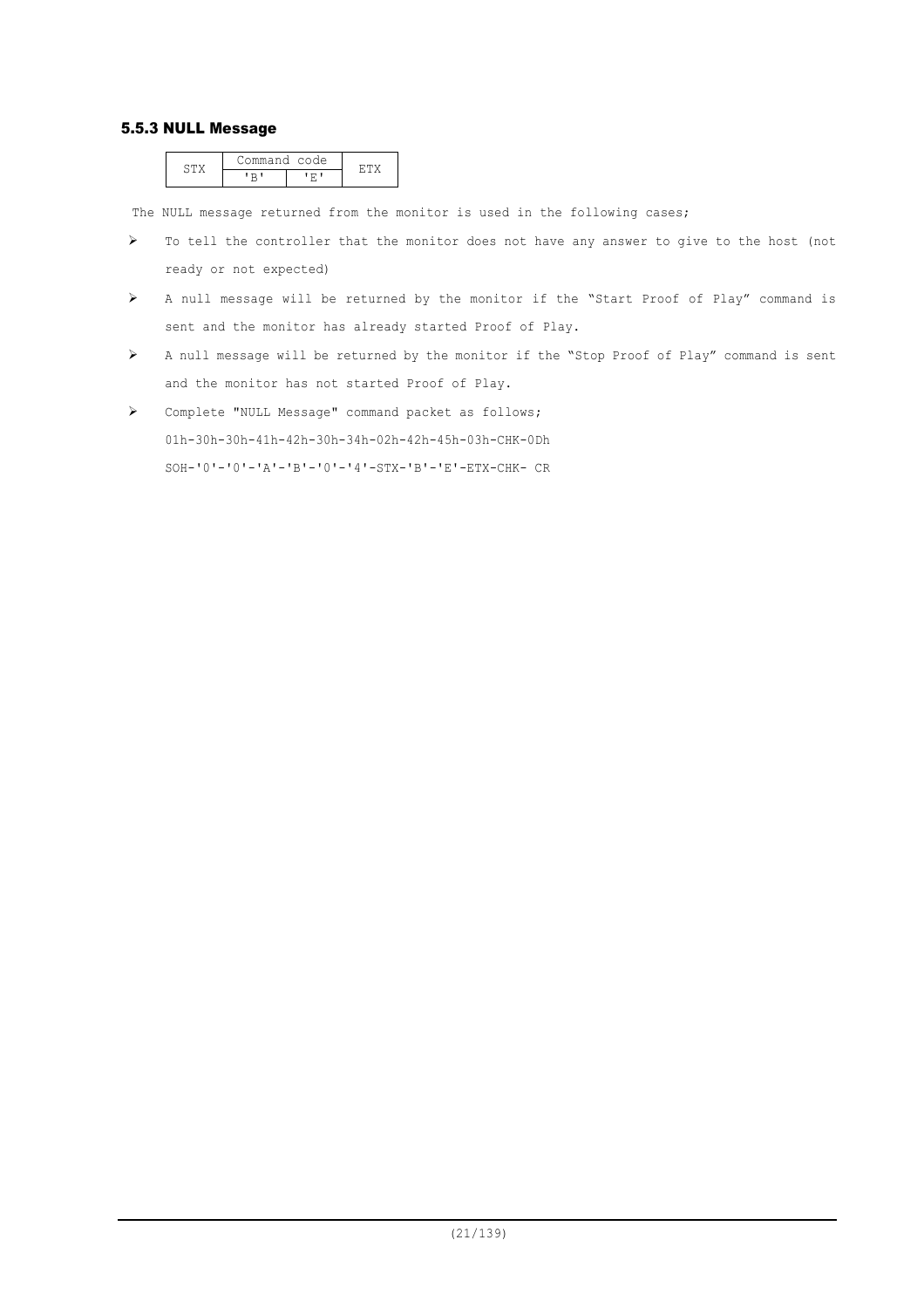#### IV. Control Commands

#### 6. Typical procedure example

The following is a sample of procedures to control the monitor, these are examples of "Get parameter", "Set parameter" and "Save current settings".

#### 6.1. How to change the "Backlight" setting.

Step 1. The controller requests the Monitor to reply with the current brightness setting and

capability to support this operation. (Get parameter)

| Header                  | Message                 | Check code | Delimiter |
|-------------------------|-------------------------|------------|-----------|
| SOH-'0'-Monitor ID-     | STX-'0'-'0'-'1'-'0'-ETX | <b>BCC</b> | СR        |
| $101 - 101 - 101 - 161$ |                         |            |           |

Header

```
SOH (01h): Start of Header
  '0' (30h): Reserved
 Monitor ID: Specify the Monitor ID from which you want to get a value.
             Ex.) If Monitor ID is '1', specify 'A'.
  '0' (30h): Message sender is the controller.
  'C' (43h): Message type is "Get parameter command".
  '0'-'6' (30h, 36h): Message length is 6 bytes.
Message
  STX (02h): Start of Message
  '0'-'0' (30h, 30h): Operation code page number is 0.
  '1'-'0' (31h, 30h): Operation code is 10h (in the OP code page 0).
 ETX (03h): End of Message
Check code
 BCC: Block Check Code
       Refer to the section 4.3 "Check code" for a BCC calculation.
```
Delimiter

CR (0Dh): End of packet

Step 2. The monitor replies with current Backlight setting and capability to support this operation.

| Header                  | Message                                                     | Check | Delimiter |
|-------------------------|-------------------------------------------------------------|-------|-----------|
|                         |                                                             | code  |           |
| SOH-'0'-'0'-Monitor ID- | $STX - '0' - '0' - '0' - '0' - '0' - '1' - '0' - '0' - '0'$ | BCC   | CR        |
| ילי=יוי=יחי             | $-101 - 101 - 161 - 141 - 101 - 101 - 131 - 121 - ETX$      |       |           |

Header

SOH (01h): Start of Header '0' (30h): Reserved '0' (30h): Message receiver is the controller. Monitor ID: Indicate a replying Monitor ID. Ex.) When this byte is set to 'A', the replying Monitor ID is '1'. 'D' (44h): Message Type is "Get parameter reply". '1'-'2' (31h, 32h): Message length is 18 bytes. Message STX (02h): Start of Message '0'-'0' (30h, 30h): Result code. No error. '0'-'0' (30h, 30h): Operation code page number is 0. '1'-'0' (31h, 30h): Operation code is 10h (in the page 0). '0'-'0' (30h, 30h): This operation is "Set parameter" type.

'0'-'0'-'6'-'4' (30h, 30h, 36h, 34h): Backlight max value is 100(0064h). '0'-'0'-'3'-'2' (30h, 30h, 33h, 32h): Current Backlight setting is 50(0032h) .

ETX (03h): End of Message

Check code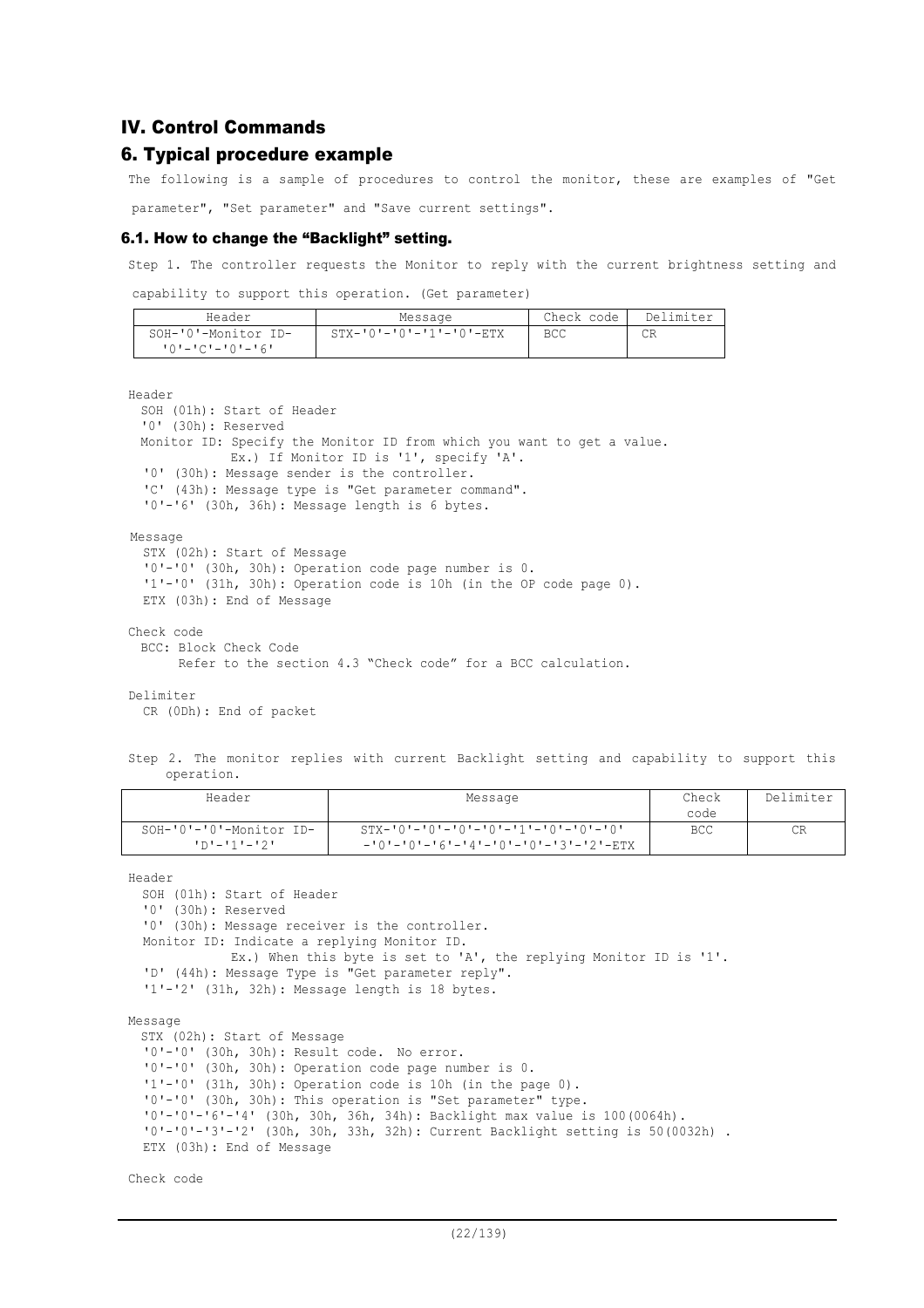BCC: Block Check Code Refer to the section 4.3 "Check code" for a BCC calculation.

Delimiter

CR (0Dh): End of packet

Step 3. The controller request the monitor to change the Backlight setting

| Header                                               | Message                                                | Check<br>code | Delimiter |
|------------------------------------------------------|--------------------------------------------------------|---------------|-----------|
| SOH-'0'-Monitor ID-<br>╹ ∩ ╹ ― ╹ ℝ ╹ ― ╹ ⋂ ╹ ― ╹ Д ╹ | $STX - 101 - 101 - 111 - 101 -$<br>'0'-'0'-'5'-'0'-ETX | <b>BCC</b>    | СR        |

Header

SOH (01h): Start of Header '0' (30h): Reserved Monitor ID: Specify the Monitor ID of which you want to change a setting. Ex.) If Monitor ID is '1', specify 'A'. '0' (30h): Message sender is the controller. 'E' (45h): Message Type is "Set parameter command". '0'-'A' (30h, 41h): Message length is 10 bytes.

#### Message

STX (02h): Start of Message '0'-'0' (30h, 30h): Operation code page number is 0. '1'-'0' (31h, 30h): Operation code is 10h (in the page 0). '0'-'0'-'5'-'0' (30h, 30h, 35h, 30h): Set Backlight setting 80(0050h). ETX (03h): End of Message Check code BCC: Block Check Code Refer to the section 4.3 "Check code" for a BCC calculation. Delimiter

```
CR (0Dh): End of packet
```
Step 4. The monitor replies with a message for confirmation.

| Header                                      | Message                                               | Check<br>code | Delimiter |
|---------------------------------------------|-------------------------------------------------------|---------------|-----------|
| $SOH-10$ '-'0'- Monitor ID -<br>エアナニエチナニエクエ | $101 - 101 - 161 - 141 - 101 - 101 - 151 - 101 - RTX$ | <b>BCC</b>    | CR        |

Header

```
SOH (01h): Start of Header
  '0' (30h): Reserved
  '0' (30h): Message receiver is the controller.
 Monitor ID: Indicate a replying Monitor ID.
             Ex.) When this byte is set to 'A', the replying Monitor ID is '1'.
  'F' (46h): Message Type is "Set parameter reply".
  '1'-'2' (31h, 32h): Message length is 18 bytes.
Message
 STX (02h): Start of Message
  '0'-'0' (30h, 30h): Result code. No error.
  '0'-'0' (30h, 30h): Operation code page number is 0.
  '1'-'0' (31h, 30h): Operation code is 10h (in the page 0).
  '0'-'0' (30h, 30h): This operation is "Set parameter" type.
  '0'-'0'-'6'-'4' (30h, 30h, 36h, 34h): Backlight max value is 100(0064h).
  '0'-'0'-'5'-'0' (30h, 30h, 35h, 30h): Received a Backlight setting was 80(0050h) .
  ETX (03h): End of Message
Check code
  BCC: Block Check Code
        Refer to the section 4.3 "Check code" for a BCC calculation.
```

```
Delimiter
```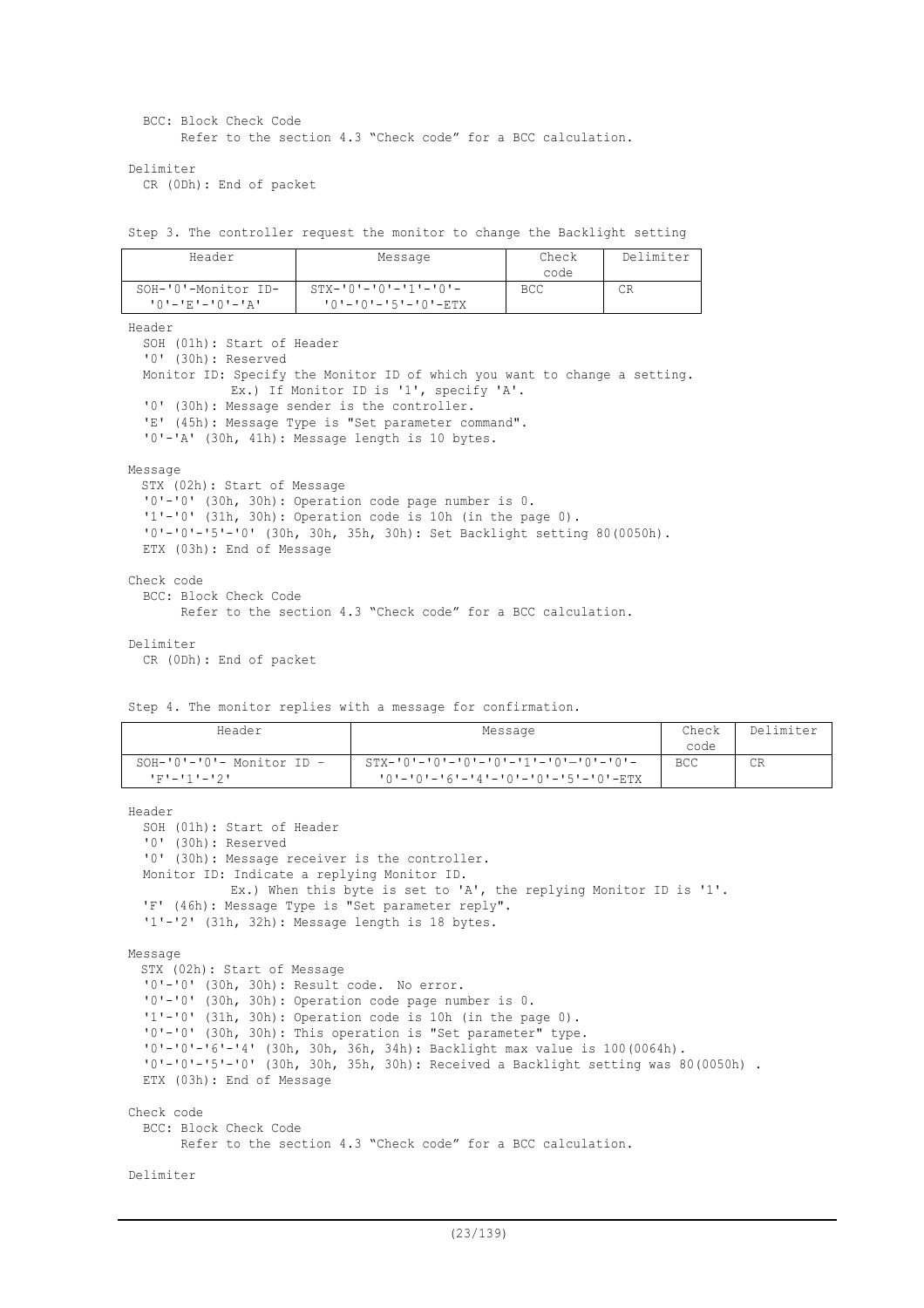CR (0Dh): End of packet

Repeat Step 1 and Step 2, if you need to check the Backlight setting. (Recommended)

Step 5. Request the monitor to store the Backlight setting. (Save Current Settings Command)

| Header                                         | Message                | Check<br>code | Delimiter |
|------------------------------------------------|------------------------|---------------|-----------|
| SOH-'0'-Monitor ID-<br>$101 - 121 - 101 - 141$ | $STX - '0 - 'C' - ETX$ | BCC.          | CR        |

Header

SOH (01h): Start of Header '0' (30h): Reserved Monitor ID: Specify the Monitor ID which you want to store the setting. Ex.) If Monitor ID is '1', specify 'A'. '0' (30h): Message sender is the controller. 'A' (41h): Message type is "Command". '0'-'4' (30h, 34h): Message length is 4 bytes. Message STX (02h): Start of Message '0'-'C' (30h, 43h): Command code is 0Ch as "Save current settings". ETX (03h): End of Message Check code BCC: Block Check Code Refer to the section 4.3 "Check code" for a BCC calculation. Delimiter

CR (0Dh): End of packet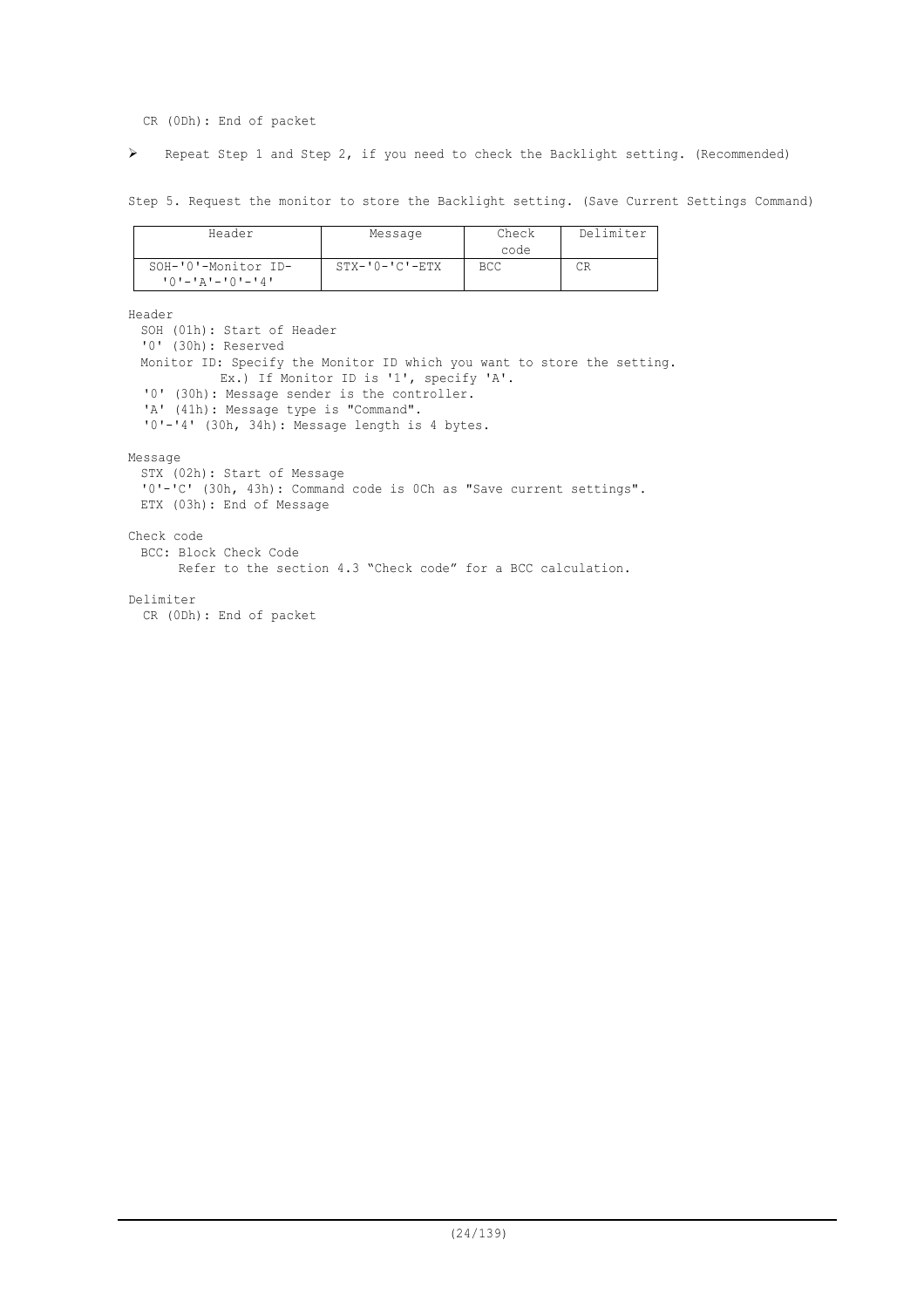#### 6.2. How to read the measurement value of the built-in temperature sensors.

Target displays have three built-in temperature sensors. The controller can monitor inside temperatures by using those sensors with external control.

The following shows the procedure for reading the temperatures from the sensors.

Step 1. Select a temperature sensor which you want to read.

| Header                                                 | Message                                       | Check<br>code | Delimiter |
|--------------------------------------------------------|-----------------------------------------------|---------------|-----------|
| SOH-'0'-Monitor ID-<br>「 () ' — ' E ' — ' () ' — ' A ' | $STX-101-121-171-181-$<br>'0'-'0'-'0'-'1'-ETX | <b>BCC</b>    | CR        |

SOH (01h): Start of Header '0' (30h): Reserved Monitor ID: Specify the Monitor ID which you want to get a value. Ex.) If Monitor ID is '1', specify 'A'. '0' (30h): Message sender is the controller. 'E' (45h): Message Type is "Set parameter command". '0'-'A' (30h, 41h): Message length is 10 bytes. Message STX (02h): Start of Message '0'-'2' (30h, 32h): Operation code page number is 2. '7'-'8' (37h, 38h): Operation code is 78h (on page 2). '0'-'0'-'0'-'1' (30h, 30h, 30h, 31h): Select the temperature sensor #1 (01h). 00h: No meaning 01h: Sensor #1 02h: Sensor #2 03h: Sensor #3 ETX (03h): End of Message Check code BCC: Block Check Code Refer to the section 4.3 "Check code" for a BCC calculation.

#### Delimiter

Header

CR (0Dh): End of packet

Step 2. The monitor replies for confirmation.

| Header                                 | Message                                                                                        | Check<br>code | Delimiter |
|----------------------------------------|------------------------------------------------------------------------------------------------|---------------|-----------|
| SOH-'0'-'0'-Monitor ID-<br>エアナニエチナニエクエ | $STX - 101 - 101 - 101 - 121 - 171 - 181 - 101 - 101 -$<br>'0'-'0'-'0'-'3'-'0'-'0'-'0'-'1'-ETX | <b>BCC</b>    | CR        |

Header

SOH (01h): Start of Header '0' (30h): Reserved '0' (30h): Message receiver is the controller. Monitor ID: Indicates a replying Monitor ID. Ex.) When this byte is set to 'A', the replying Monitor ID is '1'. 'F' (46h): Message Type is "Set parameter reply". '1'-'2' (31h, 32h): Message length is 18 bytes. Message STX (02h): Start of Message '0'-'0' (30h, 30h): Result code. No error. '0'-'2' (30h, 32h): Operation code page number is 2. '7'-'8' (37h, 38h): Operation code is 78h (in the page 2). '0'-'0' (30h, 30h): This operation is "Set parameter" type. '0'-'0'-'0'-'3' (30h, 30h, 30h, 33h): Number of temperature sensors are 3 (0003h). '0'-'0'-'0'-'1' (30h, 30h, 30h, 31h): temperature sensor is #1. ETX (03h): End of Message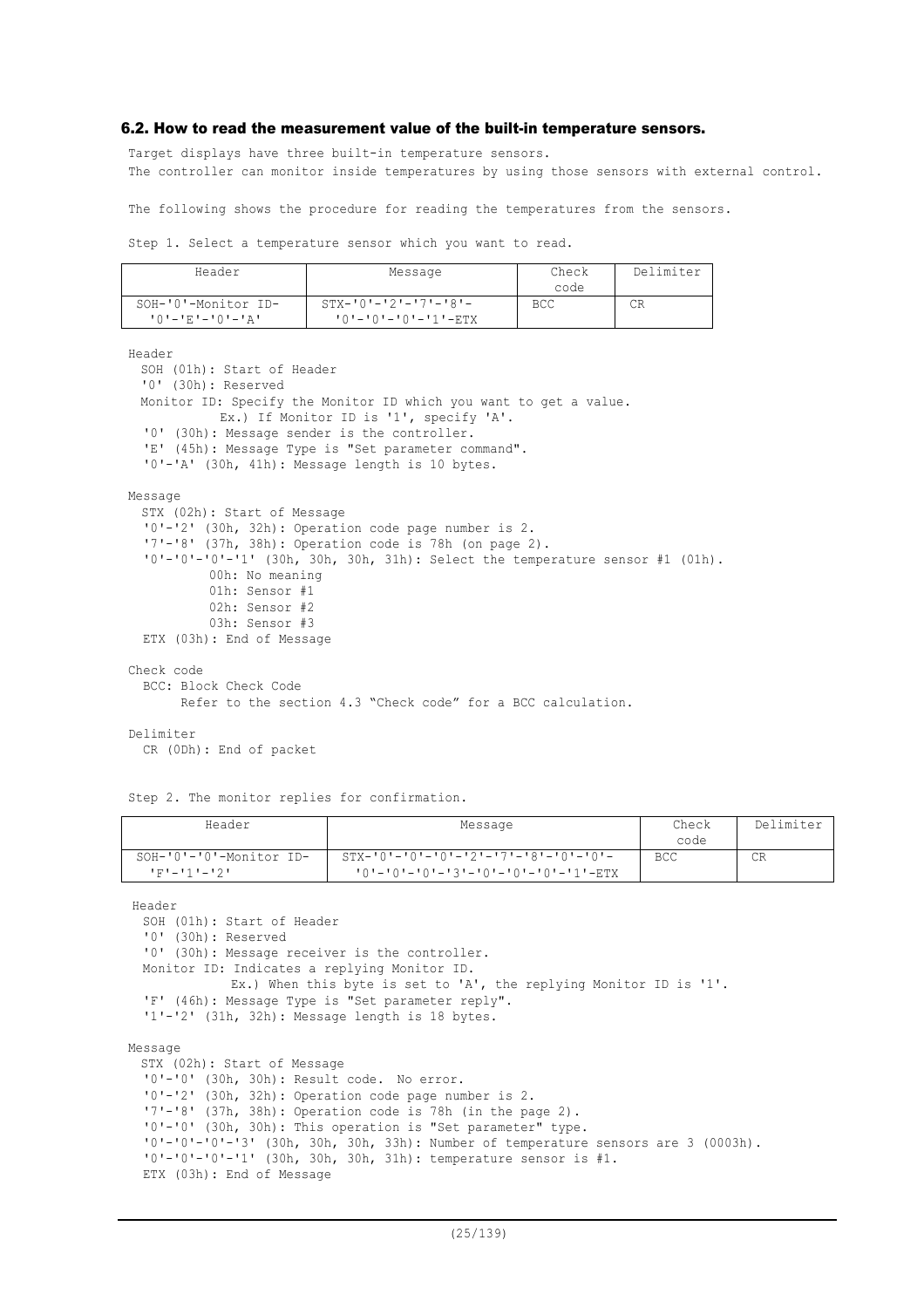```
Check code
  BCC: Block Check Code
      Refer to the section 4.3 "Check code" for a BCC calculation.
Delimiter
  CR (0Dh): End of packet
```

```
Step 3. The controller requests the monitor to send the temperature from the selected sensor.
```

| Header                                         | Message                             | Check<br>code | Delimiter |
|------------------------------------------------|-------------------------------------|---------------|-----------|
| SOH-'0'-Monitor ID-<br>$101 - 101 - 101 - 161$ | $STX - 101 - 121 - 171 - 191 - ETX$ | BCC           | СR        |

Header

```
SOH (01h): Start of Header
  '0' (30h): Reserved
  Monitor ID: Specify the Monitor ID which you want to get a value.
             Ex.) If Monitor ID is '1', specify 'A'.
  '0' (30h): Message sender is the controller.
  'C' (43h): Message Type is "Get parameter".
  '0'-'6' (30h, 36h): Message length is 6 bytes.
Message
 STX (02h): Start of Message
  '0'-'2' (30h, 32h): Operation code page number is 2.
  '7'-'9' (37h, 39h): Operation code is 79h (in the page 2).
  ETX (03h): End of Message
Check code
  BCC: Block Check Code
        Refer to the section 4.3 "Check code" for a BCC calculation.
Delimiter
  CR (0Dh): End of packet
```
Step 4. The monitor replies a temperature of selected sensor.

| Header                                 | Message                                                                                           | Check<br>code | Delimiter |
|----------------------------------------|---------------------------------------------------------------------------------------------------|---------------|-----------|
| SOH-'0'-'0'-Monitor ID-<br>י?י–יוי–יםי | $STX - 101 - 101 - 101 - 121 - 171 - 191 - 101 - 101$<br>-'F'-'F'-'F'-'F'-'F'-'0'-'0'-'3'-'2'-ETX | <b>BCC</b>    | CR        |

Header

SOH (01h): Start of Header '0' (30h): Reserved '0' (30h): Message receiver is the controller. Monitor ID: Indicate a replying Monitor ID. Ex.) When this byte is set to 'A', the replying Monitor ID is '1'. 'D' (44h): Message Type is "Get parameter reply". '1'-'2' (31h, 32h): Message length is 18 bytes.

Message

STX (02h): Start of Message '0'-'0' (30h, 30h): Result code. No error. '0'-'2' (30h, 32h): Operation code page number is 2. '7'-'9' (37h, 39h): Operation code is 79h (in the page 2). '0'-'0' (30h, 30h): This operation is "Set parameter" type. 'F'-'F'-'F'-'F' (46h, 46h, 46h, 46h): Maximum value. '0'-'0'-'3'-'2' (30h, 30h, 33h, 32h): The temperature is 25 degrees Celsius.

Readout value is 2's complement.

| Temperature | Readout value |             |
|-------------|---------------|-------------|
| [Celsius]   | Binarv        | Hexadecimal |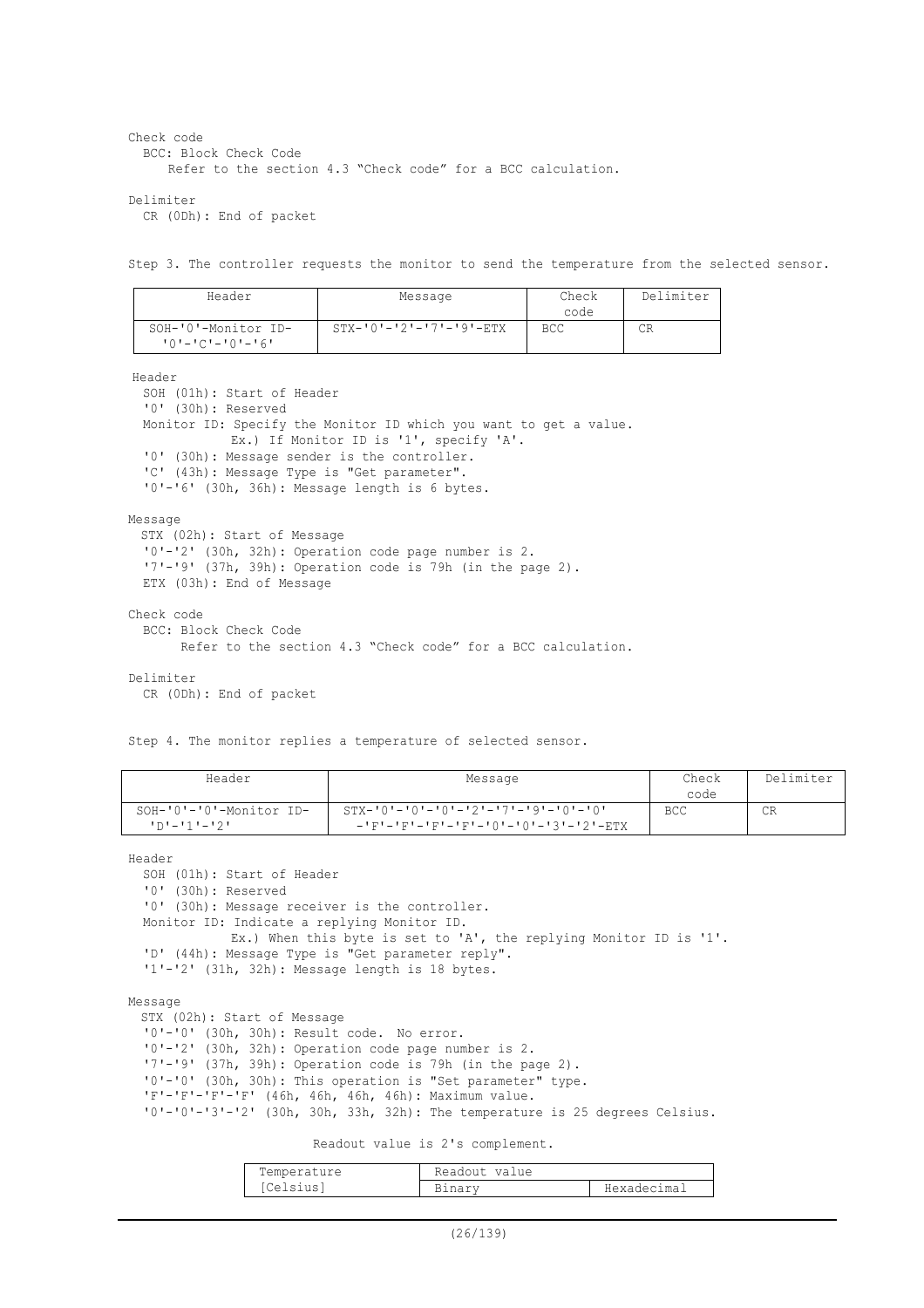| $+125.0$ | 0000 0000 1111 1010 | 00FAh |
|----------|---------------------|-------|
| $+25.0$  | 0000 0000 0011 0010 | 0032h |
| $+ 0.5$  | 0000 0000 0000 0001 | 0001h |
|          | 0000 0000 0000 0000 | 0000h |
| $-0.5$   | 1111 1111 1111 1111 | FFFFh |
| $-25.0$  | 1111 1111 1100 1110 | FFCEh |
| $-55.0$  | 1111 1111 1001 0010 | FF92h |

ETX (03h): End of Message

Check code

BCC: Block Check Code

Refer to the section 4.3 "Check code" for a BCC calculation.

Delimiter

CR (0Dh): End of packet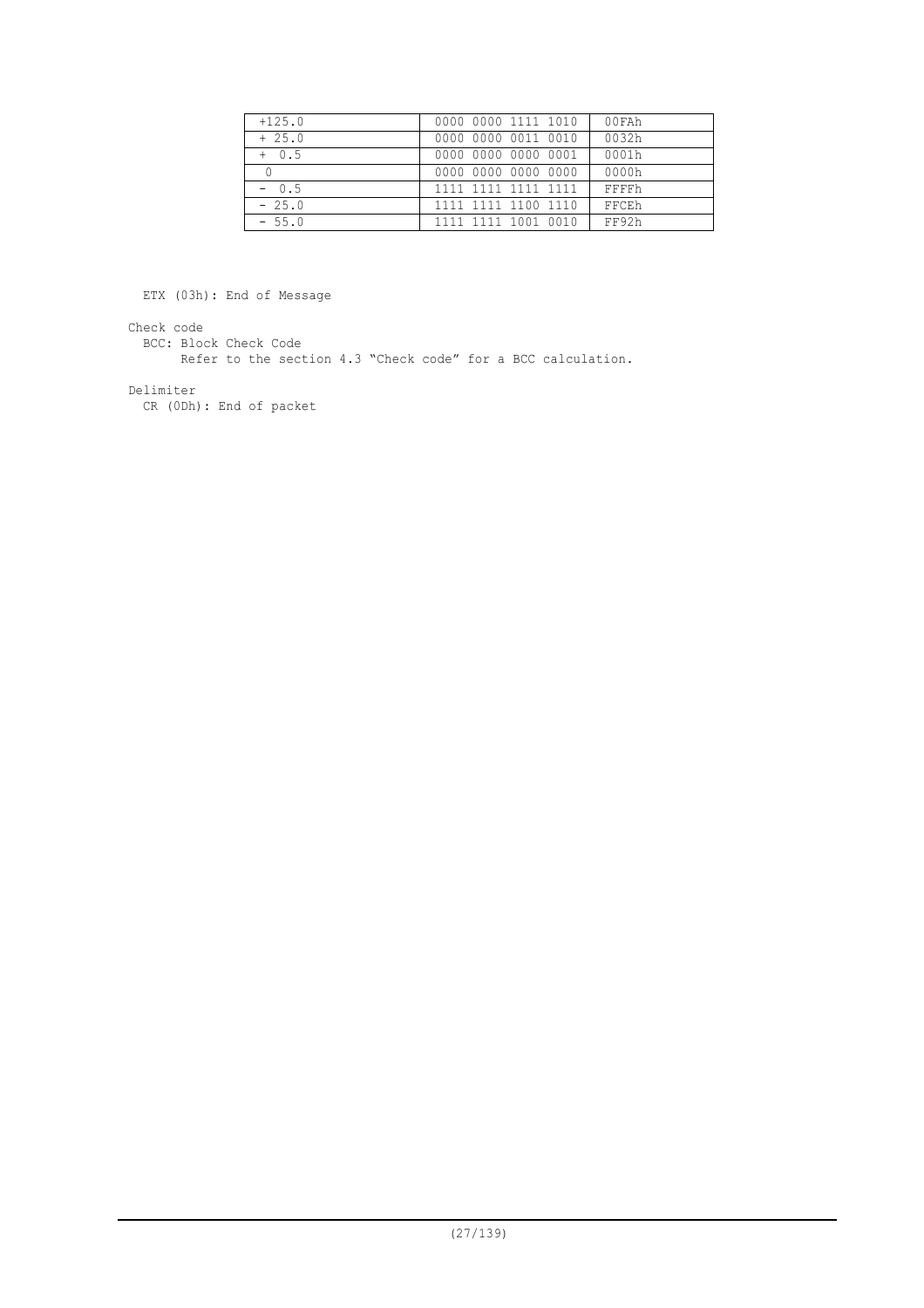## 6.3. Operation Code (OP code) Table

1) SPECTRAVIEW ENGINE Setting = OFF

|         | Item       |                               | OP code<br>page | OP code          | Parameter                                                                                                                                                                                                                                                           | Remarks                                                   |
|---------|------------|-------------------------------|-----------------|------------------|---------------------------------------------------------------------------------------------------------------------------------------------------------------------------------------------------------------------------------------------------------------------|-----------------------------------------------------------|
| TNPUT   | INPUT      |                               | 00h             | 60h              | 0: No mean<br>1: $VGA(RGB)$ *1<br>3: DVI *1<br>5: VIDEO *1<br>12 (0Ch): YGA (YPbPr) *1<br>13(0Dh): OPTION<br>15 (OFh) : DisplayPort1<br>16(10h): DisplayPort2<br>17(11h): HDMI1<br>18(12h): HDMI2<br>130(82h): HDMI3 *2<br>135(87h): MP<br>136(88h): COMPUTE MODULE | OP code page<br>11h, OP code<br>06h operation<br>is same. |
|         |            | PICTURE MODE                  | 02h             | 1Ah              | 0: No mean<br>1: sRGB<br>3: HIGHBRIGHT<br>4: STANDARD<br>5: CINEMA<br>8: CUSTOM1<br>9: CUSTOM2                                                                                                                                                                      | sRGB:<br>PC mode only<br>CINEMA:<br>A/V mode only         |
|         | GTNESS     | BACKLIGHT                     | 00h             | 10h              | 0: dark<br>100(64h): bright                                                                                                                                                                                                                                         |                                                           |
|         | <b>BRI</b> | BRIGHTNESS                    | 00h             | 92h              | 0: dark<br>100(64h): bright                                                                                                                                                                                                                                         |                                                           |
| PICTURE | GAMMA      | GAMMA CORRECTION              | 02h             | 68h              | 0: No mean<br>1: NATIVE<br>4:2.2<br>5: DICOM SIM.<br>6: PROGRAMMABLE1<br>7: S GAMMA<br>8:2.4<br>13 (ODh) : PROGRAMMABLE2<br>14 (OEh) : PROGRAMMABLE3<br>16(10h): HYBRID LOG *2<br>$17(11h): ST2084(PQ) *2$                                                          |                                                           |
|         |            | AUTO HDE SELECT *2            | 11h             | B <sub>2</sub> h | 0: No mean<br>1:ON<br>2: OFF                                                                                                                                                                                                                                        |                                                           |
|         |            | COLOR                         | 02h             | 1Fh              | 0: pale<br>100(64h): deep                                                                                                                                                                                                                                           |                                                           |
|         |            | COLOR TEMPERATURE             | 00h             | 54h              | 0:2600K<br>74 (4Ah):10000K                                                                                                                                                                                                                                          | 100K/step                                                 |
|         | COLOR      | COLOR TEMPERATURE<br>(CUSTOM) | 00h             | 14h              | 9: 10000K<br>11 (OBh) : CUSTOM                                                                                                                                                                                                                                      | Select<br>"CUSTOM"<br>to<br>adjust the R<br>G B gain.     |
|         |            | R GAIN                        | 00h             | 16h              | $0:$ Dark<br>255(FFh): Bright                                                                                                                                                                                                                                       |                                                           |
|         |            | B GAIN                        | 00h             | 18h              | $0:$ Dark<br>255(FFh): Bright                                                                                                                                                                                                                                       |                                                           |
|         |            | G GAIN                        | 00h             | 1Ah              | $0:$ Dark<br>255(FFh): Bright                                                                                                                                                                                                                                       |                                                           |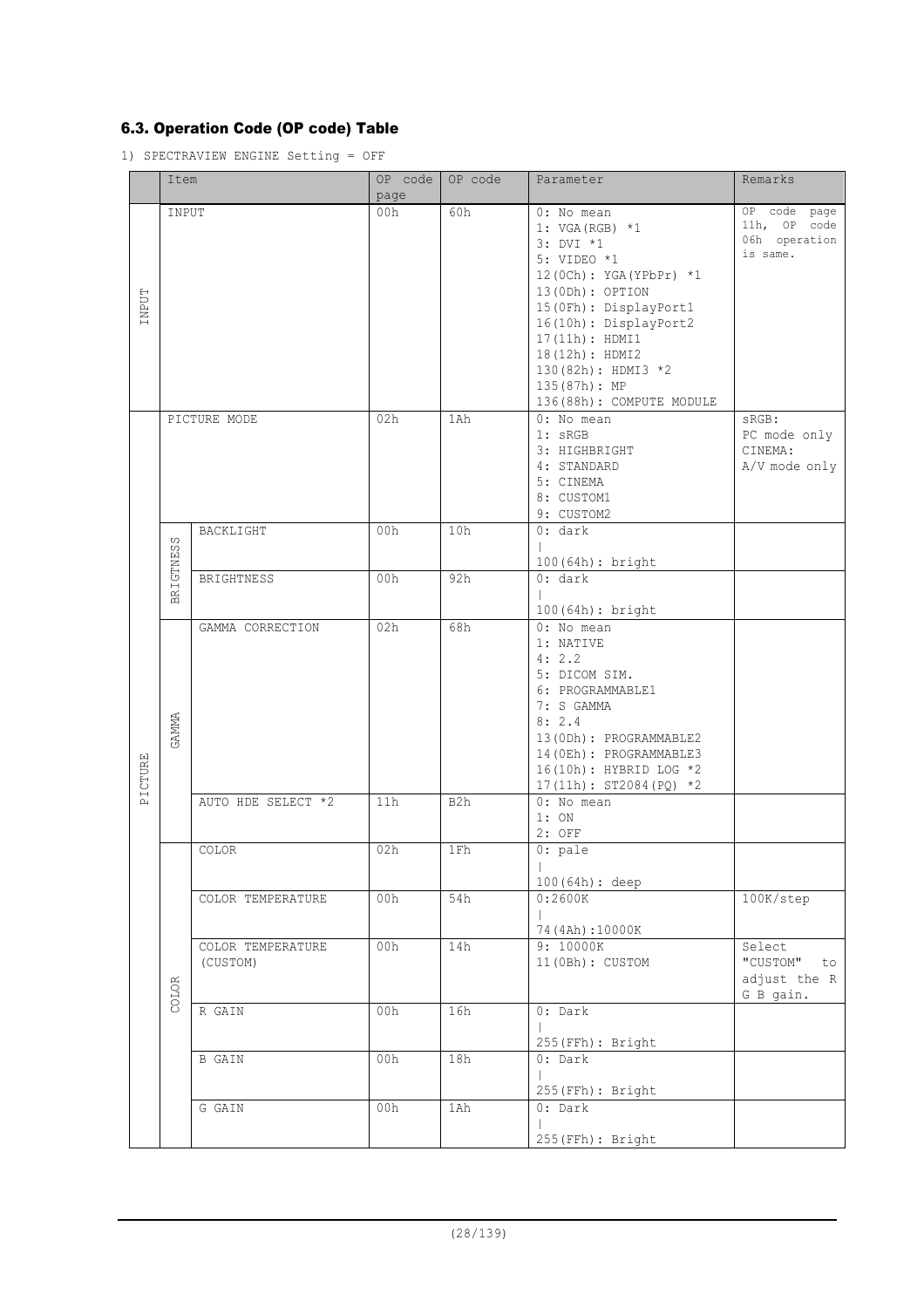| Item                                                  | page | OP code OP code                                                                                   | Parameter                                                                            | Remarks                           |
|-------------------------------------------------------|------|---------------------------------------------------------------------------------------------------|--------------------------------------------------------------------------------------|-----------------------------------|
| COLOR CONTROL                                         | 00h  | RED:<br>9Bh<br>YELLOW:<br>9Ch<br>GREEN:<br>9Dh<br>CYAN:<br>9Eh<br>BLUE:<br>9Fh<br>MAGENTA:<br>A0h | 0:<br>100(64h): (center)<br>200 (C8h) :                                              |                                   |
| HUE                                                   | 00h  | 90h                                                                                               | 0: purplish<br>$100(64h)$ : greenish                                                 |                                   |
| CONTRAST                                              | 00h  | 12h                                                                                               | $0:1$ ow<br>$\mathbf{I}$<br>$100(64h):$ high                                         |                                   |
| SHARPNESS                                             | 00h  | 8Ch                                                                                               | $0:$ dull<br>$\mathbf{I}$<br>24(18h): sharp                                          |                                   |
| AUTO SETUP                                            | 00h  | 1Eh                                                                                               | 0: No mean<br>1: Execute                                                             | Momentary                         |
| AUTO ADJUST                                           | 10h  | B7h                                                                                               | 0: No mean<br>$1:$ OFF<br>2:ON                                                       |                                   |
| H POSITION                                            | 00h  | 20h                                                                                               | 0: Left side<br>Max.: Right side                                                     | Depends on a<br>display<br>timing |
| V POSITION<br>$\stackrel{\textstyle\centerdot}{\ast}$ | 00h  | 30h                                                                                               | 0: Bottom side<br>Max.: Top side                                                     | Depends on a<br>display<br>timing |
| <b>ADJUST</b><br>CLOCK                                | 00h  | 0Eh                                                                                               | $0:$<br>$\mathbf{L}$<br>Max. :                                                       |                                   |
| PHASE                                                 | 00h  | 3Eh                                                                                               | 0:<br>$\mathbf{L}$<br>Max. :                                                         |                                   |
| H RESOLUTION                                          | 02h  | 50h                                                                                               | $0:$ Low<br>-1<br>Max. : High                                                        |                                   |
| V RESOLUTION                                          | 02h  | 51h                                                                                               | $0:$ Low<br>$\mathbb{L}$<br>Max.: High                                               |                                   |
| COLOR SYSTEM *1                                       | 02h  | 21h                                                                                               | 0: No mean<br>1: NTSC<br>2: PAL<br>3: SECAM<br>4: AUTO<br>5: 4.43NTSC<br>$6: PAL-60$ |                                   |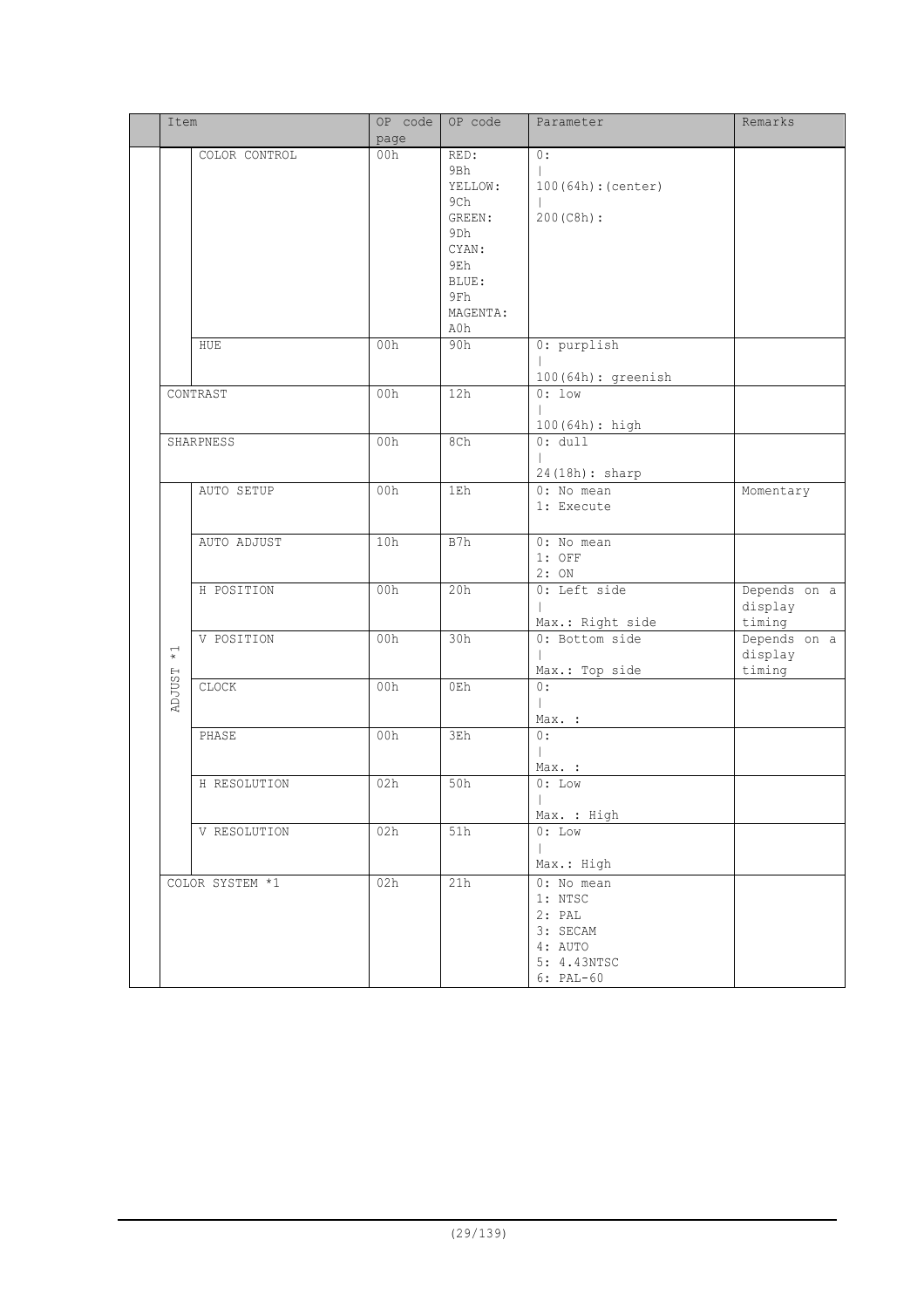| Item   |                     | OP code<br>page | OP code | Parameter                                                                                                                                                                                                                        | Remarks                                                                                                                                                                        |
|--------|---------------------|-----------------|---------|----------------------------------------------------------------------------------------------------------------------------------------------------------------------------------------------------------------------------------|--------------------------------------------------------------------------------------------------------------------------------------------------------------------------------|
|        | INPUT RESOLUTION *1 | 02h             | DAh     | Input Resolution select<br>$0:No$ mean<br>1: Item 1 (always Auto)<br>$2:$ Item $2$<br>$3:$ Item $3$<br>4: Item 4<br>$5:$ Item $5$<br>Ex)<br>Item 1= AUTO<br>Item $2=$ -- /<br>1024x768 /<br>1400x1050 /<br>800x600 /<br>1280x960 |                                                                                                                                                                                |
|        |                     |                 |         | Item $3=$ -- /<br>1280x768 /<br>1680x1050 /<br>1024x576 /<br>1600x900 /<br>Item $4=$ -- /<br>1360x768 /<br>$--$ /<br>$--$ /<br>$---$<br>Item $5=$ $--$ /<br>1366x768<br>$--$ /<br>$--$ /<br>$---$                                |                                                                                                                                                                                |
|        | UHD UPSCALING *2    | 11h             | 09h     | 0: No mean<br>$1:$ OFF<br>2: LOW<br>3: MIDDOLE<br>4: HIGH                                                                                                                                                                        |                                                                                                                                                                                |
|        | ASPECT              | 02h             | 70h     | 0: No mean<br>1: NORMAL<br>$2:$ FULL<br>3: WIDE<br>4: ZOOM<br>6: DYNAMIC<br>7: 1:1                                                                                                                                               | Wide:<br>Dynamic<br>A/V mode only                                                                                                                                              |
| ASPECT | ZOOM                | 11h             | 2Ch     | $0-89(59h)$ : No mean<br>90(5Ah): 90%<br>91 (5Bh) : 91%<br>100 (64h) : 100%<br>300(12Ch): 300%                                                                                                                                   | The<br>following<br>commands can<br>also be used.<br>OP code page<br>02h<br>OP code 6Fh<br>Parameter<br>0: No mean<br>1: 100%<br>2:101%<br>$\mathbf{L}$<br>201 (C9h) :<br>300% |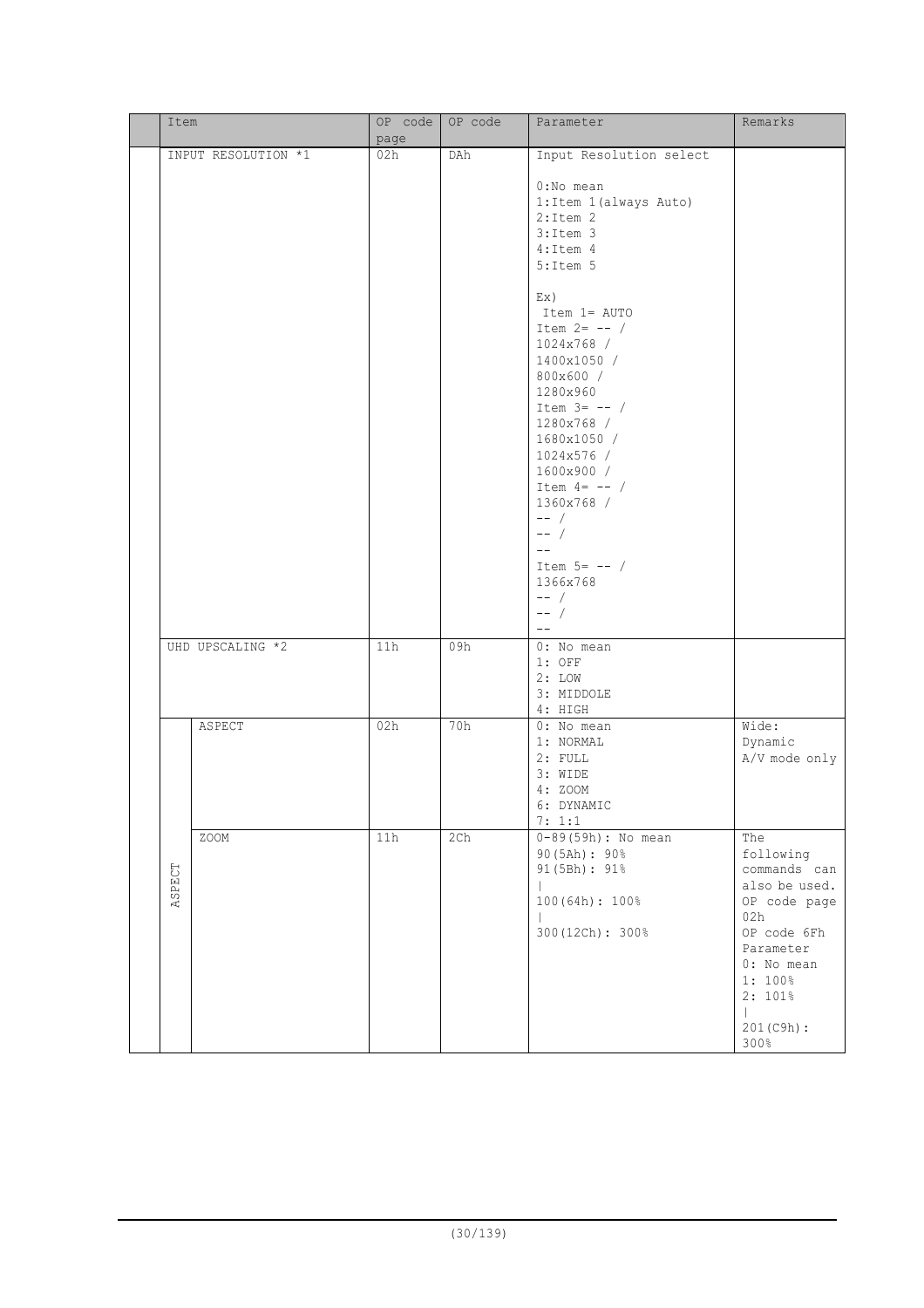|  | Item     |                    | OP code | OP code | Parameter              | Remarks                   |
|--|----------|--------------------|---------|---------|------------------------|---------------------------|
|  |          |                    | page    |         |                        |                           |
|  |          | H ZOOM             | 11h     | 2Dh     | $0-89(59h)$ : No mean  | The                       |
|  |          |                    |         |         | 90(5Ah): 90%           | following                 |
|  |          |                    |         |         | 91(5Bh): 91%           | commands can              |
|  |          |                    |         |         |                        | also be used.             |
|  |          |                    |         |         | 100(64h): 100%         | OP code page              |
|  |          |                    |         |         | 300(12Ch): 300%        | 02h<br>OP code 6Ch        |
|  |          |                    |         |         |                        | Parameter                 |
|  |          |                    |         |         |                        | 0: No mean                |
|  |          |                    |         |         |                        | 1:100%                    |
|  |          |                    |         |         |                        | 2:101%                    |
|  |          |                    |         |         |                        |                           |
|  |          |                    |         |         |                        | 201(C9h):                 |
|  |          |                    |         |         |                        | 300%                      |
|  |          | V ZOOM             | 11h     | 2Eh     | $0-89(59h)$ : No mean  | The                       |
|  |          |                    |         |         | 90(5Ah): 90%           | following                 |
|  |          |                    |         |         | 91(5Bh): 91%           | commands can              |
|  |          |                    |         |         |                        | also be used.             |
|  |          |                    |         |         | 100(64h): 100%         | OP code page              |
|  |          |                    |         |         |                        | 02h                       |
|  |          |                    |         |         | 300(12Ch): 300%        | OP code 6Dh               |
|  |          |                    |         |         |                        | Parameter                 |
|  |          |                    |         |         |                        | 0: No mean                |
|  |          |                    |         |         |                        | 1:100%                    |
|  |          |                    |         |         |                        | 2:101%                    |
|  |          |                    |         |         |                        | $\mathbf{L}$<br>201(C9h): |
|  |          |                    |         |         |                        | 300%                      |
|  |          | H POS              | 02h     | CCh     | 0: Left side           |                           |
|  |          |                    |         |         |                        |                           |
|  |          |                    |         |         | 200(C8h): Right side   |                           |
|  |          | V POS              | 02h     | CDh     | 0: Down side           |                           |
|  |          |                    |         |         |                        |                           |
|  |          |                    |         |         | 200 (C8h) : Up side    |                           |
|  |          | OVER SCAN          | 02h     | E3h     | 0: No mean             |                           |
|  |          |                    |         |         | $1:$ OFF               |                           |
|  |          |                    |         |         | 2:ON                   |                           |
|  |          | <b>DEINTERLACE</b> | 02h     | 25h     | 0: No mean             |                           |
|  |          |                    |         |         | $1:$ Off               |                           |
|  |          |                    |         |         | 2:ON                   |                           |
|  | $\Xi$    | ADAPTIVE CONTRAST  | 02h     | 8Dh     | 0: No mean             |                           |
|  |          |                    |         |         | $1:$ Off               |                           |
|  | ADVANC   |                    |         |         | 2: LOW<br>4: High      |                           |
|  |          | NOISE REDUCTION *1 | 02h     | 26h     | $0:$ Off               | Page02                    |
|  |          |                    |         |         |                        | OPcode20h                 |
|  |          |                    |         |         | 3: High                | also works as             |
|  |          |                    |         |         |                        | same.                     |
|  |          | TELECINE           | 02h     | 23h     | $0:$ No mean           |                           |
|  |          |                    |         |         | $1:$ Off               |                           |
|  |          |                    |         |         | 2: Auto                |                           |
|  |          | IMAGE FLIP         | 02h     | D7h     | 0: No mean             |                           |
|  |          |                    |         |         | 1: NONE                |                           |
|  |          |                    |         |         | 2: H FLIP              |                           |
|  |          |                    |         |         | 3: V FLIP              |                           |
|  | ROTATION |                    |         |         | 4: 180 ROTATE          |                           |
|  |          | OSD FLIP           | 10h     | B8h     | 0: No mean             |                           |
|  |          |                    |         |         | $1:$ OFF               |                           |
|  |          |                    |         |         | 2:ON                   |                           |
|  |          | SPECTRAVIEW ENGINE | 11h     | 47h     | 0: No mean<br>$1:$ Off |                           |
|  |          |                    |         |         | 2:ON                   |                           |
|  | RESET    |                    | 02h     | CBh     | 0: No mean             | Momentary                 |
|  |          | (PICTURE)          |         |         | 2: Reset               |                           |
|  |          |                    |         |         | Picture category       |                           |
|  |          |                    |         |         |                        |                           |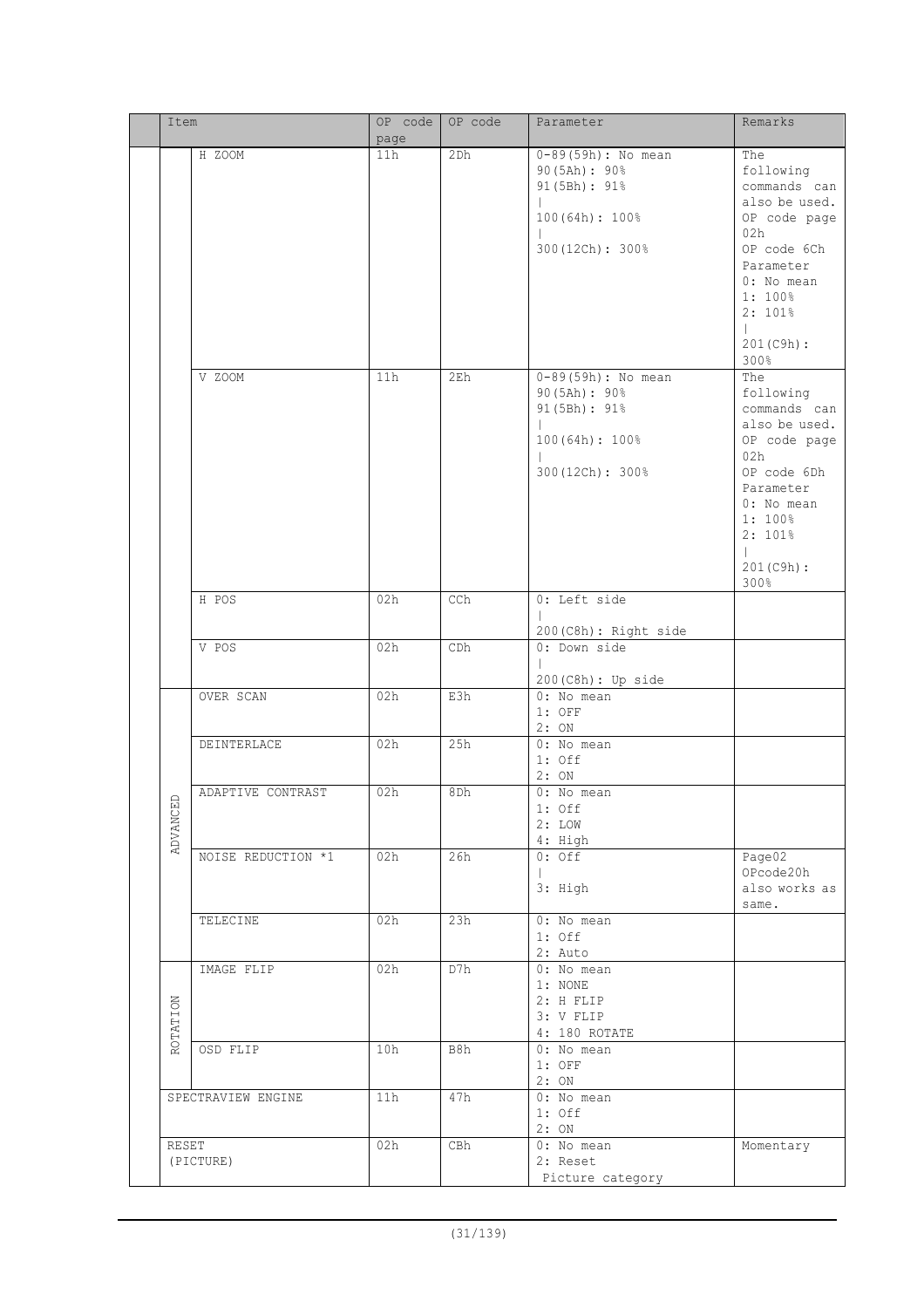|              | Item            |                     | OP code | OP code             | Parameter                               | Remarks   |
|--------------|-----------------|---------------------|---------|---------------------|-----------------------------------------|-----------|
|              |                 |                     | page    |                     |                                         |           |
|              | VOLUME          |                     | 00h     | 62h                 | 0: whisper                              |           |
|              |                 |                     |         |                     | 100(64h): loud                          |           |
|              |                 | <b>BALANCE</b>      | 00h     | 93h                 | O: Left                                 |           |
|              |                 |                     |         |                     |                                         |           |
|              |                 |                     |         |                     | 30(1Eh): (Center)                       |           |
|              |                 |                     |         |                     | 60 (3Ch) : Right                        |           |
|              | <b>BALANCE</b>  |                     | 00h     | 94h                 | 0: No mean                              |           |
|              |                 |                     |         |                     | 1: MONAURAL<br>2: STEREO                |           |
|              |                 | SURROUND            | 02h     | 34h                 | 0: No mean                              |           |
|              |                 |                     |         |                     | $1:$ OFF                                |           |
|              |                 |                     |         |                     | 2:ON                                    |           |
|              |                 | TREBLE              | 00h     | 8Fh                 | O: Min.                                 |           |
|              |                 |                     |         |                     | 6: (Center)                             |           |
|              |                 |                     |         |                     |                                         |           |
|              | <b>EQULIZER</b> |                     |         |                     | 12 (0Ch) : Max.                         |           |
|              |                 | <b>BASS</b>         | 00h     | 91h                 | 0: Min.                                 |           |
|              |                 |                     |         |                     | 6: (Center)                             |           |
|              |                 |                     |         |                     |                                         |           |
|              |                 |                     |         |                     | 12 (0Ch) : Max.                         |           |
|              |                 | AUDIO INPUT         | 02h     | 2E <sub>h</sub>     | 0: No mean<br>1: IN1                    |           |
|              |                 |                     |         |                     | $2: IN2 *1$                             |           |
| <b>AUDIO</b> |                 |                     |         |                     | 4: HDMI1                                |           |
|              |                 |                     |         |                     | 6: OPTION                               |           |
|              |                 |                     |         |                     | 7: DisplayPort1<br>8: DisplayPort2      |           |
|              |                 |                     |         |                     | 10 (0Ah) : HDMI2                        |           |
|              |                 |                     |         |                     | 11 (OBh) : HDMI3 *2                     |           |
|              |                 |                     |         |                     | 13(0Dh): MP                             |           |
|              |                 | MULTI PICTURE AUDIO | 10h     | 80h                 | 14 (OEh) : COMPUTE MODULE<br>0: No mean |           |
|              |                 |                     |         |                     | 3: PICTURE1                             |           |
|              |                 |                     |         |                     | 4: PICTURE2                             |           |
|              |                 |                     |         |                     | 5: PICTURE3                             |           |
|              |                 | LINE OUT            | 10h     | 81h                 | 6: PICTURE4                             |           |
|              |                 |                     |         |                     | 0: No mean<br>1: FIXED                  |           |
|              |                 |                     |         |                     | 2: VARIABLE                             |           |
|              |                 |                     |         |                     |                                         |           |
|              |                 | AUDIO DELAY         | 10h     | CAh                 | 0: No mean<br>$1:$ OFF                  |           |
|              | <b>DELAY</b>    |                     |         |                     | 2:ON                                    |           |
|              |                 |                     |         |                     |                                         |           |
|              | <b>AUDIO</b>    | DELAY TIME          | 10h     | CBh                 | 0: (small)                              |           |
|              |                 |                     |         |                     | 100(64h): (large)                       |           |
|              |                 |                     |         |                     |                                         |           |
|              | RESET           |                     | 02h     | CBh                 | $0:$ No mean                            | Momentary |
|              |                 | (AUDIO)             |         |                     | 4: Reset                                |           |
|              |                 |                     | 02h     | E5h                 | Audio category<br>0: No mean            |           |
|              |                 | ENABLE              |         |                     | 1: No.1 Enable                          |           |
|              |                 |                     |         |                     |                                         |           |
|              | <b>SCHEDULE</b> |                     |         |                     | 30(1Eh): No.30 Enable                   |           |
| SCHDULE      |                 | <b>DISABLE</b>      | 02h     | E6h                 | 0: No mean<br>1: No.1 Disable           |           |
|              |                 |                     |         |                     |                                         |           |
|              |                 |                     |         |                     | 30(1Eh): No.30 Disable                  |           |
|              |                 | SCHEDULE SETTINGS   |         | Refer to chapter 10 |                                         |           |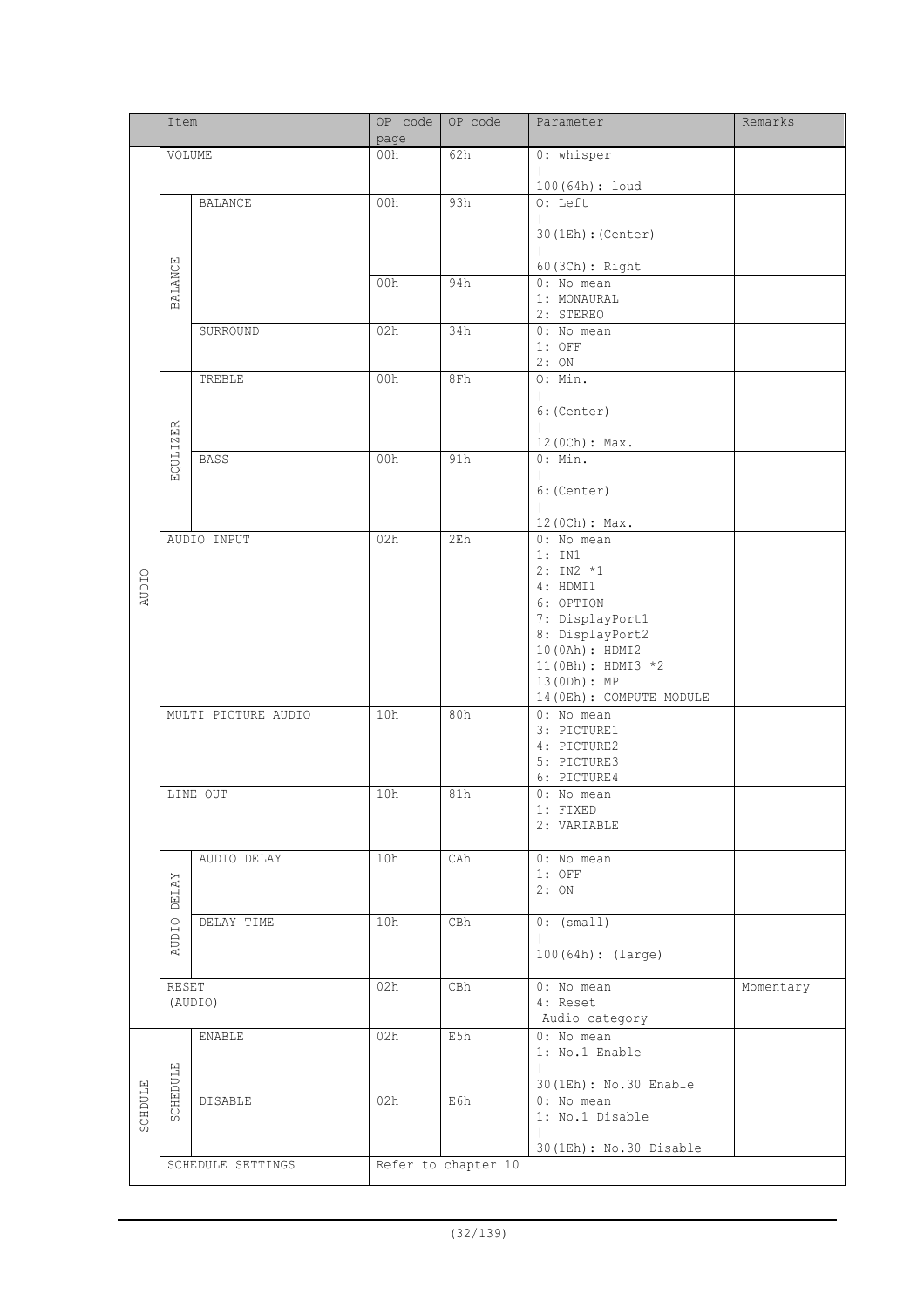|              | Item            |                         | page                | OP code OP code     | Parameter                                        | Remarks     |  |  |  |
|--------------|-----------------|-------------------------|---------------------|---------------------|--------------------------------------------------|-------------|--|--|--|
|              |                 | HOLIDAY SETTINGS        | Refer to chapter 11 |                     |                                                  |             |  |  |  |
|              |                 | WEEKEND SETTINGS        | Refer to chapter 12 |                     |                                                  |             |  |  |  |
|              |                 | DATE & TIME             |                     | Refer to chapter 9  |                                                  |             |  |  |  |
|              |                 | DAYLIGHT SAVING         |                     | Refer to chapter 17 |                                                  |             |  |  |  |
|              |                 |                         |                     |                     |                                                  |             |  |  |  |
|              |                 | OFF TIMER               | 02h                 | 2Bh                 | $0:$ Off<br>$1:1$ hour                           | 1 hour/step |  |  |  |
|              |                 |                         |                     |                     | 24 (18h) : 24 hour                               |             |  |  |  |
|              | RESET           |                         | 02h                 | CBh                 | 0: No mean                                       | Momentary   |  |  |  |
|              |                 | (SCHEDULE)              |                     |                     | 5: Reset<br>Schedule category                    |             |  |  |  |
|              |                 | KEEP MULTI PICTURE MODE | 10h                 | 82h                 | 0: No mean                                       |             |  |  |  |
|              |                 |                         |                     |                     | $1:$ OFF<br>2:ON                                 |             |  |  |  |
|              |                 | MULTI PICTURE MODE      | 02h                 | 72h                 | 0: No mean<br>$1:$ OFF                           |             |  |  |  |
|              |                 |                         |                     |                     | $2:$ PIP                                         |             |  |  |  |
|              |                 |                         |                     |                     | 5: PBP (PBP1)<br>7: PBP2 *2                      |             |  |  |  |
|              |                 |                         |                     |                     | 8: PBP3 *2                                       |             |  |  |  |
|              |                 | <b>ACTIVE</b>           | 11h                 | 0Bh                 | 0: No mean<br>1: PICTURE1                        |             |  |  |  |
|              |                 |                         |                     |                     | 2: PICTURE2                                      |             |  |  |  |
|              | PICTURE         |                         |                     |                     | 3: PICTURE3 *2                                   |             |  |  |  |
|              |                 |                         |                     |                     | 4: PICTURE4 *2                                   |             |  |  |  |
|              | ACTIVE          | ACTIVE FRAME            | 11h                 | 0 <sub>Dh</sub>     | 0: No mean                                       |             |  |  |  |
|              |                 |                         |                     |                     | $1:$ OFF<br>2:ON                                 |             |  |  |  |
|              |                 |                         |                     |                     |                                                  |             |  |  |  |
|              |                 | PICTURE1                | 11h                 | 0Eh                 | $0: No$ mean<br>1: VGA (RGB) $*1$                |             |  |  |  |
| <b>INPUT</b> |                 |                         |                     |                     | 3: DVI *1                                        |             |  |  |  |
|              |                 |                         |                     |                     | 5: VIDEO *1<br>12 (0Ch): YGA (YPbPr) *1          |             |  |  |  |
| NULTI        | ELECT           |                         |                     |                     | 13(ODh): OPTION                                  |             |  |  |  |
|              | $\sqrt{2}$      | PICTURE2                | 11h                 | 0Fh                 | 15 (OFh) : DisplayPort1<br>16(10h): DisplayPort2 |             |  |  |  |
|              | <b>INPUT</b>    |                         |                     |                     | 17(11h): HDMI1                                   |             |  |  |  |
|              |                 |                         |                     |                     | 18(12h): HDMI2<br>130 (82h) : HDMI3 *2           |             |  |  |  |
|              |                 |                         |                     |                     | 135(87h): MP                                     |             |  |  |  |
|              |                 |                         |                     |                     | 136(88h): COMPUTE MODULE                         |             |  |  |  |
|              |                 | PICTURE SIZE            | 10h                 | B9h                 | 0 (small)                                        |             |  |  |  |
|              |                 |                         |                     |                     | 80 (large)                                       |             |  |  |  |
|              |                 | X                       | 02h                 | 74h                 | $0: \text{left}$                                 |             |  |  |  |
|              |                 |                         |                     |                     |                                                  |             |  |  |  |
|              | <b>POSITION</b> |                         |                     |                     | 100(64h): right                                  |             |  |  |  |
|              |                 | Y                       | 02h                 | 75h                 | 0:top                                            |             |  |  |  |
|              | PICTURE         |                         |                     |                     |                                                  |             |  |  |  |
|              |                 |                         |                     |                     | 100(64h): bottom                                 |             |  |  |  |
|              |                 |                         |                     |                     |                                                  |             |  |  |  |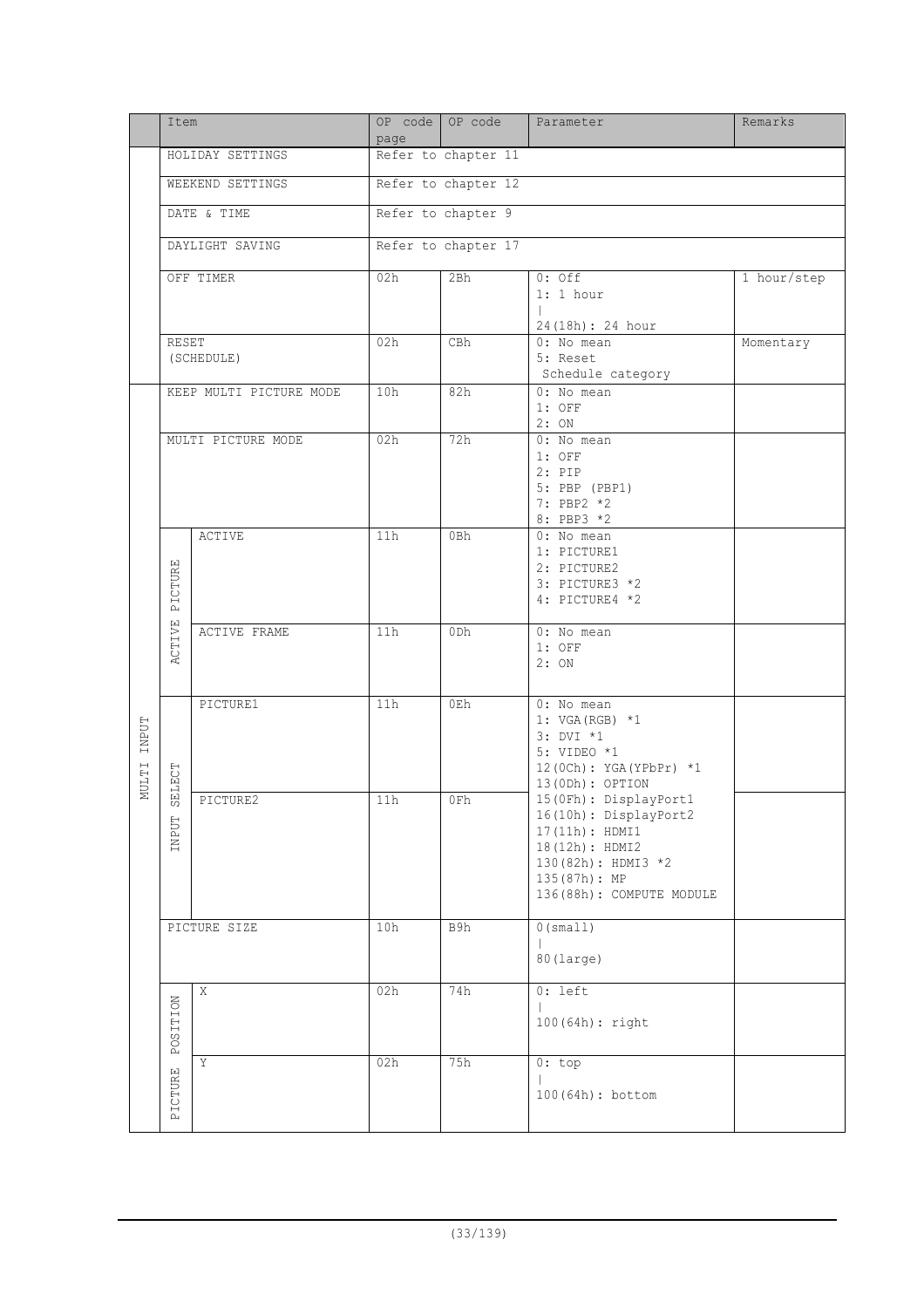|  | Item              |              | OP code<br>page | OP code | Parameter                                                                                                                                                      | Remarks                                                                           |
|--|-------------------|--------------|-----------------|---------|----------------------------------------------------------------------------------------------------------------------------------------------------------------|-----------------------------------------------------------------------------------|
|  | ASPECT            |              | 10h             | 83h     | 0: No mean<br>1: NORMAL<br>2: FULL<br>6: EXPAND                                                                                                                |                                                                                   |
|  |                   | ROTATE ALL   | 11h             | 16h     | 0: No mean                                                                                                                                                     |                                                                                   |
|  | $^\star_*$        | PICTURE1     | 11h             | 12h     | $1:$ OFF<br>2:ON                                                                                                                                               |                                                                                   |
|  |                   | PICTURE2     | 11h             | 13h     |                                                                                                                                                                |                                                                                   |
|  | ROTATE            | PICTURE3     | 11h             | 14h     |                                                                                                                                                                |                                                                                   |
|  |                   | PICTURE4     | 11h             | 15h     |                                                                                                                                                                |                                                                                   |
|  |                   | MODE         | 10h             | 08h     | 0: No mean<br>$1:$ OFF<br>2: HORIZONTAL<br>3: VERTICAL                                                                                                         |                                                                                   |
|  |                   | POSITION     | 10h             | 09h     | 0: Top/Left<br>100(64h): Bottom/Right                                                                                                                          |                                                                                   |
|  |                   | SIZE         | 10h             | 0Ah     | $\overline{0-1}$ : Do not set.<br>2: Narrow (2/24)<br>8: Wide (8/24)                                                                                           |                                                                                   |
|  | TICKER            | DETECT       | 10h             | 0Ch     | 0: No mean<br>1: AUTO<br>2: OFF                                                                                                                                |                                                                                   |
|  | TEXT              | PICTURE1     | 11h             | 2Ah     | 0: No mean<br>1: $VGA (RGB) *1$<br>3: DVI *1<br>5: VIDEO *1<br>12 (0Ch): YGA (YPbPr) *1<br>13 (0Dh) : OPTION                                                   |                                                                                   |
|  |                   | PICTURE2     | 11h             | 2Bh     | 15 (OFh) : DisplayPort1<br>16(10h): DisplayPort2<br>17(11h): HDMI1<br>18(12h): HDMI2<br>130(82h): HDMI3 *2<br>135(87h): MP<br>136(88h): COMPUTE MODULE         |                                                                                   |
|  | INPUT DETECT      |              | 02h             | 40h     | 0: FIRST DETECT<br>1: LAST DETECT<br>2: NONE<br>3: VIDEO DETECT<br>4: CUSTOM DETECT                                                                            |                                                                                   |
|  |                   | PRIORITY1    | 10h             | 2Eh     | 0: No mean<br>1: VGA (RGB) $*1$<br>3: DVI *1<br>5: VIDEO *1<br>12 (0Ch): YGA (YPbPr) *1<br>13(ODh): OPTION<br>15 (OFh) : DisplayPort1<br>16(10h): DisplayPort2 |                                                                                   |
|  | DETECT<br>MOLSDOZ | PRIORITY2    | 10h             | 2Fh     |                                                                                                                                                                |                                                                                   |
|  |                   | PRIORITY3    | 10h             | 30h     | 17(11h): HDMI1<br>18(12h): HDMI2<br>130(82h): HDMI3 *2<br>135(87h): MP<br>136(88h): COMPUTE MODULE                                                             |                                                                                   |
|  |                   | INPUT CHANGE | 10h             | 86h     | 0: No mean<br>1: NORMAL<br>2: QUICK<br>3: SUPER                                                                                                                | When you set<br>up "SUPER",<br>please set up<br>INPUT1<br>and<br>INPUT2<br>first. |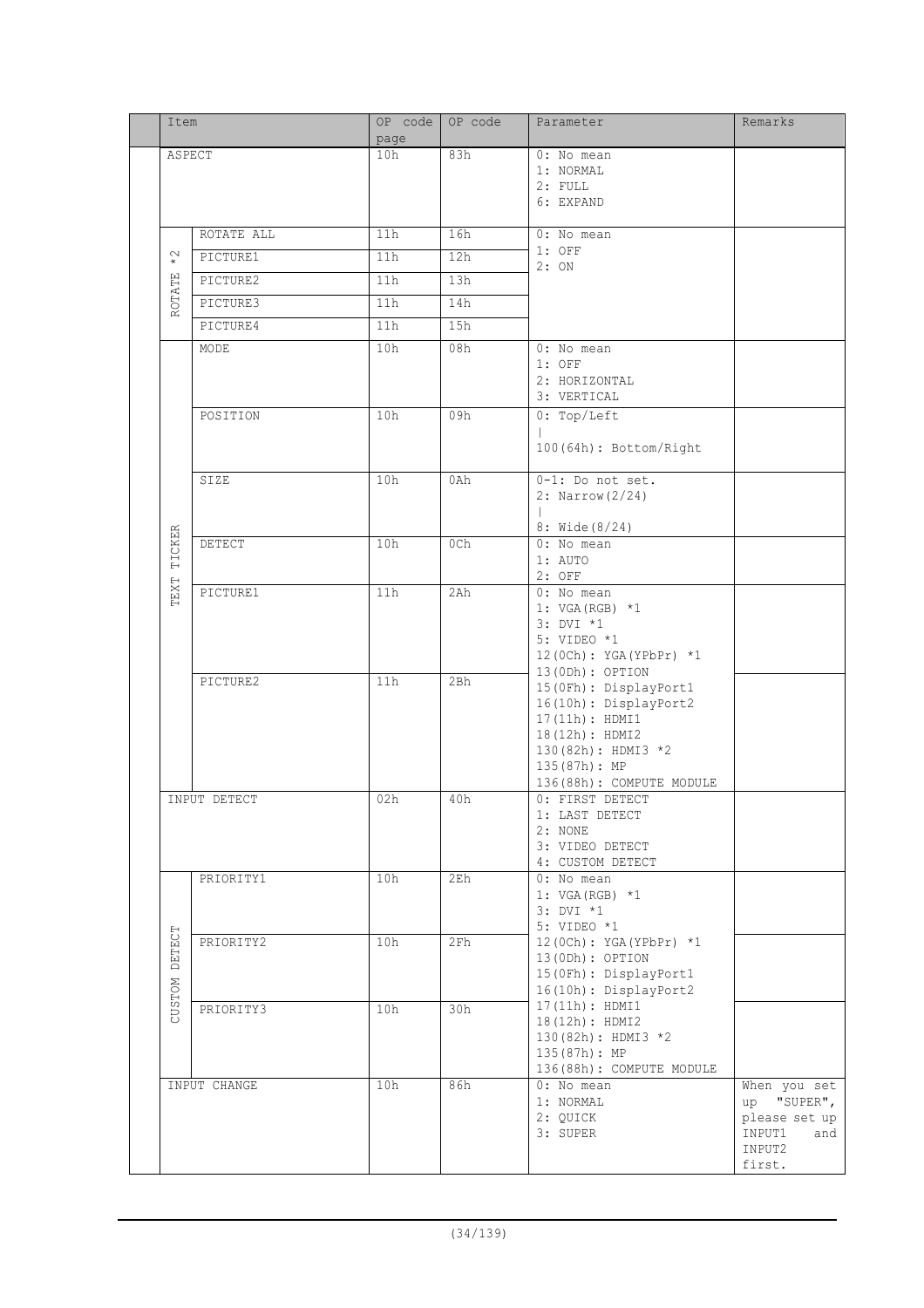|     | Item     |                          | OP code       | OP code | Parameter                | Remarks                  |              |
|-----|----------|--------------------------|---------------|---------|--------------------------|--------------------------|--------------|
|     |          |                          |               | page    |                          |                          |              |
|     |          | INPUT1                   |               | 10h     | CEh                      | 0: No mean               |              |
|     |          |                          |               |         |                          | 1: VGA (RGB) *1          |              |
|     |          |                          |               |         |                          | $3: DVI *1$              |              |
|     |          |                          |               |         |                          | 5: VIDEO *1              |              |
|     |          |                          |               |         | 12 (0Ch): YGA (YPbPr) *1 |                          |              |
|     |          |                          | INPUT2        | 10h     | CFh                      | 13(ODh): OPTION          |              |
|     | SUPER    |                          |               |         |                          | 15 (OFh) : DisplayPort1  |              |
|     |          |                          |               |         |                          | 16(10h): DisplayPort2    |              |
|     |          |                          |               |         |                          | 17(11h): HDMI1           |              |
|     |          |                          |               |         |                          | 18(12h): HDMI2           |              |
|     |          |                          |               |         |                          | 130(82h): HDMI3 *2       |              |
|     |          |                          |               |         |                          | 135(87h): MP             |              |
|     |          |                          |               |         |                          | 136(88h): COMPUTE MODULE |              |
|     |          |                          | DVI MODE *1   | 02h     | CFh                      | 0: No mean               |              |
|     |          |                          |               |         |                          | 1: DVI-PC                |              |
|     |          |                          |               |         |                          | $2: DVI-HD$              |              |
|     |          |                          | VGA MODE *1   | 10h     | 8Eh                      | $0:$ No mean             |              |
|     |          |                          |               |         |                          | 1: RGB                   |              |
|     |          |                          |               |         |                          | 2: YPbPr                 |              |
|     |          |                          | SYNC TYPE *1  | 11h     | 95h                      | 0: No mean               |              |
|     |          |                          |               |         |                          | $1: H/V$ SYNC            |              |
|     |          |                          |               |         |                          | 2: SOG                   |              |
|     |          |                          |               |         |                          | 3: AUTO                  |              |
|     |          |                          | DisplayPort   | 10h     | F1h/F2h                  | Select target DPORT.     |              |
|     |          |                          |               |         |                          | (F1h)                    |              |
|     |          |                          |               |         |                          | 0: No mean               |              |
|     |          |                          |               |         |                          | 1: DPORT                 |              |
|     |          |                          |               |         |                          | 2: DPORT2                |              |
|     |          |                          |               |         |                          | 3: DPORT3                |              |
|     | SETTING  |                          |               |         |                          | Read / Write status of   |              |
|     |          |                          |               |         |                          | target DPORT. (F2h)      |              |
|     |          |                          |               |         |                          | 0: No mean               |              |
|     |          |                          |               |         |                          | 1: 1.1a                  |              |
|     |          |                          |               |         |                          | 2: 1.2                   |              |
|     | TERMINAL |                          | HDMI SIGNAL   | 10h     | 40h                      | 0: No mean               |              |
|     |          |                          |               |         |                          | 1: EXPAND                |              |
|     |          |                          |               |         |                          | 2: RAW                   |              |
|     |          |                          |               |         |                          |                          |              |
|     |          |                          | SLOT2         | 11h     | 90h                      | $0:$ Low                 |              |
|     |          | $\overrightarrow{\star}$ |               |         |                          |                          |              |
|     |          | ZER                      |               |         |                          |                          |              |
|     |          |                          |               |         |                          | 7: High                  |              |
|     |          |                          | DisplayPort1  | 11h     | 91h                      | $0:$ Low                 |              |
|     |          | EQUALI.                  |               |         |                          |                          |              |
|     |          |                          |               | 11h     |                          | 7: High<br>0: No mean    |              |
|     |          | HDMI                     |               |         | 68h                      |                          |              |
|     |          |                          |               |         |                          | 1: MODE1                 |              |
|     |          |                          |               |         |                          | 2: MODE2                 |              |
|     |          |                          | VIDEO LEVEL   | 10h     | 40h                      | 0: No mean               |              |
|     |          |                          |               |         |                          | 1: EXPAND                |              |
|     |          |                          |               |         |                          | 2: NORMAL                |              |
|     |          |                          |               |         |                          | 3: AUTO                  |              |
|     | RESET    |                          |               | 02h     | CBh                      | 0: No mean               | Momentary    |
|     |          |                          | (MULTI INPUT) |         |                          | 6: Reset MULTI INPUT     |              |
|     |          |                          |               |         |                          | Category                 |              |
|     |          | LANGUAGE                 |               | 00h     | 68h                      | 0: No mean               | OSD Language |
|     |          |                          |               |         |                          | 1: ENGLISH               |              |
|     |          |                          |               |         |                          | 2: GERMAN                |              |
|     |          |                          |               |         |                          | 3: FRENCH                |              |
| OSD |          |                          |               |         |                          | 4: SPANISH               |              |
|     |          |                          |               |         |                          | 5: JAPANESE              |              |
|     |          |                          |               |         |                          | 6: ITALIAN               |              |
|     |          |                          |               |         |                          | 7: SWEDISH               |              |
|     |          |                          |               |         |                          | 9: RUSSIAN               |              |
|     |          |                          |               |         |                          | 14 (OEh) : CHINESE       |              |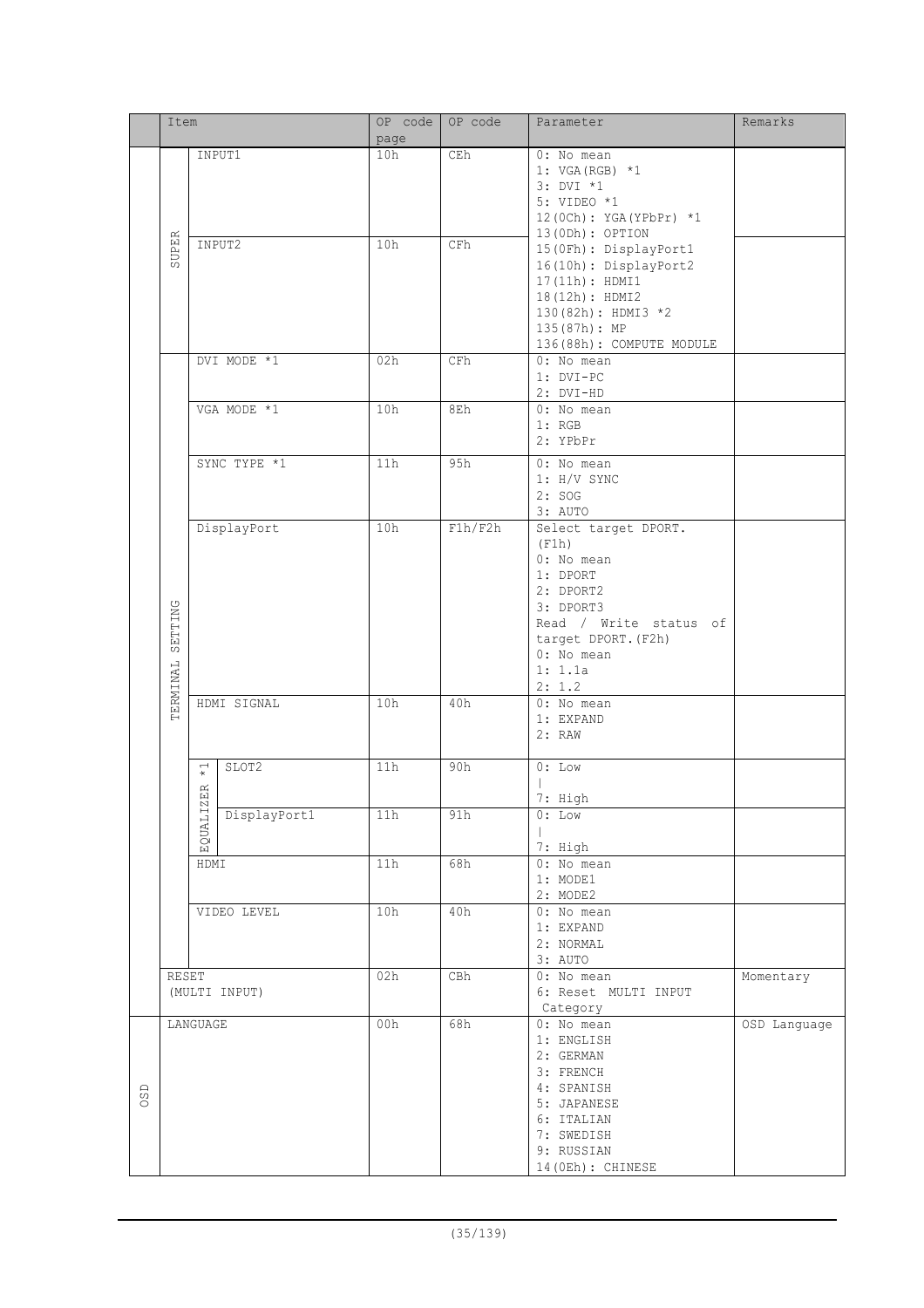|                | Item              |                        | OP code             | OP code             | Parameter                           | Remarks     |  |  |
|----------------|-------------------|------------------------|---------------------|---------------------|-------------------------------------|-------------|--|--|
|                |                   |                        | page                |                     |                                     |             |  |  |
|                | MENU DISPLAY TIME |                        | 00h                 | FCh                 | 0-1: Do not set.                    | 5sec/step   |  |  |
|                |                   |                        |                     |                     | 2:10s<br>3:15s                      |             |  |  |
|                |                   |                        |                     |                     |                                     |             |  |  |
|                |                   |                        |                     |                     | 48(30h): 240s                       |             |  |  |
|                |                   | $\mathbf X$            | 02h                 | 38h                 | $0:$ Left                           |             |  |  |
|                |                   |                        |                     |                     |                                     |             |  |  |
|                |                   |                        |                     |                     | 255 (FFh) : Right                   |             |  |  |
|                | <b>POSITION</b>   | Y                      | 02h                 | 39h                 | $0:$ Down                           |             |  |  |
|                |                   |                        |                     |                     |                                     |             |  |  |
|                | OSD               |                        |                     |                     | 255 (FFh) : Up                      |             |  |  |
|                |                   |                        |                     |                     |                                     |             |  |  |
|                |                   | INFORMATION OSD        | 02h                 | 3Dh                 | 0:Disable information OSD           |             |  |  |
|                |                   |                        |                     |                     | $3-10(0Ah):$<br>OSD timer [seconds] |             |  |  |
|                |                   | OSD TRANSPARENCY       | 02h                 | B8h                 | 0: No mean                          |             |  |  |
|                |                   |                        |                     |                     | $1:$ OFF                            |             |  |  |
|                |                   |                        |                     |                     | 2:ON                                |             |  |  |
|                |                   | OSD ROTATION           | 02h                 | 41h                 | 0: Landscape                        |             |  |  |
|                |                   |                        |                     |                     | 1: Rotated                          |             |  |  |
|                |                   | KEY GUIDE              | 11h                 | 7Ah                 | 0: No mean                          |             |  |  |
|                |                   |                        |                     |                     | $1:$ OFF                            |             |  |  |
|                |                   |                        |                     |                     | 2:ON                                |             |  |  |
|                | MEMO              |                        | 10h                 | BAh                 | 0: No mean                          |             |  |  |
|                |                   |                        |                     |                     | 1: Display a Memo                   |             |  |  |
|                |                   |                        |                     |                     | 2: Undisplay a Memo                 |             |  |  |
|                |                   | INPUT NAME             | Refer to chapter 20 |                     |                                     |             |  |  |
|                |                   | NAME RESET             |                     |                     |                                     |             |  |  |
|                |                   | CLOSED CAPTION         | 10h                 | 84h                 | 0: No mean                          |             |  |  |
|                |                   |                        |                     |                     | $1:$ OFF<br>2:CC1                   |             |  |  |
|                |                   |                        |                     |                     | 3: CC2                              |             |  |  |
|                |                   |                        |                     |                     | 4: CC3                              |             |  |  |
|                |                   |                        |                     |                     | 5: CC4                              |             |  |  |
|                |                   |                        |                     |                     | 6: TT1                              |             |  |  |
|                |                   |                        |                     |                     | 7: TT2                              |             |  |  |
|                |                   |                        |                     |                     | 8: TT3                              |             |  |  |
|                |                   |                        |                     |                     | 9: TT4                              |             |  |  |
|                | <b>RESET</b>      |                        | 02h                 | <b>CBh</b>          | 0: No mean                          | Momentary   |  |  |
|                | (OSD)             |                        |                     |                     | 7: Reset                            |             |  |  |
|                |                   |                        |                     |                     | OSD category                        |             |  |  |
|                |                   |                        |                     | Refer to chapter 21 |                                     |             |  |  |
|                |                   | AUTO TILE MATRIX SETIP |                     |                     |                                     |             |  |  |
|                |                   | SETTING COPY           | Refer to Chapter 23 |                     |                                     |             |  |  |
|                |                   |                        |                     |                     |                                     |             |  |  |
|                |                   | H MONITOR              | 02h                 | D0h                 | 0: No mean                          | Number      |  |  |
|                |                   |                        |                     |                     | $\mathbf{1}$                        | оf<br>$H -$ |  |  |
|                |                   |                        |                     |                     | $\mathbb{L}$                        | division    |  |  |
|                |                   |                        |                     |                     | 10(0Ah)                             |             |  |  |
|                |                   |                        |                     |                     |                                     |             |  |  |
| <b>DISPLAY</b> |                   | V MONITOR              | 02h                 | D1h                 | 0: No mean                          | Number      |  |  |
|                |                   |                        |                     |                     | $\mathbf{1}$                        | οf<br>$V -$ |  |  |
| NULTI          |                   |                        |                     |                     | $\mathbf{L}$                        | division    |  |  |
|                | MATRIX            | POSITION               | 02h                 | D2h                 | 10 (0Ah)<br>0: No mean              |             |  |  |
|                |                   |                        |                     |                     | $\mathbf{1}$                        |             |  |  |
|                | TILE              |                        |                     |                     |                                     |             |  |  |
|                |                   |                        |                     |                     | 100(64h)                            |             |  |  |
|                |                   | TILE COMP              | 02h                 | D5h                 | 0: No mean                          |             |  |  |
|                |                   |                        |                     |                     | 1:NO                                |             |  |  |
|                |                   |                        |                     |                     | 2: YES                              |             |  |  |
|                |                   | H SIZE                 | 11h                 | 96h                 | $0:$ Small                          |             |  |  |
|                |                   |                        |                     |                     |                                     |             |  |  |
|                |                   |                        |                     |                     | 200 (C8h) : Large                   |             |  |  |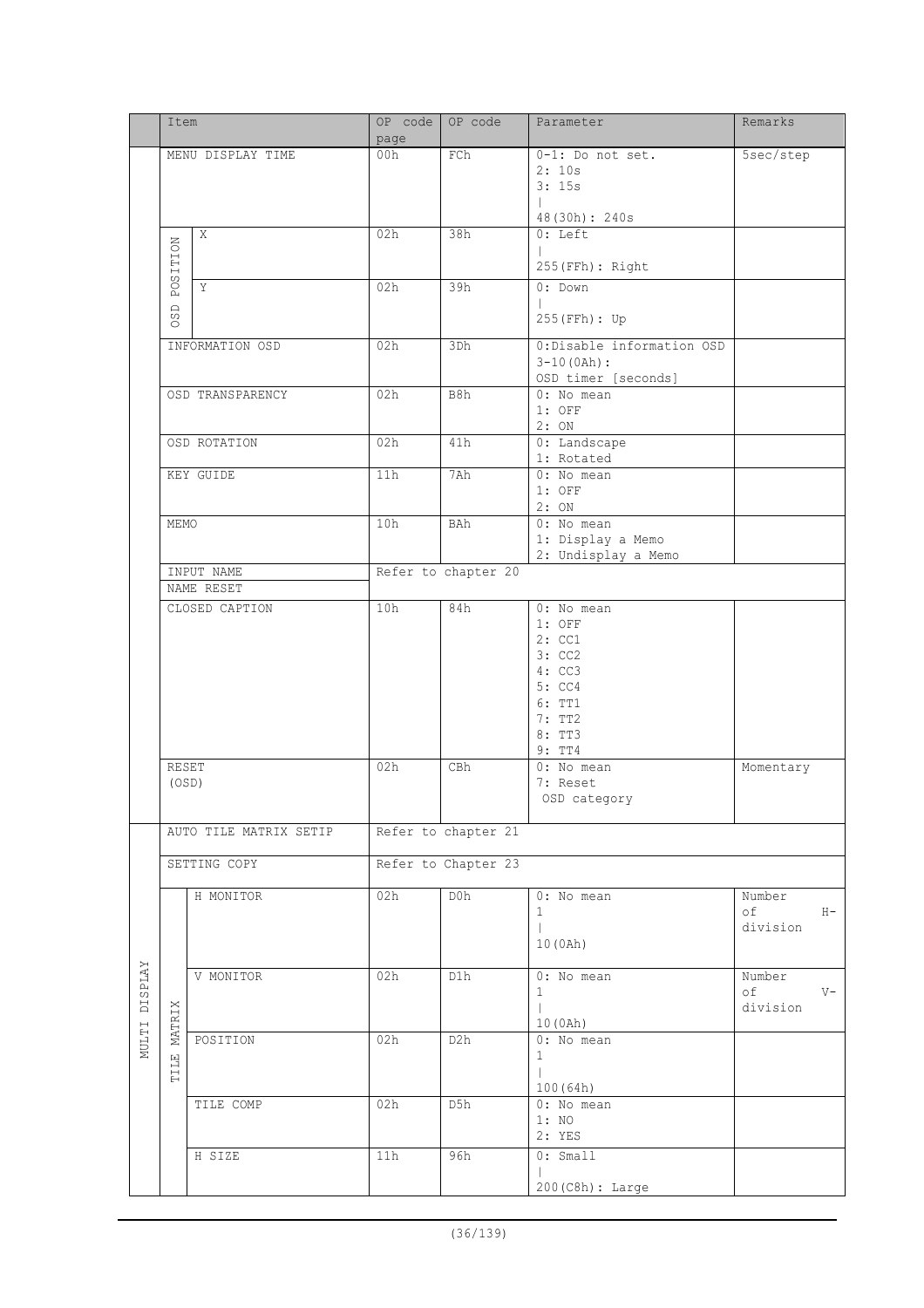|                    | Item         |                       | OP code             | OP code             | Parameter                                        | Remarks                      |  |
|--------------------|--------------|-----------------------|---------------------|---------------------|--------------------------------------------------|------------------------------|--|
|                    |              | V SIZE                | page<br>11h         | 97h                 | 0: Small                                         |                              |  |
|                    |              |                       |                     |                     |                                                  |                              |  |
|                    |              |                       |                     |                     | $200(C8h):$ Large                                |                              |  |
|                    | H ADJUSTMENT |                       | 11h                 | 98h                 | $0: \overline{\text{Left}}$                      |                              |  |
|                    |              |                       |                     |                     | 200 (C8h) : Right                                |                              |  |
|                    |              | V ADJUSTMENT          | 11h                 | 99h                 | 0: Down                                          |                              |  |
|                    |              |                       |                     |                     |                                                  |                              |  |
|                    |              | ENABLE                | 02h                 | D3h                 | 200 (C8h) : Up<br>0: No mean                     |                              |  |
|                    |              |                       |                     |                     | 1:NO                                             |                              |  |
|                    |              |                       |                     |                     | 2: YES                                           |                              |  |
|                    |              | TILE MATRIX MEM       | 10h                 | 4Ah                 | 0: No mean<br>1: COMMON                          |                              |  |
|                    |              |                       |                     |                     | 2: INPUT                                         |                              |  |
|                    |              |                       |                     |                     |                                                  |                              |  |
|                    |              | MONITOR ID            | 02h                 | 3Eh                 | $1 - 100 : ID$                                   |                              |  |
|                    |              | GROUP ID              | 10h                 | 7Fh                 | 0: No assignment                                 | Bit0:Group A                 |  |
|                    |              |                       |                     |                     | 1: Group A                                       | Bit1:Group B<br>Bit2:Group C |  |
|                    |              |                       |                     |                     | 2: Group B<br>3: Group AB                        | Bit3:Group D                 |  |
|                    |              |                       |                     |                     | 4: Group C                                       | Bit4:Group E                 |  |
|                    |              |                       |                     |                     | 5: Group AC                                      | Bit5:Group F                 |  |
|                    |              |                       |                     |                     | 1023 (3FFh) : Group                              | Bit6:Group G<br>Bit7:Group H |  |
|                    |              |                       |                     |                     | ABCDEFGHIJ                                       | Bit8:Group I                 |  |
|                    |              |                       |                     |                     |                                                  | Bit9:Group J                 |  |
|                    |              | AUTO ID               |                     | Refer to chapter 19 |                                                  |                              |  |
|                    |              | AUTO ID RESET         | Refer to chapter 19 |                     |                                                  |                              |  |
|                    | RESET        |                       | 02h                 | CBh                 | 0: No mean                                       | Momentary                    |  |
|                    |              | (MULTI DISPLAY)       |                     |                     | 8: Reset                                         |                              |  |
|                    |              |                       |                     |                     | Multi Display<br>Category                        |                              |  |
|                    |              |                       |                     |                     |                                                  |                              |  |
|                    |              | POWER SAVE            |                     | Refer to Chapter 22 |                                                  |                              |  |
|                    |              | POWER SAVE MESSAGE11h | 11h                 | 7Bh                 | 0: No mean                                       |                              |  |
|                    |              |                       |                     |                     | $1:$ OFF                                         |                              |  |
|                    |              | COOLING FAN           | 02h                 | 7Dh                 | 2: ON<br>0: No mean                              |                              |  |
|                    |              |                       |                     |                     | $1:$ AUTO                                        |                              |  |
|                    |              | FAN SPEED             |                     |                     | 2:ON<br>0: No mean                               |                              |  |
|                    |              |                       | 10h                 | 3Fh                 | 1: HIGH                                          |                              |  |
|                    |              |                       |                     |                     | 2: LOW                                           |                              |  |
| DISPLAY PROTECTION |              | SENSOR1               | 10h                 | E0h/E1h             | E0h: Set centigrade                              |                              |  |
|                    |              |                       |                     |                     | $0 - 65535$ (FFFFh)<br>Elh: Set offset from max. |                              |  |
|                    | CONTROL      |                       |                     |                     | value                                            |                              |  |
|                    |              |                       |                     |                     | $0 - 10(0h)$                                     |                              |  |
|                    | FAN          | SENSOR2               | 10h                 | E2h/E3h             | E2h: Set centigrade<br>$0 - 65535$ (FFFFh)       |                              |  |
|                    |              |                       |                     |                     | E3h: Set offset from max.                        |                              |  |
|                    |              |                       |                     |                     | value                                            |                              |  |
|                    |              | SENSOR3               | 10h                 | E4h/E5h             | $0 - 10(0/h)$<br>E4h: Set centigrade             |                              |  |
|                    |              |                       |                     |                     | $0 - 65535$ (FFFFh)                              |                              |  |
|                    |              |                       |                     |                     | E5h: Set offset from max.                        |                              |  |
|                    |              |                       |                     |                     | value<br>$0 - 10(0h)$                            |                              |  |
|                    |              |                       |                     |                     |                                                  |                              |  |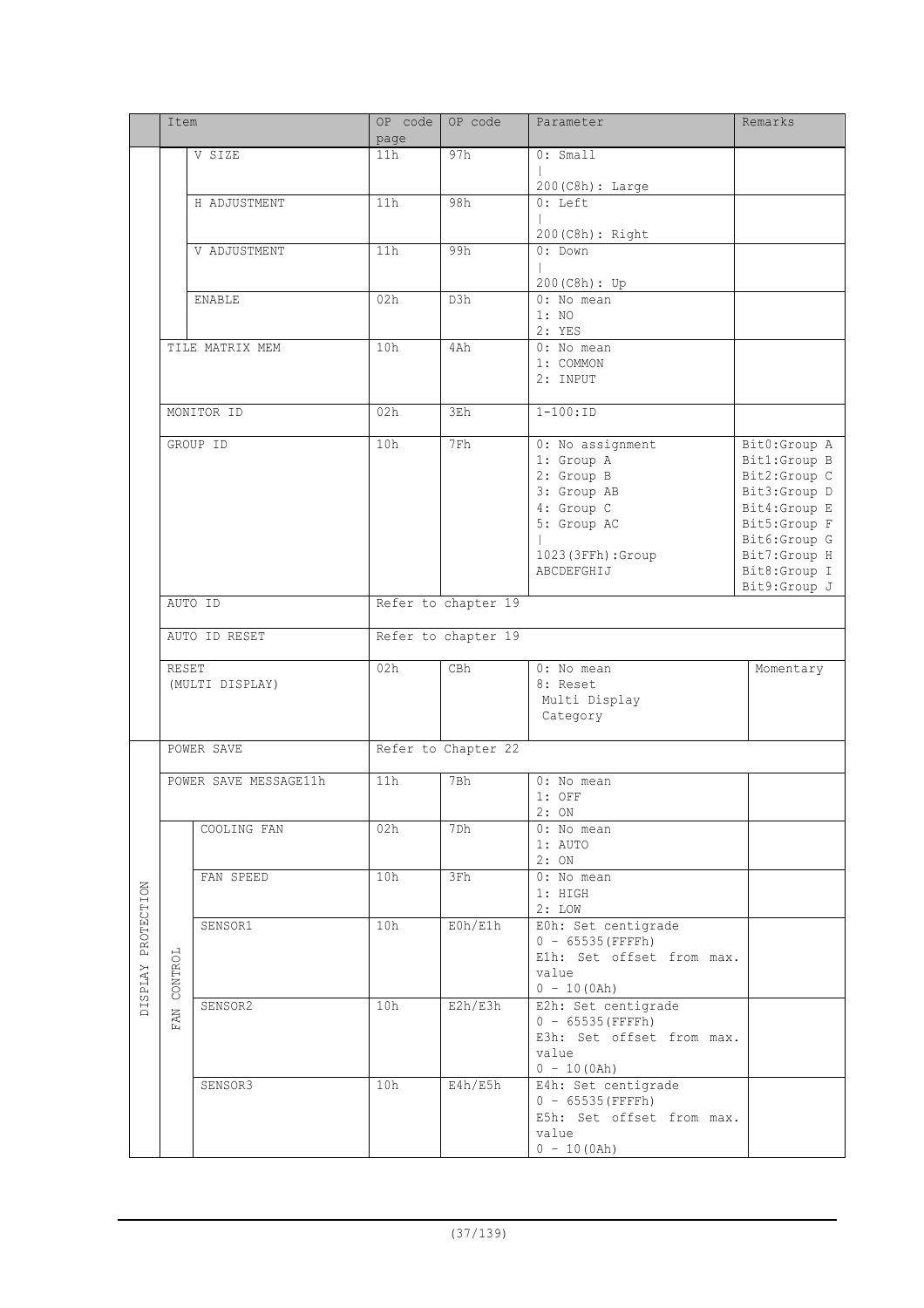|         | Item<br>FAN1/2/3         |                   | OP code                    | OP code | Parameter           | Remarks                                     |                                 |
|---------|--------------------------|-------------------|----------------------------|---------|---------------------|---------------------------------------------|---------------------------------|
|         |                          |                   | page<br>02h                | 7Ah     |                     |                                             |                                 |
|         |                          |                   |                            |         | /7Bh                | Select target FAN. (7Ah)<br>0: No mean      | Read Only                       |
|         |                          |                   |                            |         |                     | 1: FAN#1                                    |                                 |
|         |                          |                   |                            |         |                     | $2:$ FAN#2                                  |                                 |
|         |                          |                   |                            |         |                     | 3: FAN#3                                    |                                 |
|         |                          |                   |                            |         |                     | Read status of target                       |                                 |
|         |                          |                   |                            |         |                     | FAN. (7Bh)                                  |                                 |
|         |                          |                   |                            |         |                     | $0:$ OFF                                    |                                 |
|         |                          |                   |                            |         |                     | 1:ON                                        |                                 |
|         | STATUS                   |                   |                            |         |                     | 2: ERROR                                    |                                 |
|         |                          |                   | BACKLIGHT                  |         | Refer to Chapter 13 | (Self-diagnosis status read)                |                                 |
|         | HEAT                     |                   | TEMPERATURE<br>SENSOR1/2/3 | 02h     | 79h                 | is<br>Return<br>value<br>2's<br>complement. | Offset<br>affects to a          |
|         |                          |                   |                            |         |                     | $(0.5^{\circ}$ C step)                      | selected                        |
|         |                          |                   |                            |         |                     |                                             | sensor.                         |
|         |                          |                   |                            |         |                     |                                             | Select                          |
|         |                          |                   |                            |         |                     |                                             | sensor                          |
|         |                          |                   |                            |         |                     |                                             | (Page02h                        |
|         |                          |                   |                            |         |                     |                                             | OPcode78h)                      |
|         |                          |                   |                            |         |                     |                                             | $1:$ SENSOR #1                  |
|         |                          |                   |                            |         |                     |                                             | $2:$ SENSOR #2<br>3 : SENSOR #3 |
|         |                          | GAMMA             |                            | 02h     | DBh                 | 0: No mean                                  |                                 |
|         |                          |                   |                            |         |                     | $1:$ OFF                                    |                                 |
|         |                          |                   |                            |         |                     | 2:ON                                        |                                 |
|         |                          |                   | BACKLIGHT                  | 02h     | DCh                 | 0: No mean                                  |                                 |
|         | SAVER                    |                   |                            |         |                     | $1:$ OFF<br>2:ON                            |                                 |
|         | SCREEN                   |                   | INTERVAL                   | 02h     | DDh                 | $0:$ OFF $(0s)$                             | 10s/step                        |
|         |                          |                   |                            |         |                     |                                             |                                 |
|         |                          |                   |                            |         |                     | 90 (5Ah): 900s                              |                                 |
|         |                          | MOTION            | ZOOM                       | 10h     | 35h                 | 0:95%                                       |                                 |
|         |                          |                   |                            |         |                     | 5:100%                                      |                                 |
|         |                          |                   |                            |         |                     |                                             |                                 |
|         |                          |                   |                            |         |                     | 10 (0Ah) : 105%                             |                                 |
|         |                          | SIDE BORDER COLOR |                            | 02h     | DFh                 | 0: Black                                    |                                 |
|         |                          |                   |                            |         |                     |                                             |                                 |
|         |                          |                   |                            |         |                     | 100(64h): White                             |                                 |
|         |                          |                   | DELAY TIME                 | 10h     | CBh                 | $0:$ (small)                                |                                 |
|         | <b>DELAY</b>             |                   |                            |         |                     |                                             |                                 |
|         |                          |                   |                            |         |                     | 100(64h): (large)                           |                                 |
|         | <b>NO</b>                |                   | LINK TO ID                 | 10h     | BCh                 | 0: No mean                                  |                                 |
|         | POWER                    |                   |                            |         |                     | $1:$ OFF                                    |                                 |
|         |                          |                   |                            |         |                     | 2:ON                                        |                                 |
|         | RESET                    |                   |                            | 02h     | CBh                 | 0: No mean                                  | Momentary                       |
|         |                          |                   | (DISPLAY PROTECTION)       |         |                     | 9: Reset                                    |                                 |
|         |                          |                   |                            |         |                     | Display Protection                          |                                 |
|         |                          |                   | IP ADDRESS SETTING         |         |                     | category<br>N/A                             |                                 |
|         |                          |                   | CHANGE PASSWORD            |         |                     | N/A                                         |                                 |
|         |                          | SECURITY          |                            |         | Refer to Chapter 24 |                                             |                                 |
|         |                          |                   | MODE SELECT                | 10h     | D4h                 | 0: No mean                                  | The                             |
|         |                          |                   |                            |         |                     | 1: UNLOCK                                   | following                       |
|         |                          |                   |                            |         |                     | 2: ALL LOCK                                 | commands can                    |
| CONTROL | SETTING                  |                   |                            |         |                     | 3: CUSTOM LOCK                              | also be used.                   |
|         |                          |                   |                            |         |                     |                                             | OP code page<br>02h             |
|         | LOCK                     |                   |                            |         |                     |                                             | OP code 3Fh                     |
|         |                          |                   |                            |         |                     |                                             | Parameter                       |
|         | $\widetilde{\mathbb{H}}$ |                   |                            |         |                     |                                             | 0: No mean                      |
|         |                          |                   |                            |         |                     |                                             | 1: NORMAL                       |
|         |                          |                   |                            |         |                     |                                             | 4: LOCK                         |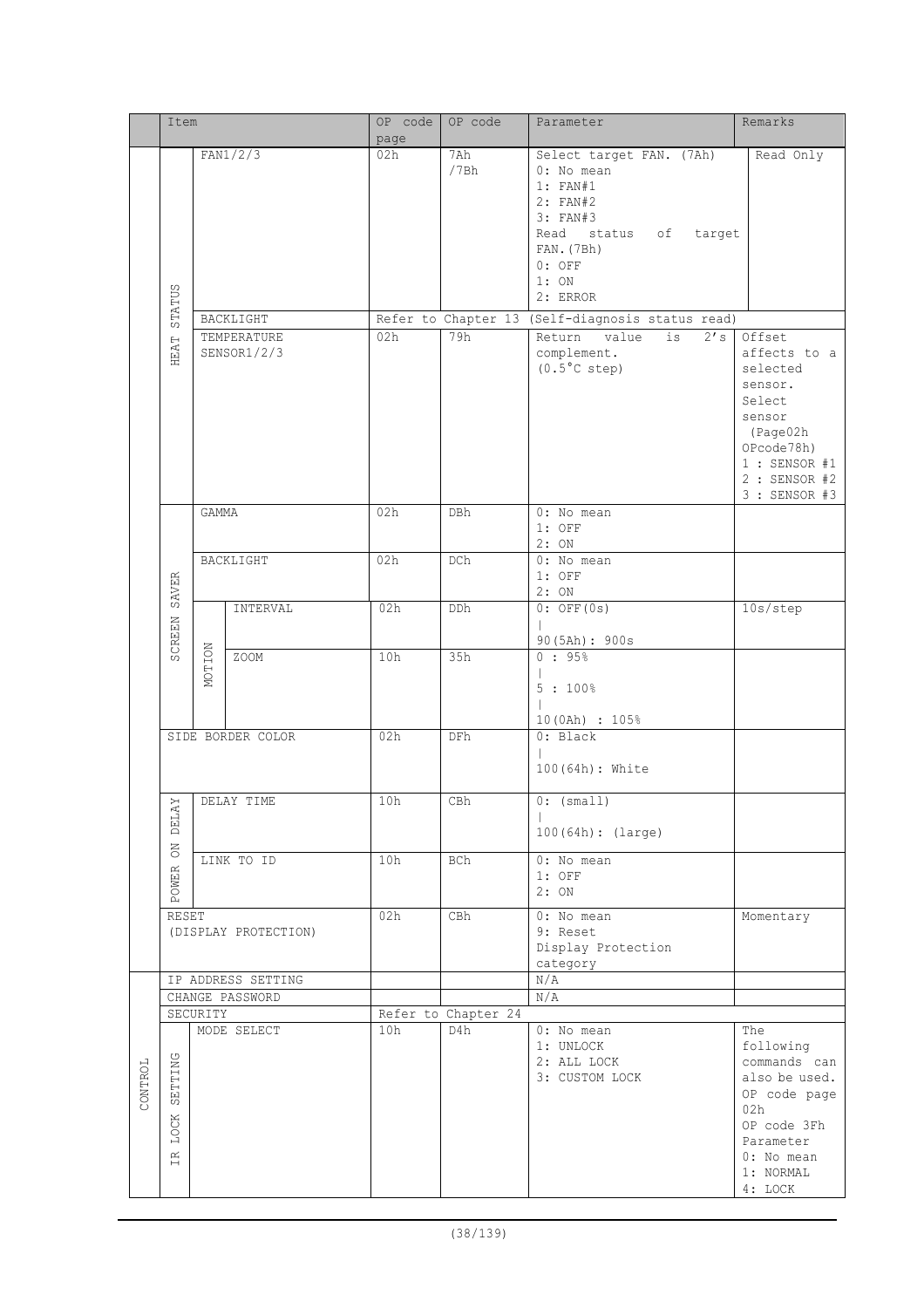|                 | Item          |       | OP code OP code | Parameter                                                                                          | Remarks |
|-----------------|---------------|-------|-----------------|----------------------------------------------------------------------------------------------------|---------|
|                 |               | page  |                 |                                                                                                    |         |
|                 | POWER         | 10h   | D5h             | 0: No mean<br>1: UNLOCK<br>2: LOCK                                                                 |         |
|                 | VOLUME        | 10h   | D6h             | 0: No mean<br>1: UNLOCK<br>2: LOCK                                                                 |         |
|                 | MIN VOL       | 10h   | D7h             | 0 (whisper)<br>100(64h) (laud)                                                                     |         |
|                 | MAX VOL       | 10h   | D8h             | 0 (whisper)<br>100(64h) (laud)                                                                     |         |
|                 | INPUT         | 10h   | D9h             | 0: No mean<br>1: UNLOCK<br>2: LOCK                                                                 |         |
|                 | UNLOCK SELECT | 10h   | DAh             | 0: No mean<br>1: VGA (RGB) $*1$<br>$3: DVI *1$<br>5: VIDEO *1                                      |         |
|                 |               | 10h   | DBh             | 12 (0Ch): YGA (YPbPr) *1<br>13 (ODh) : OPTION<br>15 (OFh) : DisplayPort1<br>16(10h): DisplayPort2  |         |
|                 |               | 10h   | DCh             | 17(11h): HDMI1<br>18(12h): HDMI2<br>130(82h): HDMI3 *2<br>135(87h): MP<br>136(88h): COMPUTE MODULE |         |
|                 | CHANNEL       | 10h   | D9h             | 0: No mean<br>1: UNLOCK<br>2: LOCK                                                                 |         |
|                 | MODE SELECT   | 11h   | 6Ah             | 0: No mean<br>1: UNLOCK<br>2: ALL LOCK<br>3: CUSTOM LOCK                                           |         |
|                 | POWER         | $11h$ | 6Bh             | $0:$ No mean<br>1: UNLOCK<br>2: LOCK                                                               |         |
|                 | VOLUME        | 11h   | 6Ch             | 0: No mean<br>1: UNLOCK<br>2: LOCK                                                                 |         |
| SETTING<br>LOCK | MIN VOL       | 11h   | 6Dh             | 0 (whisper)<br>100(64h) (laud)                                                                     |         |
| KEY             | MAX VOL       | 11h   | 6Eh             | 0 (whisper)<br>100(64h) (laud)                                                                     |         |
|                 | INPUT         | 11h   | 6Fh             | 0: No mean<br>1: UNLOCK<br>2: LOCK                                                                 |         |
|                 | CHANNEL       | 10h   | D9h             | 0: No mean<br>1: UNLOCK<br>2: LOCK                                                                 |         |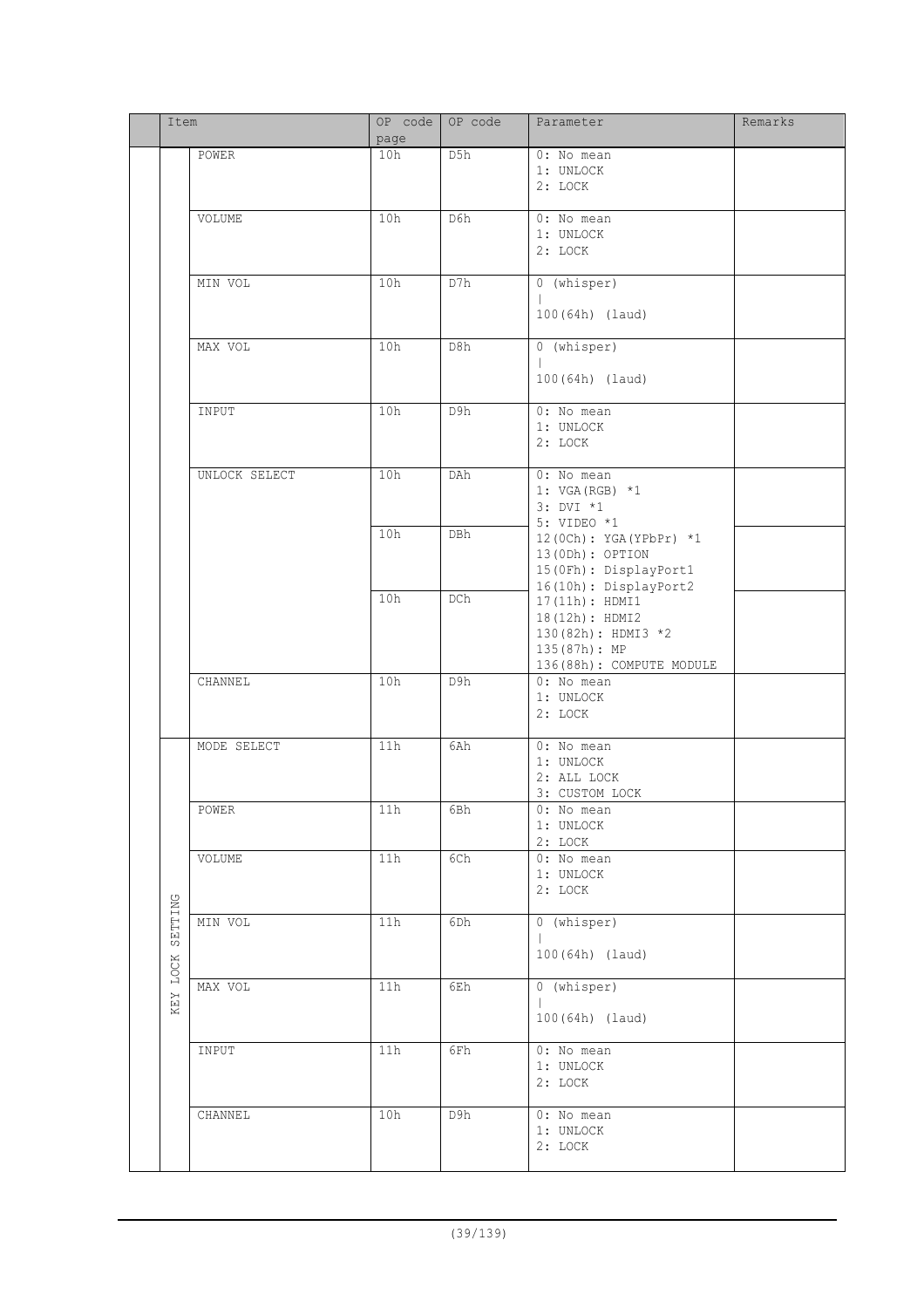|  | Item                   |              |                        |                      | OP code<br>page | OP code | Parameter                                                                                                                                                                                                                                                          | Remarks   |                                   |  |
|--|------------------------|--------------|------------------------|----------------------|-----------------|---------|--------------------------------------------------------------------------------------------------------------------------------------------------------------------------------------------------------------------------------------------------------------------|-----------|-----------------------------------|--|
|  |                        | DDC/CI       |                        |                      | 10h             | BEh     | 0: No mean<br>$1:$ OFF<br>2:ON                                                                                                                                                                                                                                     |           |                                   |  |
|  |                        | PING         |                        |                      |                 |         | N/A                                                                                                                                                                                                                                                                |           |                                   |  |
|  |                        |              |                        | IP ADDRESS RESET     |                 |         | N/A                                                                                                                                                                                                                                                                |           |                                   |  |
|  |                        |              |                        | AUTO BRIGHTNESS      | 02h             | 2Dh     | $0:$ OFF<br>1:ON                                                                                                                                                                                                                                                   |           |                                   |  |
|  |                        |              |                        | BACKLIGHT DIMMING *2 | 11h             | 4Eh     | $0: No$ mean<br>$1:$ OFF<br>2:ON                                                                                                                                                                                                                                   |           |                                   |  |
|  |                        |              | MODE                   |                      | 10h             | C8h     | 0: No mean<br>$1:$ OFF<br>2: MODE1<br>3: MODE2                                                                                                                                                                                                                     |           |                                   |  |
|  |                        | SENSING      |                        | MAX LIMIT            | 10h             | C9h     | $0 - 100(64h)$                                                                                                                                                                                                                                                     |           |                                   |  |
|  |                        | LIGHT        | SETTING                | IN BRIGHT            | 10h             | 33h     | $0 - 100(64h)$                                                                                                                                                                                                                                                     |           |                                   |  |
|  |                        | <b>ROOM</b>  | BACKLIGHT              | IN DARK              | 10h             | 34h     | $0 - 100(64h)$                                                                                                                                                                                                                                                     |           |                                   |  |
|  |                        |              |                        | SENSING LUX          | 02h             | B4h     | Current Illuminance read                                                                                                                                                                                                                                           | Read only |                                   |  |
|  |                        |              | MODE                   |                      | 10h             | 75h     | 0: No mean<br>1: DISABLE<br>2: AUTO OFF<br>4: CUSTOM                                                                                                                                                                                                               |           |                                   |  |
|  |                        |              |                        | ON/OFF               | 10h             | DDh     | 0: No mean<br>$1:$ Off<br>$2:$ On                                                                                                                                                                                                                                  |           |                                   |  |
|  | DIMMING<br><b>AUTO</b> | SENSING      | BACKLIGHT              | BACKLIGHT            | 10h             | C6h     | 0: dark<br>100(64h): light                                                                                                                                                                                                                                         |           |                                   |  |
|  |                        |              |                        |                      |                 | ON/OFF  | 10h                                                                                                                                                                                                                                                                | DEh       | 0: No mean<br>$1:$ Off<br>$2:$ On |  |
|  |                        |              | VOLUME                 | VOLUME               | 10h             | C7h     | 0: whisper<br>100(64h): loud                                                                                                                                                                                                                                       |           |                                   |  |
|  |                        | <b>HUMAN</b> |                        | ON/OFF               | 10h             | DFh/D0h | 0: No mean<br>$1:$ Off<br>$2:$ On                                                                                                                                                                                                                                  |           |                                   |  |
|  |                        |              | SELECT<br><b>INPUT</b> | INPUT                | 10h             | D0h     | 0: No mean<br>1: VGA (RGB) $*1$<br>3: DVI *1<br>5: VIDEO *1<br>12 (0Ch): YGA (YPbPr) *1<br>13(0Dh): OPTION<br>15(0Fh): DisplayPort1<br>16(10h): DisplayPort2<br>17(11h): HDMI1<br>18(12h): HDMI2<br>130(82h): HDMI3 *2<br>135(87h): MP<br>136(88h): COMPUTE MODULE |           |                                   |  |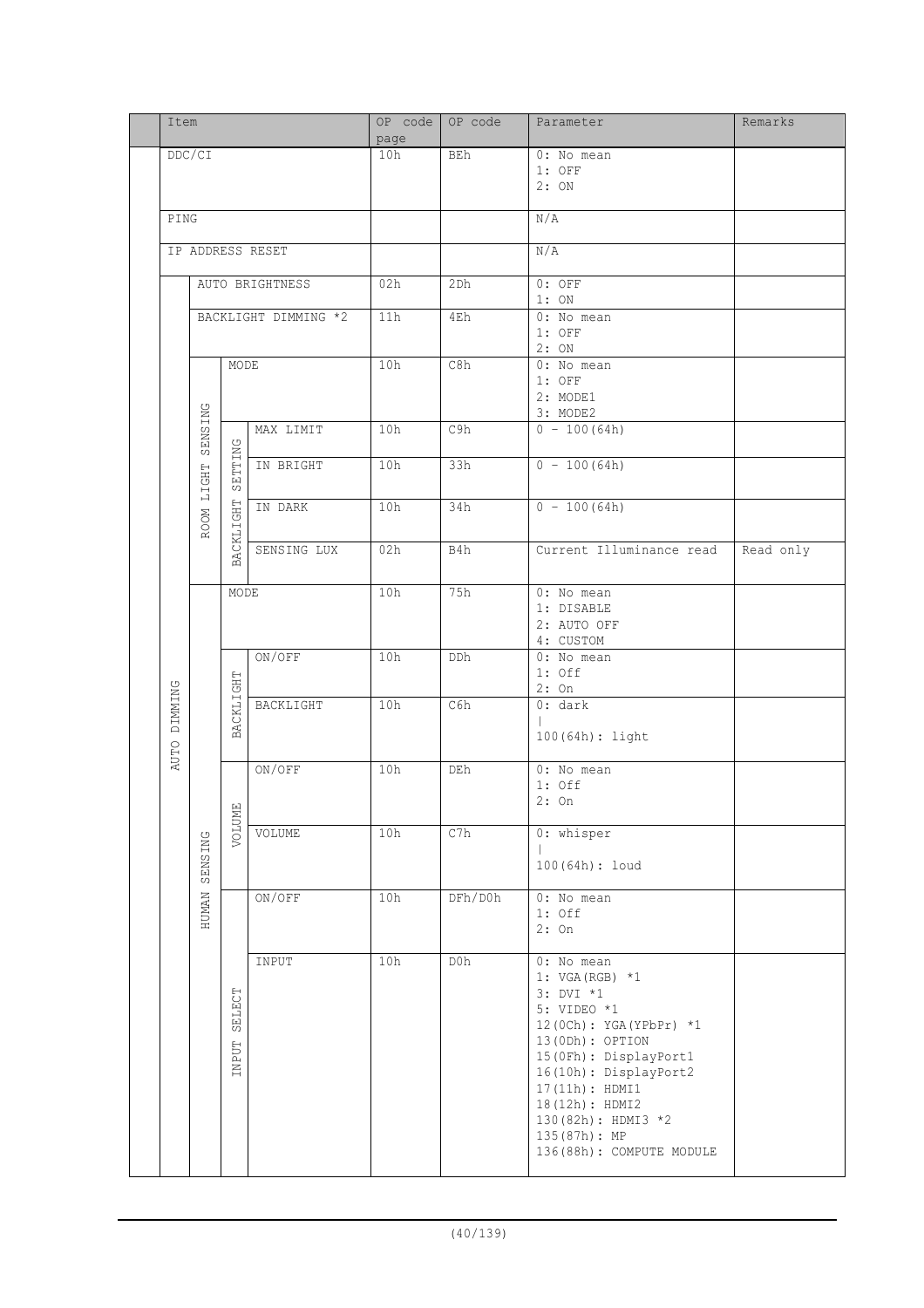|        | Item                   |                       | OP code<br>page | OP code | Parameter                                                           | Remarks   |
|--------|------------------------|-----------------------|-----------------|---------|---------------------------------------------------------------------|-----------|
|        |                        | WAITING TIME          | 10h             | 78h     | 30(1Eh): short<br>600(258h): long<br>*1step: 1sec.                  |           |
|        | INDICATOR              | POWER INDICATOR       | 02              | BEh     | 0: No mean<br>$1:$ Off<br>2:On                                      |           |
|        | OWER<br>$\mathbf{p}_1$ | SCHEDULE INDICATOR    | 11h             | 71h     | 0: No mean<br>$1:$ Off<br>$2:$ On                                   |           |
|        |                        | INTELLI WIRELESS DATA | 10h             | ECh     | 0: No mean<br>$1:$ OFF<br>2:ON                                      |           |
|        |                        | TOUCH POWER           | 11h             | 72h     | 0: No mean<br>$1:$ OFF<br>2:ON                                      |           |
|        |                        | EXTERNAL CONTROL      | 11h             | 73h     | 0: No mean<br>$1:$ OFF<br>2:ON                                      |           |
|        | USB                    | PC SOURCE             | 11h             | 74h     | 0: No mean<br>1: AUTO<br>2: EXTERNAL PC<br>3: OPTION<br>4: C MODULE |           |
|        |                        | USB POWER             | 11h             | 75h     | 0: No mean<br>1:ON<br>2: AUTO                                       |           |
|        |                        | CEC                   | 11h             | 76h     | 0: No mean<br>$1:$ OFF<br>2:ON                                      |           |
|        | $_{\rm H}^{\rm C}$     | AUTO TURN OFF         | 11h             | 77h     | 0: No mean<br>1:NO<br>2: YES                                        |           |
|        | $\circ$                | AUDIO RECEIVER        | 11h             | 78h     | $0:$ No mean<br>1:NO<br>2: YES                                      |           |
|        |                        | SEARCH DEVICE         | 11h             | 79h     | 0: No mean<br>1:NO<br>2: YES                                        |           |
|        | RESET                  | (CONTROL)             | 02h             | CBh     | 0: No mean<br>12 (OCh): Reset Control<br>Category                   | Momentary |
|        |                        | OPTION POWER          | 10h             | 41h     | 0: No mean<br>$1:$ OFF<br>2:ON<br>3: AUTO                           |           |
|        | AUDIO                  |                       | 10h             | B0h     | 0: No mean<br>1: ANALOG<br>2: DIGITAL                               |           |
| NOLLAD | $_{\rm P}^{\rm C}$     | OFF WARNING           | 10h             | C0h     | 0: No mean<br>$1:$ OFF<br>2:ON                                      |           |
|        | INTERNAL               | AUTO OFF              | 10h             | C1h     | 0: No mean<br>$1:$ OFF<br>2:ON                                      |           |
|        |                        | START UP PC           | 10h             | C2h     | 0: No mean<br>1: Execute                                            |           |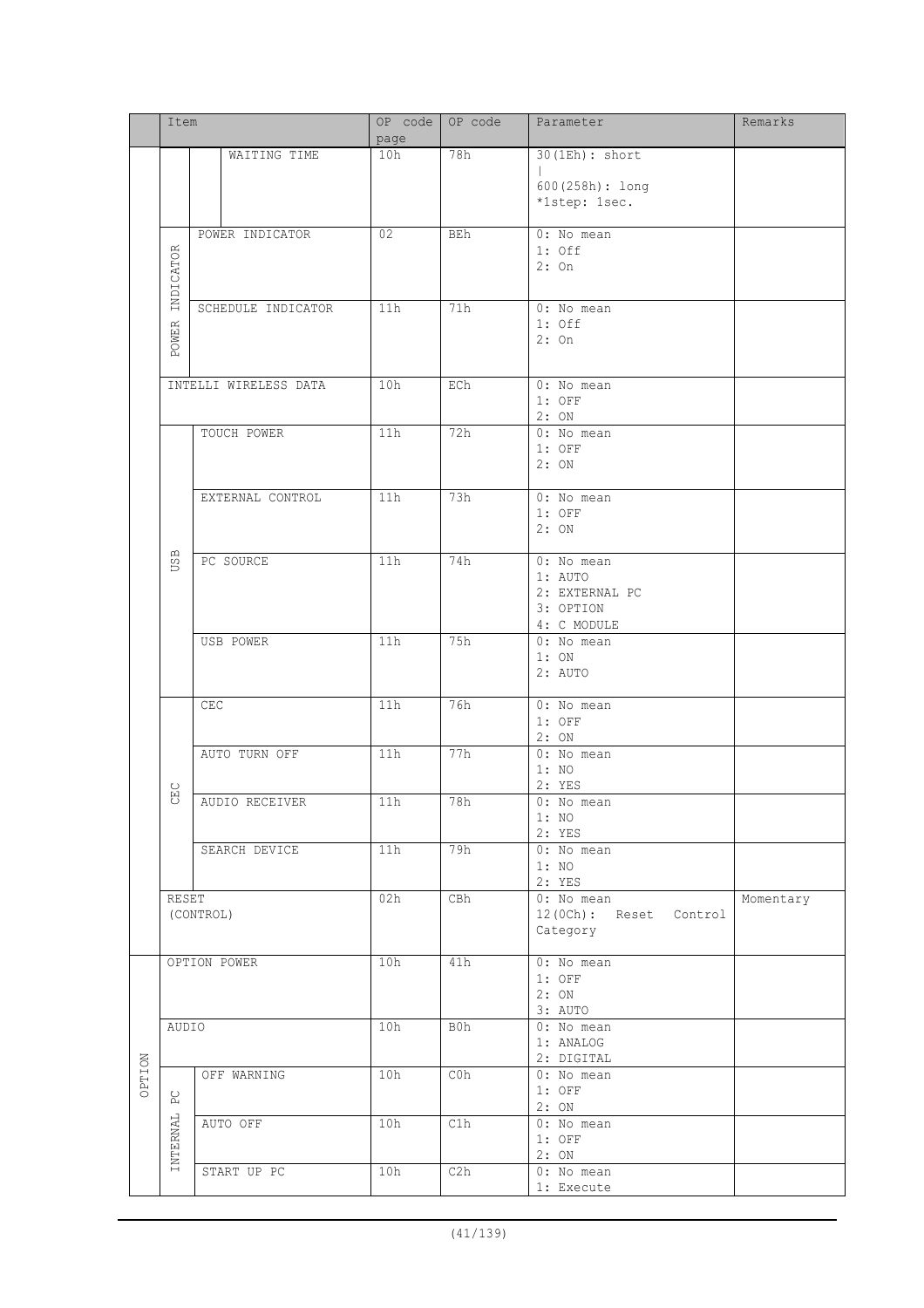|               | Item             |                 |                 | OP code<br>page | OP code             | Parameter                        | Remarks                          |
|---------------|------------------|-----------------|-----------------|-----------------|---------------------|----------------------------------|----------------------------------|
|               |                  |                 | FORCE QUIT      | 10h             | C3h                 | 0: No mean                       |                                  |
|               |                  |                 |                 |                 |                     | 1: Execute                       |                                  |
|               | SLOT2 CH SETTING |                 |                 | 11h             | 62h                 | 0: No mean<br>1: AUTO            |                                  |
|               |                  |                 |                 |                 |                     | 2:CH1                            |                                  |
|               |                  |                 |                 |                 |                     | 3: CH2                           |                                  |
|               |                  |                 | SLOT2 CH SELECT | 11h             | 63h                 | 0: No mean                       |                                  |
|               |                  |                 |                 |                 |                     | 1: TDMS                          |                                  |
|               |                  |                 |                 |                 |                     | 2: DisplayPort                   |                                  |
|               | <b>RESET</b>     |                 |                 | 02h             | CBh                 | 0: No mean                       |                                  |
|               |                  | (OPTION)        | MODEL NAME      |                 | Refer to chapter 14 | 10 (OAh) : Option Category       |                                  |
|               |                  |                 |                 |                 |                     |                                  |                                  |
|               |                  |                 | SERIAL          |                 | Refer to chapter 14 |                                  |                                  |
|               | INFORMATION      |                 |                 |                 |                     |                                  |                                  |
|               |                  |                 | CARBON SAVINGS  | 10h             | 10h                 | $0 - 999(3E7h)(g)$               | Read Only                        |
|               |                  |                 |                 |                 | (g)                 | $0 - 65535$ (FFFFh) (kg)         |                                  |
|               |                  |                 |                 |                 | /11h                |                                  |                                  |
|               | MONITOR          |                 | CARBON USAGE    | 10h             | (kg)<br>26h         |                                  | Read Only                        |
| <b>NRLSTS</b> |                  |                 |                 |                 | (q)                 | $0 - 999(3E7h)(g)$               |                                  |
|               |                  |                 |                 |                 | /27h                | $0 - 65535$ (FFFFh) (kg)         |                                  |
|               |                  |                 |                 |                 | (kg)                |                                  |                                  |
|               | FIRMWARE         |                 |                 |                 | Refer to chapter 18 |                                  |                                  |
|               |                  |                 |                 |                 |                     |                                  |                                  |
|               |                  |                 | MAC ADDRESS     |                 | Refer to Chapter 25 |                                  |                                  |
|               |                  |                 |                 |                 |                     |                                  |                                  |
|               |                  |                 | FACTORY RESET   | 02h             | CBh                 | 0: No mean                       | Momentary                        |
|               |                  |                 |                 | 11h             | 7Ch                 | 1: Factory Reset<br>$0:$ No mean |                                  |
|               |                  |                 | POWER SUPPLY    |                 |                     | $1:$ OFF                         |                                  |
|               |                  |                 |                 |                 |                     | 2:ON                             |                                  |
|               | POWER            |                 | AUTO POWER ON   | 11h             | 7Dh                 | 0: No mean                       |                                  |
|               |                  |                 |                 |                 |                     | 1: DISABLE                       |                                  |
|               |                  |                 |                 |                 |                     | 2: ENABLE                        |                                  |
|               |                  | SETTING LOCK    |                 |                 | Refer to Chapter 27 |                                  |                                  |
|               |                  |                 | USB BOOT MODE   | 11h             | 7Eh                 | 0: No mean                       | It can be used                   |
|               |                  |                 |                 |                 |                     | 1: DISABLE                       | by turning OFF                   |
|               |                  |                 |                 |                 |                     | 2: ENABLE                        | SETTING<br>LOCK<br>using SETTING |
|               |                  |                 | IR SIGNAL       | $11h$           | 7Fh                 | 0: No mean                       | LOCK command.                    |
|               |                  |                 |                 |                 |                     | 1: DISABLE<br>2: ENABLE          |                                  |
| MODULE        |                  |                 | MONITOR CONTROL | 11h             | 80h                 | 0: No mean                       |                                  |
|               |                  |                 |                 |                 |                     | 1: DISABLE                       |                                  |
| COMPUTE       |                  |                 |                 |                 |                     | 2: ENABLE                        |                                  |
|               | <b>MENU</b>      |                 | SHUTDOWN SIGNAL | 11h             | 81h                 | 0: No mean                       |                                  |
|               |                  |                 |                 |                 |                     | 1: DISABLE                       |                                  |
|               | SERVICE          | POWER OFF DELAY |                 | 11h             | 82h                 | 2: ENABLE<br>$30$ (1Eh) : short  |                                  |
|               |                  |                 |                 |                 |                     | L                                |                                  |
|               |                  |                 |                 |                 |                     | $600(258h):$ long                |                                  |
|               |                  |                 |                 |                 |                     | *1step: 1sec.                    |                                  |
|               |                  |                 | WDT             | 11h             | 9Bh                 | 0: No mean                       |                                  |
|               |                  |                 |                 |                 |                     | 1: Disable                       |                                  |
|               |                  |                 | START UP TIME   | 11h             | 9Ch                 | 2: Enable<br>0: No mean          |                                  |
|               |                  | NDT             |                 |                 |                     | 1 (short)                        |                                  |
|               |                  |                 |                 |                 |                     | L                                |                                  |
|               |                  |                 |                 |                 |                     | 30 (1Eh) (long)                  |                                  |
|               |                  |                 |                 |                 |                     | *1step: 10sec.                   |                                  |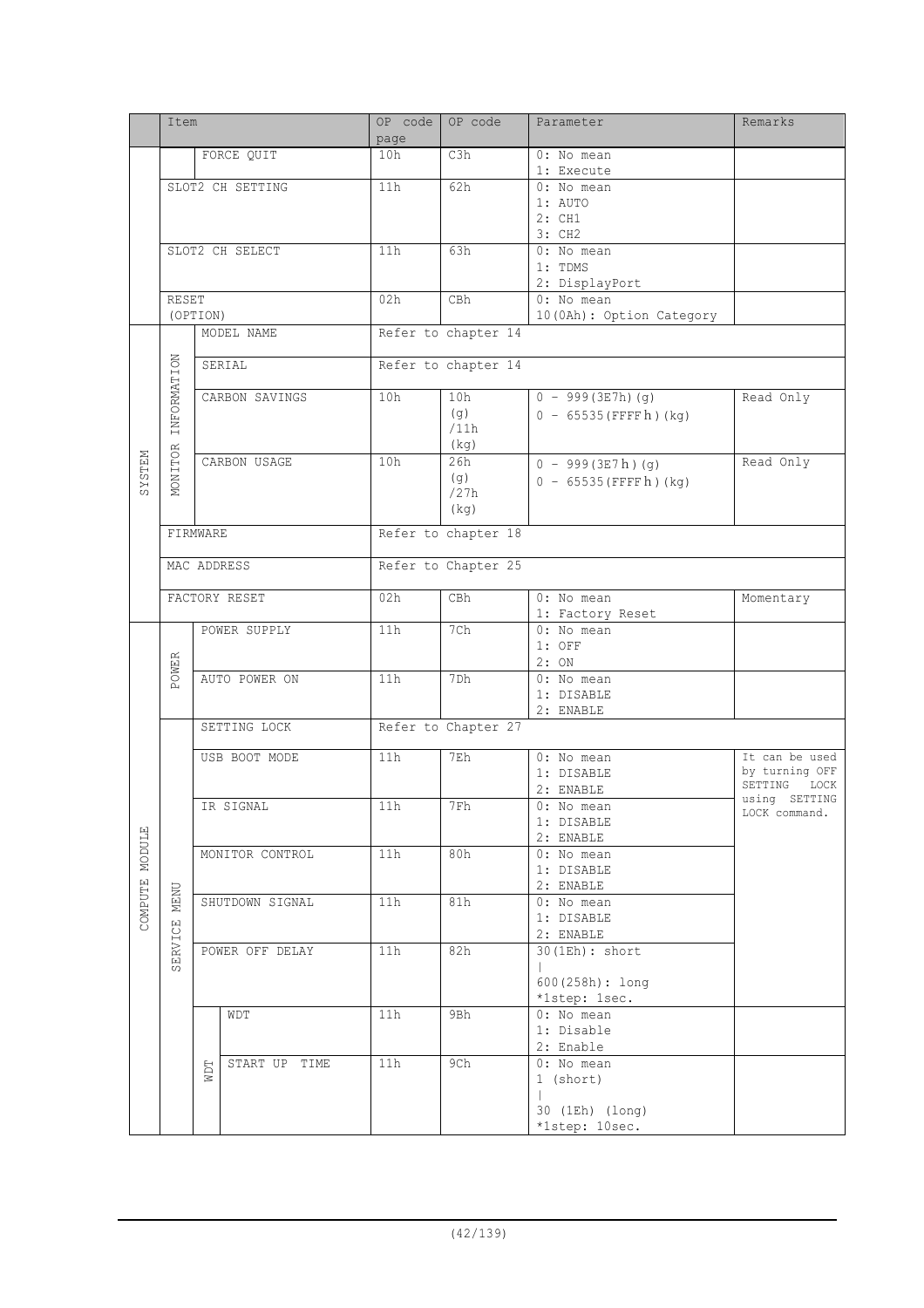|       | Item               | OP code<br>page | OP code         | Parameter                                                    | Remarks                                                              |
|-------|--------------------|-----------------|-----------------|--------------------------------------------------------------|----------------------------------------------------------------------|
|       | RERIOD TIME        | 11h             | 9 <sub>Dh</sub> | 0: No mean<br>1 (short)<br>30 (1Eh) (long)<br>*1step: 10sec. |                                                                      |
|       | CHANGE PASSWORD    |                 |                 | N/A                                                          |                                                                      |
|       | MUTE               | 00h             | 8Dh             | 0: UNMUTE (Set only)<br>1: MUTE<br>2: UNMUTE                 |                                                                      |
|       | <b>SCREEN MUTE</b> | 10h             | B6h             | 0: No mean<br>1: SCREEN MUTE ON<br>2: SCREEN MUTE OFF        |                                                                      |
|       | <b>MTS</b>         | 02h             | 2 <sub>ch</sub> | $0:$ No mean<br>1: Main<br>2: Sub<br>$3:$ Main + Sub         | This<br>operation<br>requires<br>supported<br>option<br>TV<br>tuner. |
| Other | SOUND              | 02h             | 34h             | 0: No mean<br>$1:$ Off<br>2:ON                               | Same as<br>'SURROUND'                                                |
|       | STILL CAPTURE      | 02h             | 76h             | $0:$ OFF<br>1: CAPTURE                                       | Momentary                                                            |
|       | SIGNAL INFORMATION | 02h             | EAh             | $0:$ No mean<br>$1:$ OFF<br>2:ON                             |                                                                      |
|       | TV-CHANNEL UP/DOWN | 00h             | 8Bh             | $0:$ No mean<br>1:UP<br>2: DOWN                              | This<br>operation<br>requires<br>supported<br>option<br>TV<br>tuner. |

\*1 Available on P404/ P484/ P554/ V404/ V484/ V554/ V404-T/ V484-T/ V554-T

\*2 Not available on P404/ P484/ P554/ V404/ V484/ V554/ V404-T/ V484-T/ V554-T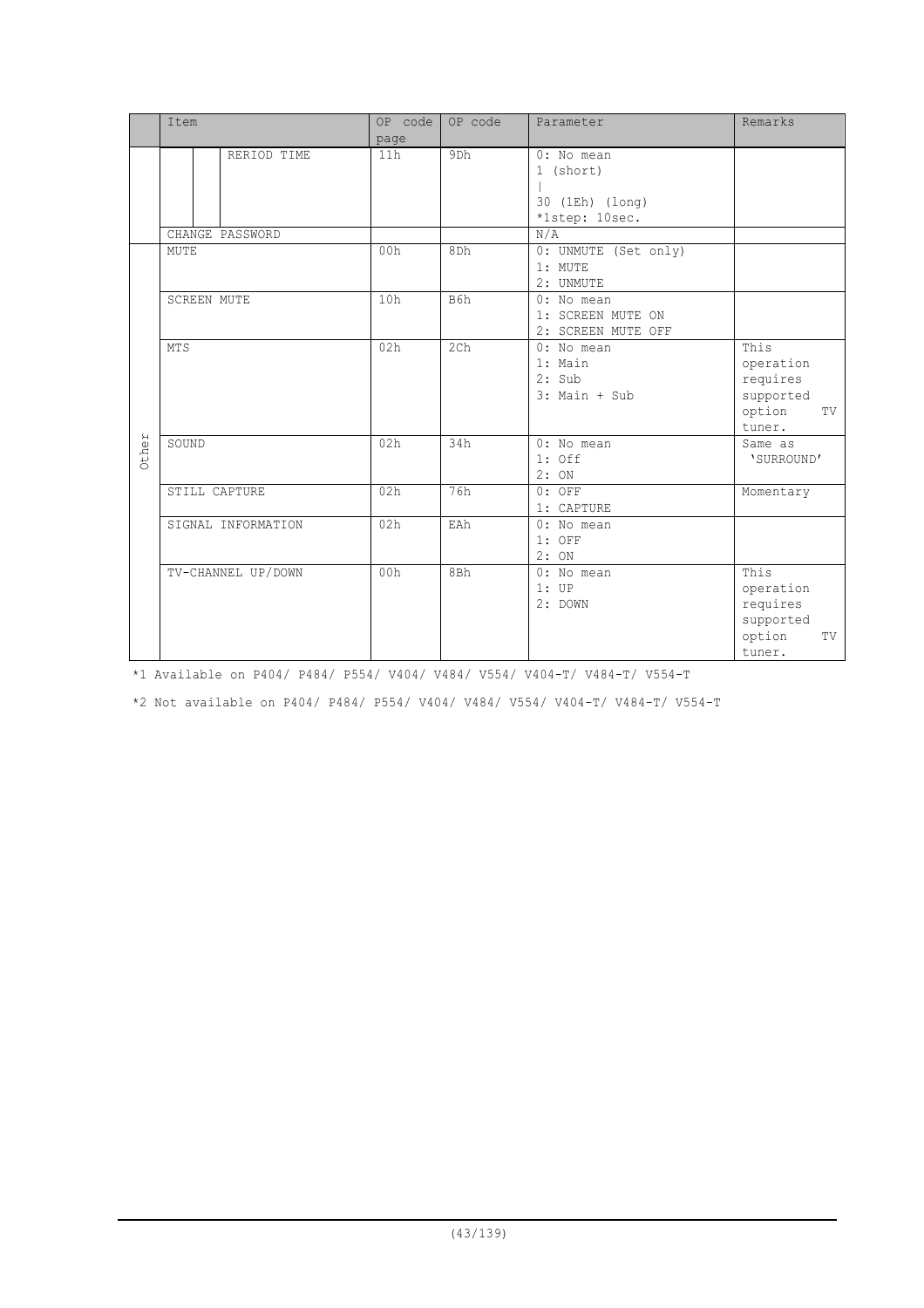#### 2) SPECTRAVIEW ENGINE Setting = ON

|         | Item           | OP.  | OP code | Parameter                   | Remarks |
|---------|----------------|------|---------|-----------------------------|---------|
|         |                | code |         |                             |         |
|         |                | page |         |                             |         |
|         | PIC.MODE       | 02h  | 1Ah     | 0: No mean                  |         |
|         |                |      |         | 13(ODh): SVE-1 SETTING      |         |
|         |                |      |         | 14 (OEh) : SVE-2 SETTING    |         |
|         |                |      |         | 15 (OFh) : SVE-3 SETTING    |         |
|         |                |      |         | 16(10h): SVE-4 SETTING      |         |
|         |                |      |         | 17(11h): SVE-5 SETTING      |         |
|         | PRESET         | 10h  | 51h     | 0: No mean                  |         |
|         |                |      |         | $1:$ sRGB                   |         |
|         |                |      |         | 2: Adobe RGB SIM            |         |
|         |                |      |         | 3: DCI SIM                  |         |
|         |                |      |         | 4: REC-Bt709                |         |
|         |                |      |         | 5: HIGHBRIHGT               |         |
|         |                |      |         | 6: FULL                     |         |
|         |                |      |         | 7: DICOM SIM                |         |
|         |                |      |         | 8: PROGRAMMABLE1            |         |
|         |                |      |         | 9: PROGRAMMABLE2            |         |
|         |                |      |         | 10 (OAh): PROGRAMMABLE3     |         |
|         |                |      |         | 11 (OBh): PROGRAMMABLE4     |         |
|         |                |      |         | 12 (OCh): PROGRAMMABLE5     |         |
|         |                |      |         | 13 (0Dh) : eciRGB v2        |         |
|         | LUMINANCE      | 02h  | B3h     | $0(0*)$ : Dark              |         |
|         |                |      |         | $\mathbb{L}$                |         |
|         |                |      |         | 600 (0258h) (100%) : Bright |         |
|         |                |      |         | Note:<br>Conversion         |         |
|         |                |      |         | equation                    |         |
|         |                |      |         | Value = $(OSD Value / 100)$ |         |
|         |                |      |         | $*(600-40)+40$              |         |
|         | <b>BLACK</b>   | 10h  | 54h     | 1: 0.1 (MIN)                |         |
|         |                |      |         | $\mathbf{L}$                |         |
|         |                |      |         | 50(32h): 5.0(MAX)           |         |
| PICTURE |                |      |         |                             |         |
|         | GAMMA          | 02h  | 68h     | 0: No mean                  |         |
|         |                |      |         | 5: DICOM SIM.               |         |
|         |                |      |         | 9: CST                      |         |
|         |                |      |         | 11(0Bh): sRGB               |         |
|         |                |      |         | 12 (0Ch) : L STAR           |         |
|         | CUSTOM VALUE   | 02h  | E8h     | 0: 0.5 (MIN)                |         |
|         |                |      |         | $\mathbf{L}$                |         |
|         |                |      |         | 350 (015Eh) : 4.0 (MAX)     |         |
|         |                |      |         |                             |         |
|         | WHITE          | 00h  | 54h     | 0:2600K                     |         |
|         |                |      |         |                             |         |
|         |                |      |         | 74 (4Ah):10000K             |         |
|         |                | 00h  | 14h     | 2: NAVIVE                   |         |
|         |                |      |         | 11 (OBh) : CUSTOM           |         |
|         | WHITE X        | 10h  | 52h     | 250 (00FAh): 0.250          |         |
|         |                |      |         | $\mathbb{L}$                |         |
|         |                |      |         | 480 (01E0h): 0.480          |         |
|         | WHITE <b>y</b> | 10h  | 53h     | 250 (00FAh): 0.250          |         |
|         |                |      |         | $\mathbb{L}$                |         |
|         |                |      |         | 480 (01E0h): 0.480          |         |
|         | RED x          | 10h  | 55h     | 550 (0226h): 0.550          |         |
|         |                |      |         |                             |         |
|         |                |      |         | 800(0320h): 0.800           |         |
|         | RED y          | 10h  | 56h     | 200 (00C8h): 0.200          |         |
|         |                |      |         | $\mathbf{L}$                |         |
|         |                |      |         | 400(0190h): 0.400           |         |
|         | GREEN X        | 10h  | 57h     | 100(0064h): 0.100           |         |
|         |                |      |         |                             |         |
|         |                |      |         | 350 (015Eh): 0.350          |         |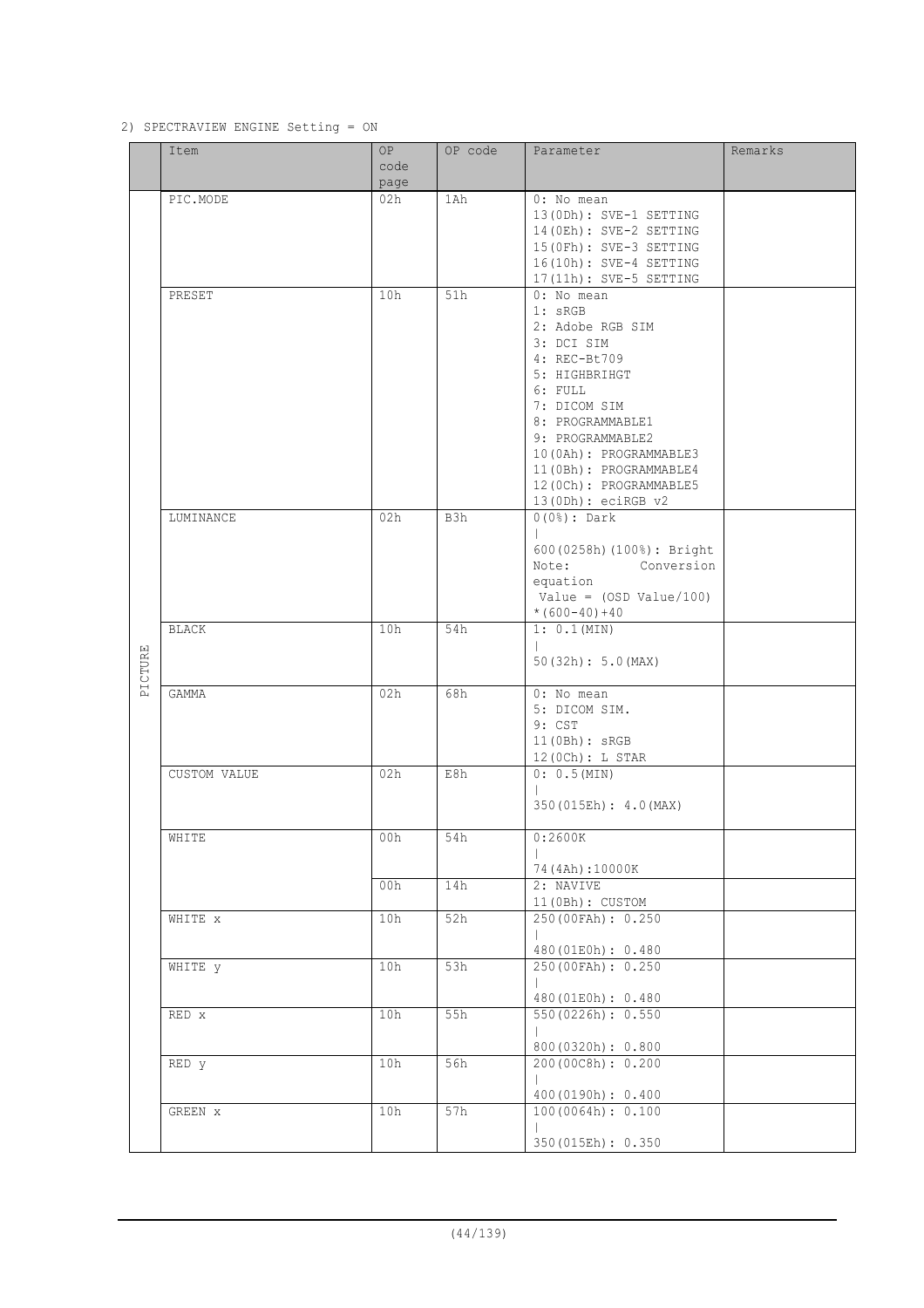| Item             | <b>OP</b><br>code<br>page | OP code    | Parameter                                                 | Remarks |
|------------------|---------------------------|------------|-----------------------------------------------------------|---------|
| GREEN y          | 10h                       | 58h        | 500(01F4h): 0.500<br>900(0384h): 0.900                    |         |
| BLUE x           | 10h                       | 59h        | 0: 0.000<br>250 (00FAh): 0.250                            |         |
| BLUE y           | 10h                       | 5Ah        | 0: 0.000<br>150(0096h): 0.150                             |         |
| COLOR VISION EMU | 10h                       | 5Bh        | 0: No mean<br>$1:$ OFF<br>2: P<br>3: D<br>4: T<br>5: GRAY |         |
| UNIFORMITY       | 02h                       | <b>FFh</b> | $0:$ OFF<br>5                                             |         |
| METAMERISM       | 10h                       | 5Ch        | 0: No mean<br>$1:$ OFF<br>2:ON                            |         |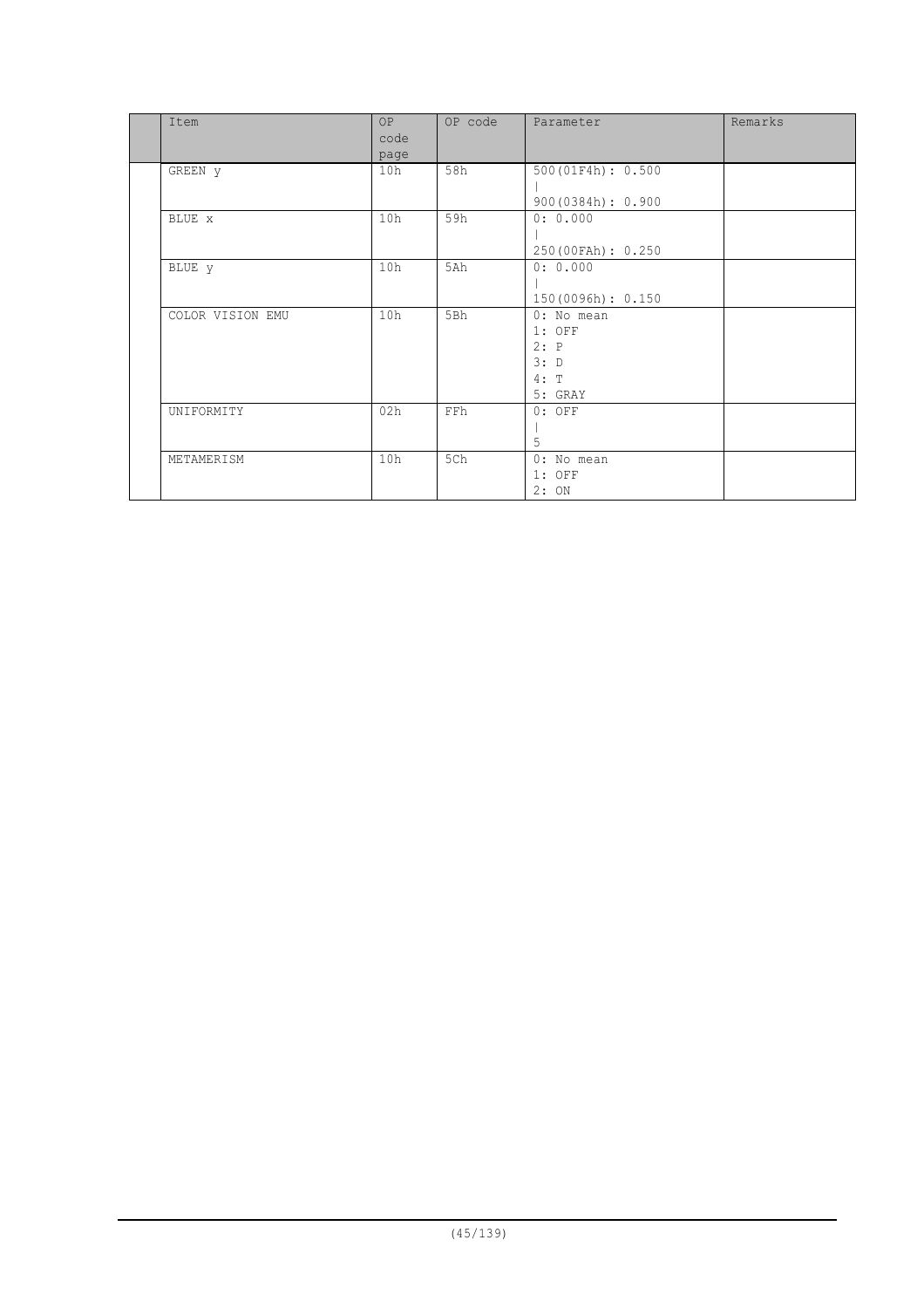# 7. Power control procedure

#### 7.1 Power status read

1) The controller requests the monitor to reply a current power status.

| Header                  | Message                             | Check | Delimiter |
|-------------------------|-------------------------------------|-------|-----------|
|                         |                                     | code  |           |
| SOH-'0'-Monitor ID-     | $STX - '0' - '1' - 'D' - '6' - ETX$ | BCC   |           |
| $101 - 121 - 101 - 161$ |                                     |       |           |

Header

```
SOH (01h): Start of Header
  '0' (30h): Reserved
  Monitor ID: Specify the Monitor ID from which you want to get status.
             Ex.) If Monitor ID is '1', specify 'A'.
  '0' (30h): Message sender is the controller.
  'A' (41h): Message Type is "Command".
  '0'-'6' (30h, 36h): Message length is 6 bytes.
Message
 STX (02h): Start of Message
  '0'-'1'-'D'-'6': Get power status command.
 ETX (03h): End of Message
Check code
  BCC: Block Check Code
       Refer to the section 4.3 "Check code" for a BCC calculation.
Delimiter
```
CR (0Dh): End of packet

2) The monitor returns with the current power status.

| Header                                 | Message                                                                                      | Check<br>code | Delimiter |
|----------------------------------------|----------------------------------------------------------------------------------------------|---------------|-----------|
| SOH-'0'-'0'-Monitor ID-<br>コロナーエキューエクエ | $STX - 10 - 2 - 10 - 10 - 10 - 10 - 16 - 10 - 10 - 1$<br>'0'-'0'-'0'-'4'-'0'-'0'-'0'-'1'-ETX | <b>BCC</b>    | CR        |

```
Header
  SOH (01h): Start of Header
  '0' (30h): Reserved
  '0' (30h): Message receiver is the controller.
  Monitor ID: Indicate a replying Monitor ID.
             Ex.) When this byte is set to 'A', the replying Monitor ID is '1'.
  'B' (42h): Message Type is "Command reply".
  '1'-'2' (31h, 32h): Message length is 18 bytes.
Message
  STX (02h):Start of Message
  '0'-'2' (30h, 32h): Reserved data
  '0'-'0' (30h, 30h): Result code
                  00: No Error.
                  01: Unsupported.
  'D'-'6'(44h, 36h): Display power mode code
  '0'-'0' (30h, 30h): Parameter type code is "Set parameter".
  '0'-'0'-'0'-'4' (30h, 30h, 30h, 34h): Power mode is 4 types.
  '0'-'0'-'0'-'1' (30h, 30h, 30h, 31h): Current power mode
                                 <Status>0001: ON
                                  0002: Stand-by (power save)
                                  0003: Suspend (power save)
                                  0004: OFF (same as IR power off)
  ETX (03h): End of Message
Check code
  BCC: Block Check Code
```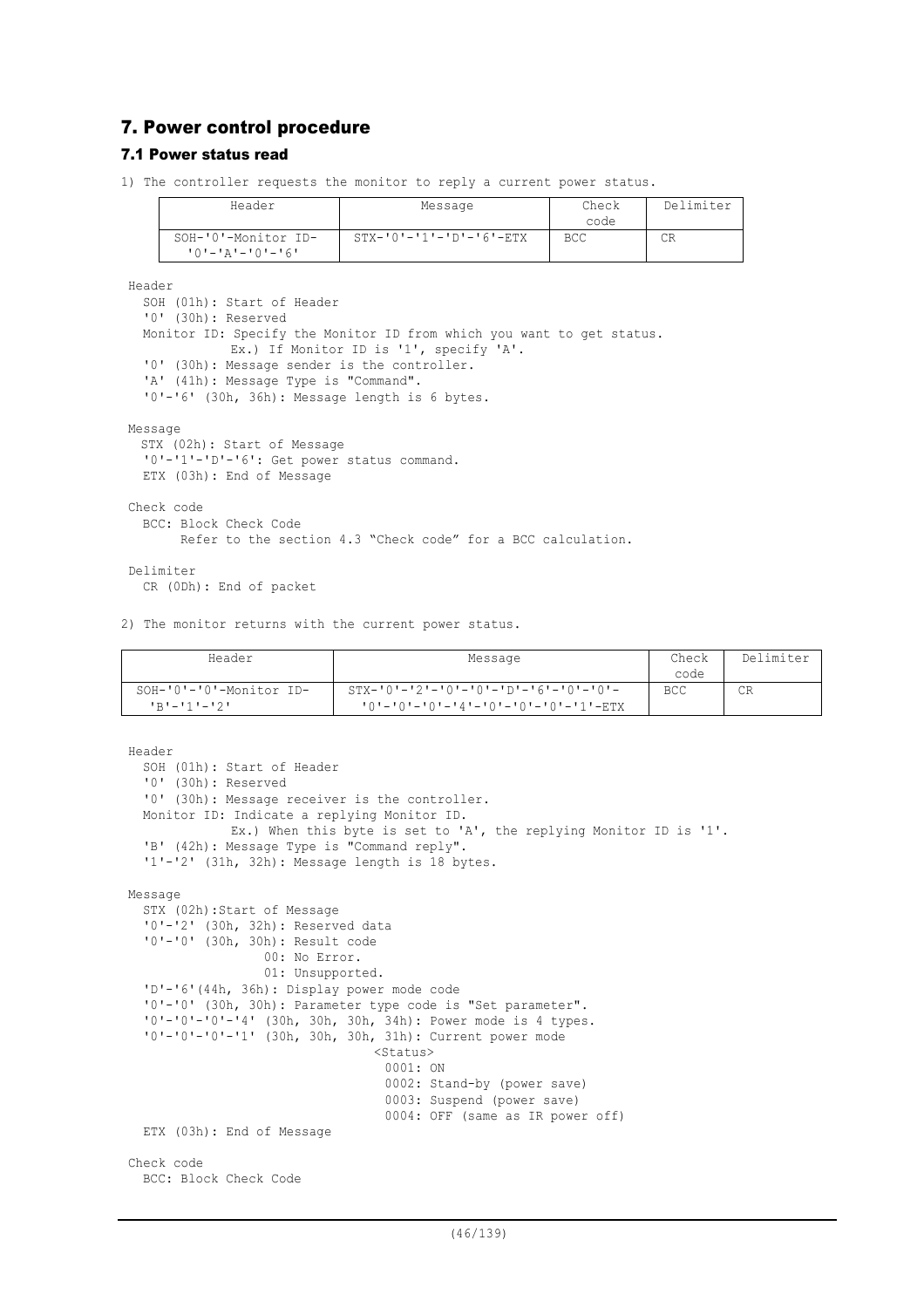Refer to the section 4.3 "Check code" for a BCC calculation. Delimiter CR (0Dh): End of packet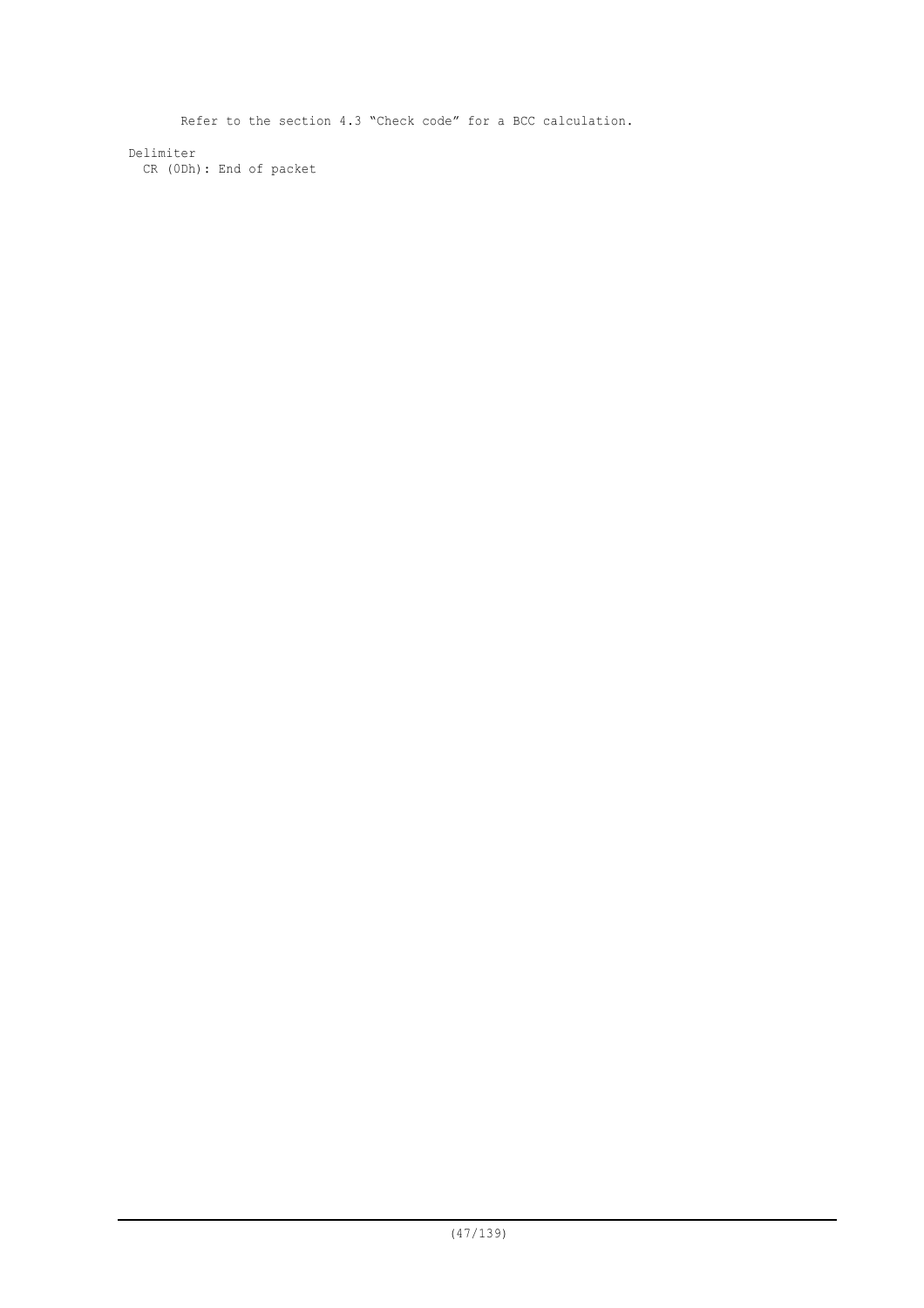#### 7.2 Power control

1) The controller requests the monitor to control monitor power.

| Header                                | Message                                                                       | Check      | Delimiter |
|---------------------------------------|-------------------------------------------------------------------------------|------------|-----------|
|                                       |                                                                               | code       |           |
| SOH-'0'-Monitor ID-                   | $STX - TC = 121 - T01 - T31 - T01 - T61 -$                                    | <b>BCC</b> | CR.       |
| $101 - 121 - 101 - 101$               | $101 - 101 - 101 - 111 - ETX$                                                 |            |           |
|                                       |                                                                               |            |           |
| Header                                |                                                                               |            |           |
| SOH (01h): Start of Header            |                                                                               |            |           |
| '0' (30h): Reserved                   |                                                                               |            |           |
|                                       | Monitor ID: Specify the Monitor ID which you want to change a setting.        |            |           |
|                                       | Ex.) If Monitor ID is '1', specify 'A'.                                       |            |           |
|                                       | '0' (30h): Message sender is the controller.                                  |            |           |
| 'A' (41h): Message type is "Command". |                                                                               |            |           |
|                                       | '0'-'C (30h, 43h): Message length is 12 bytes.                                |            |           |
|                                       |                                                                               |            |           |
| Message                               |                                                                               |            |           |
| STX (02h): Start of Message           |                                                                               |            |           |
|                                       | 'C'-'2'-'0'-'3'-'D'-'6' (43h, 32h, 30h, 33h, 44h, 36h): power control command |            |           |
|                                       | '0'-'0'-'0'-'1' (30h, 30h, 30h, 31h): Power mode                              |            |           |
|                                       | 0001:ON                                                                       |            |           |
|                                       | 0002, 0003: Do not set.                                                       |            |           |
|                                       |                                                                               |            |           |
|                                       | 0004: OFF (same as the power off by IR)                                       |            |           |
| ETX (03h): End of Message             |                                                                               |            |           |
|                                       |                                                                               |            |           |
|                                       |                                                                               |            |           |
| Check code                            |                                                                               |            |           |
| BCC: Block Check Code                 |                                                                               |            |           |
|                                       | Refer to the section 4.3 "Check code" for a BCC calculation.                  |            |           |
|                                       |                                                                               |            |           |
| Delimiter                             |                                                                               |            |           |

CR (0Dh): End of packet

2) The monitor replies a data for confirmation.

| Header                                         | Message                                                                        | Check<br>code | Delimiter |
|------------------------------------------------|--------------------------------------------------------------------------------|---------------|-----------|
| SOH-'0'-'0'-Monitor ID-<br>$P = P - P - P = P$ | $STX - '0' - '0' - 'C' - '2' - '0' - '3' - 'D' - '6' -$<br>'0'-'0'-'0'-'1'-ETX | <b>BCC</b>    | CR        |

```
Header
 SOH (01h): Start of Header
 '0' (30h): Reserved
 '0' (30h): Message receiver is the controller.
 Monitor ID: Indicate a replying Monitor ID.
              Ex.) When this byte is set to 'A', the replying Monitor ID is '1'.
  'B' (42h): Message type is "Command reply".
  'N'-'N': Message length
             Note.) The maximum data length that can be written to the monitor at a time is
             32bytes.
             Ex.) The byte data 20h is encoded as ASCII characters '2' and '0' (32h and 30h).
Message
  STX (02h): Start of Message
  '0'-'0' (30h, 30h): Result code. No error.
  'C'-'2','0'-'3'-'D'-'6' (43h, 32h, 30h, 33h, 44h, 36h): power control reply command
           The monitor replies same as power control command to the controller.
  '0'-'0'-'0'-'1' (30h, 30h, 30h, 31h): Power mode
                                  0001: ON
                                  0002, 0003: Do not set.
                                  0004: OFF (same as the power off by IR)
  ETX (03h): End of Message
```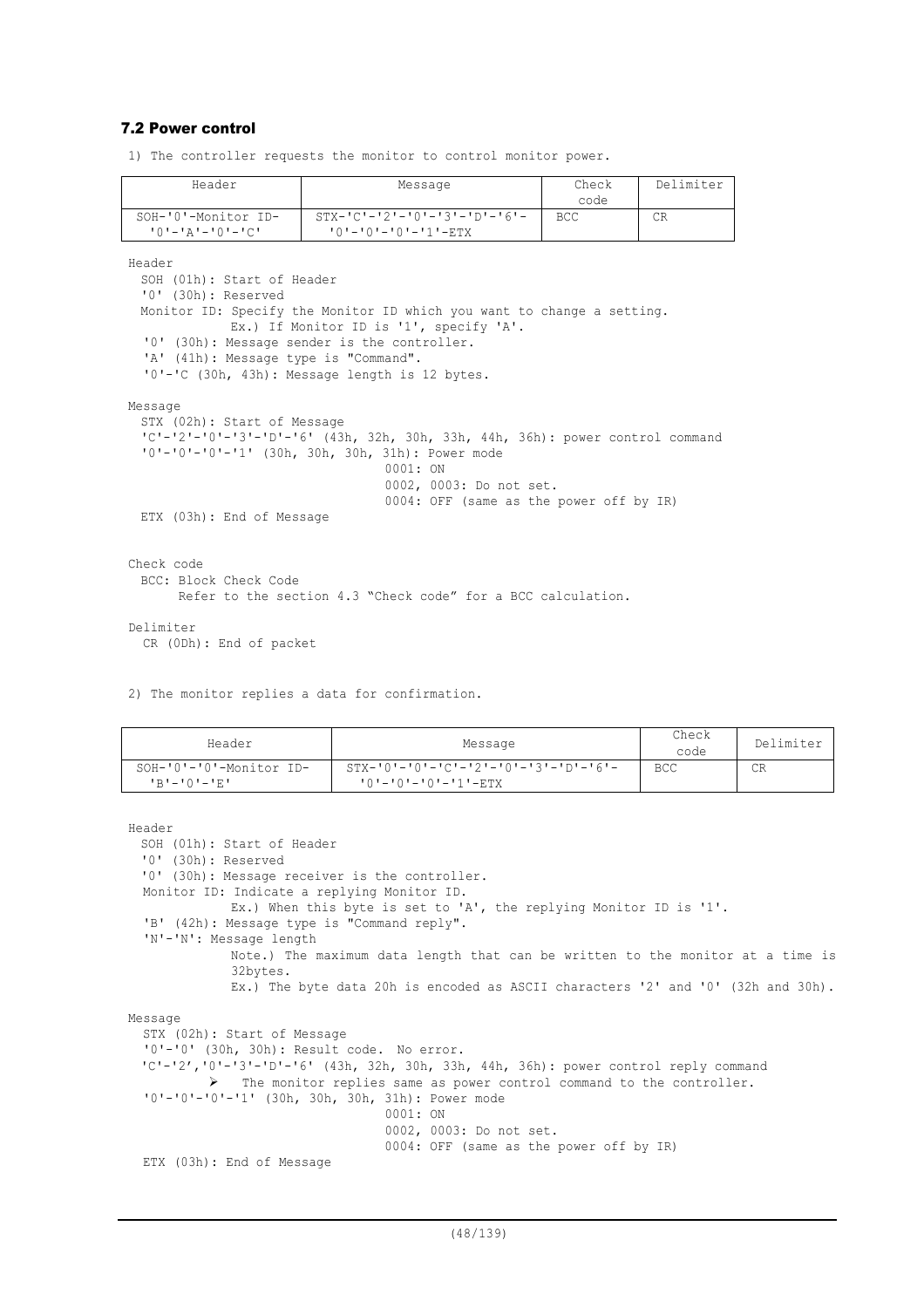```
Check code
 BCC: Block Check Code
       Refer to the section 4.3 "Check code" for a BCC calculation.
Delimiter
 CR (0Dh): End of packet
```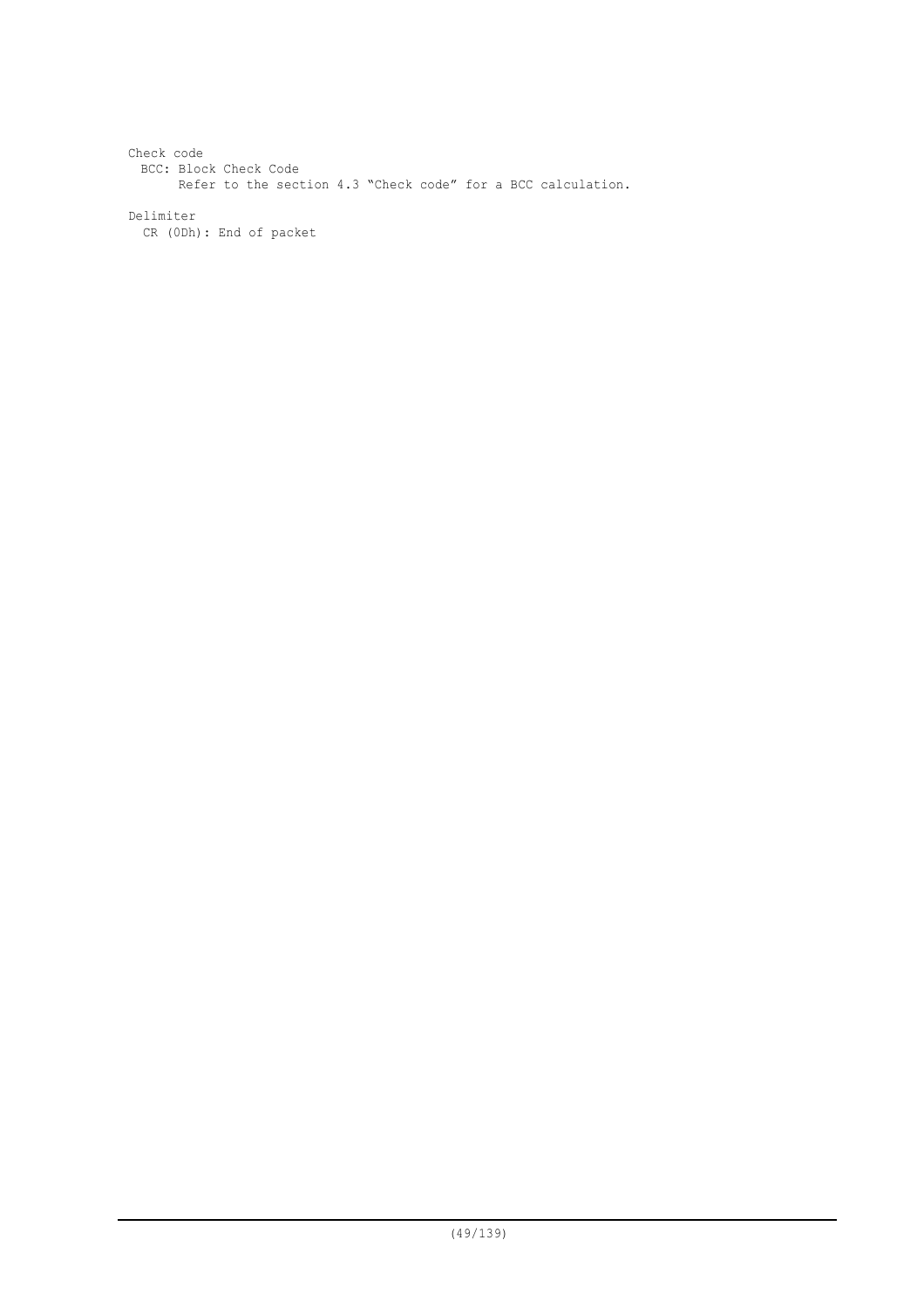# 8. Asset Data read and write

Target displays have the area for to store user's asset data of up to 64bytes.

#### 8.1 Asset Data Read Request and reply

This command is used in order to read Asset Data.

1) The controller requests the monitor to reply with Asset data.

| Header                                 | Message                                                | Check<br>code | Delimiter |
|----------------------------------------|--------------------------------------------------------|---------------|-----------|
| SOH-'0'-Monitor ID-<br>10'-'A'-'0'-'A' | $STX - 'C' - '0' - '0' - 'B' -$<br>'0'-'0'-'2'-'0'-ETX | <b>BCC</b>    |           |

Header

```
SOH (01h): Start of Header
  '0' (30h): Reserved
  Monitor ID: Specify the Monitor ID from which you want to get data.
             Ex.) If Monitor ID is '1', specify 'A'.
  '0' (30h): Message sender is the controller.
  'A' (41h): Message type is "Command".
  '0'-'A' (30h, 41h): Message length is 10 bytes.
Message
  STX (02h): Start of Message
  'C'-'0'-'0'-'B' (43h, 30h, 30h, 42h): Asset read request command.
  '0'-'0' (30h, 30h): Offset data from top of the Asset data.
   At first set 00h: Read data from the top of Asset data area.
  '2'-'0' (32h, 30h): Read out data length is 32bytes.
   Secondly set 20h: Read data from the 32bytes offset point in the Asset data area.
                     Maximum readout length is 32bytes at a time.
  ETX (03h): End of Message
Check code
 BCC: Block Check Code
       Refer to the section 4.3 "Check code" for a BCC calculation.
Delimiter
```
CR (0Dh): End of packet

2) The monitor replies Asset data to the controller.

| Header                                | Message                                                                      | Check<br>code | Delimiter |
|---------------------------------------|------------------------------------------------------------------------------|---------------|-----------|
| SOH-'0'-'0'-Monitor ID-<br>$'$ B'-N-N | $STX - 'C' - '1' - '0' - 'B' -$<br>Data $(0)$ -Data $(1)$ ---Data $(N)$ -ETX | BCC           | СR        |

Header

```
SOH (01h): Start of Header
  '0' (30h): Reserved
  '0' (30h): Message receiver is the controller.
 Monitor ID: Indicate a replying Monitor ID.
             Ex.) When this byte is set to 'A', the replying Monitor ID is '1'.
  'B' (42h): Message type is "Command reply"
  N-N: Message length
             Note.) This length includes STX and ETX.
Message
 STX (02h): Start of Message
  'C'-'1'-'0'-'B' (43h, 31h, 30h, 42h): Asset read reply command
 Data(0) – Data(N): Retuned Asset data
       Ex.) When Data(n) is 1234h, replying data is (31h 32h, 33h, 34h).
 ETX (03h): End of Message
Check code
  BCC: Block Check Code
        Refer to the section 4.3 "Check code" for a BCC calculation.
Delimiter
 CR (0Dh): End of packet
```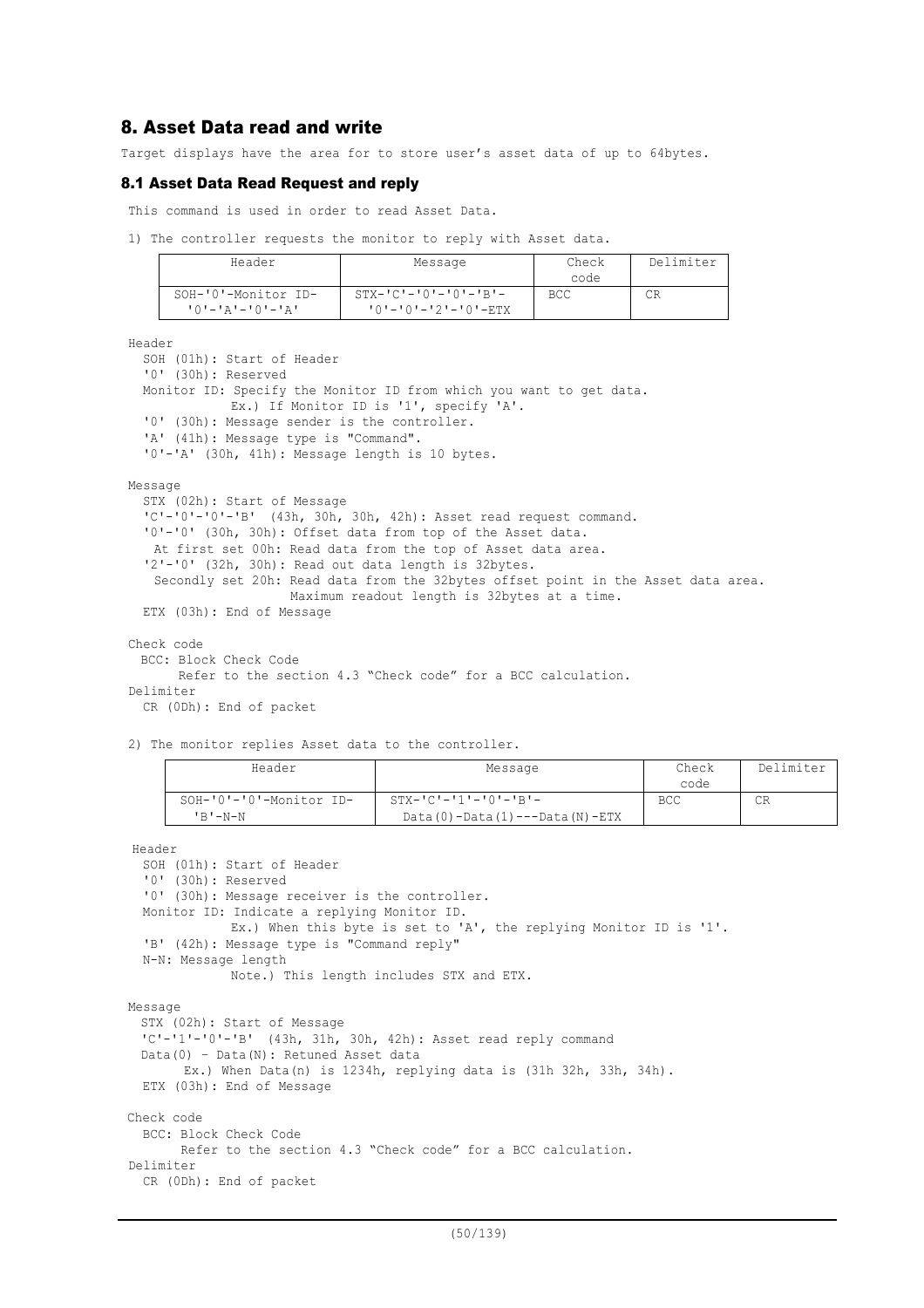## 8.2 Asset Data write

This command is used in order to write Asset Data.

1) The controller requests the monitor to write Asset data.

| Header                                     | Message                                                                              | Check<br>code | Delimiter |
|--------------------------------------------|--------------------------------------------------------------------------------------|---------------|-----------|
| SOH-'0'-Monitor ID-<br>$101 - 121 - N - N$ | $STX - 'C' - '0' - '0' - 'E' - '0' - '0' -$<br>$Data(0) - Data(1) --- Data(N) - ETX$ | <b>BCC</b>    | CR        |

Header

```
SOH (01h): Start of Header
'0' (30h): Reserved
Monitor ID: Specify the Monitor ID in which you want to write data.
           Ex.) If Monitor ID is '1', specify 'A'.
'0' (30h): Message sender is the controller.
'A' (41h): Message type is "Command".
N-N: Message length
           Note.) The maximum data length that can be written to the monitor at a time is
                   32bytes.
```
#### Message

```
STX (02h): Start of Message
'C'-'0'-'0'-'E' (43h, 30h, 30h, 45h): Asset Data writes command
'0'-'0'(30h, 30h): Offset address from top of Asset data.
  00h : Write data from top of the Asset data area.
Data(0) –- Data(N): Asset data. The data must be ASCII characters strings.
ETX (03h): End of Message
```
## Check code

```
BCC: Block Check Code
```

```
 Refer to the section 4.3 "Check code" for a BCC calculation.
```
#### Delimiter

CR (0Dh): End of packet

2) The monitor replies a data for confirmation.

| Header                  | Message                                   | Check      | Delimiter |
|-------------------------|-------------------------------------------|------------|-----------|
|                         |                                           | code       |           |
| SOH-'0'-'0'-Monitor ID- |                                           | <b>BCC</b> | CR        |
| 'B'-N-N                 | Data $(0)$ -Data $(1)$ ---Data $(N)$ -ETX |            |           |

Header

```
SOH (01h): Start of Header
  '0' (30h): Reserved
  '0' (30h): Message receiver is the controller.
  Monitor ID: Indicate a replying Monitor ID.
             Ex.) When this byte is set to 'A', the replying Monitor ID is '1'.
  'B' (42h): Message type is "Command reply".
  N-N: Message length
             Note.) The maximum data length that can be written to the monitor at a time is
                    32bytes.
Message
 STX (02h): Start of Message
  '0'-'0': Result code. No error.
  'C'-'0'-'0'-'E' (43h, 30h, 30h, 45h): Asset Data write command
  '0'-'0'(30h, 30h): Offset address from top of Asset data.
```
00h : Write data into from top of the Asset data area.

Data(0) -- Data(N): Asset data. The data must be ASCII characters strings.

ETX (03h): End of Message

## Check code

BCC: Block Check Code

Refer to the section 4.3 "Check code" for a BCC calculation.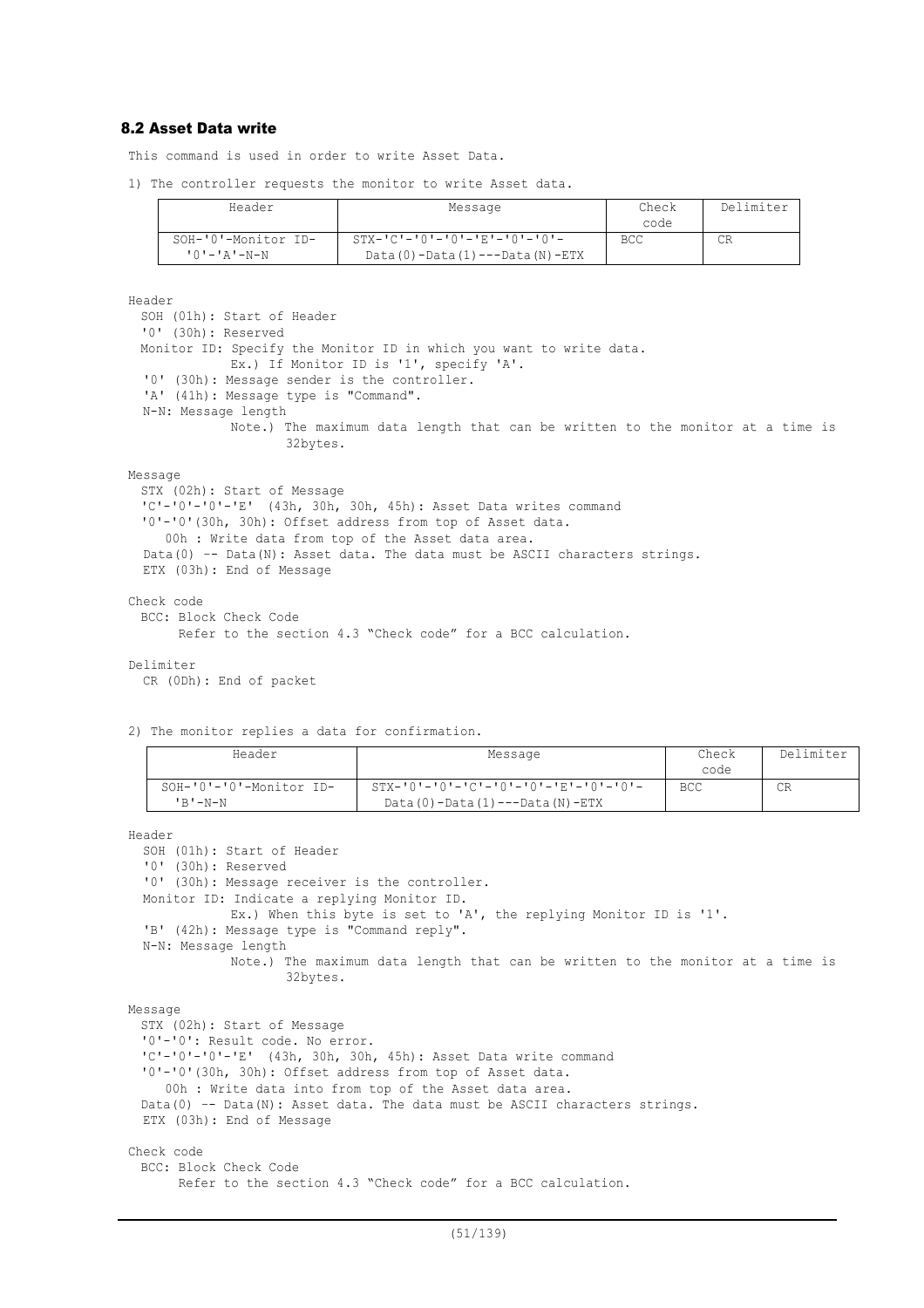Delimiter CR (0Dh): End of packet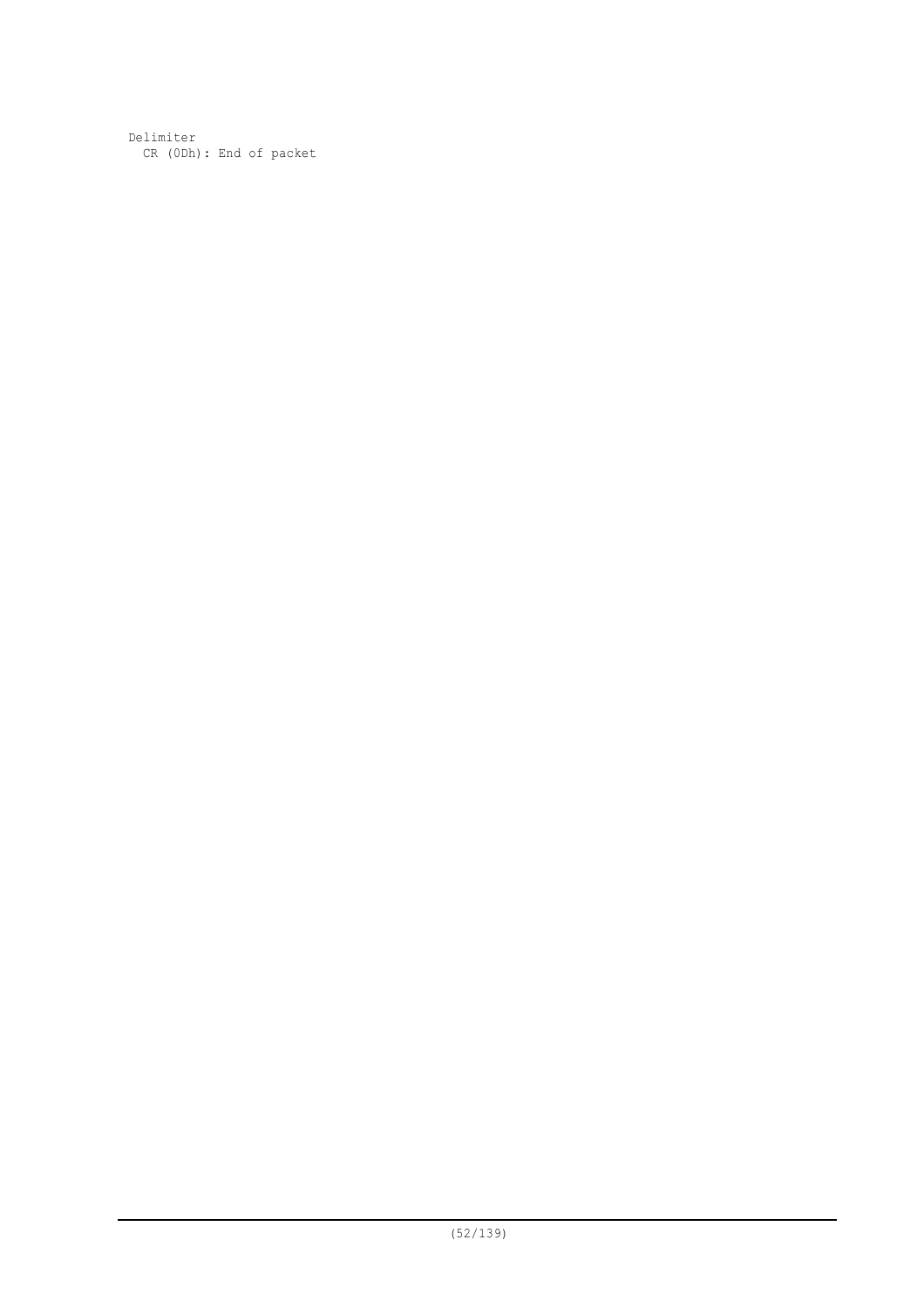# 9. Date & Time read and write

#### 9.1 Date & Time Read

This command is used in order to read the setting of Date & Time.

|  | 1) The controller requests the monitor to reply with the Date & Time. |  |  |  |  |  |
|--|-----------------------------------------------------------------------|--|--|--|--|--|
|  |                                                                       |  |  |  |  |  |

| Header                                         | Message                             | Check<br>code | Delimiter |
|------------------------------------------------|-------------------------------------|---------------|-----------|
| SOH-'0'-Monitor ID-<br>$101 - 121 - 101 - 161$ | $STX - 'C' - '2' - '1' - '1' - ETX$ | BCC           | СR        |

Header

```
SOH (01h): Start of Header
  '0' (30h): Reserved
  Monitor ID: Specify the Monitor ID of which you want to get status.
             Ex.) If Monitor ID is '1', specify 'A'.
  '0' (30h): Message sender is the controller.
  'A' (41h): Message type is "Command".
  '0'-'6'(30h, 36h): Message length
Message
  STX (02h): Start of Message
  'C'-'2'-'1'-'1' (43h, 32h, 31h, 31h): Date & time read request command.
 ETX (03h): End of Message
Check code
 BCC: Block Check Code
       Refer to the section 4.3 "Check code" for a BCC calculation.
```
Delimiter

```
CR (0Dh): End of packet
```
2) The monitor replies Date & Time to the controller.

| Header                                         | Message                                                     | Check<br>code | Delimiter |
|------------------------------------------------|-------------------------------------------------------------|---------------|-----------|
| $SOH-101-101-Monitor$ ID-<br>$1R1 - 111 - 141$ | $STX - 'C' - '3' - '1' - '1' -$<br>YY-MM-DD-WW-HH-MN-DS-ETX | <b>BCC</b>    | СR        |

```
Header
```

```
SOH (01h): Start of Header
  '0' (30h): Reserved
  '0' (30h): Message receiver is the controller
  Monitor ID: Indicate a replying Monitor ID
             Ex.) When this byte is set to 'A', the replying Monitor ID is '1'.
  'B' (42h): Message type is "Command reply"
  '1'-'4'(31h, 34h): Message length
Message
  STX (02h): Start of Message
  'C'-'3'-'1'-'1' (43h, 33h, 31h, 31h): Date & Time read reply command
  'YY'-'MM'-'DD'-'WW'-'HH'-'MN'-'DS': Date & Time data
       YY: Year (offset 2000)
            '0'-'0'(30h, 30h): 2000
         |
           '6'-'3'(36h, 33h): 2099 (99 = 63h)
       MM: Month
            '0'-'1'(30h, 31h): January
               |
            '0'-'C'(30h, 43h): December
       DD: Day
             '0'-'1'(30h, 31h): 1
               |
             '1'-'E'(31h, 45h): 30(=1Eh)
```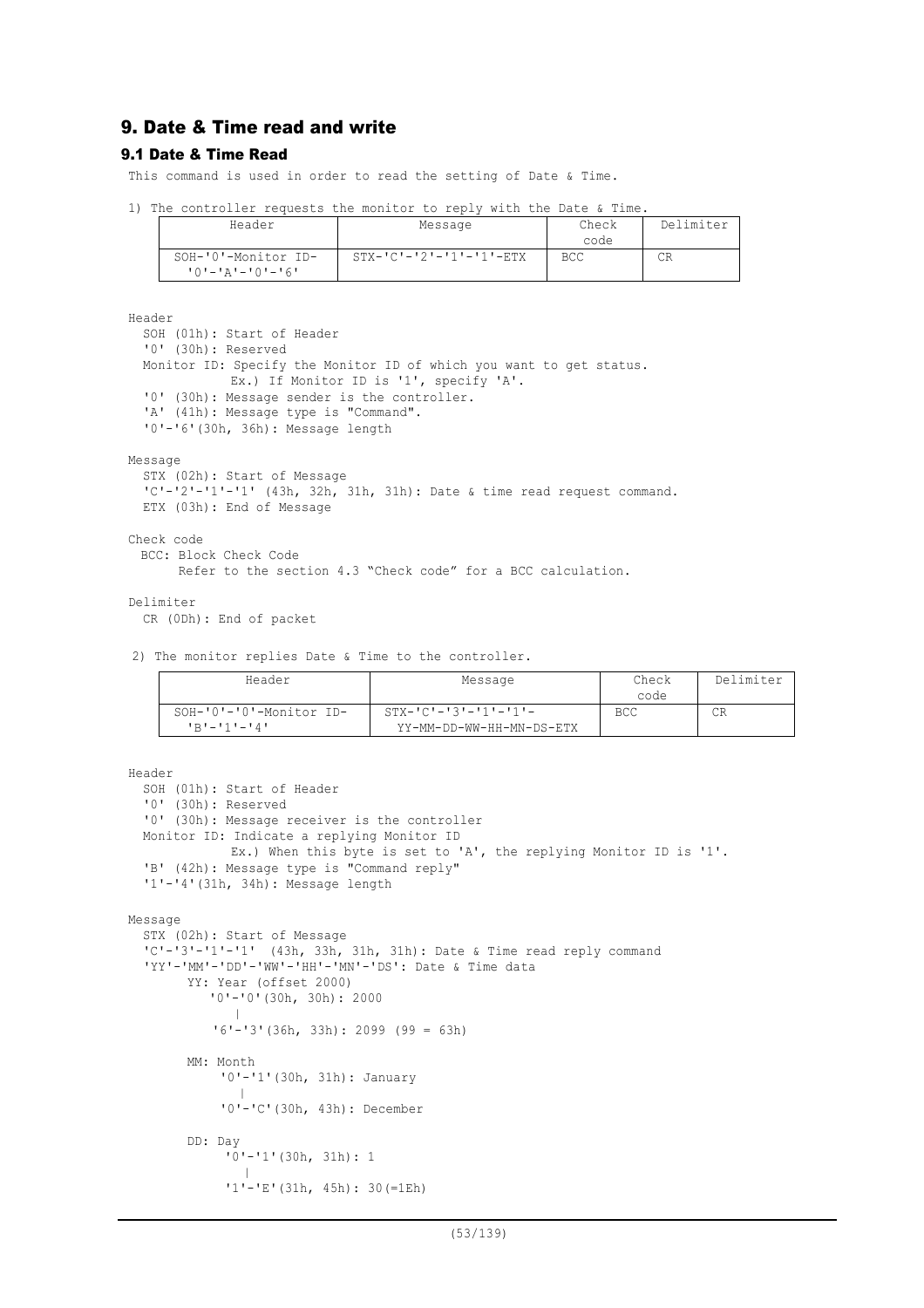```
'1'-'F'(31h, 46h): 31(=1Fh)
        WW: weekdays
             '0'-'0'(30h, 30h): Sunday
             '0'-'1'(30h, 31h): Monday
             '0'-'2'(30h, 32h): Tuesday
             '0'-'3'(30h, 33h): Wednesday
            '0'-'4'(30h, 34h): Thursday
             '0'-'5'(30h, 35h): Friday
             '0'-'6'(30h, 36h): Saturday
        HH: Hours
             '0'-'0'(30h, 30h): 0
                |
              '1'-'7'(31h, 37h): 23 (=17h)
       MN: Minutes
            '0'-'0'(30h, 30h): 0
               \blacksquare'3'-'B' (33h, 42h): 59 (=3Bh)
        DS: Daylight saving (Summer time)
            10' - 10' (30h, 30h): NO
             '0'-'1'(30h, 31h): YES
 ETX (03h): End of Message
Check code
 BCC: Block Check Code
        Refer to the section 4.3 "Check code" for a BCC calculation.
Delimiter
 CR (0Dh): End of packet
```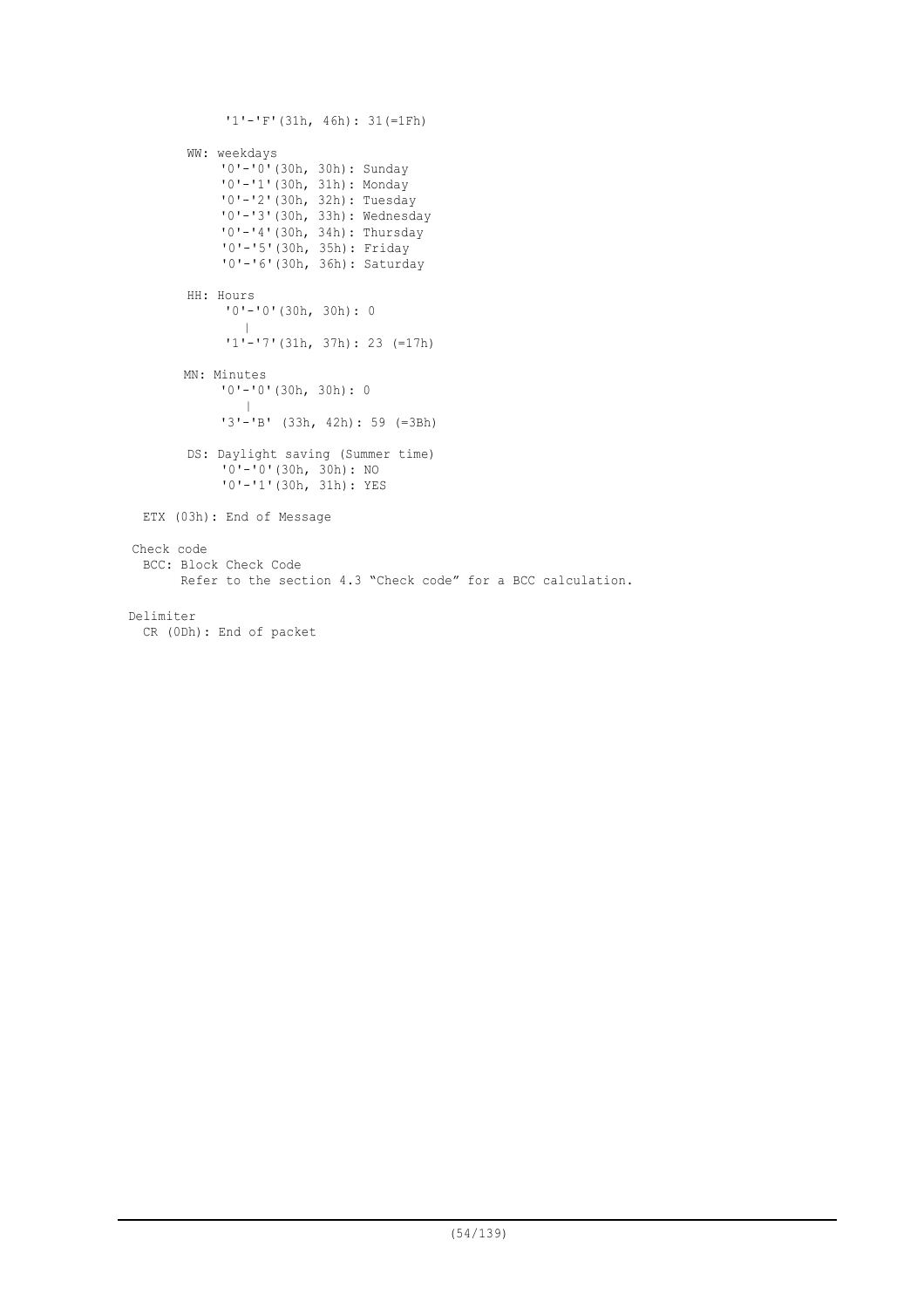## 9.2 Date & Time Write

This command is used in order to write the setting of the Date & Time.

1) The controller requests the monitor to write Date & Time.

| Header                  | Message                    | Check | Delimiter |
|-------------------------|----------------------------|-------|-----------|
|                         |                            | code  |           |
| SOH-'0'-Monitor ID-     | $STX - IC - 2 = 11 - 21 -$ | BCC   | СR        |
| <u> '0'-'A'-'1'-'2'</u> | YY-MM-DD-WW-HH-MN-DS-ETX   |       |           |

```
Header
 SOH (01h): Start of Header
  '0' (30h): Reserved
 Monitor ID: Specify the Monitor ID of which you want to change the setting.
             Ex.) If Monitor ID is '1', specify 'A'.
  '0' (30h): Message sender is the controller.
  'A' (41h): Message type is "Command".
  '1'-'2'(31h, 32h): Message length
Message
  STX (02h): Start of Message
  'C'-'2'-'1'-'2' (43h, 32h, 31h, 32h): Date & Time write command
  'YY'-'MM'-'DD'-'WW'-'HH'-'MN'-'DS': Date & Time data
       YY: Year (offset 2000)
            '0'-'0'(30h, 30h): 2000
         |
           '6'-'3'(36h, 33h): 2099 (99 = 63h)
        MM: Month
            '0'-'1'(30h, 31h): JANUARY
               |
            '0'-'C'(30h, 43h): DECEMBER
        DD: Day
            '0'-'1'(30h, 31h): 1
               |
            '1'-'E'(31h, 45h): 30(=1Eh)
            '1'-'F'(31h, 46h): 31(=1Fh)
        WW: weekdays
            '0'-'0'(30h, 30h): SUNDAY
             '0'-'1'(30h, 31h): MONDAY
             '0'-'2'(30h, 32h): TUESDAY
            '0'-'3'(30h, 33h): WEDNESDAY
            '0'-'4'(30h, 34h): THURSDAY
            '0'-'5'(30h, 35h): FRIDAY
            '0'-'6'(30h, 36h): SATURDAY
        HH: Hours
            '0'-'0'(30h, 30h): 0
                |
             '1'-'7'(31h, 37h): 23 (=17h)
        MN: Minutes
            '0'-'0'(30h, 30h): 0
                |
            '3'-'B' (33h, 42h): 59 (=3Bh)
        DS: Daylight saving (Summer time)
            '0'-'0'(30h, 30h): NO
            '0'-'1'(30h, 31h): YES
 ETX (03h): End of Message
Check code
 BCC: Block Check Code
       Refer to the section 4.3 "Check code" for a BCC calculation.
```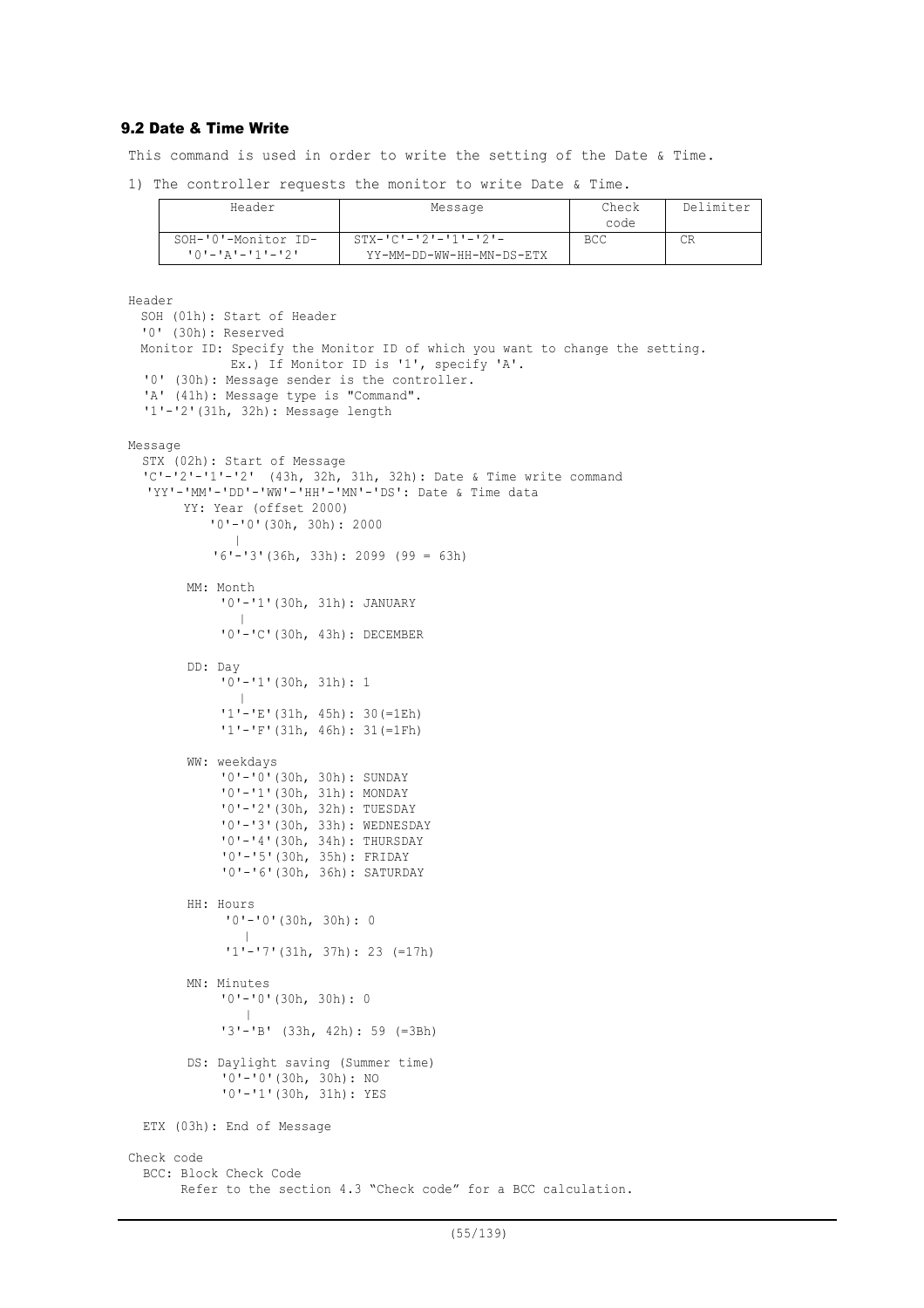```
Delimiter
  CR (0Dh): End of packet
```

```
2) The monitor replies a data for confirmation.
```

| Header                  | Message                              | Check | Delimiter |
|-------------------------|--------------------------------------|-------|-----------|
|                         |                                      | code  |           |
| SOH-'0'-'0'-Monitor ID- | $STX - 'C' - '3' - '1' - '2' - ST -$ | BCC.  | CR        |
| $1R1 - 111 - 161$       | YY-MM-DD-WW-HH-MN-DS-ETX             |       |           |

```
Header
```

```
SOH (01h): Start of Header
  '0' (30h): Reserved
  '0' (30h): Message receiver is the controller.
  Monitor ID: Indicate a replying Monitor ID.
             Ex.) When this byte is set to 'A', the replying Monitor ID is '1'.
  'B' (42h): Message type is "Command reply".
  '1'-'6'(31h, 36h): Message length
Message
  STX (02h): Start of Message
  'C'-'3'-'1'-'2' (43h, 33h, 31h, 32h): Date & Time write reply command
  ST: Date & Time Status command
        '0'-'0'(30h, 30h): No error
        '0'-'1'(30h, 31h): Error
  'YY'-'MM'-'DD'-'WW'-'HH'-'MN'-'DS': Date & Time data
       YY: Year (offset 2000)
            '0'-'0'(30h, 30h): 2000
         |
            '6'-'3'(36h, 33h): 2099 (99 = 63h)
        MM: Month
            '0'-'1'(30h, 31h): JANUARY
               |
             '0'-'C'(30h, 43h): DECEMBER
        DD: Day
            10^{1} - 11'(30h, 31h): 1
               |
             '1'-'E'(31h, 45h): 30(=1Eh)
            '1'-'F'(31h, 46h): 31(=1Fh)
        WW: weekdays
            '0'-'0'(30h, 30h): SUNDAY
            '0'-'1'(30h, 31h): MONDAY
            '0'-'2'(30h, 32h): TUESDAY
             '0'-'3'(30h, 33h): WEDNESDAY
             '0'-'4'(30h, 34h): THURSDAY
            '0'-'5'(30h, 35h): FRIDAY
            '0'-'6'(30h, 36h): SATURDAY
        HH: Hours
             '0'-'0'(30h, 30h): 0
                |
              '1'-'7'(31h, 37h): 23 (=17h)
        MN: Minutes
            '0'-'0'(30h, 30h): 0
              |
             '3'-'B' (33h, 42h): 59 (=3Bh)
        DS: Daylight saving (Summer time)
            '0'-'0'(30h, 30h): NO
            '0'-'1'(30h, 31h): YES
  ETX (03h): End of Message
```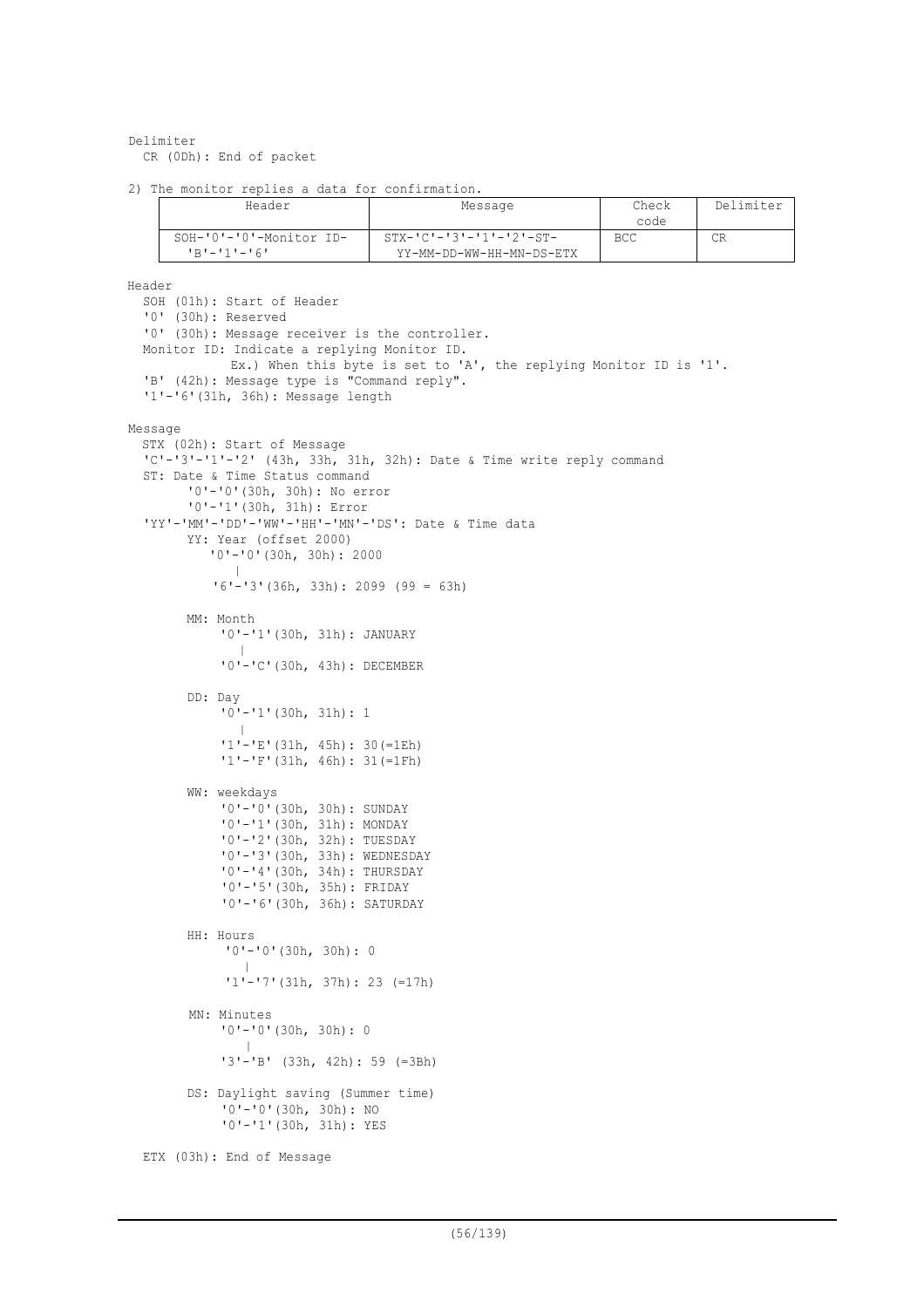Check code BCC: Block Check Code Refer to the section 4.3 "Check code" for a BCC calculation. Delimiter CR (0Dh): End of packet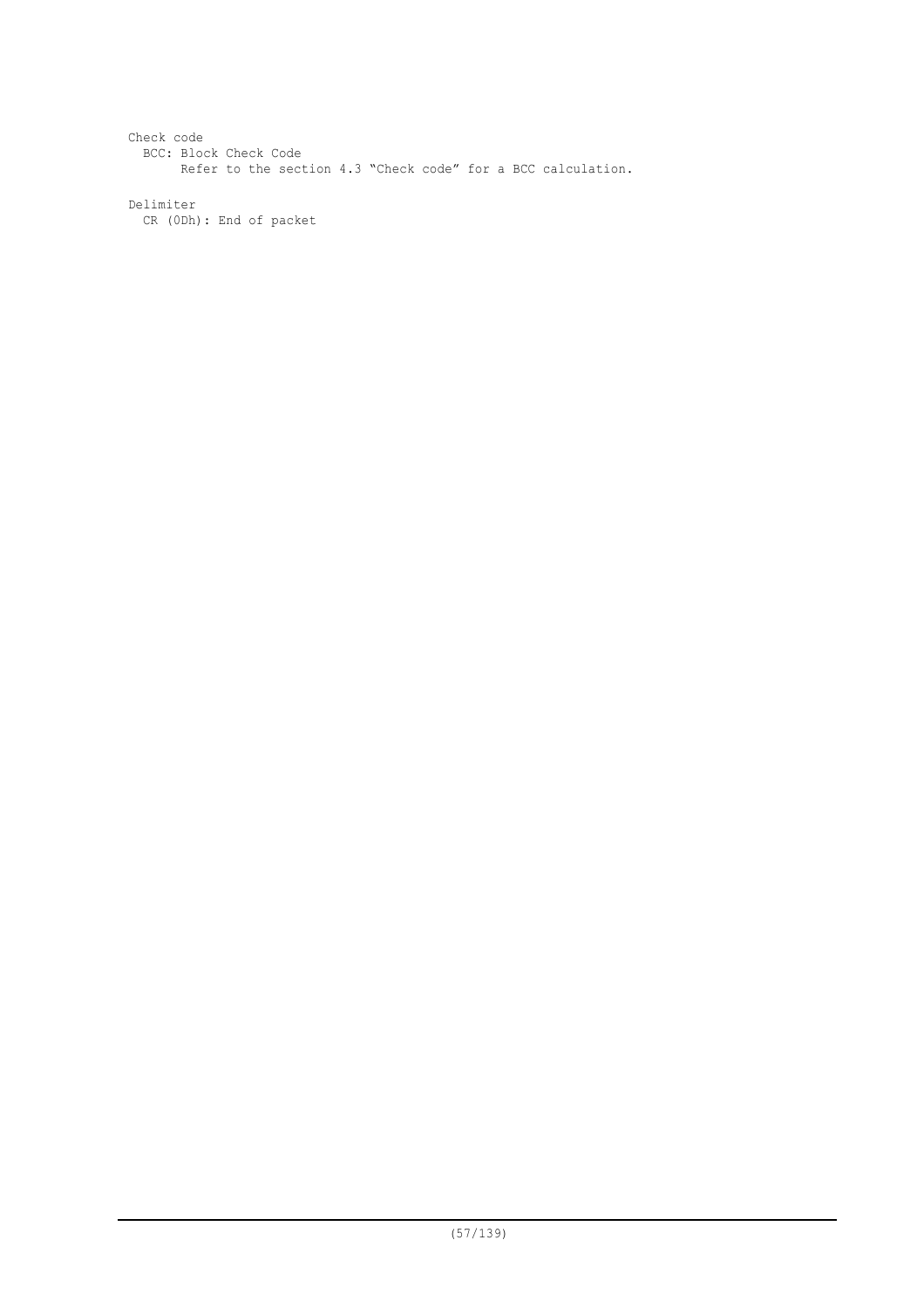# 10. Schedule read and write

#### 10.1 Schedule Read

This command is used in order to read the setting of the Schedule.

|  |  | 1) The controller requests the monitor to read Schedule. |  |  |  |  |  |  |
|--|--|----------------------------------------------------------|--|--|--|--|--|--|
|--|--|----------------------------------------------------------|--|--|--|--|--|--|

| Header                                           | Message                                  | Check<br>code | Delimiter |
|--------------------------------------------------|------------------------------------------|---------------|-----------|
| SOH-'0'-Monitor ID-<br>י 8' – ' 0' – ' 4' – ' 0' | $STX - 'C' - '2' - '3' - 'D' - PG - ETX$ | <b>BCC</b>    | СR        |

Header

```
SOH (01h): Start of Header
  '0' (30h): Reserved
  Monitor ID: Specify the Monitor ID of which you want to get status.
             Ex.) If Monitor ID is '1', specify 'A'.
  '0' (30h): Message sender is the controller.
  'A' (41h): Message type is "Command".
  '0'-'8'(30h, 38h): Message length
Message
  STX (02h): Start of Message
  'C'-'2'-'3'-'D' (43h, 32h, 33h, 44h): Schedule read request command.
  PG: Program No.
        \triangleright The data must be ASCII characters strings.
  ETX (03h): End of Message
```
Check code BCC: Block Check Code Refer to the section 4.3 "Check code" for a BCC calculation.

Delimiter

CR (0Dh): End of packet

```
2) The monitor replies Schedule to the controller.
```

| Header                                 | Message                                                                         | Check<br>code | Delimiter |
|----------------------------------------|---------------------------------------------------------------------------------|---------------|-----------|
| SOH-'0'-'0'-Monitor ID-<br>'B'-'2'-'4' | STX-'C'-'3'-'3'-'D'-PG-EVENT-HOUR-MIN-<br>INPUT-WEEK-TYPE-PMODE-YEAR-MONTH-DAY- | BCC           | СR        |
|                                        | ORDER-EXT1-EXT2-EXT3-ETX                                                        |               |           |

```
Header
  SOH (01h): Start of Header
  '0' (30h): Reserved
  '0' (30h): Message receiver is the controller.
  Monitor ID: Indicate a replying Monitor ID.
             Ex.) When this byte is set to 'A', the replying Monitor ID is '1'.
  'B' (42h): Message type is "Command reply".
  '2'-'4'(32h, 34h): Message length
Message
  STX (02h): Start of Message
  'C'-'3'-'3'-'D' (43h, 33h, 33h, 44h): Schedule read reply command
  PG: Program No.
     '0'-'0'(30h, 30h): Program No.1
        |
     '1'-'D'(31h, 44h): Program No.30
  EVENT: Schedule event
     '0'-'1'(30h, 31h): Power ON
     '0'-'2'(30h, 32h): Power OFF
  HOUR: Time (hour)
     '0'-'0'(30h, 30h): 00
      |
```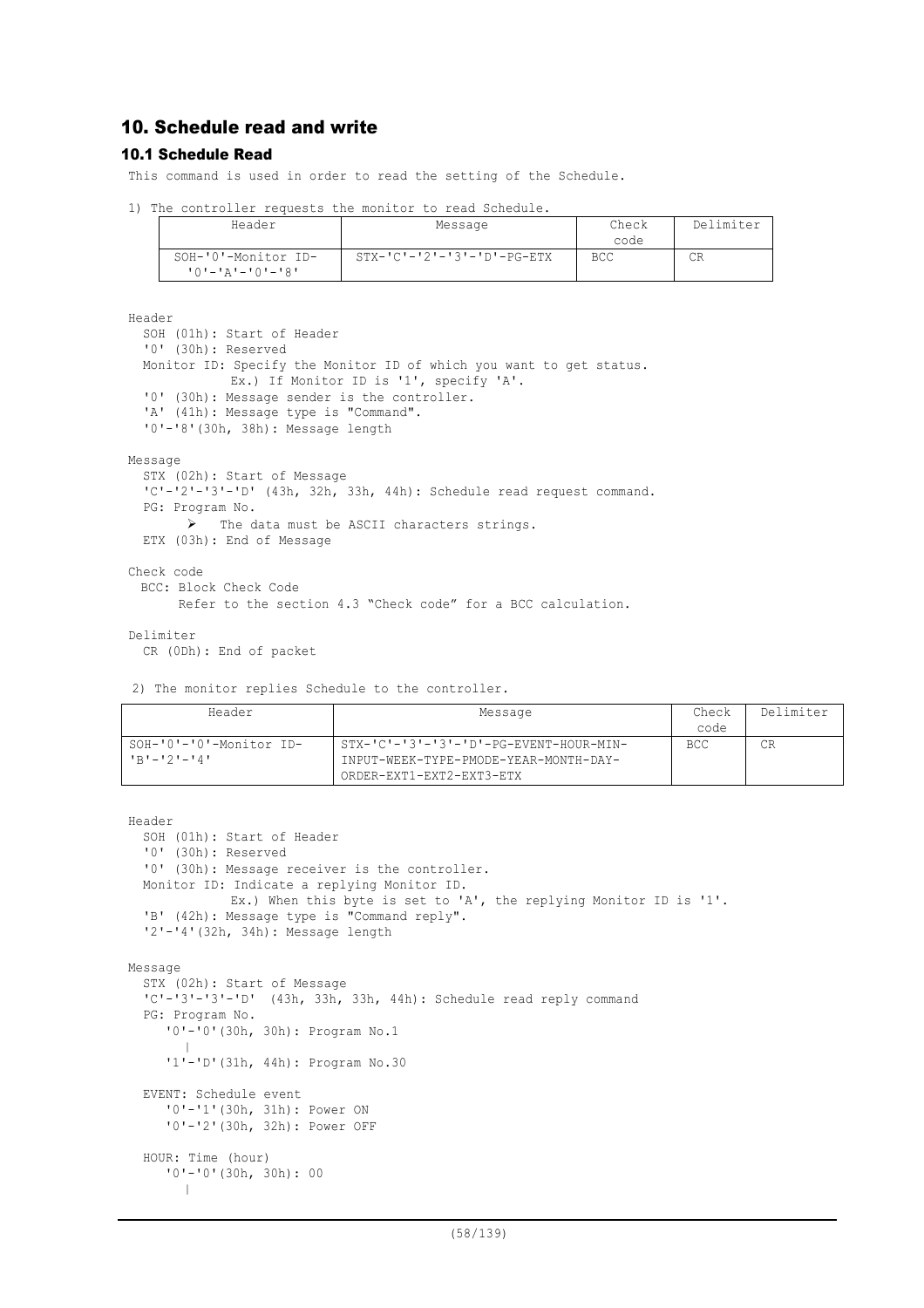```
'1'-'7'(31h, 37h): 23 (=17h)
   '1'-'8'(31h, 38h): Delete hour
MIN: Time (minute)
   '0'-'0'(30h, 30h): 0
      |
   '3'-'B'(33h, 42h): 59
   '3'-'C'(33h, 43h): Delete minute
INPUT: Input terminal
   '0'-'0'(30h,30h): No mean (works on last memory)
   '0'-'1'(30h,31h): VGA(RGB) *1
   '0'-'3'(30h,33h): DVI *1
   '0'-'5'(30h,35h): VIDEO *1
   '0'-'C'(30h,43h): VGA(YPbPr)
   '0'-'D'(30h,44h): OPTION
   '0'-'F'(30h,46h): DisplayPort1
   '1'-'0'(31h,30h): DisplayPort2
   '1'-'1'(31h,31h): HDMI1
   '1'-'2'(31h,32h): HDMI2
   '8'-'2'(38h,32h): HDMI3 *2
   '8'-'7'(38h,37h): MP
   '8'-'8'(38h,38h): COMPUTE MODULE
   *1 Available on P404/ P484/ P554/ V404/ V484/ V554/ V404-T/ V484-T/ V554-T
   *2 Not available on P404/ P484/ P554/ V404/ V484/ V554/ V404-T/ V484-T/ V554-T
WEEK: Week setting
  bit 0: MONDAY
  bit 1: TUESDAY
  bit 2: WEDNESDAY
  bit 3: THURSDAY
  bit 4: FRIDAY
  bit 5: SATURDAY
  bit 6: SUNDAY
   EX.
   '0'-'1'(30h, 31h): MONDAY
   '0'-'4'(30h, 34h): TUESDAY
   '0'-'F'(30h, 46h): MONDAY, TUESDAY, WEDNESDAY and THURSDAY
   '7'-'F'(37h, 46h): MONDAY to SUNDAY
TYPE: Schedule type
  bit 7: Fixed 0
  bit 6: 1: Date
  bit 5: 1: Holiday
  bit 4: 1: Weekend
  bit 3: 1: Weekday
  bit 2: 0:Disable 1:Enable
  bit 1: 1:Every week
  bit 0: 1:Every day
   EX.
   '0'-'1'(30h, 31h): Disable, Everyday
   '0'-'4'(30h, 34h): Enable, once
PMODE: Picture mode
   '0'-'0'(30h,30h): No mean (works on last memory)
   '0'-'1'(30h,31h): sRGB
   '0'-'3'(30h,33h): HIGHBRIGHT
   '0'-'4'(30h,34h): STANDARD
   '0'-'5'(30h,34h): CINEMA
   '0'-'D'(30h,44h): CUSTOM1
   '0'-'E'(30h,45h): CUSTOM2
```

```
YEAR: Date (year)
```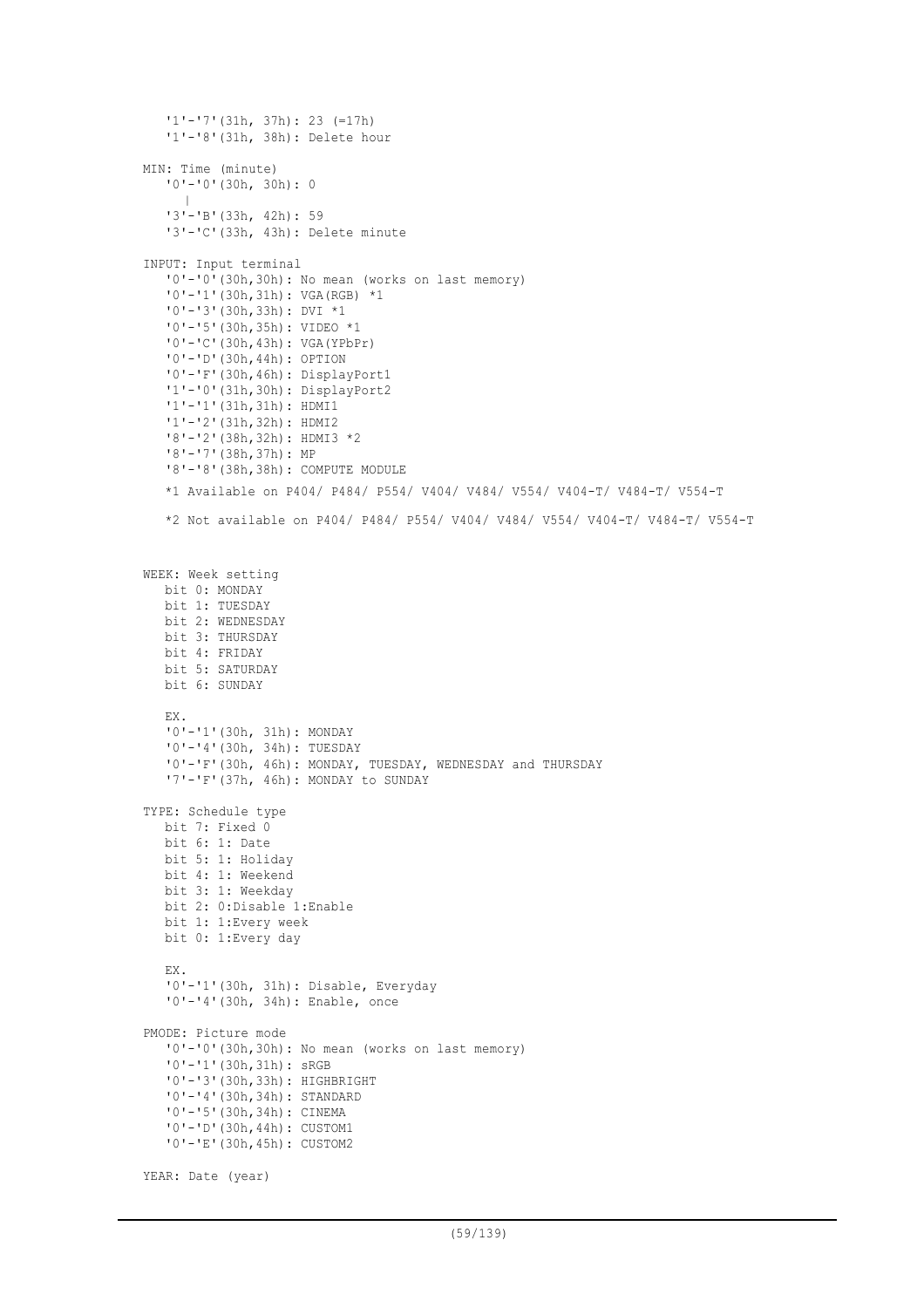'0'-'0'(30h, 30h): 2000 | '6'-'3'(36h, 33h): 2099 '6'-'4'(36h, 34h): Delete year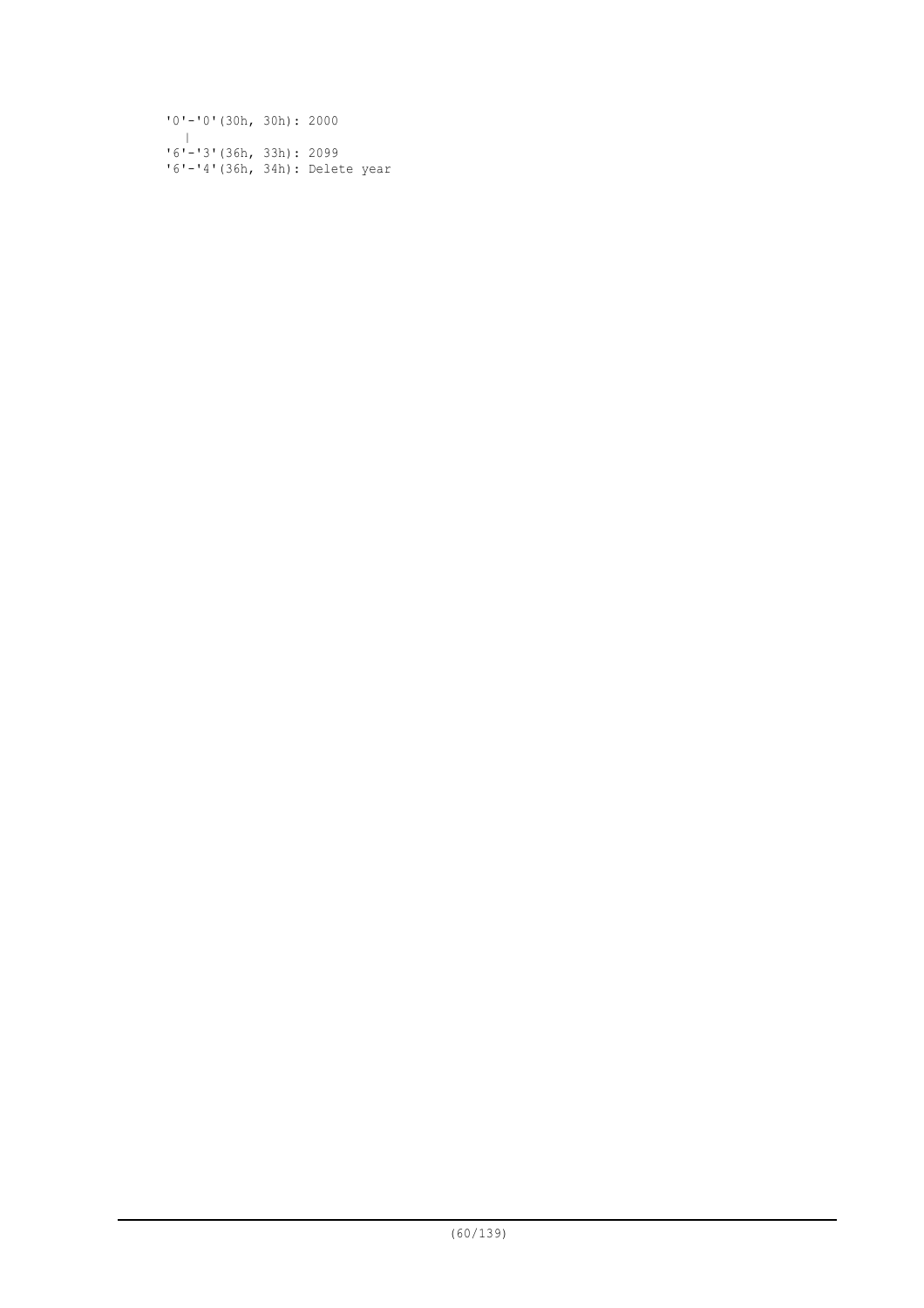```
MONTH: Date (month)
     '0'-'1'(30h, 31h): January
       \blacksquare'0'-'C'(30h, 43h): December
     '0'-'D'(30h, 44h): Delete month
  DAY: Date (day)
     '0'-'1'(30h, 31h): 1
        |
     '1'-'F'(31h, 46h): 31
     '2'-'0'(32h, 30h): Delete day
  EXT1: Extension1
     '0'-'0'(30h,30h): (On this monitor, it is always '00')
  EXT2: Extension 2
     '0'-'0'(30h,30h): (On this monitor, it is always '00')
 EXT3: Extension 3
     '0'-'0'(30h,30h): (On this monitor, it is always '00')
 ETX (03h): End of Message
Check code
 BCC: Block Check Code
       Refer to the section 4.3 "Check code" for a BCC calculation.
Delimiter
 CR (0Dh): End of packet
```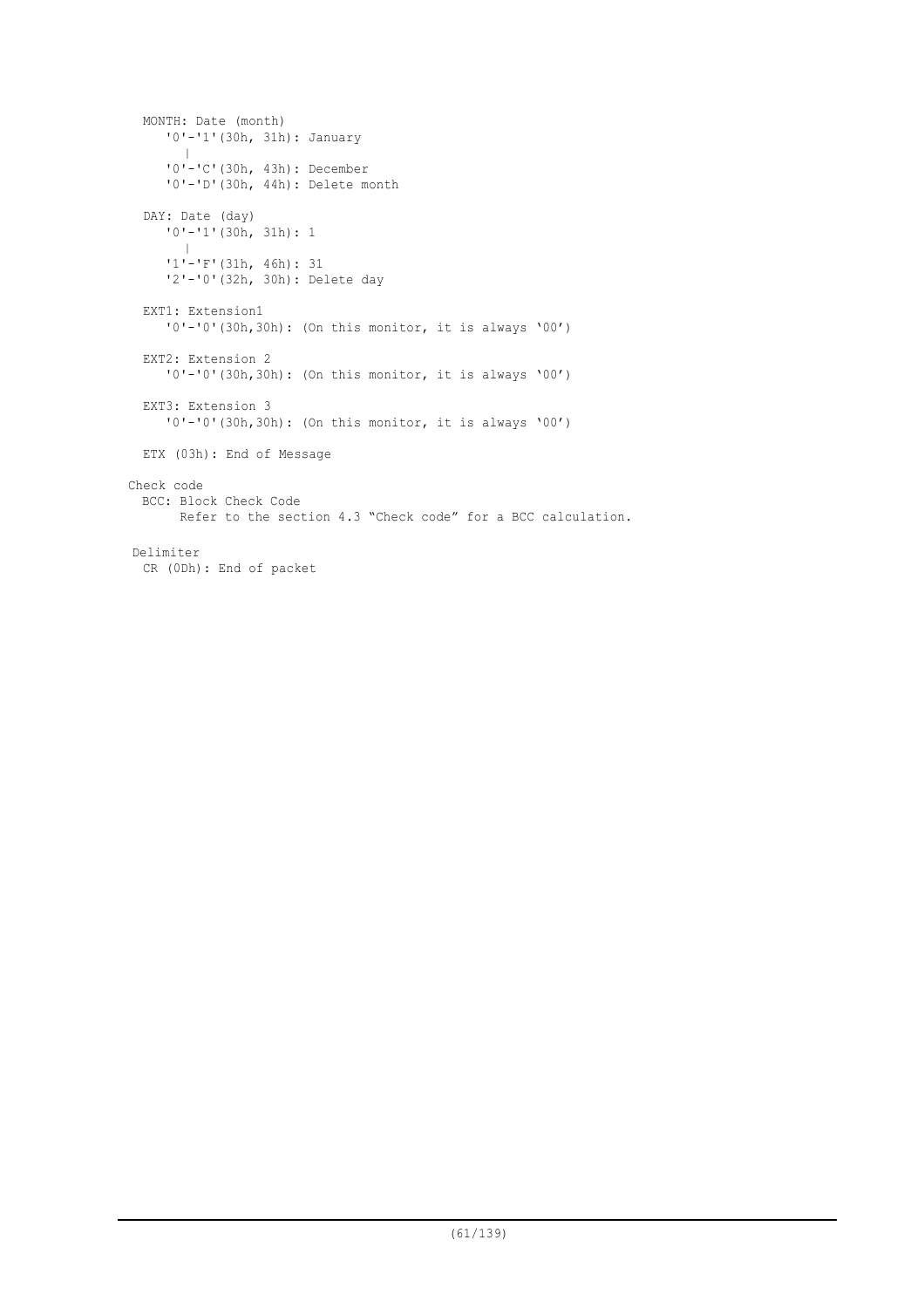### 10.2 Schedule Write

This command is used in order to write the setting of the Schedule.

1) The controller requests the monitor to write Schedule.

| Header              | Message                                  | Check code | Delimiter |
|---------------------|------------------------------------------|------------|-----------|
| SOH-'0'-Monitor ID- | . STX-'C'-'2'-'3'-'E'-PG-EVENT-HOUR-MIN- | <b>BCC</b> |           |
|                     | INPUT-WEEK-TYPE-PMODE-YEAR-MONTH-DAY-    |            |           |
|                     | EXT1-EXT2-EXT3-ETX                       |            |           |

```
Header
  SOH (01h): Start of Header
  '0' (30h): Reserved
  Monitor ID: Specify the Monitor ID of which you want to change a setting.
             Ex.) If Monitor ID is '1', specify 'A'.
  '0' (30h): Message sender is the controller.
  'A' (41h): Message type is "Command".
  '2'-'2'(32h, 32h): Message length.
  Message
  STX (02h): Start of Message
  PG: Program No.
     '0'-'0'(30h, 30h): Program No.1
       ||
     '1'-'D'(31h, 44h): Program No.30
  EVENT: Schedule event
     '0'-'1'(30h, 31h): Power ON
     '0'-'2'(30h, 32h): Power OFF
  HOUR: Time (hour)
     '0'-'0'(30h, 30h): 00
       \blacksquare'1'-'7'(31h, 37h): 23 (=17h)
     '1'-'8'(31h, 38h): Delete hour
  MIN: Time (minute)
     '0'-'0'(30h, 30h): 0
       \blacksquare'3'-'B'(33h, 42h): 59
     '3'-'C'(33h, 43h): Delete minute
  INPUT: Input terminal
     '0'-'0'(30h,30h): No mean (works on last memory)
     '0'-'1'(30h,31h): VGA(RGB) *1
     '0'-'3'(30h,33h): DVI *1
     '0'-'5'(30h,35h): VIDEO *1
     '0'-'C'(30h,43h): VGA(YPbPr) *1
     '0'-'D'(30h,44h): OPTION
     '0'-'F'(30h,46h): DisplayPort1
     '1'-'0'(31h,30h): DisplayPort2
     '1'-'1'(31h,31h): HDMI1
     '1'-'2'(31h,32h): HDMI2
     '8'-'2'(38h,32h): HDMI3 *2
     '8'-'7'(38h,37h): MP
     '8'-'8'(38h,38h): COMPUTE MODULE
     *1 Available on P404/ P484/ P554/ V404/ V484/ V554/ V404-T/ V484-T/ V554-T
     *2 Not available on P404/ P484/ P554/ V404/ V484/ V554/ V404-T/ V484-T/ V554-T
  WEEK: Week setting
    bit 0: MONDAY
    bit 1: TUESDAY
    bit 2: WEDNESDAY
    bit 3: THURSDAY
    bit 4: FRIDAY
```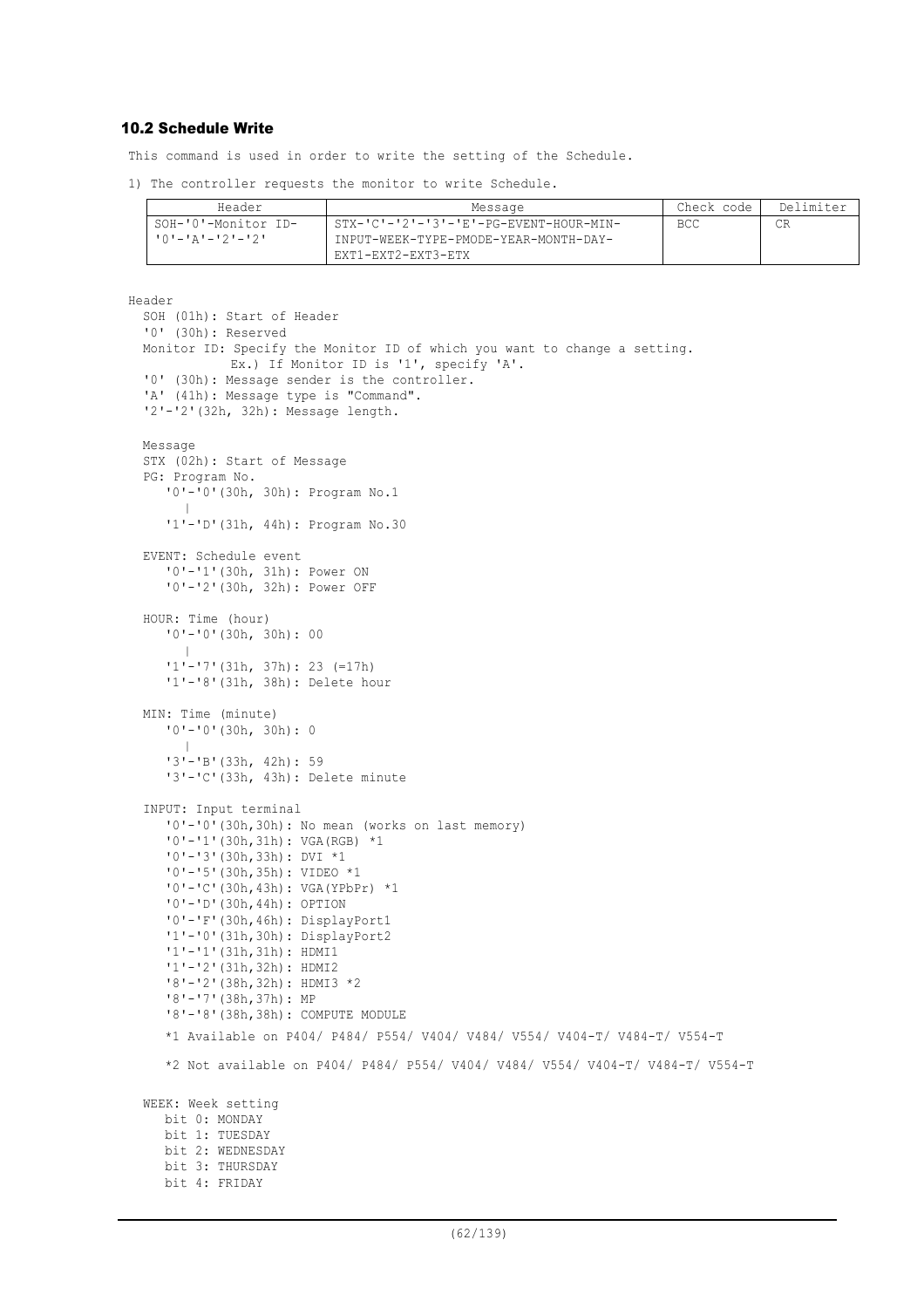```
bit 5: SATURDAY
    bit 6: SUNDAY
     EX.
     '0'-'1'(30h, 31h): MONDAY
     '0'-'4'(30h, 34h): TUESDAY
     '0'-'F'(30h, 46h): MONDAY, TUESDAY, WEDNESDAY and THURSDAY
     '7'-'F'(37h, 46h): MONDAY to SUNDAY
  TYPE: Schedule type
    bit 7: Fixed 0
    bit 6: 1: Date
    bit 5: 1: Holiday
    bit 4: 1: Weekend
    bit 3: 1: Weekday
    bit 2: 0:Disable 1:Enable
    bit 1: 1:Every week
    bit 0: 1:Every day
    EX.
     '0'-'1'(30h, 31h): Disable, Everyday
     '0'-'4'(30h, 34h): Enable, once
  PMODE: Picture mode
     '0'-'0'(30h,30h): No mean (works on last memory)
     '0'-'1'(30h,31h): sRGB
     '0'-'3'(30h,33h): HIGHBRIGHT
     '0'-'4'(30h,34h): STANDARD
     '0'-'5'(30h,34h): CINEMA
     '0'-'D'(30h,44h): CUSTOM1
     '0'-'E'(30h,45h): CUSTOM2
  YEAR: Date (year)
     '0'-'0'(30h, 30h): 2000
        |
     '6'-'3'(36h, 33h): 2099
     '6'-'4'(36h, 34h): Delete year
        \triangleright If TYPE = date, this parameter is needed.
  MONTH: Date (month)
     '0'-'1'(30h, 31h): January
        |
     '0'-'C'(30h, 43h): December
     '0'-'D'(30h, 44h): Delete month
        > If TYPE = date, this parameter is needed.
  DAY: Date (day)
     '0'-'1'(30h, 31h): 1
        |
     '1'-'F'(31h, 46h): 31
     '2'-'0'(32h, 30h): Delete day
       \triangleright If TYPE = date, this parameter is needed.
  EXT1: Extension1
     '0'-'0'(30h,30h): (On this monitor, it is always '00')
  EXT2: Extension 2
     '0'-'0'(30h,30h): (On this monitor, it is always '00')
  EXT3: Extension 3
     '0'-'0'(30h,30h): (On this monitor, it is always '00')
  ETX (03h): End of Message
Check code
 BCC: Block Check Code
        Refer to the section 4.3 "Check code" for a BCC calculation.
```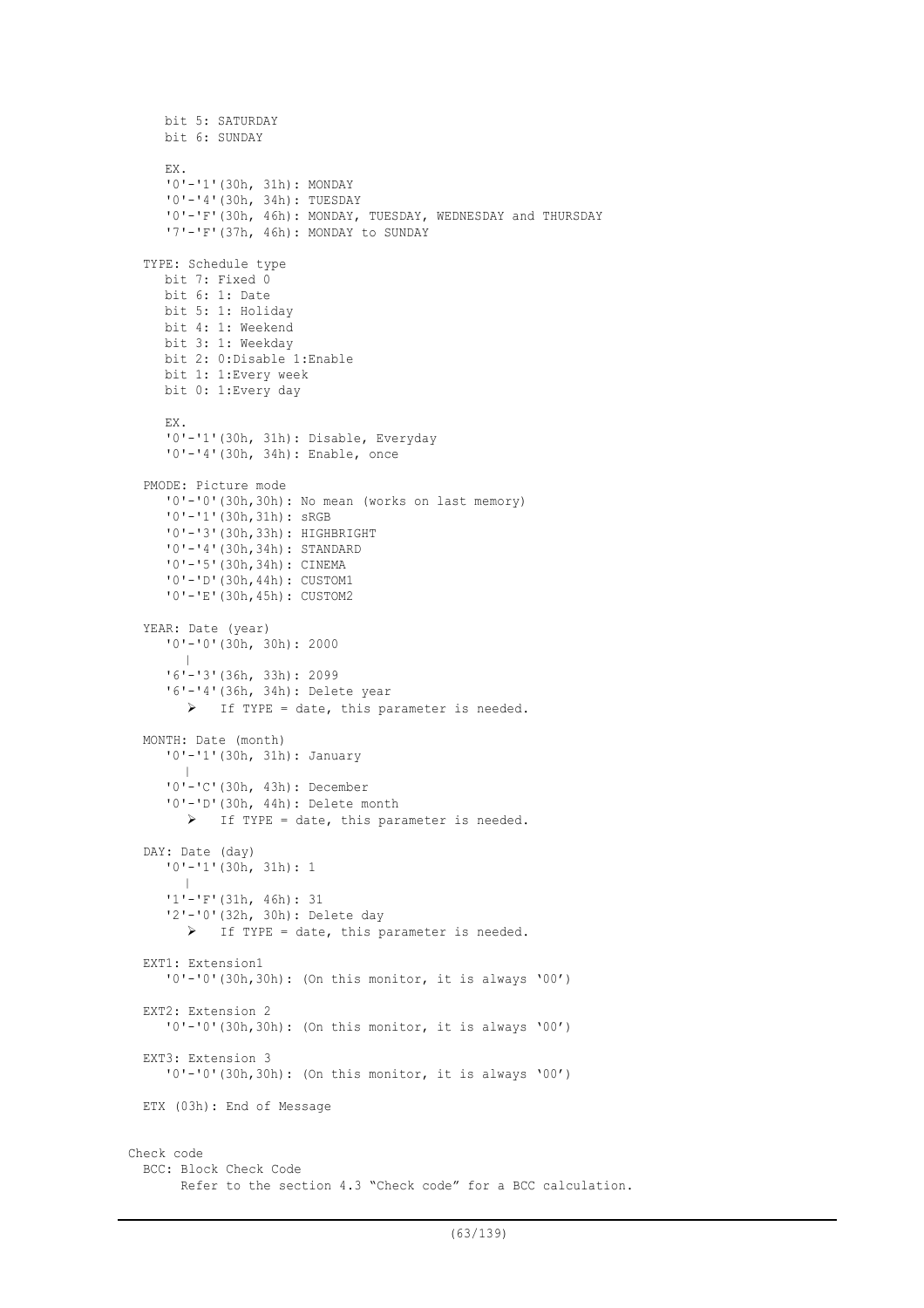Delimiter CR (0Dh): End of packet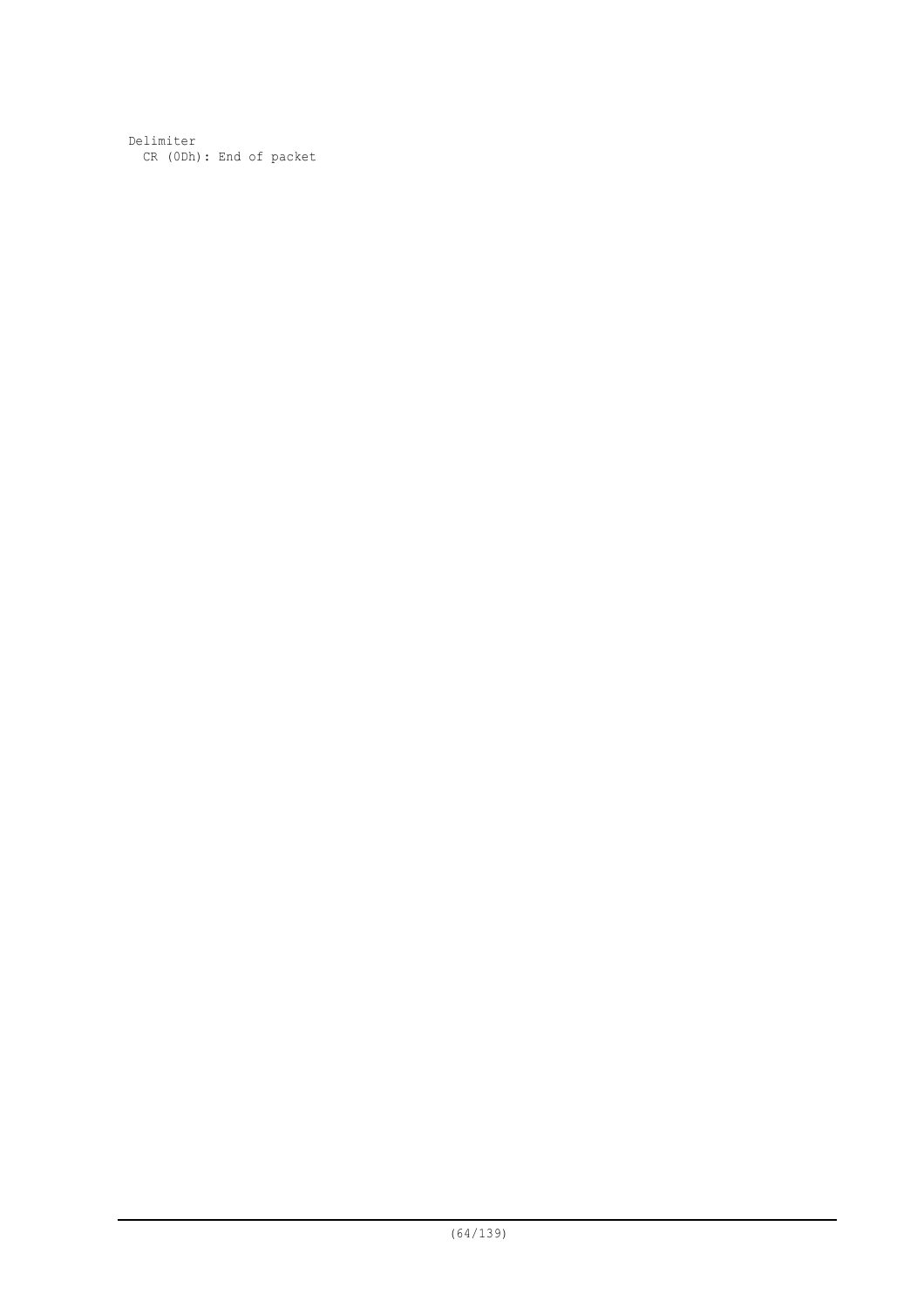2) The monitor replies a data for confirmation.

| Header                                 | Message                                                                                                  | Check<br>code | Delimiter |
|----------------------------------------|----------------------------------------------------------------------------------------------------------|---------------|-----------|
| SOH-'0'-'0'-Monitor ID-<br>'R'-'2'-'4' | STX-'C'-'3'-'3'-'E'-ST-PG-EVENT-HOUR-MIN-<br>INPUT-WEEK-TYPE-PMODE-YEAR-MONTH-DAY-<br>EXT1-EXT2-EXT3-ETX | <b>BCC</b>    |           |

Header

```
SOH (01h): Start of Header
  '0' (30h): Reserved
  '0' (30h): Message receiver is the controller.
 Monitor ID: Indicate a replying Monitor ID.
             Ex.) When this byte is set to 'A', the replying Monitor ID is '1'.
  'B' (42h): Message type is "Command reply".
  '2'-'4'(32h, 34h): Message length
Message
  STX (02h): Start of Message
  'C'-'3'-'2'-'2' (43h, 33h, 32h, 32h): Schedule writes reply command
  ST: Error status
        '0'-'0'(30h, 30h): No error
        '0'-'1'(30h, 31h): Error
  STX (02h): Start of Message
  PG: Program No.
     '0'-'0'(30h, 30h): Program No.1
        |
     '1'-'D'(31h, 44h): Program No.30
  EVENT: Schedule event
     '0'-'1'(30h, 31h): Power ON
     '0'-'2'(30h, 32h): Power OFF
  HOUR: Time (hour)
     '0'-'0'(30h, 30h): 00
        |
     '1'-'7'(31h, 37h): 23 (=17h)
     '1'-'8'(31h, 38h): Delete hour
  MIN: Time (minute)
     '0'-'0'(30h, 30h): 0
        |
     '3'-'B'(33h, 42h): 59
     '3'-'C'(33h, 43h): Delete minute
  INPUT: Input terminal
     '0'-'0'(30h,30h): No mean (works on last memory)
     '0'-'1'(30h,31h): VGA(RGB) *1
     '0'-'3'(30h,33h): DVI *1
     '0'-'5'(30h,35h): VIDEO *1
     '0'-'C'(30h,43h): VGA(YPbPr)
     '0'-'D'(30h,44h): OPTION
     '0'-'F'(30h,46h): DisplayPort1
     '1'-'0'(31h,30h): DisplayPort2
     '1'-'1'(31h,31h): HDMI1
     '1'-'2'(31h,32h): HDMI2
     '8'-'2'(38h,32h): HDMI3
     '8'-'7'(38h,37h): MP
     '8'-'8'(38h,38h): COMPUTE MODULE
     *1 Available on P404/ P484/ P554/ V404/ V484/ V554/ V404-T/ V484-T/ V554-T
     *2 Not available on P404/ P484/ P554/ V404/ V484/ V554/ V404-T/ V484-T/ V554-T
  WEEK: Week setting
    bit 0: MONDAY
     bit 1: TUESDAY
    bit 2: WEDNESDAY
    bit 3: THURSDAY
```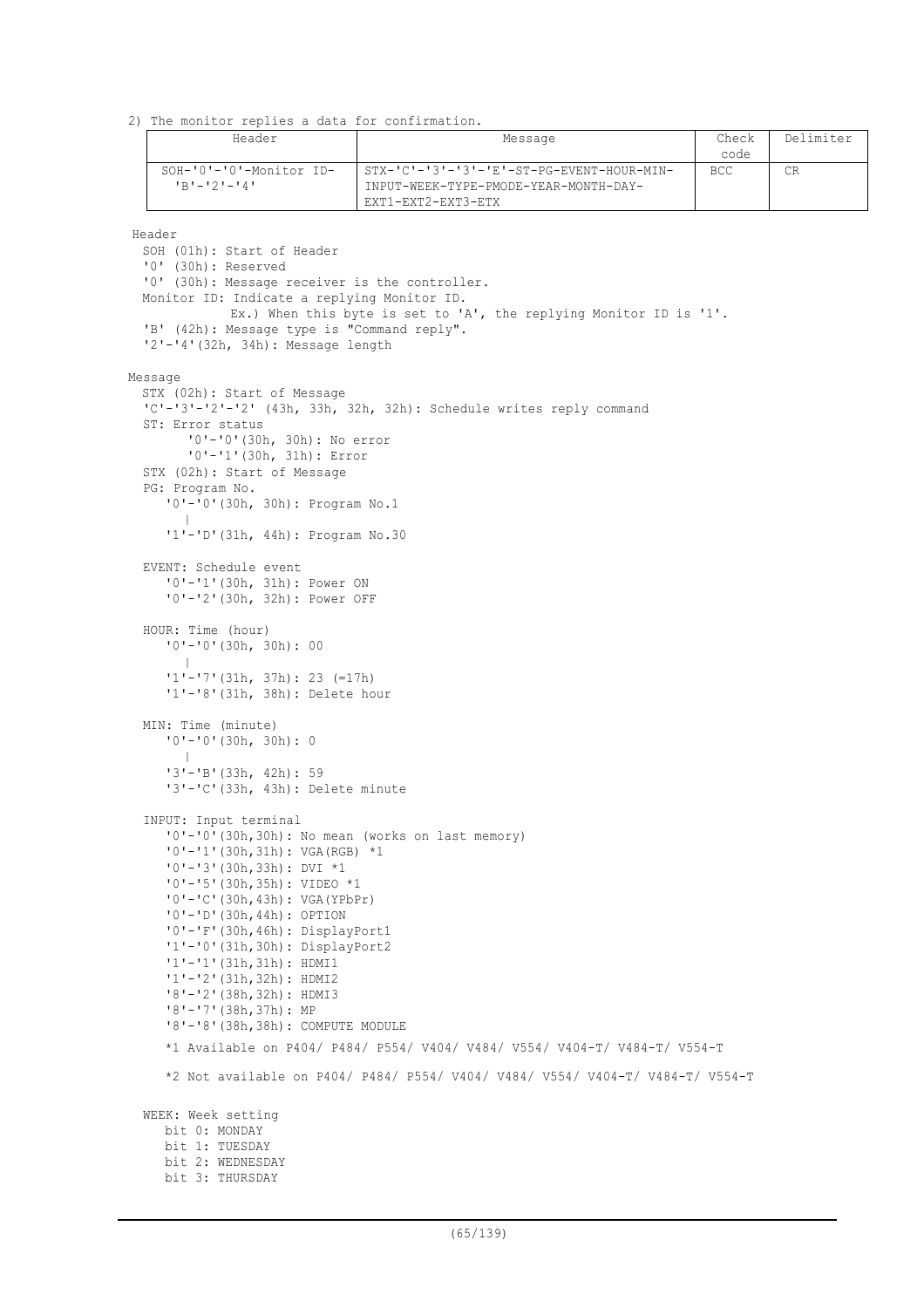```
bit 4: FRIDAY
    bit 5: SATURDAY
     bit 6: SUNDAY
    EX.
     '0'-'1'(30h, 31h): MONDAY
     '0'-'4'(30h, 34h): TUESDAY
     '0'-'F'(30h, 46h): MONDAY, TUESDAY, WEDNESDAY and THURSDAY
     '7'-'F'(37h, 46h): MONDAY to SUNDAY
  TYPE: Schedule type
    bit 7: Fixed 0
    bit 6: 1: Date
    bit 5: 1: Holiday
    bit 4: 1: Weekend
    bit 3: 1: Weekday
    bit 2: 0:Disable 1:Enable
    bit 1: 1:Every week
    bit 0: 1:Every day
    EX.
     '0'-'1'(30h, 31h): Disable, Everyday
     '0'-'4'(30h, 34h): Enable, once
  PMODE: Picture mode
     '0'-'0'(30h,30h): No mean (works on last memory)
     '0'-'1'(30h,31h): sRGB
     '0'-'3'(30h,33h): HIGHBRIGHT
     '0'-'4'(30h,34h): STANDARD
     '0'-'5'(30h,34h): CINEMA
     '0'-'D'(30h,44h): CUSTOM1
     '0'-'E'(30h,45h): CUSTOM2
  YEAR: Date (year)
     '0'-'0'(30h, 30h): 2000
        |
     '6'-'3'(36h, 33h): 2099
     '6'-'4'(36h, 34h): Delete year
  MONTH: Date (month)
     '0'-'1'(30h, 31h): January
        |
     '0'-'C'(30h, 43h): December
     '0'-'D'(30h, 44h): Delete month
  DAY: Date (day)
     '0'-'1'(30h, 31h): 1
        |
     '1'-'F'(31h, 46h): 31
     '2'-'0'(32h, 30h): Delete day
  EXT1: Extension1
     '0'-'0'(30h,30h): (On this monitor, it is always '00')
  EXT2: Extension 2
     '0'-'0'(30h,30h): (On this monitor, it is always '00')
  EXT3: Extension 3
     '0'-'0'(30h,30h): (On this monitor, it is always '00')
 ETX (03h): End of Message
Check code
 BCC: Block Check Code
        Refer to the section 4.3 "Check code" for a BCC calculation.
Delimiter
```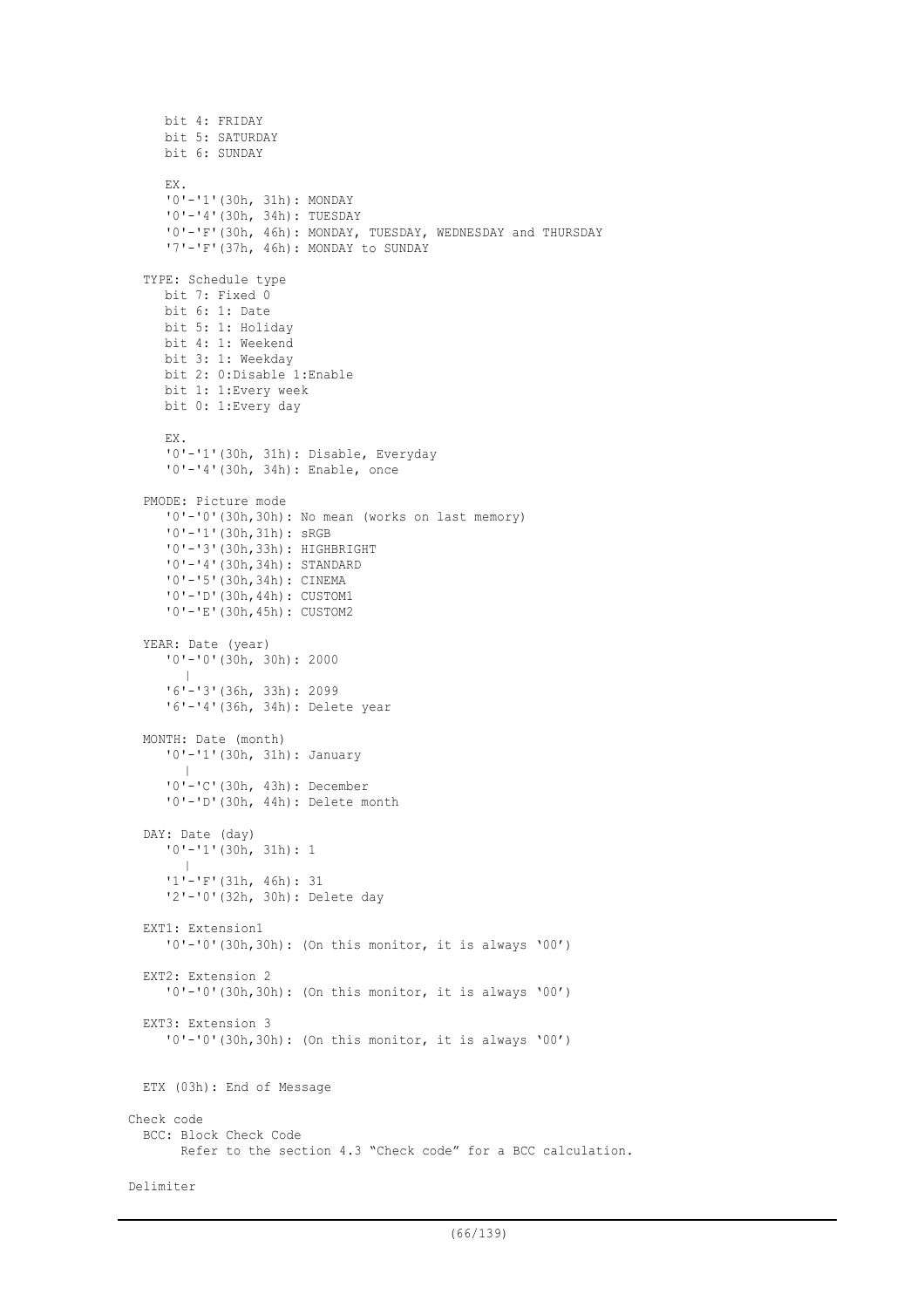CR (0Dh): End of packet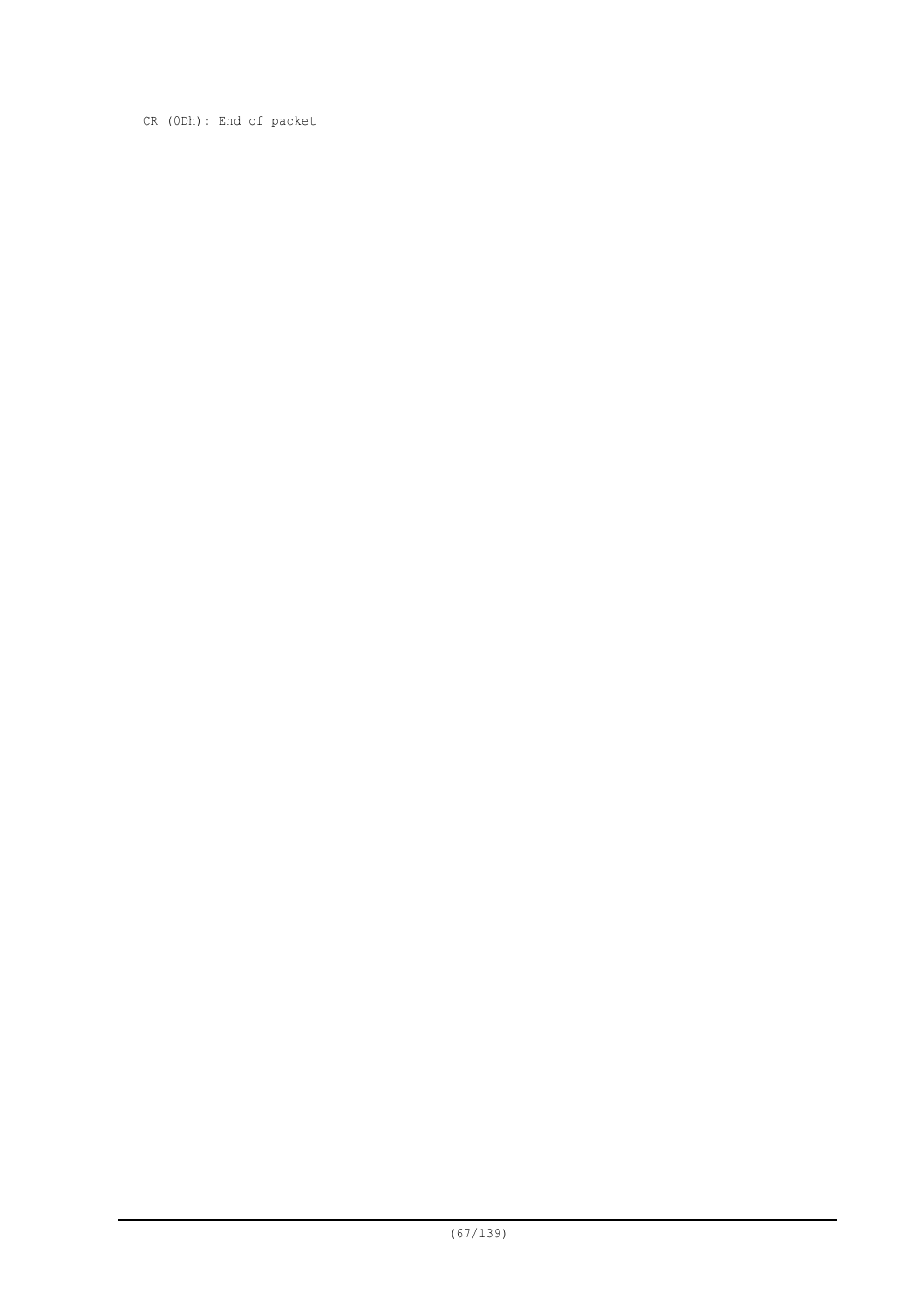3) The controller requests the monitor to write Enable/Disable Schedule.

| Header              | Check<br>Message                              |            | Delimiter |
|---------------------|-----------------------------------------------|------------|-----------|
|                     |                                               | code       |           |
| SOH-'0'-Monitor ID- | $STX - 'C' - '2' - '3' - 'F' - PG - EN - ETX$ | <b>BCC</b> | CR        |
| 10'-'A'-'0'-'A'     |                                               |            |           |

Header

SOH (01h): Start of Header '0' (30h): Reserved Monitor ID: Specify the Monitor ID of which you want to change a setting. Ex.) If Monitor ID is '1', specify 'A'. '0' (30h): Message sender is the controller. 'A' (41h): Message type is "Command". '0'-'A'(30h, 41h): Message length Message STX (02h): Start of Message 'C'-'2'-'3'-'F' (43h, 32h, 33h, 46h): Enable/Disable Schedule writes command PG: Program No. '0'-'0'(30h, 30h): Program No.1 | '1'-'D'(31h, 44h): Program No.30 EN: Enable /Disable '0'-'0'(30h, 30h): Disable '0'-'1'(30h, 31h): Enable ETX (03h): End of Message Check code BCC: Block Check Code Refer to the section 4.3 "Check code" for a BCC calculation.

#### Delimiter

```
CR (0Dh): End of packet
```

```
4) The monitor replies a data for confirmation.
```

| Header                                       | Message                                            | Check<br>code | Delimiter |
|----------------------------------------------|----------------------------------------------------|---------------|-----------|
| SOH-'0'-'0'-Monitor ID-<br>コ コ コ コ コ コ コ ロ リ | $STX - 'C' - '3' - '3' - 'F' - ST - PG - EN - ETX$ | <b>BCC</b>    | СR        |

```
Header
  SOH (01h): Start of Header
  '0' (30h): Reserved
  '0' (30h): Message receiver is the controller.
 Monitor ID: Indicate a replying Monitor ID.
             Ex.) When this byte is set to 'A', the replying Monitor ID is '1'.
  'B' (42h): Message type is "Command reply".
  '0'-'C' (30h, 43h): Message length
Message
  STX (02h): Start of Message
  'C'-'3'-'3'-'F' (43h, 33h, 33h, 46h): Enable/Disable Schedule writes reply command
  ST: Error status
      '0'-'0'(30h, 30h): No error
      '0'-'1'(30h, 31h): Error
  PG: Program No.
      '0'-'0'(30h, 30h): Program No.1
         |
       '1'-'D'(31h, 44h): Program No.30
  EN: Enable /Disable
      '0'-'0'(30h, 30h): Disable
      '0'-'1'(30h, 31h): Enable
  ETX (03h): End of Message
```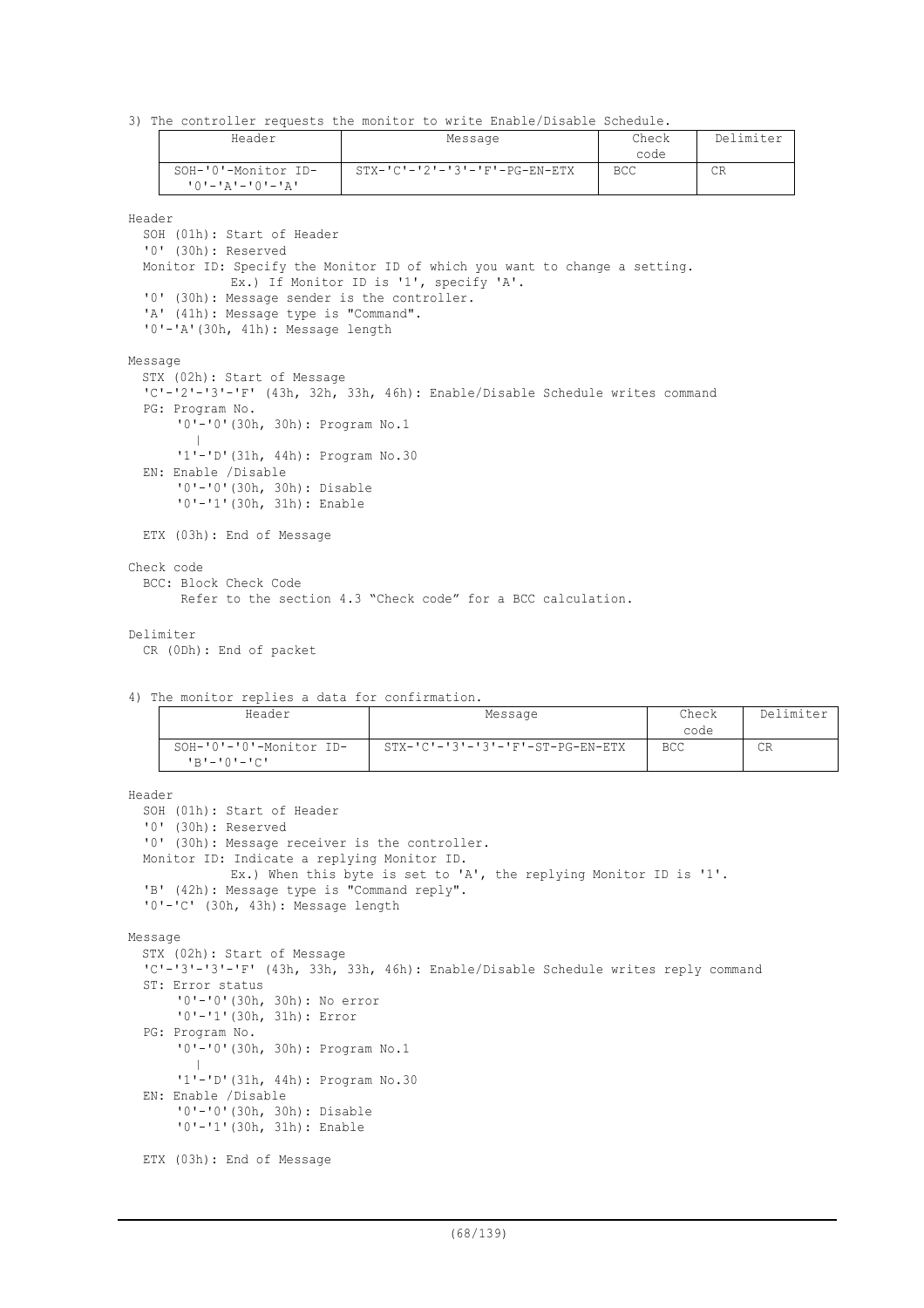Check code BCC: Block Check Code Refer to the section 4.3 "Check code" for a BCC calculation.

Delimiter CR (0Dh): End of packet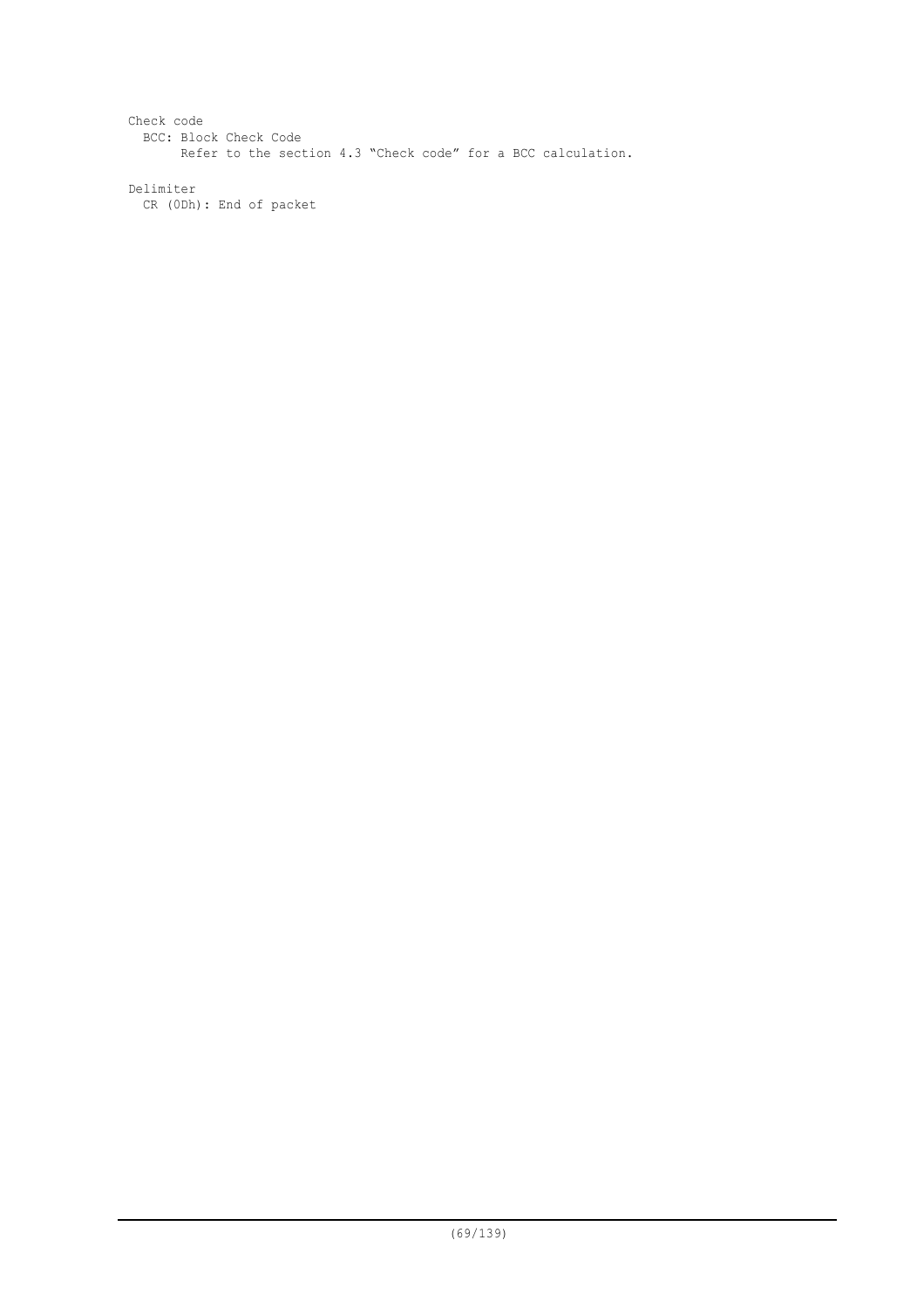# 11. Holiday read and write

#### 11.1 Holiday Read

This command is used in order to read the setting of Holiday.

|  | 1) The controller requests the monitor to reply with the Date & Time. |  |  |  |  |  |
|--|-----------------------------------------------------------------------|--|--|--|--|--|
|  |                                                                       |  |  |  |  |  |
|  |                                                                       |  |  |  |  |  |

| Header |                     | Message                                      | Check code | Delimiter |  |
|--------|---------------------|----------------------------------------------|------------|-----------|--|
|        | SOH-'0'-Monitor ID- | $STX - ICI - IAI - I1 - I9I - I0I - I0I - I$ | BCC        | СR        |  |
|        | - יבי--י0'-'א'-'0'  | PG-ETX                                       |            |           |  |

```
Header
  SOH (01h): Start of Header
  '0' (30h): Reserved
 Monitor ID: Specify the Monitor ID of which you want to get status.
             Ex.) If Monitor ID is '1', specify 'A'.
  '0' (30h): Message sender is the controller.
  'A' (41h): Message type is "Command".
  '0'-'A'(30h, 41h): Message length
Message
  STX (02h): Start of Message
  'C'-'A'-'1'-'9' (43h, 41h, 31h, 39h):"Holiday"command
  '0'-'0' (30h, 30h): read request
  PG: Program No.
      '0'-'0'(30h, 30h): Program No.1
         |
       '3'-'1'(33h, 31h): Program No.50
  ETX (03h): End of Message
Check code
 BCC: Block Check Code
        Refer to the section 4.3 "Check code" for a BCC calculation.
Delimiter
```

```
CR (0Dh): End of packet
```
2) The monitor replies Date & Time to the controller.

| Header                  | Message                         | Check code | Delimiter |
|-------------------------|---------------------------------|------------|-----------|
| SOH-'0'-'0'-Monitor ID- | STX-'C'-'B'-'1'-'9'-'0'-'0'-ST- | <b>BCC</b> | CR        |
| 'R'-'1'-'A'             | PG-TP-YEAR-MONTH-DAY-WEEK NO-   |            |           |
|                         | WEEK-EMON-EDAY-ETX              |            |           |

#### Header

```
SOH (01h): Start of Header
  '0' (30h): Reserved
  '0' (30h): Message receiver is the controller
  Monitor ID: Indicate a replying Monitor ID
             Ex.) When this byte is set to 'A', the replying Monitor ID is '1'.
  'B' (42h): Message type is "Command reply"
  '1'-'8'(31h, 38h): Message length
Message
  STX (02h): Start of Message
  'C'-'B'-'1'-'9' (43h, 42h, 31h, 39h):"Holiday reply"command
  '0'-'0' (30h, 30h): read request
  ST: Status
      '0'-'0'(30h, 30h): No error
      '0'-'1'(30h, 31h): Error
  PG: Program No.
      '0'-'0'(30h, 30h): Program No.1
         |
      '3'-'1'(33h, 31h): Program No.50
```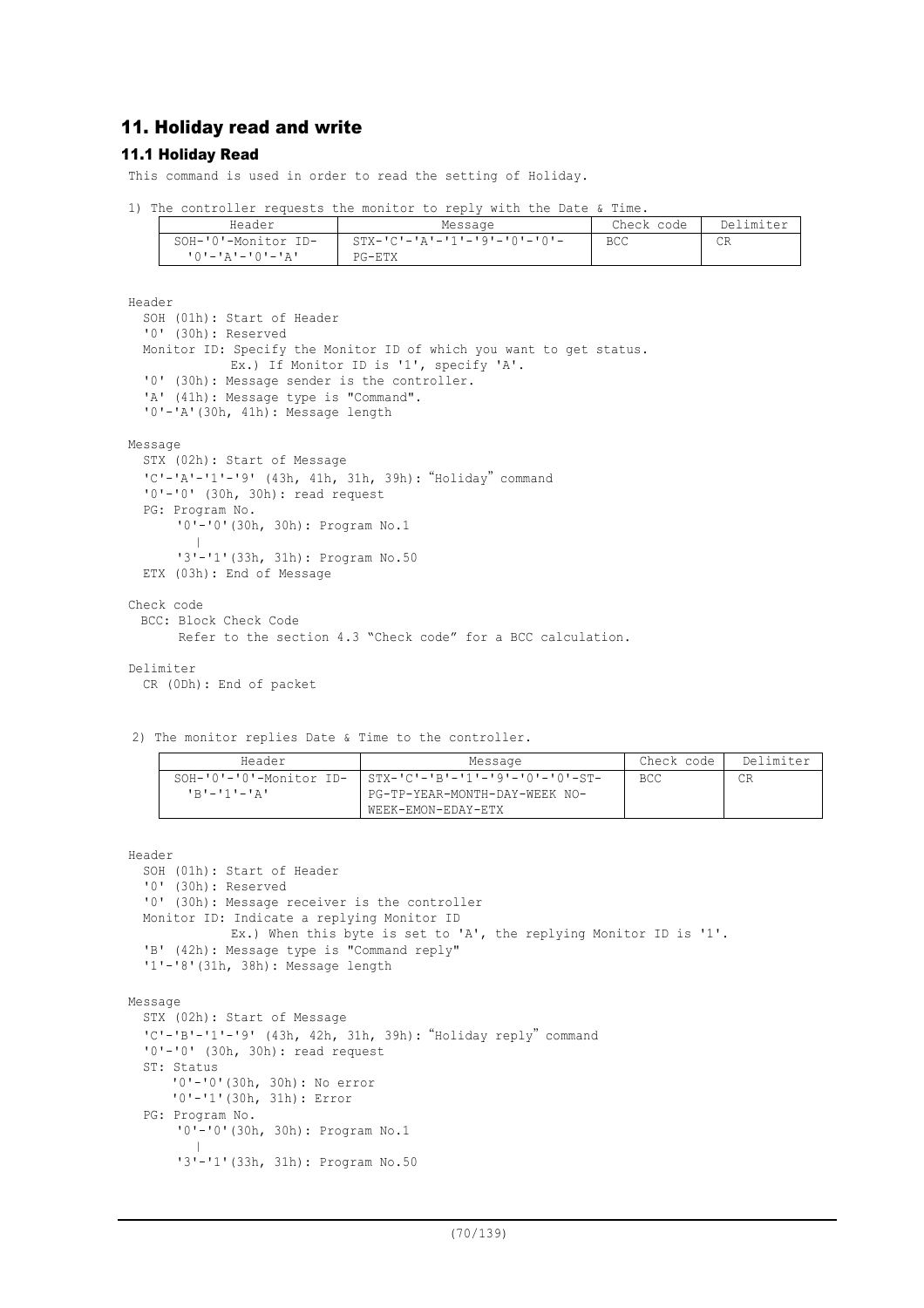```
TP: Type
      bit 0: End day
      bit 1: Day
      bit 2: Week
      bit 3: Reserved
      bit 4: Reserved
      bit 5: Reserved
      bit 6: Reserved
      bit 7: Reserved
  YEAR: Year
      '0'-'0'(30h,30h): No mean
      '0'-'F'(30h,46h): 2015
         |
      '6'-'3'(36h,33h): 2099
  MONTH: Month
      '0'-'0'(30h,30h): No mean
      '0'-'1'(30h,31h): Janualy
        |
      '0'-'C'(31h,43h): December
 WEEK NO: Week No.
      '0'-'0'(30h,30h): No mean
      '0'-'1'(30h,31h): 1st week
      '0'-'2'(30h,32h): 2nd week
        \blacksquare'0'-'5'(30h,35h): Last week
 WEEK: Week
      '0'-'0'(30h,30h): No mean
      '0'-'1'(30h,31h): Monday
      '0'-'2'(30h,32h): Tuesday
         |
       '0'-'7'(30h,37h): Sunday
 DAY: Day
      '0'-'0'(30h,30h): No mean
      '0'-'1'(30h,31h): 1st
        \blacksquare'1'-'F'(31h,46h): 31th
 EMON: End month
      '0'-'0'(30h,30h): No mean
      '0'-'1'(30h,31h): Janualy
         |
       '0'-'C'(31h,43h): December
 EDAY: End day
      '0'-'0'(30h,30h): No mean
      '0'-'1'(30h,31h): 1st
        |
      '1'-'F'(31h,46h): 31th
 ETX (03h): End of Message
Check code
  BCC: Block Check Code
        Refer to the section 4.3 "Check code" for a BCC calculation.
Delimiter
 CR (0Dh): End of packet
```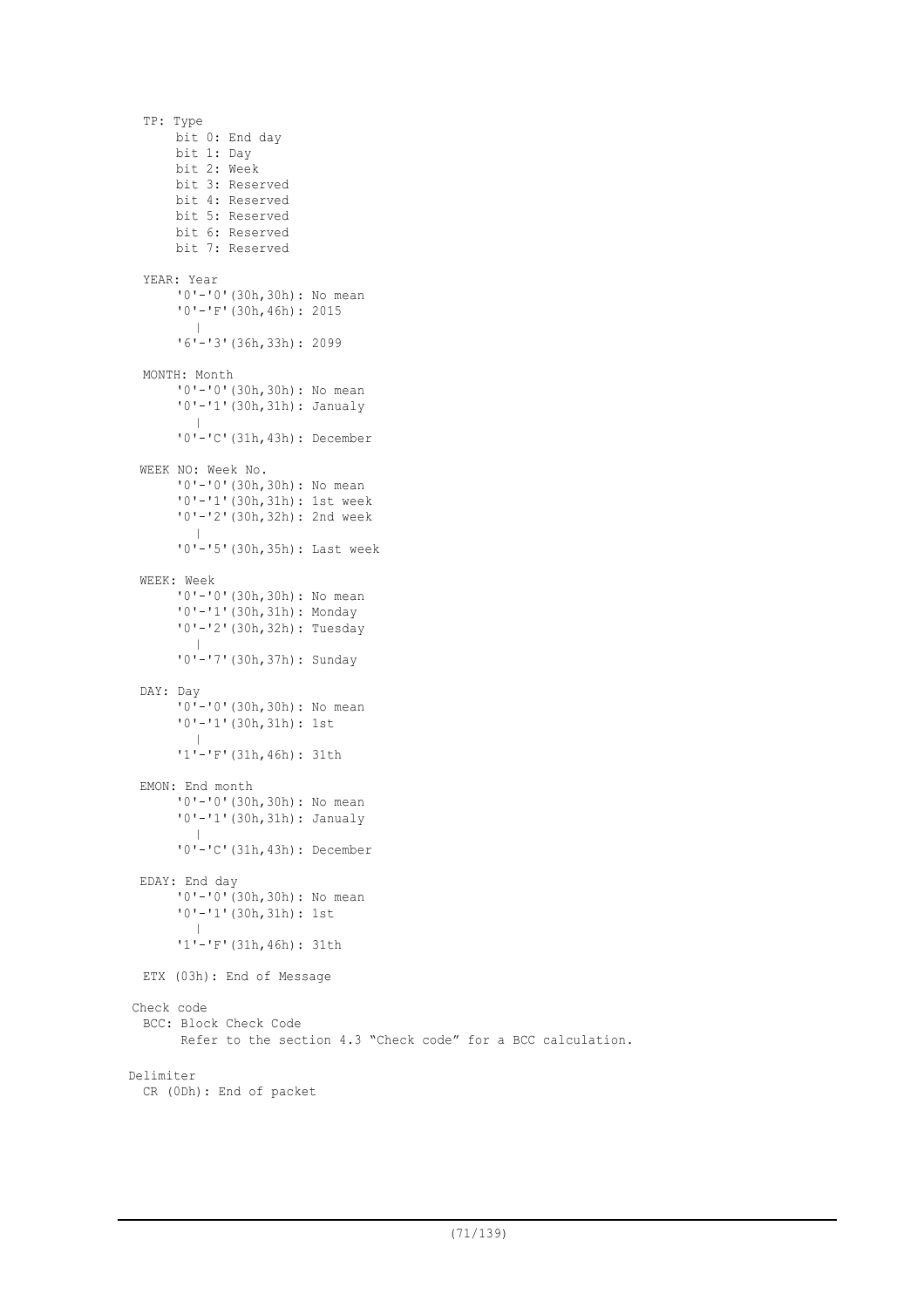## 11.2 Holiday Write

This command is used in order to write the setting of Holiday.

1) The controller requests the monitor to write Date & Time.

| Header              | Message                          | Check code | Delimiter |
|---------------------|----------------------------------|------------|-----------|
| SOH-'0'-Monitor ID- | - STX-'C'-'A'-'1'-'9'-'0'-'1'-   | <b>BCC</b> | CR        |
|                     | PG-TP-YEAR-MON-DAY-EMON-EDAY-ETX |            |           |

```
Header
 SOH (01h): Start of Header
 '0' (30h): Reserved
 Monitor ID: Specify the Monitor ID of which you want to change the setting.
             Ex.) If Monitor ID is '1', specify 'A'.
  '0' (30h): Message sender is the controller.
  'A' (41h): Message type is "Command".
  '1'-'2'(31h, 32h): Message length
Message
  STX (02h): Start of Message
  'C'-'A'-'1'-'9' (43h, 41h, 31h, 39h):"Holiday"command
  '0'-'1' (30h, 30h): write request
  PG: Program No.
      '0'-'0'(30h, 30h): Program No.1
        \blacksquare'3'-'1'(33h, 31h): Program No.50
  TP: Type
      bit 0: End day
      bit 1: Day
      bit 2: Week
      bit 3: Reserved
      bit 4: Reserved
      bit 5: Reserved
      bit 6: Reserved
      bit 7: Reserved
  YEAR: Year
      '0'-'0'(30h,30h): No mean
      '1'-'5'(31h,35h): 2015
         |
       '6'-'3'(36h,33h): 2099
  MONTH: Month
      '0'-'0'(30h,30h): No mean
      '0'-'1'(30h,31h): Janualy
         |
       '0'-'C'(31h,43h): December
 WEEK NO: Week No.
      '0'-'0'(30h,30h): No mean
      '0'-'1'(30h,31h): 1st week
      '0'-'2'(30h,32h): 2nd week
         |
       '0'-'5'(30h,35h): Last week
 WEEK: Week
      '0'-'0'(30h,30h): No mean
      '0'-'1'(30h,31h): Monday
      '0'-'2'(30h,32h): Tuesday
         |
       '0'-'7'(30h,37h): Sunday
  DAY: Day
       '0'-'0'(30h,30h): No mean
```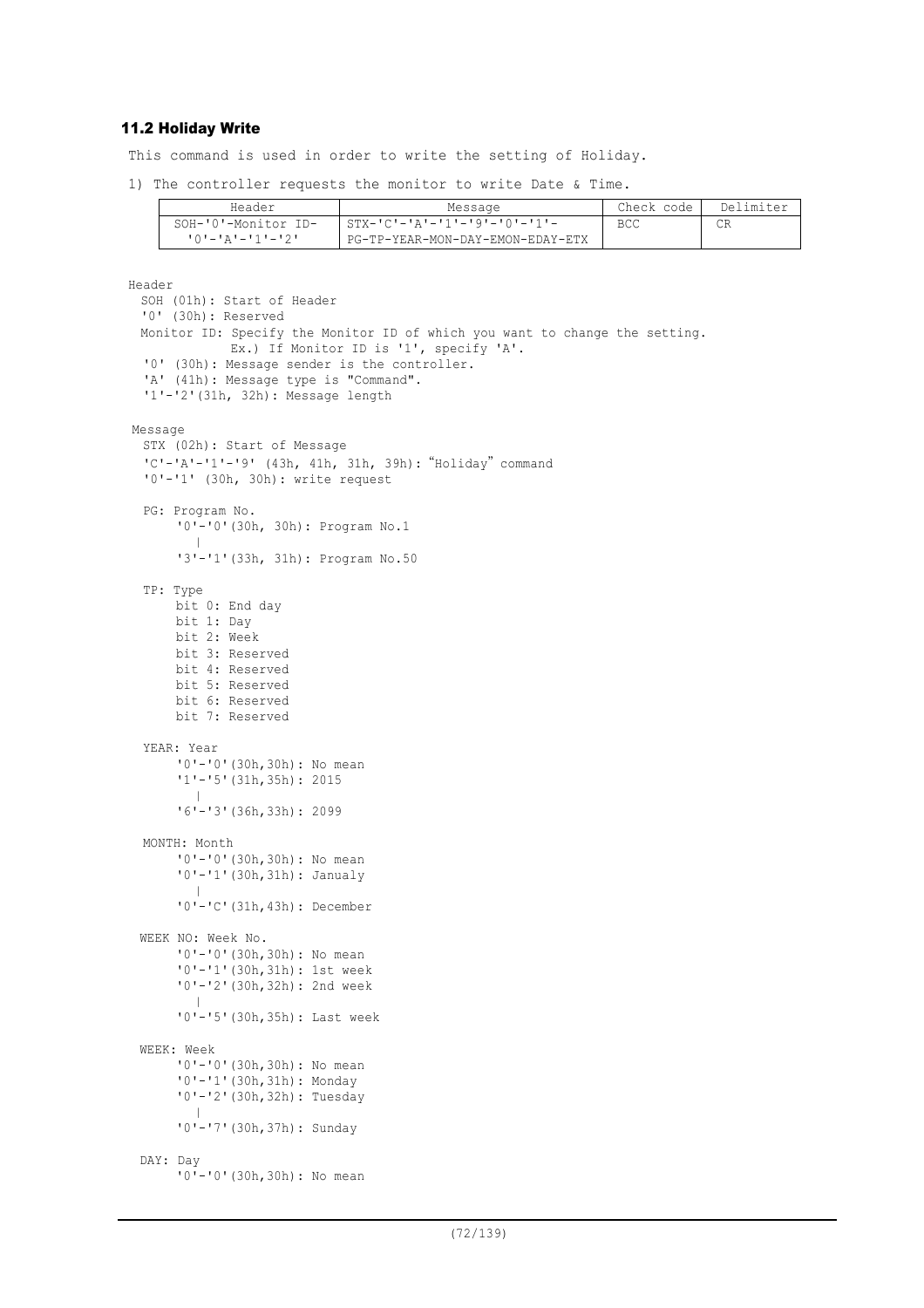```
'0'-'1'(30h,31h): 1st
         |
      '1'-'F'(31h,46h): 31th
 EMON: End month
      '0'-'0'(30h,30h): No mean
      '0'-'1'(30h,31h): Janualy
        \blacksquare'0'-'C'(31h,43h): December
 EDAY: End day
      '0'-'0'(30h,30h): No mean
      '0'-'1'(30h,31h): 1st
         |
       '1'-'F'(31h,46h): 31th
  ETX (03h): End of Message
Check code
  BCC: Block Check Code
       Refer to the section 4.3 "Check code" for a BCC calculation.
Delimiter
 CR (0Dh): End of packet
```
2) The monitor replies a data for confirmation.

| Header                  | Message                                                                                                                                                                                                                                                                                                                                                                     | Check code | Delimiter |
|-------------------------|-----------------------------------------------------------------------------------------------------------------------------------------------------------------------------------------------------------------------------------------------------------------------------------------------------------------------------------------------------------------------------|------------|-----------|
| SOH-'0'-'0'-Monitor ID- | $1 \text{ STX} - 1 \text{C} - 1 \text{B} - 1 \text{C} - 1 \text{C} - 1 \text{C} - 1 \text{C} - 1 \text{C} - 1 \text{C} - 1 \text{C} - 1 \text{C} - 1 \text{C} - 1 \text{C} - 1 \text{C} - 1 \text{C} - 1 \text{C} - 1 \text{C} - 1 \text{C} - 1 \text{C} - 1 \text{C} - 1 \text{C} - 1 \text{C} - 1 \text{C} - 1 \text{C} - 1 \text{C} - 1 \text{C} - 1 \text{C} - 1 \text$ | BCC.       |           |
| $1R1 - 111 - 1C1$       | PG-TP-YEAR-MONTH-DAY-WEEK NO-<br>WEEK-EMON-EDAY-ETX                                                                                                                                                                                                                                                                                                                         |            |           |

Header

```
SOH (01h): Start of Header
  '0' (30h): Reserved
  '0' (30h): Message receiver is the controller.
 Monitor ID: Indicate a replying Monitor ID.
             Ex.) When this byte is set to 'A', the replying Monitor ID is '1'.
  'B' (42h): Message type is "Command reply".
  '1'-'8'(31h, 38h): Message length
Message
  STX (02h): Start of Message
  'C'-'B'-'1'-'9' (43h, 33h, 31h, 39h): Holiday reply command
  '0'-'1' (30h, 30h): write request
  ST: Status command
      '0'-'0'(30h, 30h): No error
      '0'-'1'(30h, 31h): Error
  PG: Program No.
      '0'-'0'(30h, 30h): Program No.1
         \blacksquare'3'-'1'(33h, 31h): Program No.50
  TP: Type
      bit 0: End day
      bit 1: Day
      bit 2: Week
      bit 3: Reserved
      bit 4: Reserved
      bit 5: Reserved
      bit 6: Reserved
      bit 7: Reserved
  YEAR: Year
      '0'-'0'(30h,30h): No mean
      '0'-'F'(30h,46h): 2015
```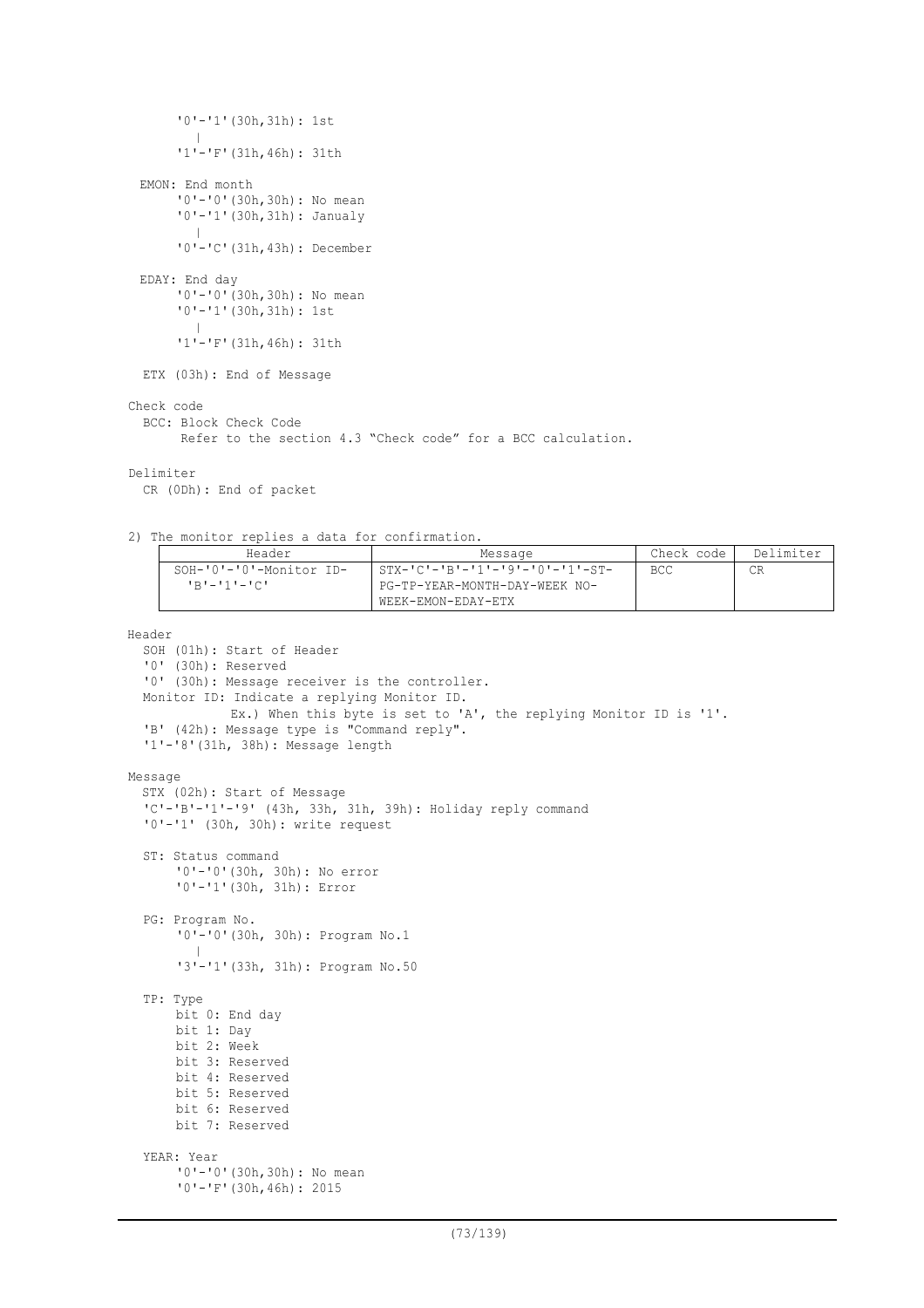```
|
       '6'-'3'(36h,33h): 2099
  MONTH: Month
      '0'-'0'(30h,30h): No mean
       '0'-'1'(30h,31h): Janualy
        \blacksquare'0'-'C'(31h,43h): December
 WEEK NO: Week No.
       '0'-'0'(30h,30h): No mean
       '0'-'1'(30h,31h): 1st week
      '0'-'2'(30h,32h): 2nd week
         |
      '0'-'5'(30h,35h): Last week
 WEEK: Week
      '0'-'0'(30h,30h): No mean
      '0'-'1'(30h,31h): Monday
      '0'-'2'(30h,32h): Tuesday
        |
      '0'-'7'(30h,37h): Sunday
 DAY: Day
      '0'-'0'(30h,30h): No mean
       '0'-'1'(30h,31h): 1st
        \blacksquare'1'-'F'(31h,46h): 31th
 EMON: End month
      '0'-'0'(30h,30h): No mean
      '0'-'1'(30h,31h): Janualy
         |
       '0'-'C'(31h,43h): December
 EDAY: End day
      '0'-'0'(30h,30h): No mean
       '0'-'1'(30h,31h): 1st
        \blacksquare'1'-'F'(31h,46h): 31th
 ETX (03h): End of Message
Check code
 BCC: Block Check Code
        Refer to the section 4.3 "Check code" for a BCC calculation.
Delimiter
 CR (0Dh): End of packet
```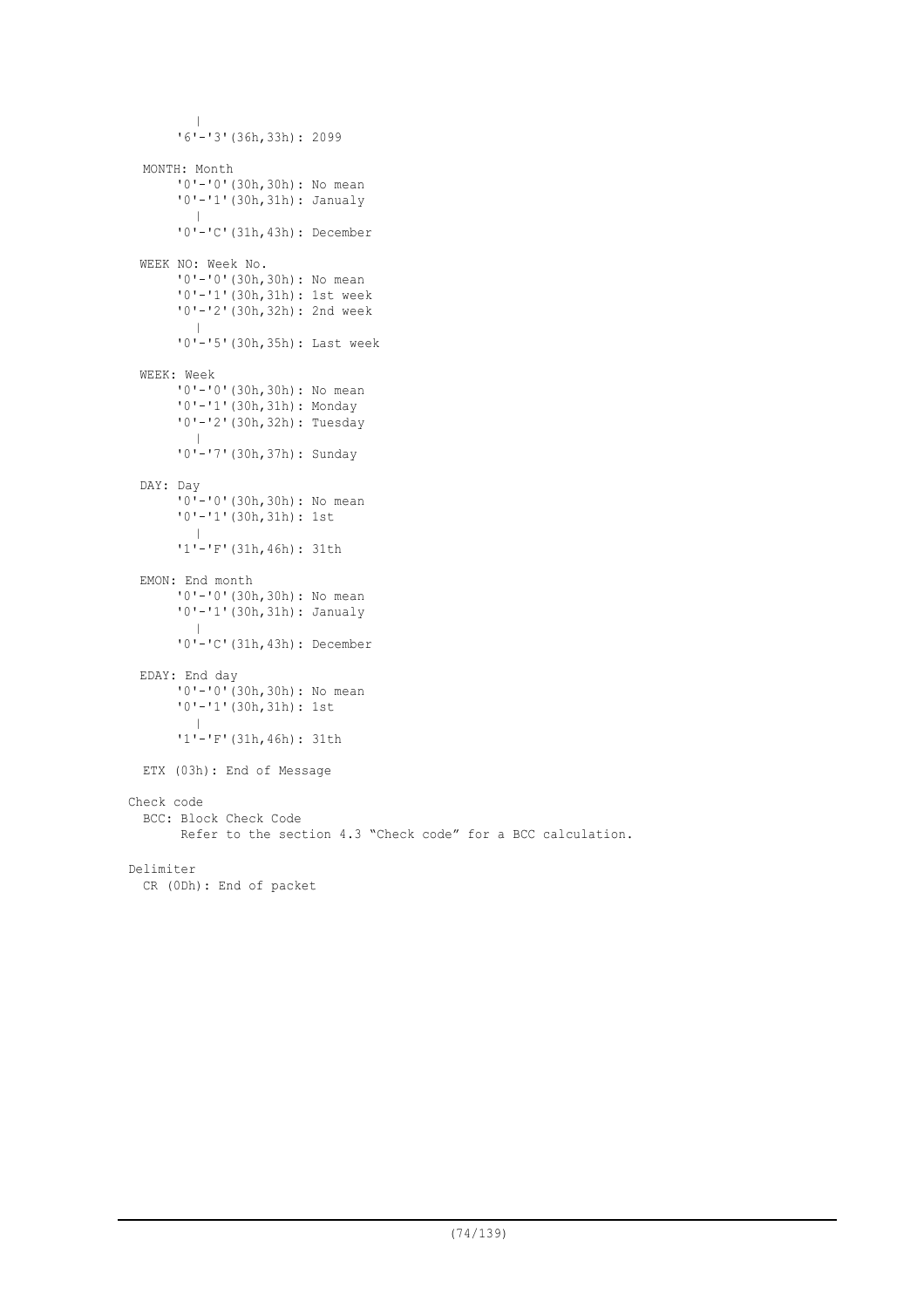# 12. Weekend read and write

## 12.1 Weekend Read

This command is used in order to read the setting of Weekend.

| Header              | Message                                         | Check code | Delimiter |
|---------------------|-------------------------------------------------|------------|-----------|
| SOH-'0'-Monitor ID- | $STX - 'C' - 'A' - '1' - 'A' - '0' - '0' - ETX$ | BCC.       | CR        |
| י8'–'0'–'4'–'0'–'8' |                                                 |            |           |

Header SOH (01h): Start of Header '0' (30h): Reserved Monitor ID: Specify the Monitor ID of which you want to get status. Ex.) If Monitor ID is '1', specify 'A'. '0' (30h): Message sender is the controller. 'A' (41h): Message type is "Command". '0'-'8'(30h, 38h): Message length

Message

```
STX (02h): Start of Message
'C'-'A'-'1'-'A' (43h, 41h, 31h, 41h): "Weekend" command
'0'-'0' (30h, 30h): read request
ETX (03h): End of Message
```

```
Check code
 BCC: Block Check Code
       Refer to the section 4.3 "Check code" for a BCC calculation.
```
Delimiter CR (0Dh): End of packet

2) The monitor replies Date & Time to the controller.

| Header          | Message                                                   | Check code | Delimiter |
|-----------------|-----------------------------------------------------------|------------|-----------|
|                 | SOH-'0'-'0'-Monitor ID-   STX-'C'-'B'-'1'-'A'-'0'-'0'-ST- | <b>BCC</b> | СR        |
| $R = 101 - 101$ | WEEK-ETX                                                  |            |           |

```
Header
  SOH (01h): Start of Header
  '0' (30h): Reserved
  '0' (30h): Message receiver is the controller
 Monitor ID: Indicate a replying Monitor ID
             Ex.) When this byte is set to 'A', the replying Monitor ID is '1'.
  'B' (42h): Message type is "Command reply"
  '0'-'C'(30h, 43h): Message length
Message
  STX (02h): Start of Message
  'C'-'B'-'1'-'A' (43h, 42h, 31h, 41h):"Weekend reply"command
  '0'-'0' (30h, 30h): read request
  ST: Status
      '0'-'0'(30h, 30h): No error
      '0'-'1'(30h, 31h): Error
  WEEK: Weekend
      '0'-'0'(30h, 30h): None
      bit assignment of a day of the week.
      bit0: Monday
      bit1: Tuesday
      bit2: Wednesday
      bit3: Thursday
      bit4: Friday
      bit5: Saturday
      bit6: Sunday
```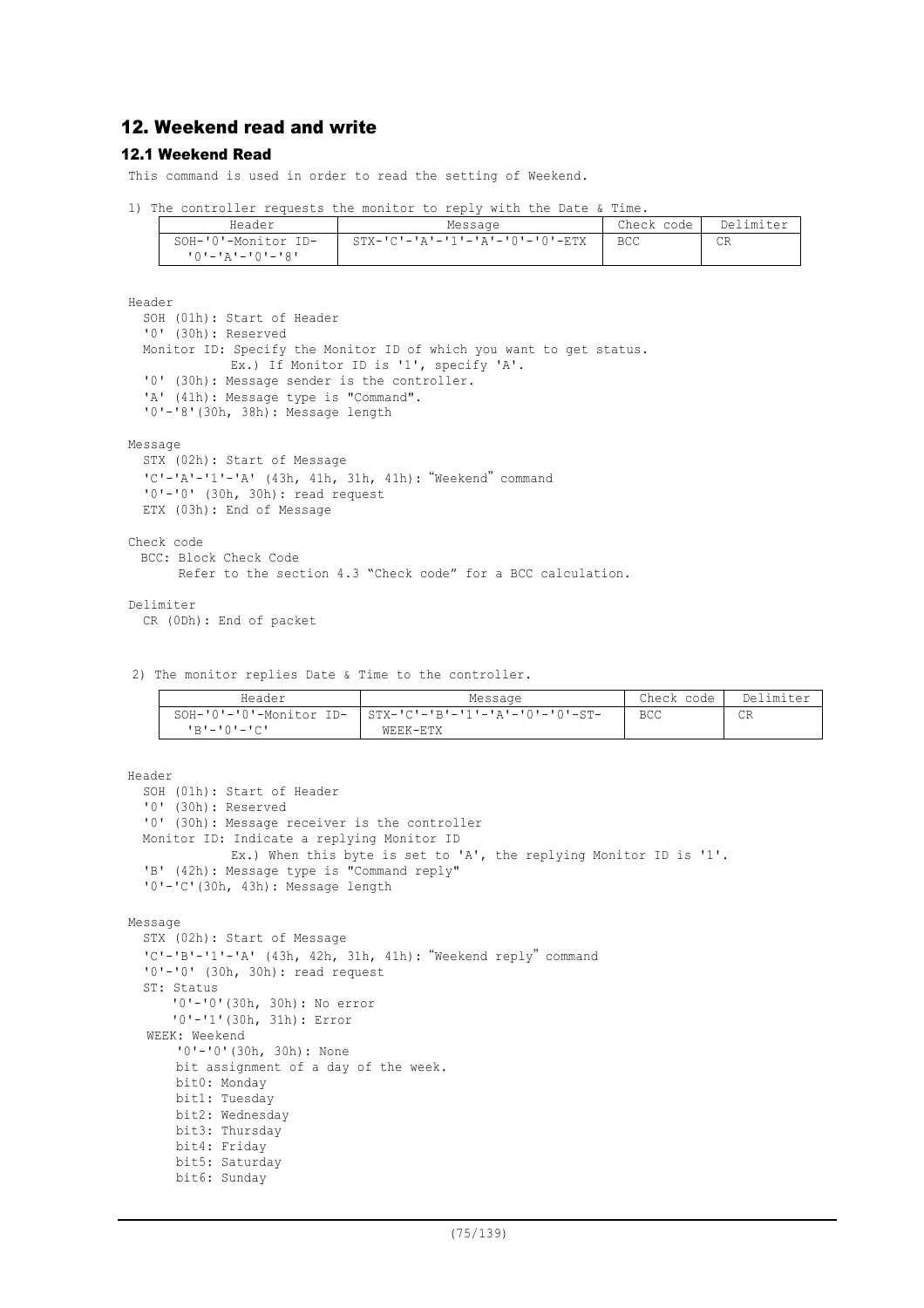```
Example:
       Weekend setting is "Saturday" and "Sunday".
        '2'-'0' OR '4'-'0' = '6'-'0'
 ETX (03h): End of Message
Check code
 BCC: Block Check Code
      Refer to the section 4.3 "Check code" for a BCC calculation.
Delimiter
```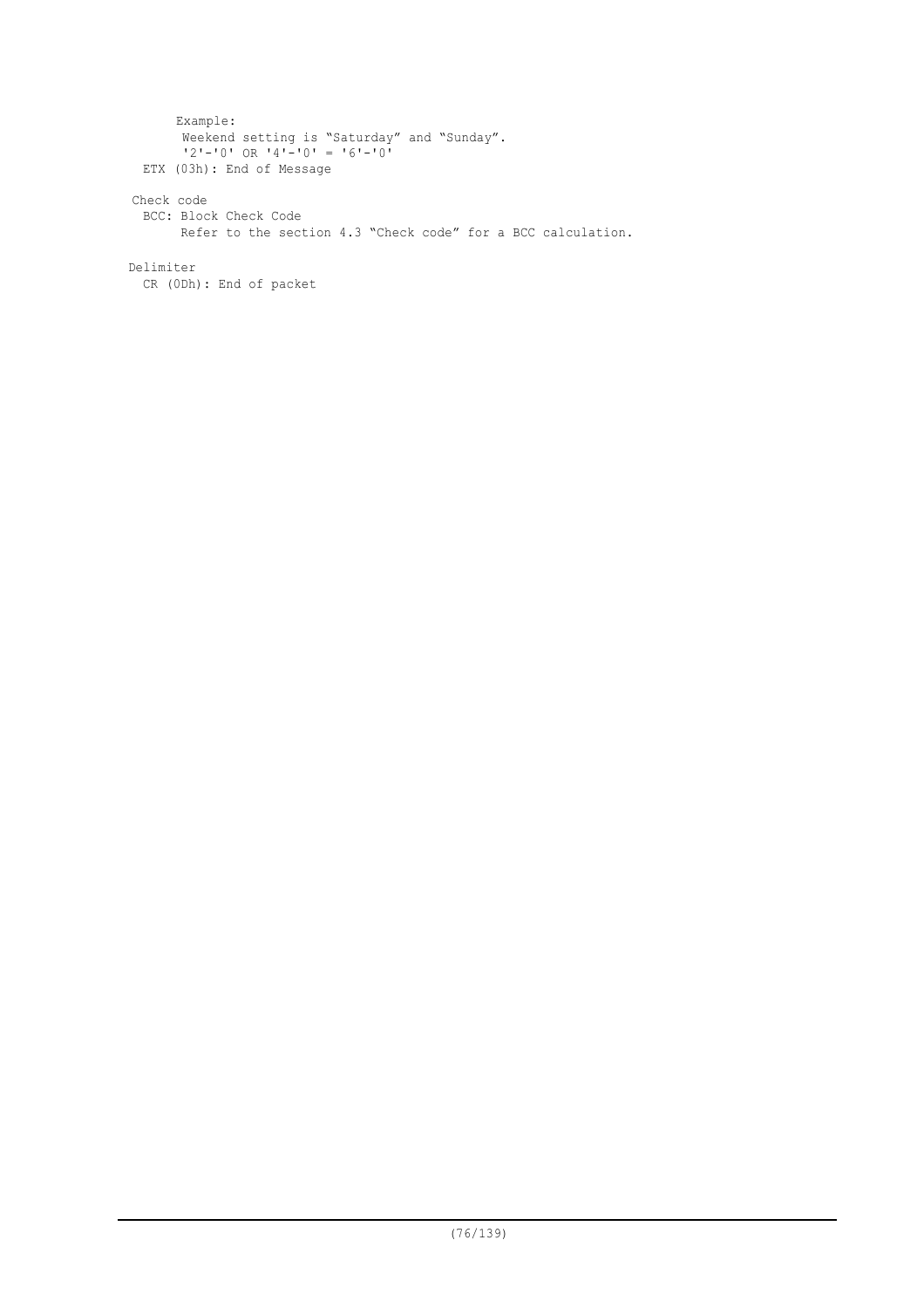## 12.2 Weekend Write

This command is used in order to write the setting of Weekend.

1) The controller requests the monitor to write the setting of Weekend.

| Header              | Message                        | Check code | Delimiter |
|---------------------|--------------------------------|------------|-----------|
| SOH-'0'-Monitor ID- | $STX-ICI-IAI-11I-IAI-10I-11I-$ | BCC        | CR        |
| יבי–י∩י–יבי–יחי     | WEEK-ETX                       |            |           |

```
Header
  SOH (01h): Start of Header
  '0' (30h): Reserved
  Monitor ID: Specify the Monitor ID of which you want to change the setting.
                Ex.) If Monitor ID is '1', specify 'A'.
  '0' (30h): Message sender is the controller.
  'A' (41h): Message type is "Command".
  '0'-'A'(31h, 41h): Message length
Message
  STX (02h): Start of Message
   'C'-'A'-'1'-'A' (43h, 41h, 31h, 41h): "Weekend" command
  '0'-'1' (30h, 30h): write request
   WEEK: Weekend
        '0'-'0'(30h, 30h): None
       bit assignment of a day of the week.
       bit0: Monday
       bit1: Tuesday
       bit2: Wednesday
       bit3: Thursday
       bit4: Friday
       bit5: Saturday
       bit6: Sunday
       Example:
        Weekend setting is "Saturday" and "Sunday".
        '2'-'0' OR '4'-'0' = '6'-'0'
  ETX (03h): End of Message
Check code
  BCC: Block Check Code
         Refer to the section 4.3 "Check code" for a BCC calculation.
Delimiter
  CR (0Dh): End of packet
2) The monitor replies a data for confirmation.
                   Header Message Check code Delimiter
       SOH-'0'-'0'-Monitor ID-
         'B'-'0'-'C'
                                         \overline{\text{STX} - \text{IC} - \text{IB} - \text{I} - \text{I} - \text{A} - \text{I} - \text{I} - \text{I} - \text{S} - \text{I} - \text{I} - \text{I} - \text{I} - \text{I} - \text{I} - \text{I} - \text{I} - \text{I} - \text{I} - \text{I} - \text{I} - \text{I} - \text{I} - \text{I} - \text{I} - \text{I} - \text{I} - \text{I} - \text{I} - \text{I} - \text{I} - \text{I} - \text{I} - \text{I} - \text{I} -WEEK-ETX
                                                                                      BCC CR
Header
  SOH (01h): Start of Header
  '0' (30h): Reserved
  '0' (30h): Message receiver is the controller.
  Monitor ID: Indicate a replying Monitor ID.
                Ex.) When this byte is set to 'A', the replying Monitor ID is '1'.
  'B' (42h): Message type is "Command reply".
  '0'-'C'(30h, 43h): Message length
Message
  STX (02h): Start of Message
  'C'-'B'-'1'-'A' (43h, 33h, 31h, 41h): Weekend reply command
  '0'-'1' (30h, 30h): write request
  ST: Status
```

```
'0'-'0'(30h, 30h): No error
```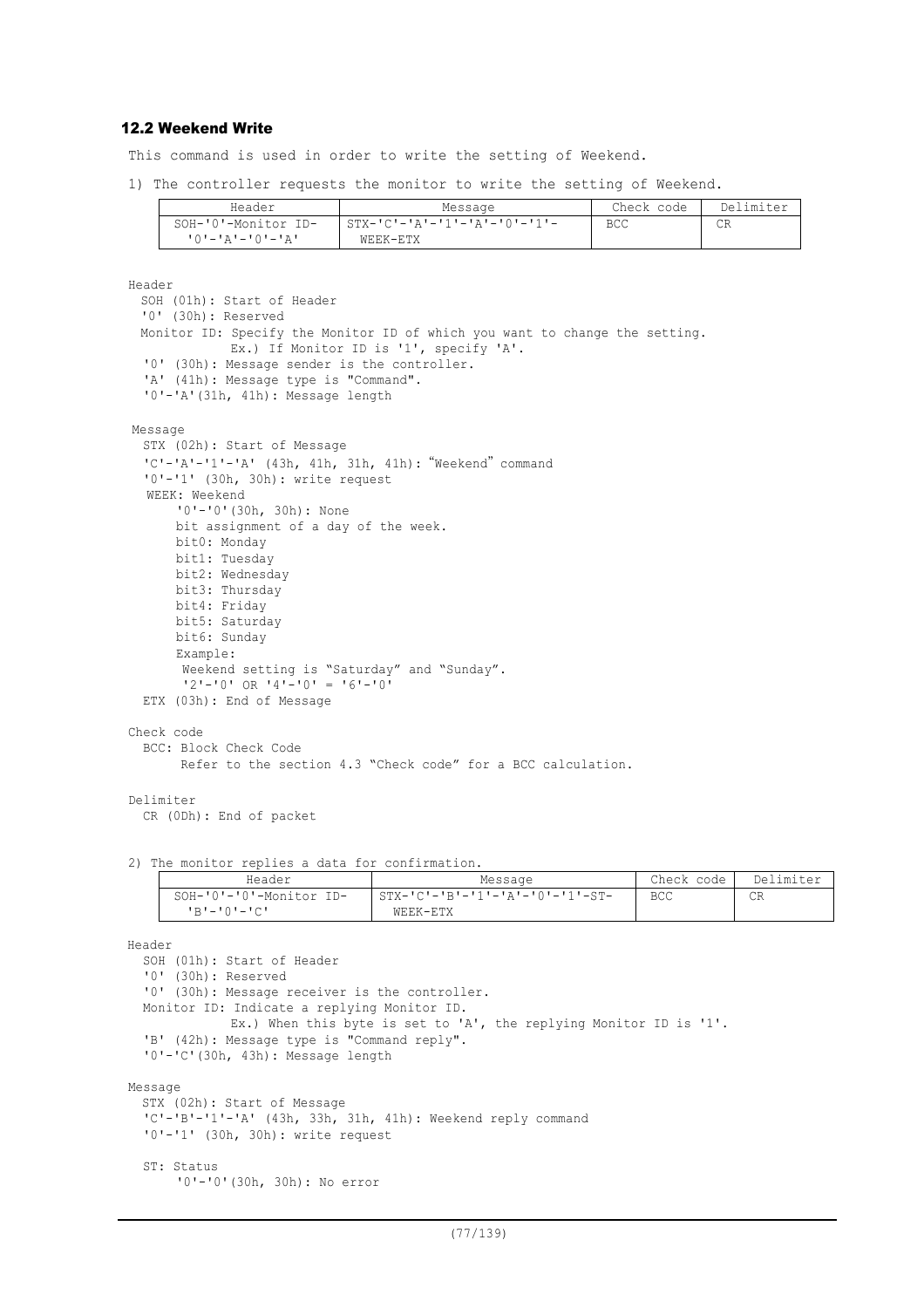```
'0'-'1'(30h, 31h): Error
  WEEK: Weekend
      '0'-'0'(30h, 30h): None
      bit assignment of a day of the week.
      bit0: Monday
      bit1: Tuesday
      bit2: Wednesday
      bit3: Thursday
      bit4: Friday
      bit5: Saturday
      bit6: Sunday
      Example:
      Weekend setting is "Saturday" and "Sunday".
       '2'-'0' OR '4'-'0' = '6'-'0'
 ETX (03h): End of Message
Check code
 BCC: Block Check Code
       Refer to the section 4.3 "Check code" for a BCC calculation.
Delimiter
 CR (0Dh): End of packet
```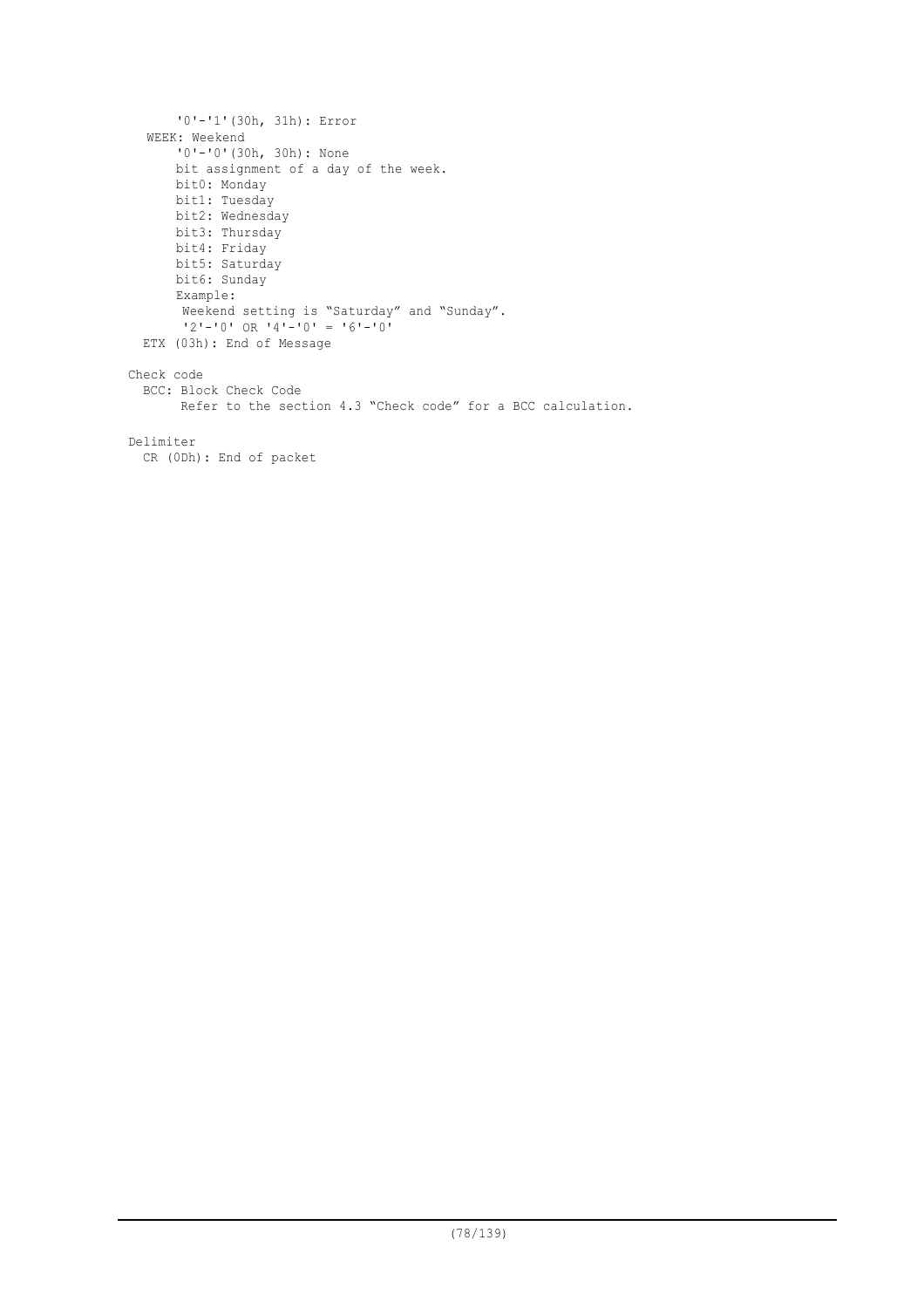# 13. Self diagnosis

## 13.1 Self-diagnosis status read

This command is used in order to read the Self-diagnosis status.

|  |                                                |  |                         |  | The controller requests the monitor to read Self-diagnosis status. |    |           |
|--|------------------------------------------------|--|-------------------------|--|--------------------------------------------------------------------|----|-----------|
|  | Header                                         |  | Message                 |  | Check                                                              |    | Delimiter |
|  |                                                |  |                         |  | code                                                               |    |           |
|  | SOH-'0'-Monitor ID-<br>$101 - 121 - 101 - 141$ |  | $STX - 'B' - '1' - ETX$ |  | BCC                                                                | CR |           |

Header

SOH (01h): Start of Header '0' (30h): Reserved Monitor ID: Specify the Monitor ID which you want to get status. Ex.) If Monitor ID is '1', specify 'A'. '0' (30h): Message sender is the controller. 'A' (41h): Message type is "Command". '0'-'4'(30h, 34h): Message length

#### Message

STX (02h): Start of Message 'B'-'1' (42h, 31h): Self-diagnosis command ETX (03h): End of Message

#### Check code

BCC: Block Check Code Refer to the section 4.3 "Check code" for a BCC calculation.

#### Delimiter

CR (0Dh): End of packet

2) The monitor replies a result of the self-diagnosis.

| Header                  | Message                              | Check      | Delimiter |
|-------------------------|--------------------------------------|------------|-----------|
|                         |                                      | code       |           |
| SOH-'0'-'0'-Monitor ID- | $STX - 'A' - '1' -$                  | <b>BCC</b> | СR        |
| $'R' - N - N$           | $ST(0) - ST(1)$<br>$------ST(n)-ETX$ |            |           |

```
Header
  SOH (01h): Start of Header
  '0' (30h): Reserved
  '0' (30h): Message receiver is the controller.
  Monitor ID: Indicate a replying Monitor ID.
             Ex.) When this byte is set to 'A', the replying Monitor ID is '1'.
  'B' (42h): Message type is "Command reply".
  N-N: Message length
             Note.) The maximum data length that can be written to the monitor at a time is
                     32bytes.
             Ex.) The byte data 20h is encoded as ASCII characters '2' and '0' (34h and 30h).
Message
  STX (02h): Start of Message
  'A'-'1' (41h, 31h): Application Test Report reply command
  ST: Result of self-tests
        '0'-'0'(30h, 30h):00: Normal
        '7'-'0'(37h, 30h):70: Standby-power +3.3V abnormality
        '7'-'1'(37h, 31h):71: Standby-power +5V abnormality
        '7'-'2'(37h, 32h):72: Panel-power +12V abnormality
        '7'-'8'(37h, 38h):78: Inverter power/Option slot2 power +24V Abnormality
        '8'-'0'(38h, 30h):80: Cooling fan-1 abnormality
        '8'-'1'(38h, 31h):81: Cooling fan-2 abnormality
        ('8'-'2'(38h, 32h):82: Cooling fan-3 abnormality)
        '9'-'1'(39h, 31h):91: LED Backlight abnormality
        'A'-'0'(41h, 30h):A0: Temperature abnormality – shutdown
        'A'-'1'(41h, 31h):A1: Temperature abnormality - half brightness
```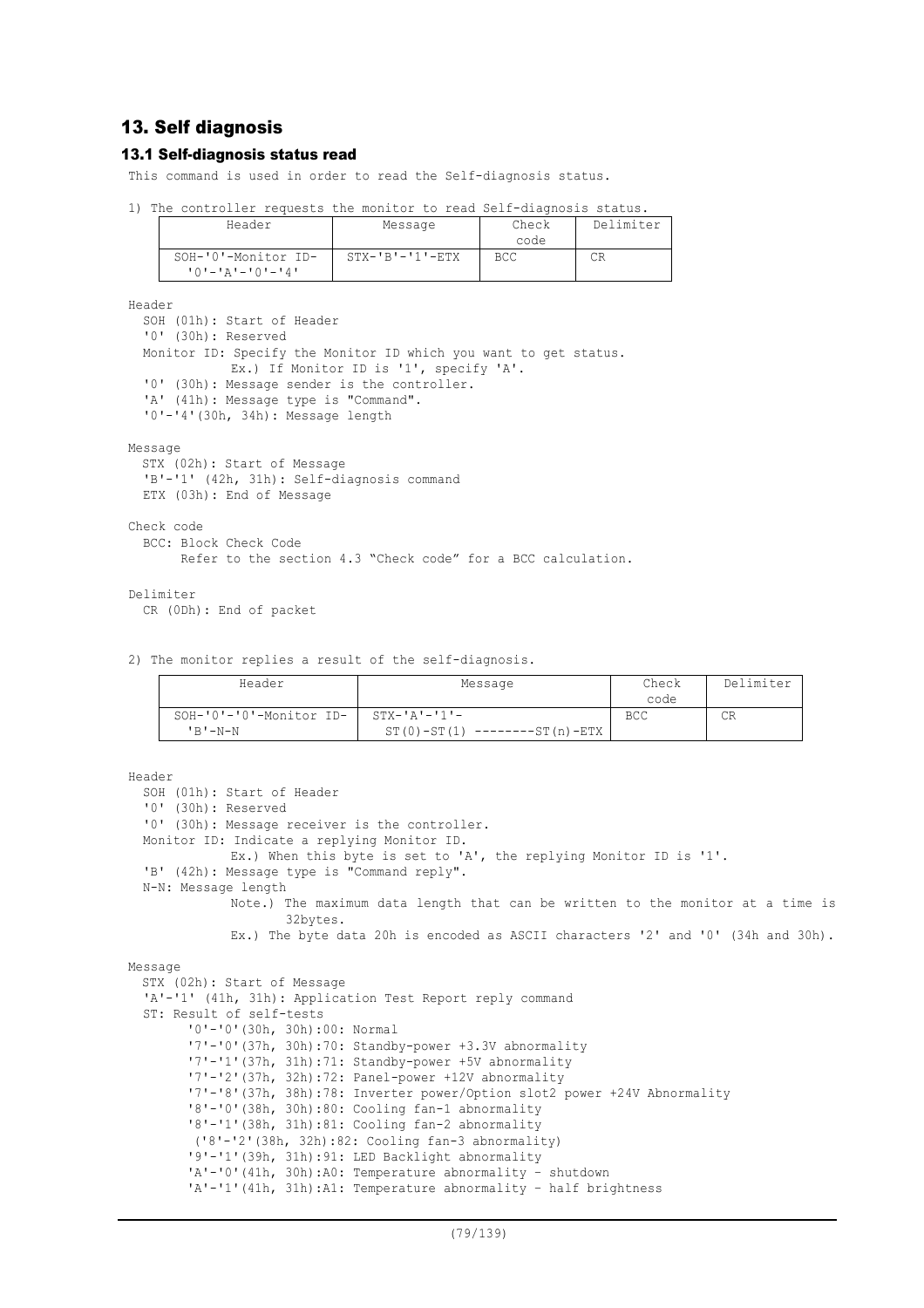'A'-'2'(41h, 32h):A2: SENSOR reached at the temperature that the user had specified. 'B'-'0'(42h, 30h):B0: No signal 'D'-'0'(44h, 30h):D0: PROOF OF PLAY buffer reduction 'E'-'0'(45h, 30h):E0: System error

ETX (03h): End of Message

## Check code

BCC: Block Check Code Refer to the section 4.3 "Check code" for a BCC calculation.

Delimiter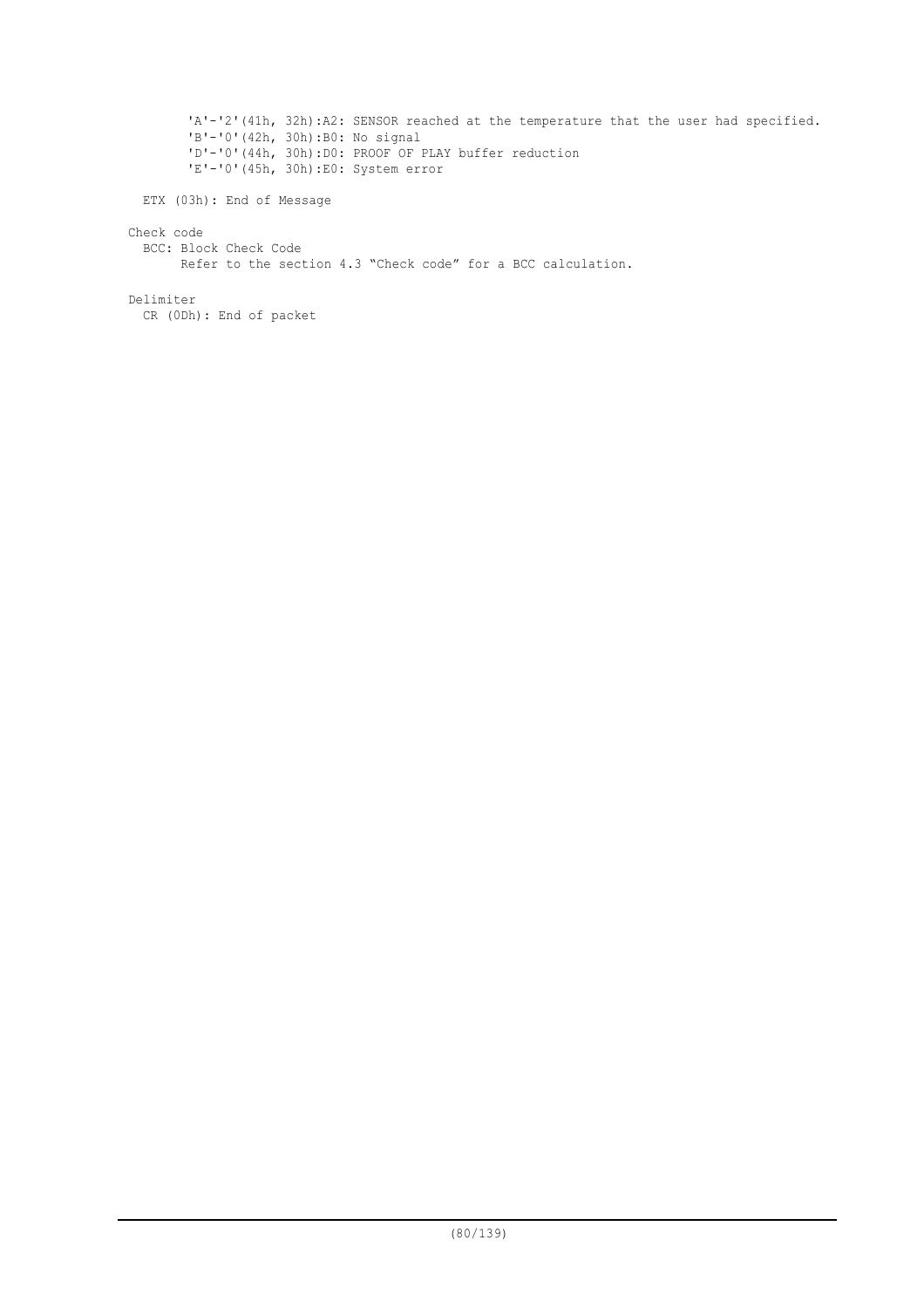# 14. Serial No. & Model Name Read

## 14.1 Serial No. Read

This command is used in order to read a serial number.

|  |  | 1) The controller requests the monitor to read a serial number. |  |  |  |  |  |  |  |  |
|--|--|-----------------------------------------------------------------|--|--|--|--|--|--|--|--|
|--|--|-----------------------------------------------------------------|--|--|--|--|--|--|--|--|

| Header                                         | Message                             | Check<br>code | Delimiter |
|------------------------------------------------|-------------------------------------|---------------|-----------|
| SOH-'0'-Monitor ID-<br>$101 - 121 - 101 - 161$ | $STX - 'C' - '2' - '1' - '6' - ETX$ | BCC           | CR        |

Header

SOH (01h): Start of Header '0' (30h): Reserved Monitor ID: Specify the Monitor ID which you want to get serial number. Ex.) If Monitor ID is '1', specify 'A'. '0' (30h): Message sender is the controller. 'A' (41h): Message type is "Command". '0'-'6'(30h, 36h): Message length

Message

```
STX (02h): Start of Message
   'C'-'2'-'1'-'6' (43h, 32h, 31h, 36h): Serial No. command
ETX (03h): End of Message
```
Check code

```
BCC: Block Check Code
      Refer to the section 4.3 "Check code" for a BCC calculation.
```
Delimiter

CR (0Dh): End of packet

2) The monitor replies the serial No. data to the controller.

| Header                  | Message                               | Check code | Delimiter |
|-------------------------|---------------------------------------|------------|-----------|
| SOH-'0'-'0'-Monitor ID- | $STX - IC - 13 - 11 - 6 =$            | <b>BCC</b> | CR        |
| $'$ $R'$ $-N-N$         | $Data(0) - Data(1) --- Data(n) - ETX$ |            |           |

```
Header
  SOH (01h): Start of Header
  '0' (30h): Reserved
  '0' (30h): Message receiver is the controller.
 Monitor ID: Indicate a replying Monitor ID.
             Ex.) When this byte is set to 'A', the replying Monitor ID is '1'.
'B' (42h): Message type is "Command reply".
N-N: Message length
             Note.) The maximum data length that can be returned from the monitor at a time is
                    32bytes.
             Ex.) The byte data 20h is encoded as ASCII characters '2' and '0' (32h and 30h).
Message
  STX (02h): Start of Message
  'C'-'3'-'1'-'6' (41h, 33h, 31h, 36h): Serial No. reply command
  Data(0)-Data(1)----Data(n):Serial Number
    The byte data 20h is encoded as ASCII characters '2' and '0' (32h and 30h).
           Ex.) Foe example when receiveing Serial Number data 33h 31h 33h 32h 33h 33h 33h 34h
             Step1: Serial Number data is encoded as character string.
                    Example:
                      33h 31h 33h 32h 33h 33h 33h 34h -> '3','1','3','2','3','3','3','4'
              Step2: Decode pairs of ASCII characters to hexadecimal values.
                    Example:
                      '3','1','3','2','3','3','3','4' -> 31h 32h 33h 34h
              Step3: Byte data represents the ASCII string data.
                     Example:
                      31h 32h 33h 34h -> "1234"
              Result: Serial Number is "1234".
```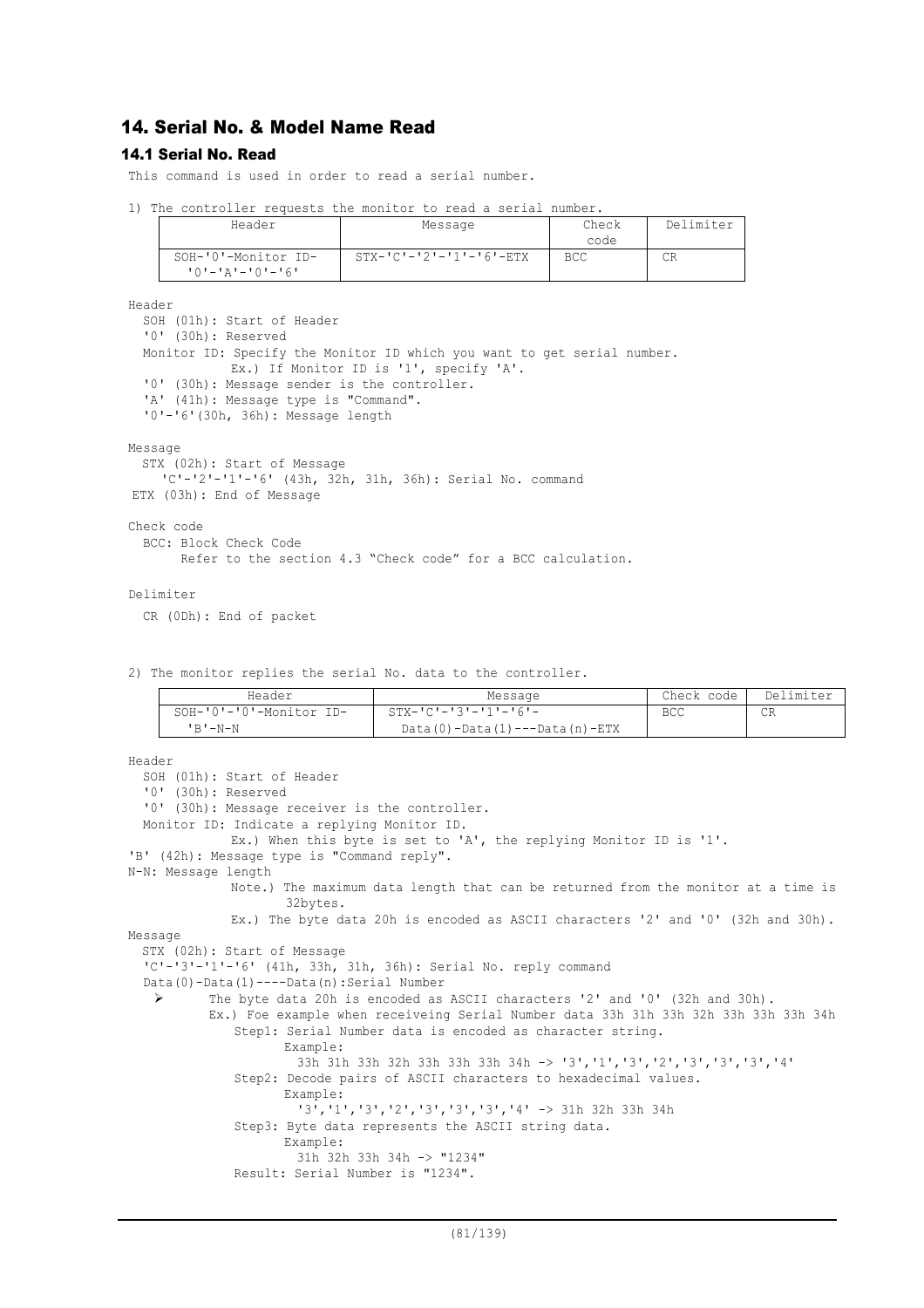Note: No null termination character is sent. ETX (03h): End of Message Check code BCC: Block Check Code Refer to the section 4.3 "Check code" for a BCC calculation. Delimiter CR (0Dh): End of packet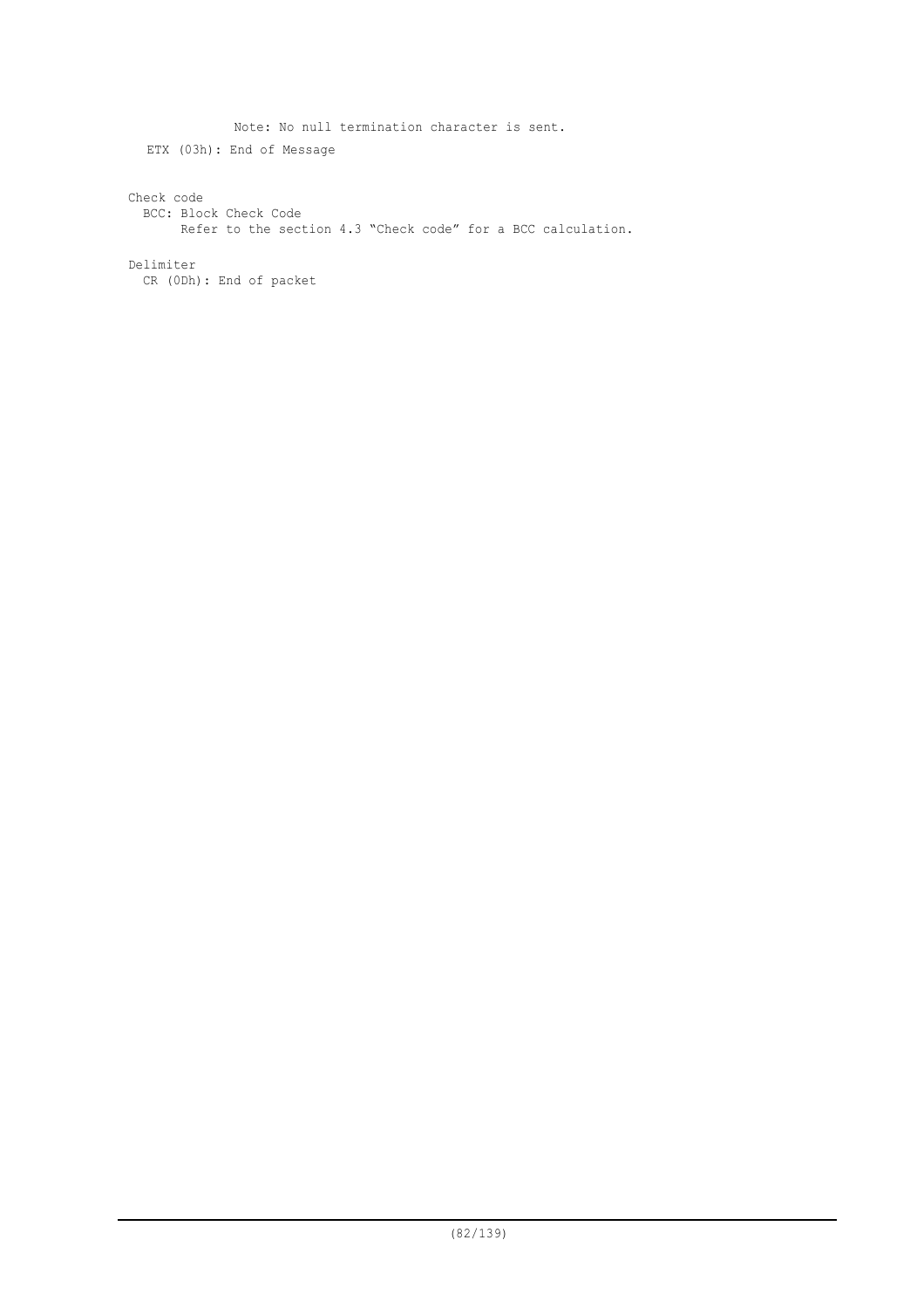# 14.2 Model Name Read

This command is used in order to read the Model Name.

```
1) The controller requests the monitor to read Model Name.
```

| Header                                         | Message                             | Check<br>code | Delimiter |
|------------------------------------------------|-------------------------------------|---------------|-----------|
| SOH-'0'-Monitor ID-<br>$101 - 121 - 101 - 161$ | $STX - 'C' - '2' - '1' - '7' - ETX$ | BCC           | СR        |

Header

```
SOH (01h): Start of Header
  '0' (30h): Reserved
  Monitor ID: Specify the Monitor ID which you want to get Model Name.
             Ex.) If Monitor ID is '1', specify 'A'.
  '0' (30h): Message sender is the controller.
  'A' (41h): Message type is "Command".
  '0'-'6'(30h, 36h): Message length
Message
  STX (02h): Start of Message
    'C'-'2'-'1'-'7' (43h, 32h, 31h, 37h): Model Name command
  ETX (03h): End of Message
Check code
  BCC: Block Check Code
        Refer to the section 4.3 "Check code" for a BCC calculation.
```
### Delimiter

CR (0Dh): End of packet

#### 2) The monitor replies the model name data to the controller.

| Header                  | Message                              | Check      | Delimiter |
|-------------------------|--------------------------------------|------------|-----------|
|                         |                                      | code       |           |
| SOH-'0'-'0'-Monitor ID- | $STX - TC = 3I - T1I - T7I -$        | <b>BCC</b> | <b>CR</b> |
| $'$ B'-N-N              | $Data(0) -Data(1) --- Data(n) - ETX$ |            |           |

```
Header
```

```
SOH (01h): Start of Header
  '0' (30h): Reserved
  '0' (30h): Message receiver is the controller.
  Monitor ID: Indicate a replying Monitor ID.
             Ex.) When this byte is set to 'A', the replying Monitor ID is '1'.
  'B' (42h): Message type is "Command reply".
  N-N: Message length
             Note.) The maximum data length that can be returned from the monitor at a time is
                     32bytes.
             Ex.) The byte data 20h is encoded as ASCII characters '2' and '0' (32h and 30h).
Message
  STX (02h): Start of Message
  'C'-'3'-'1'-'7' (43h, 33h, 31h, 37h): Model Name reply Command
  Data(0) -Data(1)----Data(n):Model name
    The byte data 20h is encoded as ASCII characters '2' and '0' (32h and 30h).
           Ex.) Foe example when receiving Model Name data 35h 30h 33h 34h 33h 30h 33h 33h
              Step1: Model Name data is encoded character string.
                    Example:
                      35h 30h 33h 34h 33h 30h 33h 33h -> '5','0','3','4','3','0','3','3'
              Step2: Decode pairs of ASCII characters to hexadecimal values.
                    Example:
                      '5','0','3','4','3','0','3','3' -> 50h 34h 30h 33h
              Step3: Byte data represents the ASCII string data.
                    Example:
                      50h 34h 30h 33h -> "P403"
              Result: Model Name is "P403".
              Note: No null termination character is sent.
  ETX (03h): End of Message
```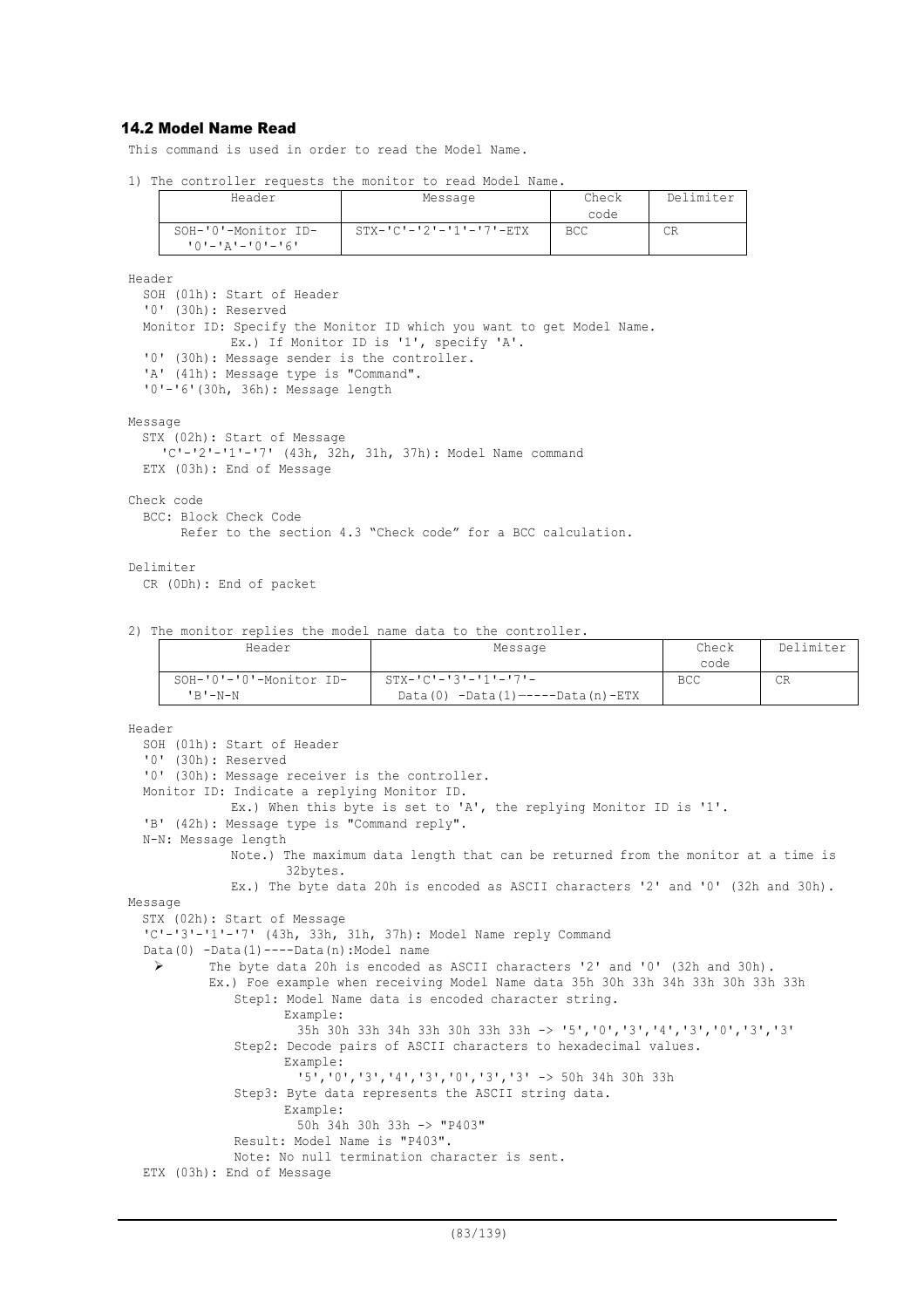Check code BCC: Block Check Code Refer to the section 4.3 "Check code" for a BCC calculation.

Delimiter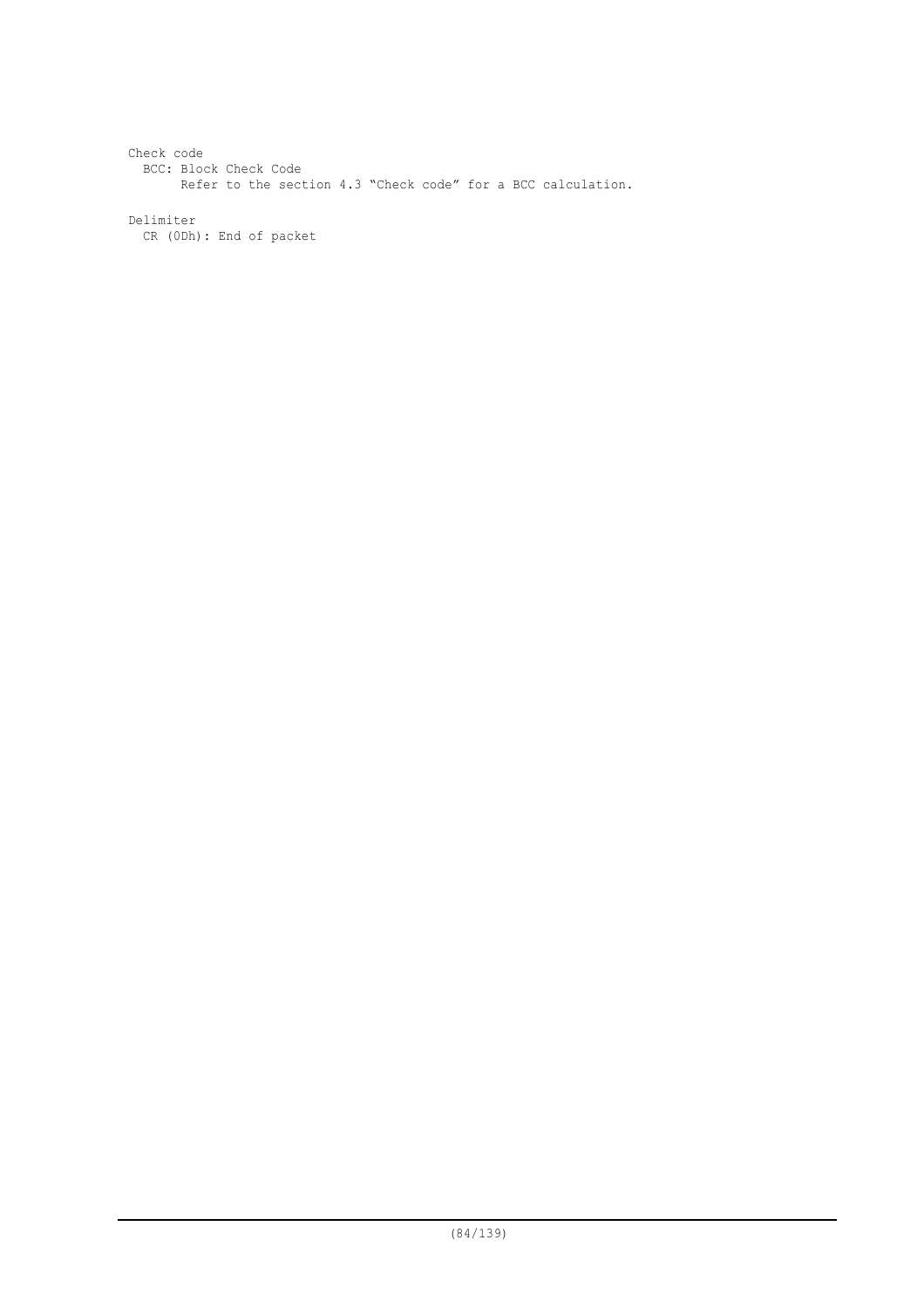# 15. Security Lock

## 15.1 Security Lock Control

This command sets the condition of security lock function to "LOCK" or "UNLOCK".

If security pass codes 1st to 4th are matched with monitor resisted pass codes, then this command is executed, and reply no error status and a new condition.

If codes aren't matched with them then setting isn't changed, and reply error status and a current condition.

If the monitor receives this command while waiting for Pass codes inputs, then it only checks Pass cords (and releases image muting if Pass codes are OK) and doesn't apply "EN" parameter.

1) The controller requests the monitor to set the condition of security lock.

| Header                                        | Message                                                 | Check<br>code | Delimiter |
|-----------------------------------------------|---------------------------------------------------------|---------------|-----------|
| SOH-'0'-MonitorID-<br>$101 - 121 - 111 - 101$ | $STX - ICI - I2I - I1I - IDI -$<br>$EN-P1-P2-P3-P4-FTX$ | <b>BCC</b>    | СR        |

```
Header
```

```
SOH (01h): Start of Header
  '0' (30h): Reserved
  Monitor ID: Specify the Monitor ID of which you want to change a setting.
             Ex.) If Monitor ID is '1', specify 'A'.
  '0' (30h): Message sender is the controller.
  'A' (41h): Message type is "Command".
  '1'-'0'(31h, 30h): Message length
Message
  STX (02h): Start of Message
  'C'-'2'-'1'-'D' (43h, 32h, 31h, 44h): Security Lock Control command
  EN-P1-P2-P3-P4: Lock condition control data
        EN: Enable /Disable
            '0'-'0'(30h, 30h): Disable
            '0'-'1'(30h, 31h): Enable
        P1: Security Pass code 1st
            '0'-'0'(30h, 30h): "0"
               |
             '0'-'9'(30h, 39h): "9"
        P2: Security Pass code 2nd
            '0'-'0'(30h, 30h): "0"
               |
             '0'-'9'(30h, 39h): "9"
        P3: Security Pass code 3rd
            '0'-'0'(30h, 30h): "0"
               |
             '0'-'9'(30h, 39h): "9"
        P4: Security Pass code 4th
            '0'-'0'(30h, 30h): "0"
               |
             '0'-'9'(30h, 39h): "9"
 ETX (03h): End of Message
Check code
 BCC: Block Check Code
       Refer to the section 4.3 "Check code" for a BCC calculation.
Delimiter
  CR (0Dh): End of packet
```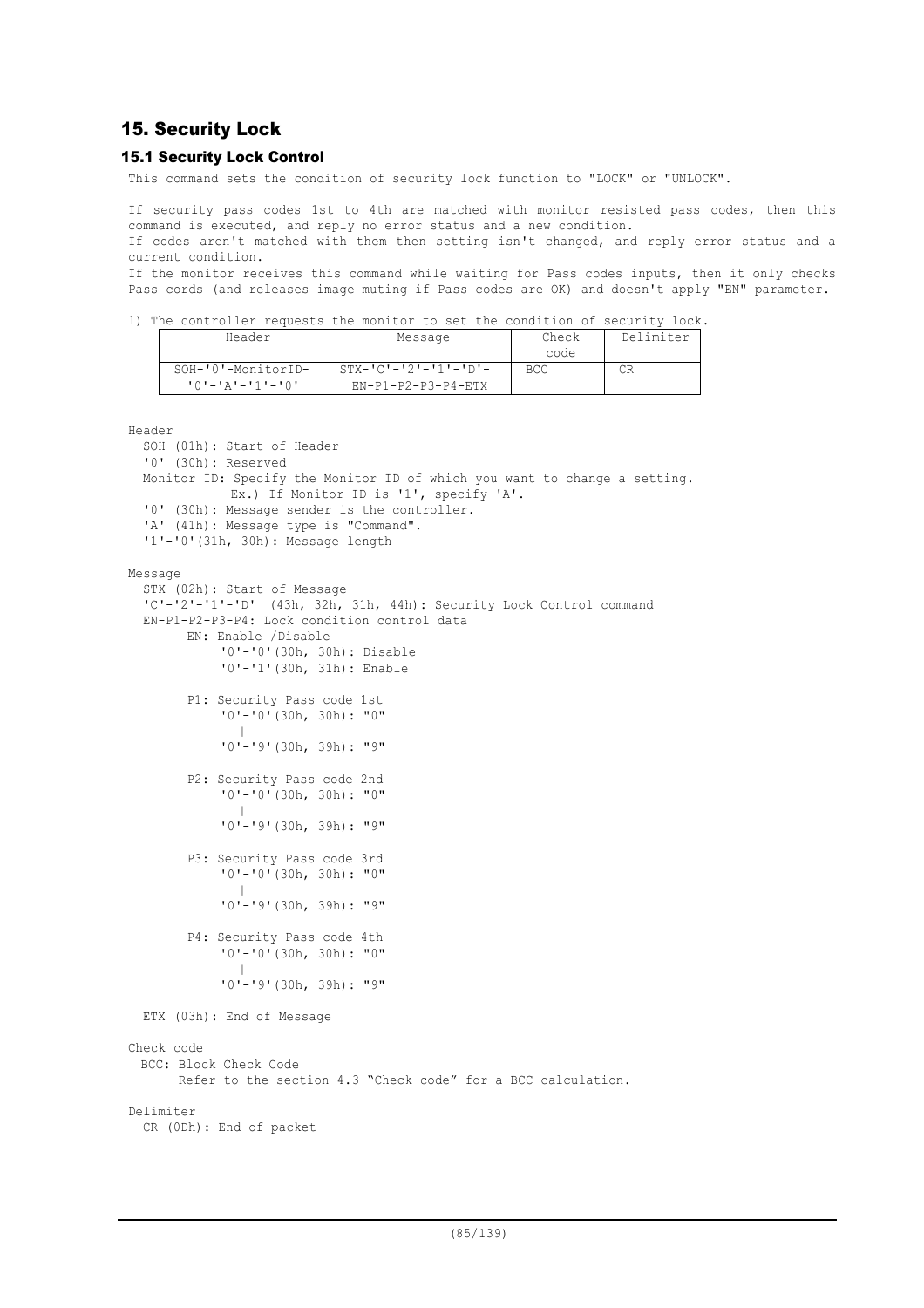2) The monitor replies the result to the controller.

| Header                  | Message                         | Check      | Delimiter |
|-------------------------|---------------------------------|------------|-----------|
|                         |                                 | code       |           |
| SOH-'0'-'0'-Monitor ID- | $STX - 'C' - '3' - '1' - 'D' -$ | <b>BCC</b> | СR        |
| $R$ $I - I$ $(1 - I)$   | $ST-EN-ETX$                     |            |           |

Header

SOH (01h): Start of Header '0' (30h): Reserved '0' (30h): Message receiver is the controller. Monitor ID: Indicate a replying Monitor ID. Ex.) When this byte is set to 'A', the replying Monitor ID is '1'. 'B' (42h): Message type is "Command reply". '0'-'A'(30h, 41h): Message length Message STX (02h): Start of Message 'C'-'3'-'1'-'D' (43h, 33h, 31h, 44h): Security Lock Control reply command ST-EN: Lock condition result data ST: Status '0'-'0'(30h, 30h): No error '0'-'1'(30h, 31h): Error EN: Enable /Disable (Current condition) '0'-'0'(30h, 30h): Disable '0'-'1'(30h, 31h): START-UP LOCK (Enable) '0'-'2'(30h, 32h): CONTROL LOCK '0'-'3'(30h, 33h): BOTH LOCK ETX (03h): End of Message Check code BCC: Block Check Code Refer to the section 4.3 "Check code" for a BCC calculation. Delimiter CR (0Dh): End of packet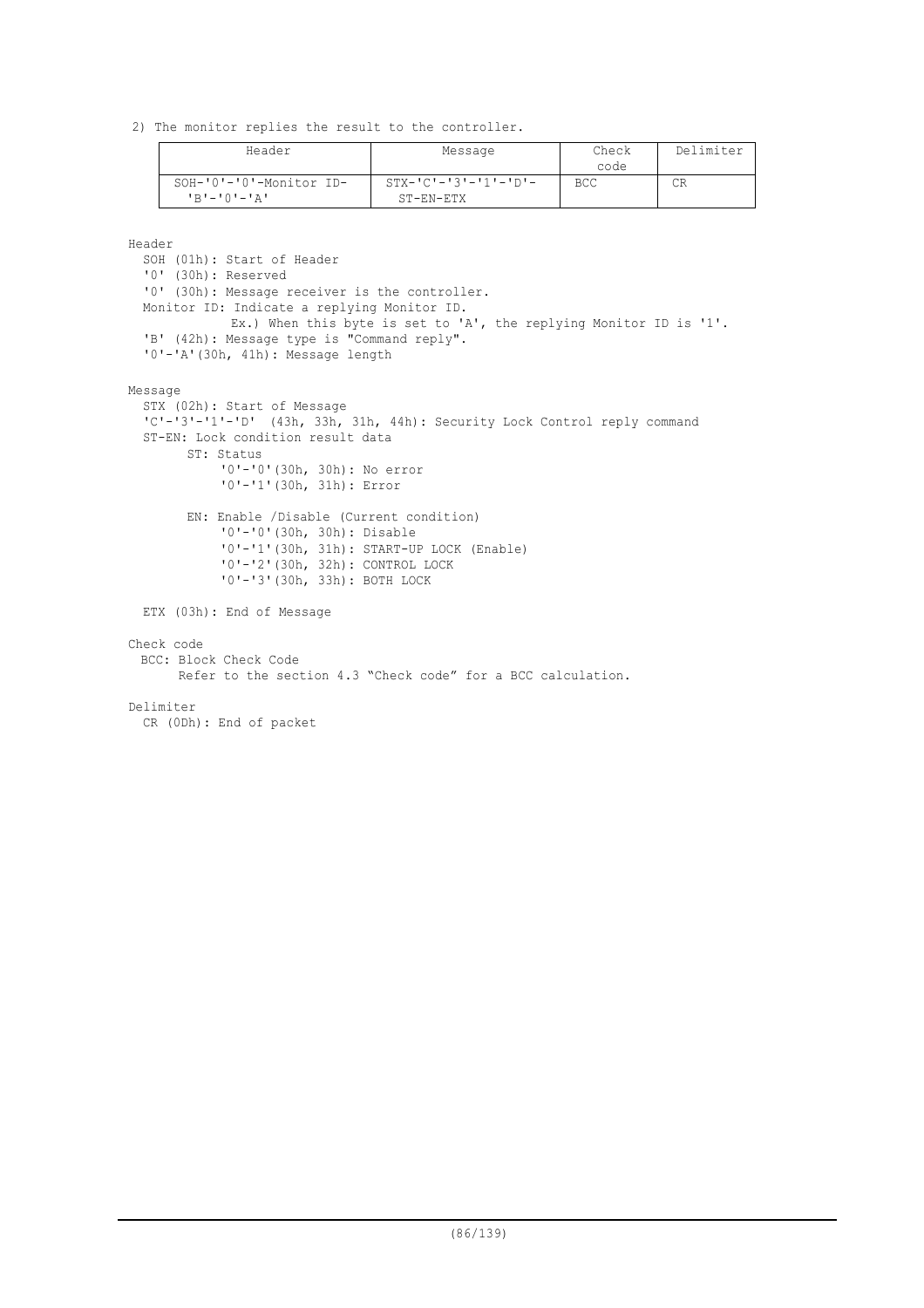# 16. Direct TV Chanel Read & Write

When DTV unit (Option unit) is installed, channel settings is read and write directly.

## 16.1 Direct TV Chanel Read & Reply

1) The controller requests the monitor to read channel information.

| Header                                 | Message                             | Check<br>code | Delimiter |
|----------------------------------------|-------------------------------------|---------------|-----------|
| SOH-'0'-Monitor ID-<br>10'-'A'-'0'-'6' | $STX - 'C' - '2' - '2' - 'C' - ETX$ | <b>BCC</b>    | CR        |

Header

```
SOH (01h): Start of Header
'0' (30h): Reserved
Monitor ID: Specify the Monitor ID which you want to get Model Name.
           Ex.) If Monitor ID is '1', specify 'A'.
'0' (30h): Message sender is the controller.
'A' (41h): Message type is "Command".
'0'-'6'(30h, 36h): Message length
```
Message

```
STX (02h): Start of Message
  'C'-'2'-'2'-'C' (43h, 32h, 32h, 43h): Direct TV Channel Read command
ETX (03h): End of Message
```
Check code

```
BCC: Block Check Code
```
Refer to the section 4.3 "Check code" for a BCC calculation.

Delimiter

```
CR (0Dh): End of packet
```
2) The monitor replies the result to the controller.

| Header                  | Message                | Check code | Delimiter |
|-------------------------|------------------------|------------|-----------|
| SOH-'0'-'0'-Monitor ID- | - STX-'C'-'3'-'2'-'C'- | <b>BCC</b> |           |
| コロナーエキューエクエ             | MajorCH-MinorCH-ETX    |            |           |

```
Header
  SOH (01h): Start of Header
  '0' (30h): Reserved
  '0' (30h): Message receiver is the controller.
 Monitor ID: Indicate a replying Monitor ID.
             Ex.) When this byte is set to 'A', the replying Monitor ID is '1'.
  'B' (42h): Message type is "Command reply".
  '1'-'2'(31h, 32h): Message length = 18bytes
Message
  STX (02h): Start of Message
  'C'-'3'-'2'-'C' (43h, 33h, 32h, 43h): Direct TV Channel read reply command
  MajorCH: Major Channel (00000000h - FFFFFFFFh),
            '0'-'0'-'0'-'0'-'0'-'0'-'0'-'0' - 'F'-'F'-'F'-'F'-'F'-'F'-'F'-'F'
  MinorCH: Minor Channel (0000h – FFFFh),
            101 - 101 - 101 - 101 = 1F1 - 1F1 - 1F1 - 1F1ETX (03h): End of Message
Check code
 BCC: Block Check Code
       Refer to the section 4.3 "Check code" for a BCC calculation.
Delimiter
 CR (0Dh): End of packet
```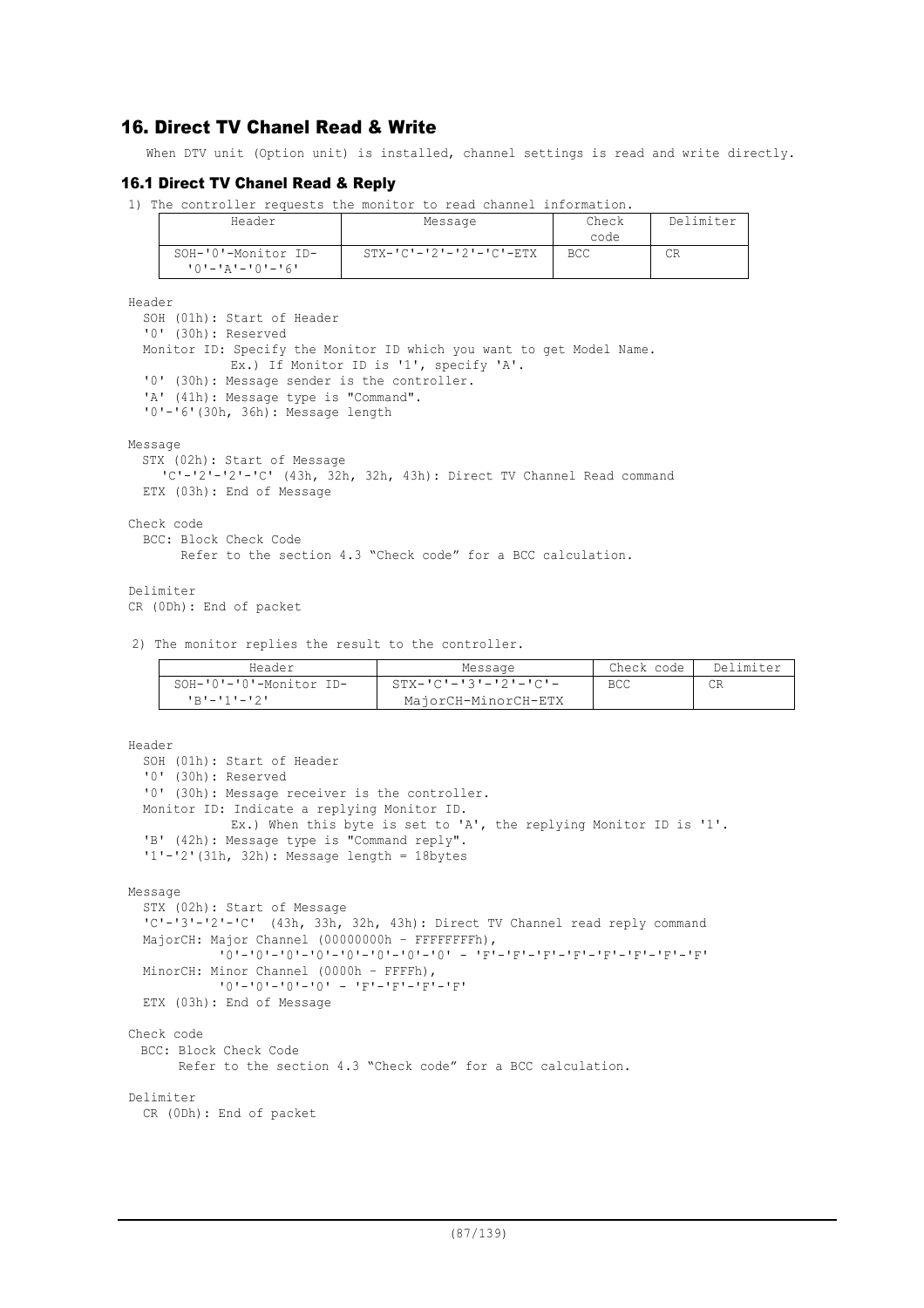# 16.2 Direct TV Chanel Write & Reply

1) The controller requests the monitor to write channel information.

| Header              | Message                      | Check code | Delimiter |
|---------------------|------------------------------|------------|-----------|
| SOH-'0'-Monitor ID- | $STX - IC - 12 - 121 - 1D -$ | BCC        | CR        |
|                     | MajorCH-MinorCH-ETX          |            |           |
|                     |                              |            |           |

Header

```
SOH (01h): Start of Header
  '0' (30h): Reserved
  Monitor ID: Specify the Monitor ID which you want to get Model Name.
             Ex.) If Monitor ID is '1', specify 'A'.
  '0' (30h): Message sender is the controller.
  'A' (41h): Message type is "Command".
  '1'-'2'(31h, 32h): Message length = 18bytes
Message
  STX (02h): Start of Message
    'C'-'2'-'2'-'D' (43h, 32h, 32h, 44h): Direct TV Channel write command
 MajorCH: Major Channel (00000000h - FFFFFFFFh),
            '0'-'0'-'0'-'0'-'0'-'0'-'0'-'0' - 'F'-'F'-'F'-'F'-'F'-'F'-'F'-'F'
  MinorCH: Minor Channel (0000h – FFFFh),
            101 - 101 - 101 - 101 = 1F'-'F'-'F'-'F'
 ETX (03h): End of Message
Check code
  BCC: Block Check Code
        Refer to the section 4.3 "Check code" for a BCC calculation.
```
Delimiter CR (0Dh): End of packet

2) The monitor replies the result to the controller.

| Header                                 | Message                                       | Check code | Delimiter |
|----------------------------------------|-----------------------------------------------|------------|-----------|
| SOH-'0'-'0'-Monitor ID-<br>コロリーエチエーエクエ | - STX-'C'-'3'-'2'-'D'-<br>MajorCH-MinorCH-ETX | <b>BCC</b> | СR        |
|                                        |                                               |            |           |

```
Header
  SOH (01h): Start of Header
  '0' (30h): Reserved
  '0' (30h): Message receiver is the controller.
  Monitor ID: Indicate a replying Monitor ID.
                 Ex.) When this byte is set to 'A', the replying Monitor ID is '1'.
  'B' (42h): Message type is "Command reply".
  '1'-'2'(31h, 32h): Message length = 18bytes
Message
  STX (02h): Start of Message
  'C'-'3'-'2'-'D' (43h, 33h, 32h, 43h): Direct TV Channel write reply command
  MajorCH: Major Channel (00000000h - FFFFFFFFh),
               \frac{1}{2}\frac{1}{2}\frac{1}{2}\frac{1}{2}\frac{1}{2}\frac{1}{2}\frac{1}{2}\frac{1}{2}\frac{1}{2}\frac{1}{2}\frac{1}{2}\frac{1}{2}\frac{1}{2}\frac{1}{2}\frac{1}{2}\frac{1}{2}\frac{1}{2}\frac{1}{2}\frac{1}{2}\frac{1}{2}\frac{1}{2}\frac{1}{2}\frac{1}{2}\frac{1}{2}\frac{1MinorCH: Minor Channel (0000h – FFFFh),
               '0'-'0'-'0'-'0' - 'F'-'F'-'F'-'F'
  ETX (03h): End of Message
Check code
  BCC: Block Check Code
         Refer to the section 4.3 "Check code" for a BCC calculation.
Delimiter
  CR (0Dh): End of packet
```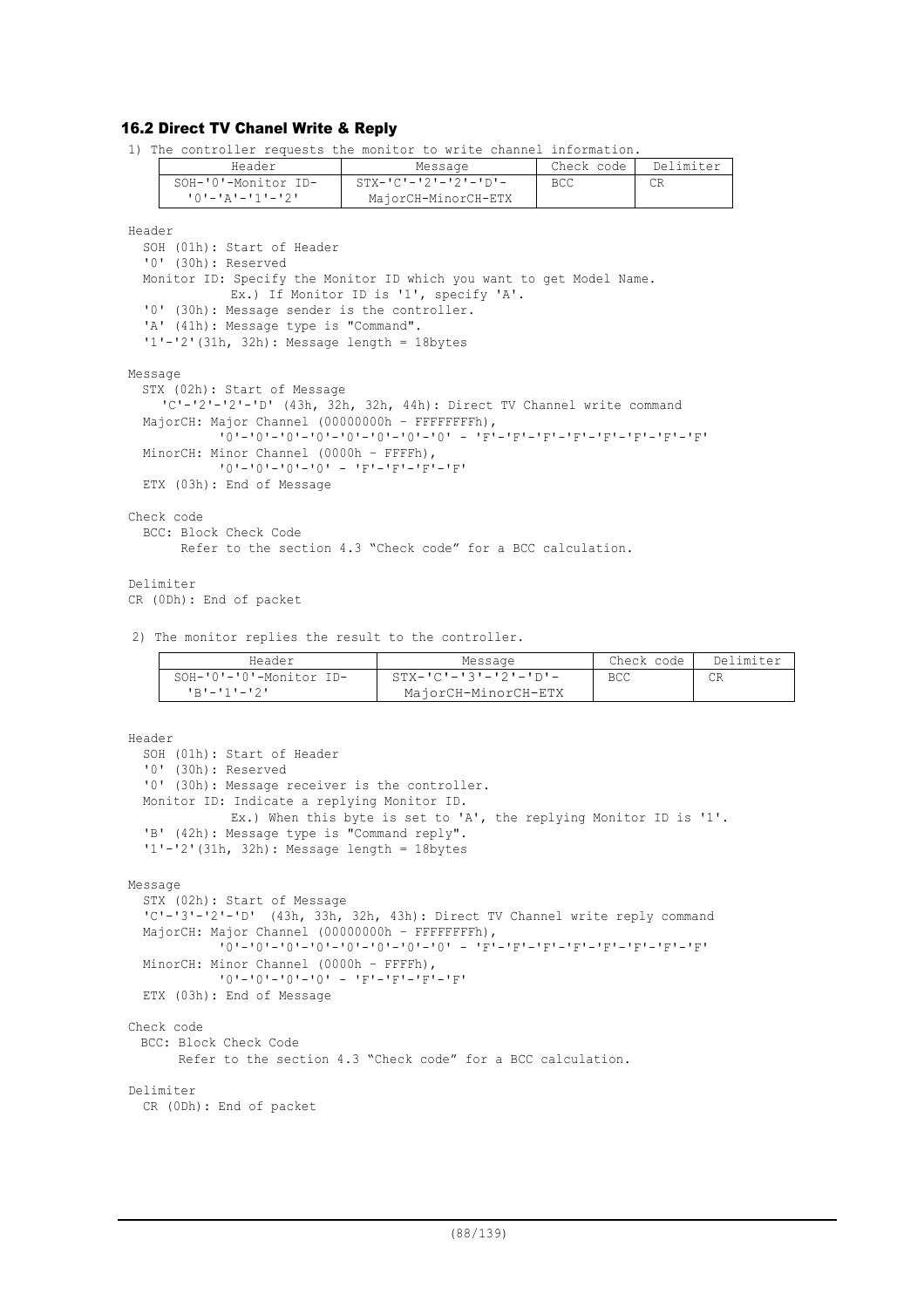# 17. Daylight Saving read & write

# 17.1 Daylight Saving Read

This command is used in order to read the setting of Daylight Saving.

1) The controller requests the monitor to reply a Daylight Saving setting.

| Header              | Message                         | Check code I | . Delimiter |
|---------------------|---------------------------------|--------------|-------------|
| SOH-'0'-Monitor ID- | STX-'C'-'A'-'O'-'1'-'O'-'O'-ETX | <b>BCC</b>   | СR          |
| י8'−'0'–'4'–'0'     |                                 |              |             |

Header

```
SOH (01h): Start of Header
'0' (30h): Reserved
Monitor ID: Specify the Monitor ID of which you want to change a setting.
           Ex.) If Monitor ID is '1', specify 'A'.
'0' (30h): Message sender is the controller.
'A' (41h): Message type is "Command".
'0'-'8'(30h, 38h): Message length (8bytes)
```
### Message

```
STX (02h): Start of Message
 'C'-'A'-'0'-'1' (43h, 41h, 30h, 31h): Daylight Saving Command
 '0'-'0' (30h. 30h): Read
 ETX (03h): End of Message
Check code
 BCC: Block Check Code
       Refer to the section 4.3 "Check code" for a BCC calculation.
Delimiter
```

```
CR (0Dh): End of packet
```
2) The monitor replies Date & Time to the controller.

| Header                  | Message                                  | Check      | Delimiter |
|-------------------------|------------------------------------------|------------|-----------|
|                         |                                          | code       |           |
| SOH-'0'-'0'-Monitor ID- | STX-'C'-'B'-'0'-'1'-'0'-'0'-ST-BM-BD1-BD | <b>BCC</b> | CR        |
| $P - 121 - 101$         | -BT1-BT2-EM-ED1-ED2-ET1-ET2-TD-ETX       |            |           |

#### Header

```
SOH (01h): Start of Header
'0' (30h): Reserved
'0' (30h): Message receiver is the controller.
Monitor ID: Indicate a replying Monitor ID.
  Ex.) When this byte is set to 'A', replying monitor's ID is '1'.
'B' (42h): Message type is "Command reply".
'2'-'0'(32h, 30h): Message length (32bytes)
```

```
Message
```

```
STX (02h): Start of Message
'C'-'B'-'0'-'1' (43h, 42h, 30h, 31h): Daylight Saving Setting reply command
'0'-'0' (30h, 30h): Read
ST: Error Status
    No Error : 00h (30h, 30h)
    Error : 01h (30h, 31h)
BM: BEGIN MONTH
    JANUARY – DECEMBER: 01h (30h, 31h) - 12h (31h, 32h)
BD1: BEGIN DAY1<br>FIRST : 01
          : 01h (30h, 31h) SECOND : 02h (30h, 32h)
     THIRD : 03h (30h, 33h)
     FOUR : 04h (30h, 34h)
```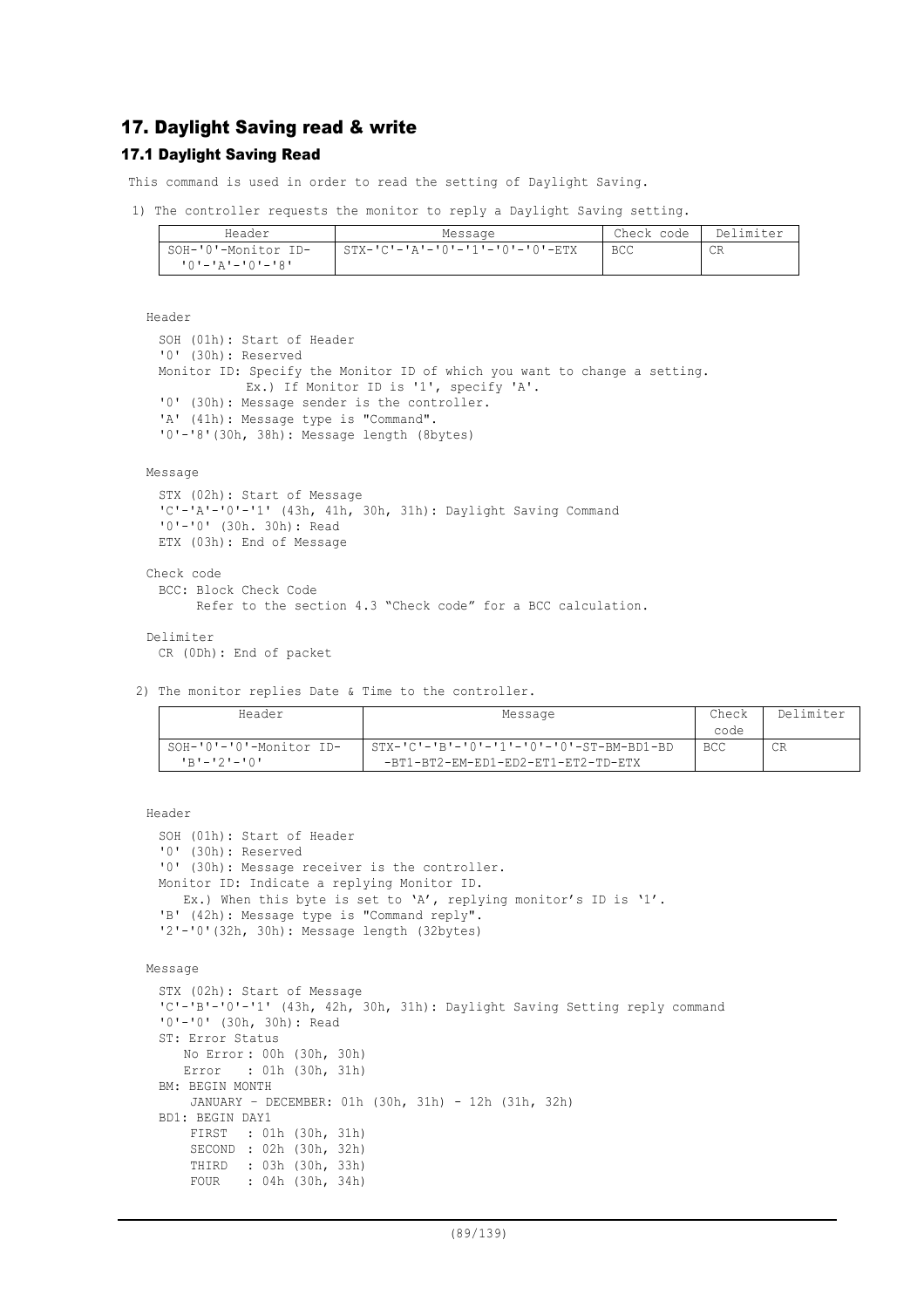```
 LAST : 05h (30h, 35h)
 BD2: BEGIN DAY2 (Day of the week)
      SUNDAY : 01h (30h, 31h)
     MONDAY : 02h (30h, 32h)<br>TUESDAY : 03h (30h, 33h)
                  : 03h (30h, 33h)
   WEDNESDAY : 04h (30h, 34h)
   THURSDAY : 05h (30h, 35h)
      FRIDAY : 06h (30h, 36h)
      SATURDAY : 07h (30h, 37h)
 BT1: BEGIN TIME1 (Hour)
      00h (30h, 30h) – 23 (32h, 33h)
 BT2: BEGIN TIME2 (Minute)
      00h (30h, 30h) – 59 (35h, 39h)
 EM: END MONTH
      JANUARY – DECEMBER: 01h (30h, 31h) - 12h (31h, 32h)
 ED1: END DAY1
      FIRST : 01h (30h, 31h)
      SECOND : 02h (30h, 32h)
      THIRD : 03h (30h, 33h)
      FOUR : 04h (30h, 34h)
      LAST : 05h (30h, 35h)
 ED2: END DAY2 (Day of the week)
      SUNDAY : 01h (30h, 31h)
     MONDAY : 02h (30h, 32h)<br>TUESDAY : 03h (30h, 33h)
                 : 03h (30h, 33h) WEDNESDAY : 04h (30h, 34h)
      THURSDAY : 05h (30h, 35h)
   FRIDAY : 06h (30h, 36h)
   SATURDAY : 07h (30h, 37h)
 ET1: END TIME1 (Hour)
      00h (30h, 30h) – 23 (32h, 33h)
 ET2: END TIME2 (Minute)
      00h (30h, 30h) – 59 (35h, 39h)
 TD: TIME DIFFERENCE
      +01:00 : 00h (30h, 30h)
      +00:30 : 01h (30h, 31h)
      -00:30 : 02h (30h, 32h)
       -01:00 : 03h (30h, 33h)
 ETX (03h): End of Message
Check code
```
BCC: Block Check Code Refer to the section 4.3 "Check code" for a BCC calculation.

Delimiter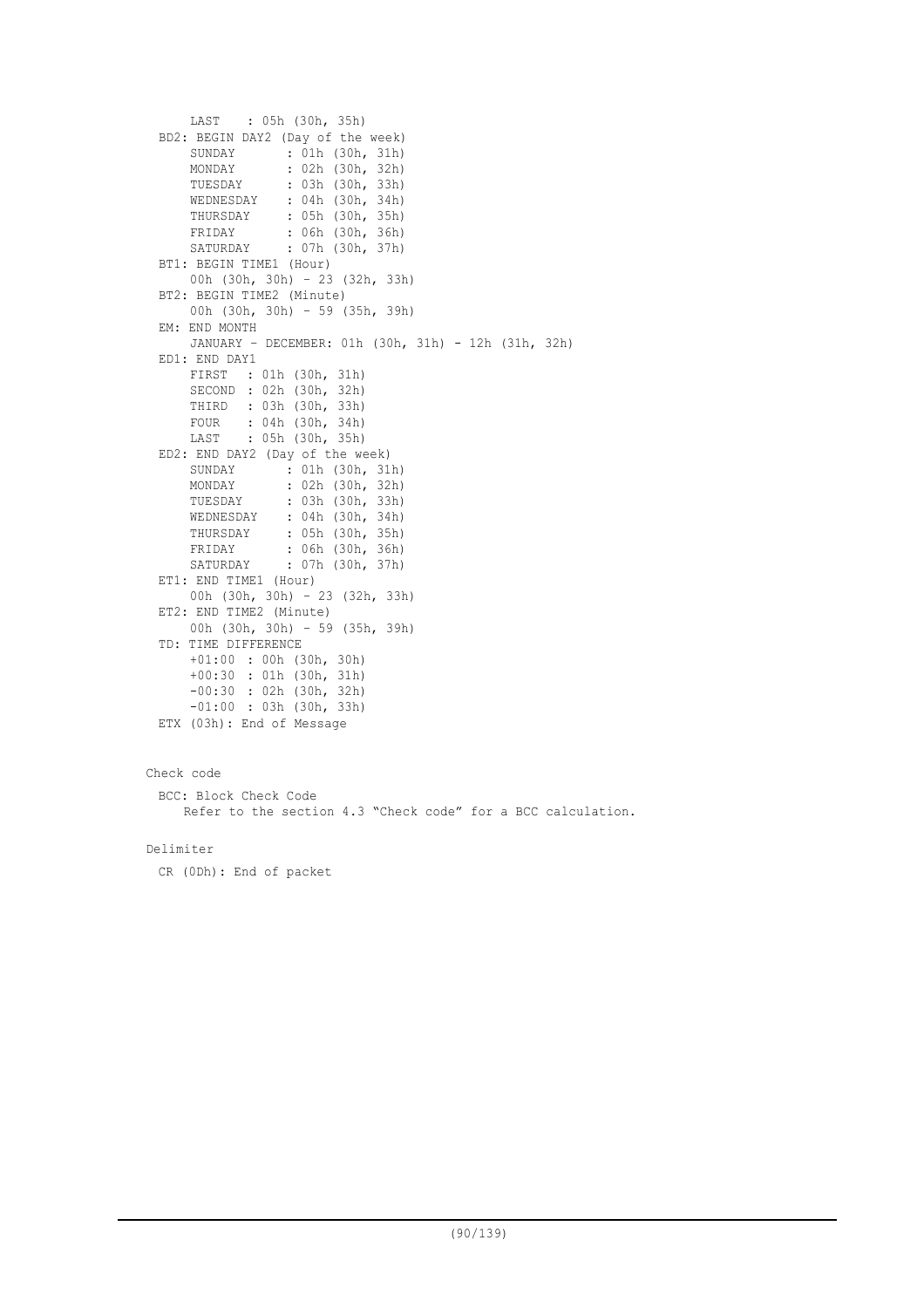## 17.2 Daylight Saving Write

This command is used in order to write the setting of the Daylight Saving.

1) The controller requests the monitor to write Daylight Saving.

| Header                           | Message                                   | Check code   Delimiter |    |
|----------------------------------|-------------------------------------------|------------------------|----|
| SOH-'0'-Monitor ID-              | 1 STX-'C'-'A'-'0'-'1'-'0'-'1'-BM-BD1-BD2- | - BCC                  | CR |
| 「 () ' ― ' A ' ― ' 1 ' ― ' E ' ― | BT1-BT2-EM-ED1-ED2-ET1-ET2-TD-ETX         |                        |    |

Header

SOH (01h): Start of Header '0' (30h): Reserved Monitor ID: Specify the Monitor ID of which you want to change a setting. Ex.) If Monitor ID is '1', specify 'A'. '0' (30h): Message sender is the controller. 'A' (41h): Message type is "Command". '1'-'E'(31h, 45h): Message length (30bytes)

#### Message

```
STX (02h): Start of Message
'C'-'A'-'0'-'1' (43h, 41h, 30h, 31h): Daylight Saving Setting Command
'0'-'1' (30h, 31h): Write
BM: BEGIN MONTH
     JANUARY – DECEMBER: 01h (30h, 31h) - 12h (31h, 32h)
BD1: BEGIN DAY1
     FIRST : 01h (30h, 31h)
     SECOND : 02h (30h, 32h)
     THIRD : 03h (30h, 33h)
     FOUR : 04h (30h, 34h)
     LAST : 05h (30h, 35h)
BD2: BEGIN DAY2 (Day of the week)
     SUNDAY : 01h (30h, 31h)
    MONDAY : 02h (30h, 32h)<br>TUESDAY : 03h (30h, 33h)
                : 03h (30h, 33h)
     WEDNESDAY : 04h (30h, 34h)
    THURSDAY : 05h (30h, 35h)<br>FRIDAY : 06h (30h, 36h)
                : 06h (30h, 36h) SATURDAY : 07h (30h, 37h)
BT1: BEGIN TIME1 (Hour)
     00h (30h, 30h) – 23 (32h, 33h)
BT2: BEGIN TIME2 (Minute)
     00h (30h, 30h) – 59 (35h, 39h)
EM: END MONTH
     JANUARY – DECEMBER: 01h (30h, 31h) - 12h (31h, 32h)
ED1: END DAY1
     FIRST : 01h (30h, 31h)
     SECOND : 02h (30h, 32h)
     THIRD : 03h (30h, 33h)
     FOUR : 04h (30h, 34h)
     LAST : 05h (30h, 35h)
ED2: END DAY2 (Day of the week)
     SUNDAY : 01h (30h, 31h)
     MONDAY : 02h (30h, 32h)
     TUESDAY : 03h (30h, 33h)
     WEDNESDAY : 04h (30h, 34h)
     THURSDAY : 05h (30h, 35h)
     FRIDAY : 06h (30h, 36h)
     SATURDAY : 07h (30h, 37h)
ET1: END TIME1 (Hour)
     00h (30h, 30h) – 23 (32h, 33h)
ET2: END TIME2 (Minute)
     00h (30h, 30h) – 59 (35h, 39h)
TD: TIME DIFFERENCE
     +01:00 : 00h (30h, 30h)
     +00:30 : 01h (30h, 31h)
```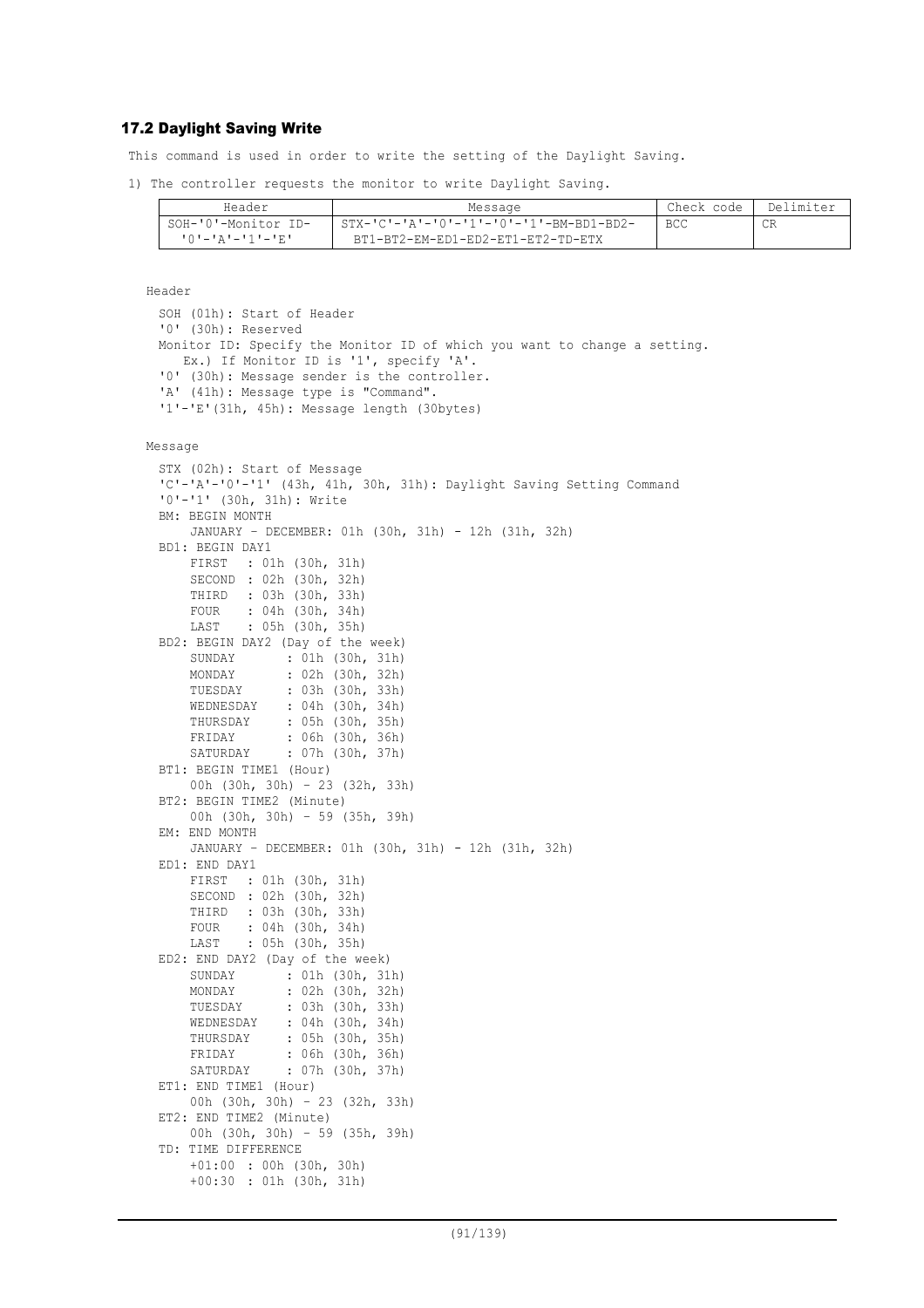```
 -00:30 : 02h (30h, 32h)
       -01:00 : 03h (30h, 33h)
 ETX (03h): End of Message
Check code
 BCC: Block Check Code
       Refer to the section 4.3 "Check code" for a BCC calculation.
Delimiter
 CR (0Dh): End of packet
```
2) The monitor replies a written in result.

| Header                  | Message                            | Check code | Delimiter |
|-------------------------|------------------------------------|------------|-----------|
| SOH-'0'-'0'-Monitor ID- | STX-'C'-'B'-'0'-'1'-'0'-'1'-ST-ETX | <b>BCC</b> | CR        |
| י בי – י ∩י – י בי      |                                    |            |           |

### Header

```
SOH (01h): Start of Header
'0' (30h): Reserved
'0' (30h): Message receiver is the controller.
Monitor ID: Indicate a replying Monitor ID.
  Ex.) When this byte is set to 'A', replying monitor's ID is '1'.
'B' (42h): Message type is "Command reply".
'0'-'A'(30h, 41h): Message length (10bytes)
```
### Message

```
STX (02h): Start of Message
'C'-'B'-'0'-'1' (43h, 42h, 30h, 31h): Daylight Saving Setting Command
'0'-'1' (30h, 31h): Write
ST: Error Status
    No Error : 00h (30h, 30h)
    Error : 01h (30h, 31h)
ETX (03h): End of Message
```
### Check code

BCC: Block Check Code Refer to the section 4.3 "Check code" for a BCC calculation.

### Delimiter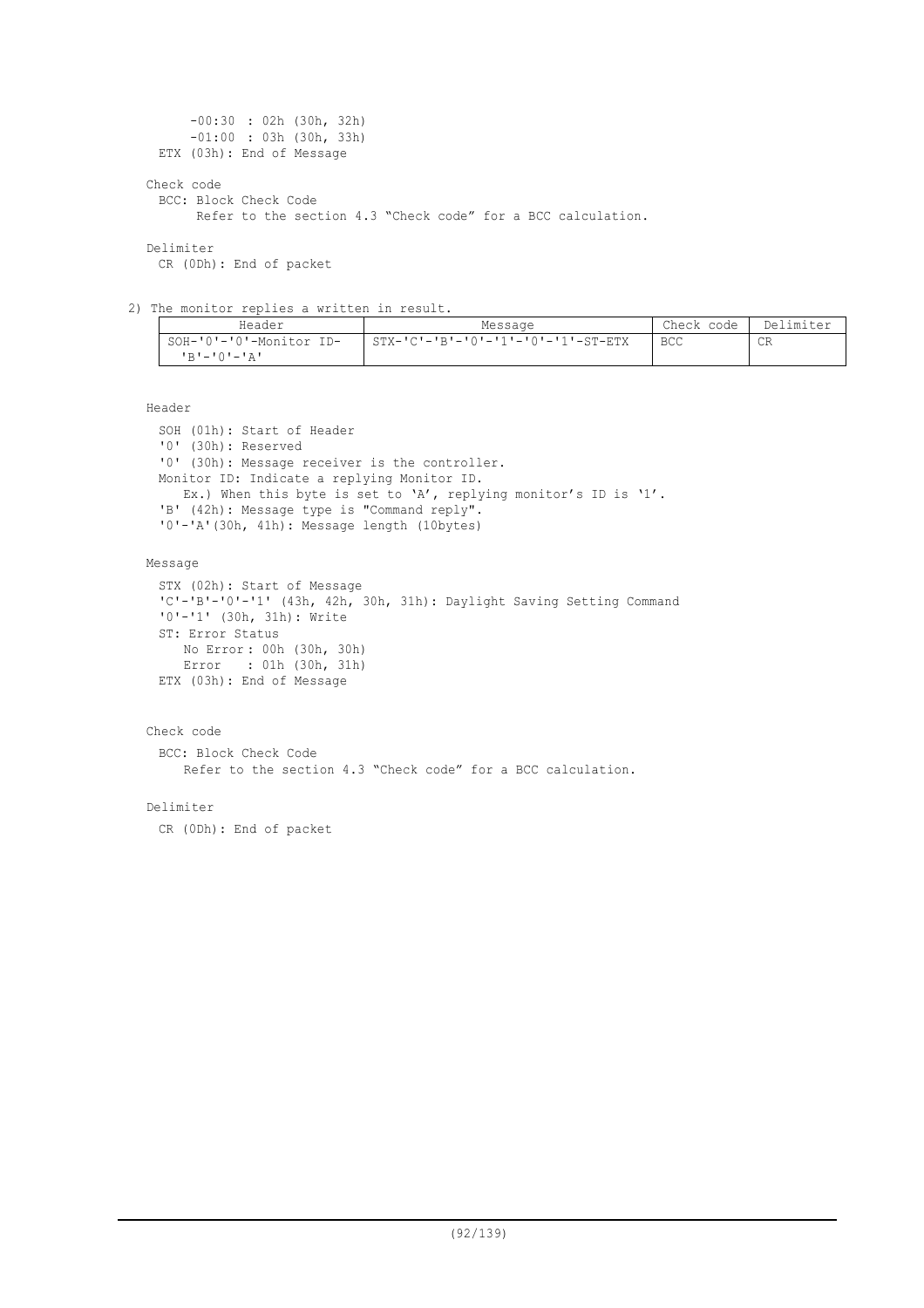# 18. Firmware Version

# 18.1 Firmware Version Read

This command is used in order to read a firmware version (FIRMWARE REVISION).

```
1) The controller requests the monitor to reply a firmware version.
```

| Header                  | Message                      | Check code | Delimiter |
|-------------------------|------------------------------|------------|-----------|
| SOH-'0'-Monitor ID-     | $STX-ICI-IAI-I0I-I2I-TY-ETX$ | <b>BCC</b> | СR        |
| $101 - 121 - 101 - 181$ |                              |            |           |

Header

```
SOH (01h): Start of Header
'0' (30h): Reserved
Monitor ID: Specify the Monitor ID of which you want to change a setting.
  Ex.) If Monitor ID is '1', specify 'A'.
'0' (30h): Message sender is the controller.
'A' (41h): Message type is "Command".
'0'-'8'(30h, 38h): Message length (8bytes)
```
Message

```
STX (02h): Start of Message
 'C'-'A'-'0'-'2' (43h, 41h, 30h, 32h): Firmware Version Command
 TY: Firmware Type
     Firmware: 00h (30h, 30h)
 ETX (03h): End of Message
Check code
 BCC: Block Check Code
       Refer to the section 4.3 "Check code" for a BCC calculation.
```
Delimiter

CR (0Dh): End of packet

2) The monitor replies a firmware version to the controller.

| Header                  | Message                      | Check code | Delimiter |
|-------------------------|------------------------------|------------|-----------|
| SOH-'0'-Monitor ID-     | STX-'C'-B'-'0'-'2'-ST-TY-MV- | BCC        |           |
| $101 - 1R1 - 111 - 111$ | PP-BV1-BV2-BV3-BR1-BR2-ETX   |            |           |

Header

```
SOH (01h): Start of Header
 '0' (30h): Reserved
 '0' (30h): Message receiver is the controller.
 Monitor ID: Indicate a replying Monitor ID.
   Ex.) When this byte is set to 'A', replying monitor's ID is '1'.
 'B' (42h): Message type is "Command reply".
 '1'-'1'(31h, 31h): Message length (17bytes)
Message
 STX (02h): Start of Message
 'C'-'B'-'0'-'2' (43h, 42h, 30h, 32h): Firmware Version Read reply
 ST: Error Status
     No Error : 00h (30h, 30h)
     Error : 01h (30h, 31h)
 TY: Firmware Type
     Firmware : 00h (30h, 30h)
 MV: Major Version:
    00h (30h, 30h) – 09h (30h, 39h)
 PP: Period:
     2Eh (32h, 45h) (fixed)
 BV1: Minor (Basic) Version1:
```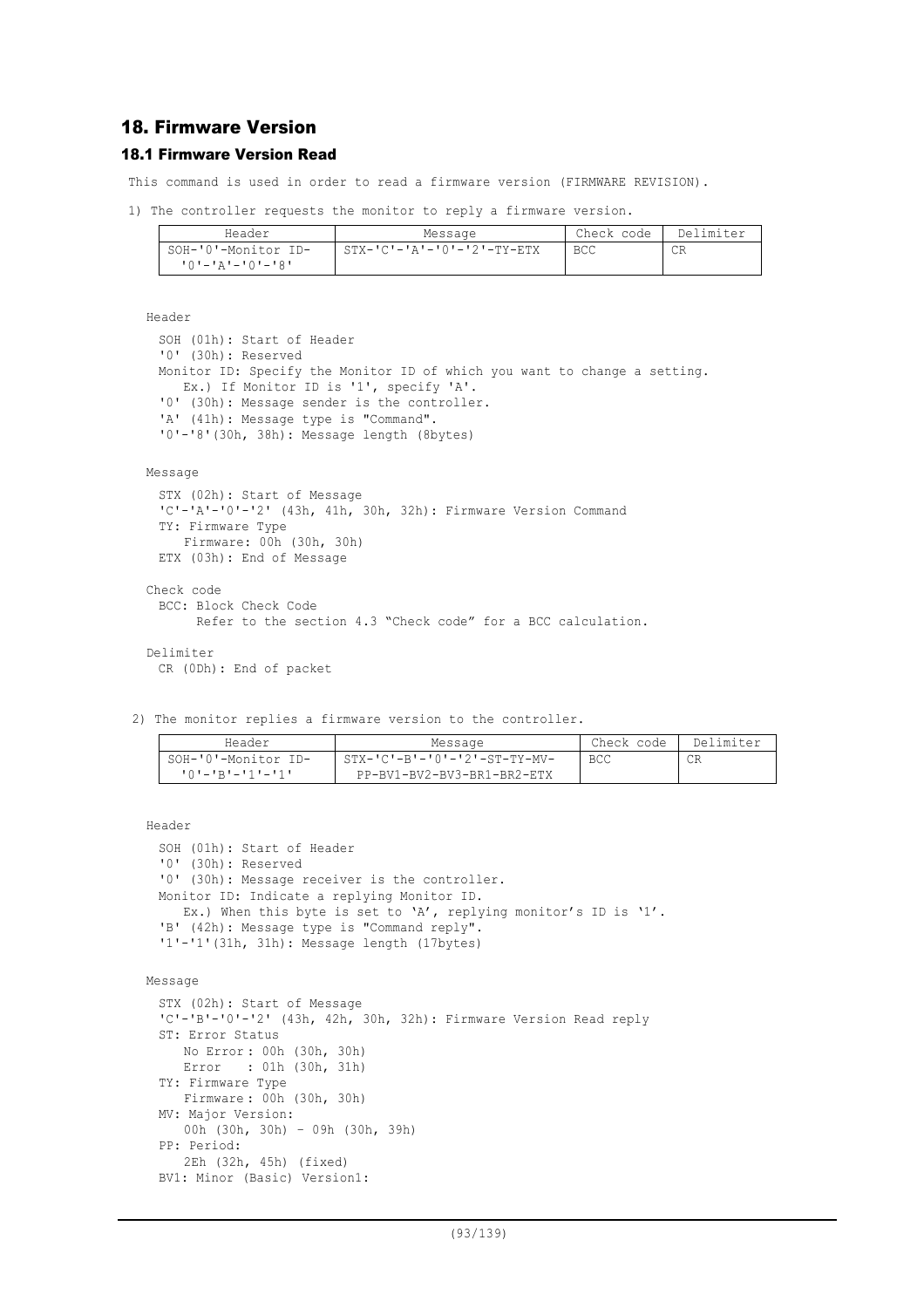```
00h (30h, 30h) – 09h (30h, 39h)
BV2: Minor (Basic) Version2:
  00h (30h, 30h) – 09h (30h, 39h)
BV3: Minor (Basic) Version3:
   00h (30h, 30h) – 09h (30h, 39h)
BR1: Branch Version1:
   A:41h (34h, 31h) – Z:5Ah (35h, 41h)
BR2: Branch Version2:
  A:41h (34h, 31h) – Z:5Ah (35h, 41h)
```
Check code

BCC: Block Check Code Refer to the section 4.3 "Check code" for a BCC calculation.

Delimiter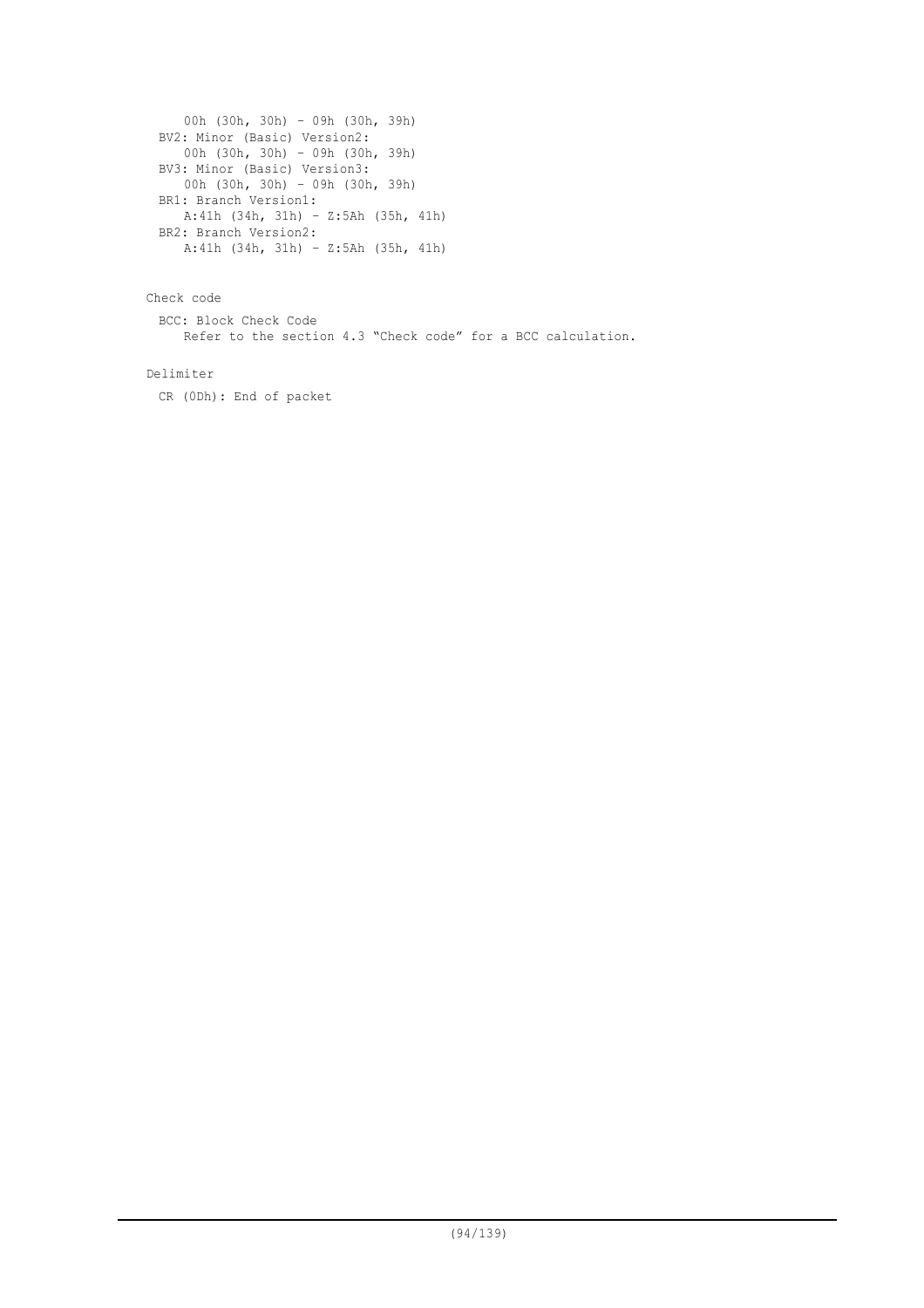# 19. Auto ID

# 19.1 Auto ID Execute

This command is used in order to execute Auto ID function.

1) The controller requests the monitor to execute Auto ID function.

| Header                    | Message                                  | Check code | Delimiter |
|---------------------------|------------------------------------------|------------|-----------|
| SOH-'0'-Monitor ID-       | $\Gamma$ STX-'C'-'A'-'0'-'A'-'0'-'1'-ETX | <b>BCC</b> | СR        |
| י 8' – י 0' – י 4' – י 0' |                                          |            |           |
| Header                    |                                          |            |           |

SOH (01h): Start of Header '0' (30h): Reserved Monitor ID: Specify the Monitor ID of which you want to change a setting. Ex.) If Monitor ID is '1', specify 'A'. '0' (30h): Message sender is the controller. 'A' (41h): Message type is "Command". '0'-'8'(30h, 38h): Message length (8byte)

#### Message

```
STX (02h): Start of Message
 'C'-'A'-'0'-'A' (43h, 41h, 30h, 41h, 30h, 31h): Auto ID Command
 '0'-'1' (30h, 30h): Execute
 ETX (03h): End of Message
Check code
 BCC: Block Check Code
       Refer to the section 4.3 "Check code" for a BCC calculation.
Delimiter
 CR (0Dh): End of packet
```
2) The monitor replies receipt result.

| Header                                 | Message                                 | Check code | Delimiter |
|----------------------------------------|-----------------------------------------|------------|-----------|
| SOH-'0'-'0'-Monitor ID-<br>IR'-'0'-'A' | $STX-ICI-IBI-I0I-IAI-I0I-I-I-II-ST-ETX$ | BCC        | CR        |

Header

```
SOH (01h): Start of Header
'0' (30h): Reserved
'0' (30h): Message receiver is the controller.
Monitor ID: Indicate a replying Monitor ID.
  Ex.) When this byte is set to 'A', replying monitor's ID is '1'.
'B' (42h): Message type is "Command reply".
'0'-'A'(30h,41h): Message length (10byte)
```

```
Message
```

```
STX (02h): Start of Message
IC'-IB'-I0'-IA' (43h, 42h, 30h, 41h, 30h, 31h): Auto ID Reply Command
'0'-'1' (30h, 30h): Execute
ST: Error Status
    No Error : 00h (30h, 30h)
    Error : 01h (30h, 31h)
ETX (03h): End of Message
```

```
Check code
 BCC: Block Check Code
    Refer to the section 4.3 "Check code" for a BCC calculation.
```
### Delimiter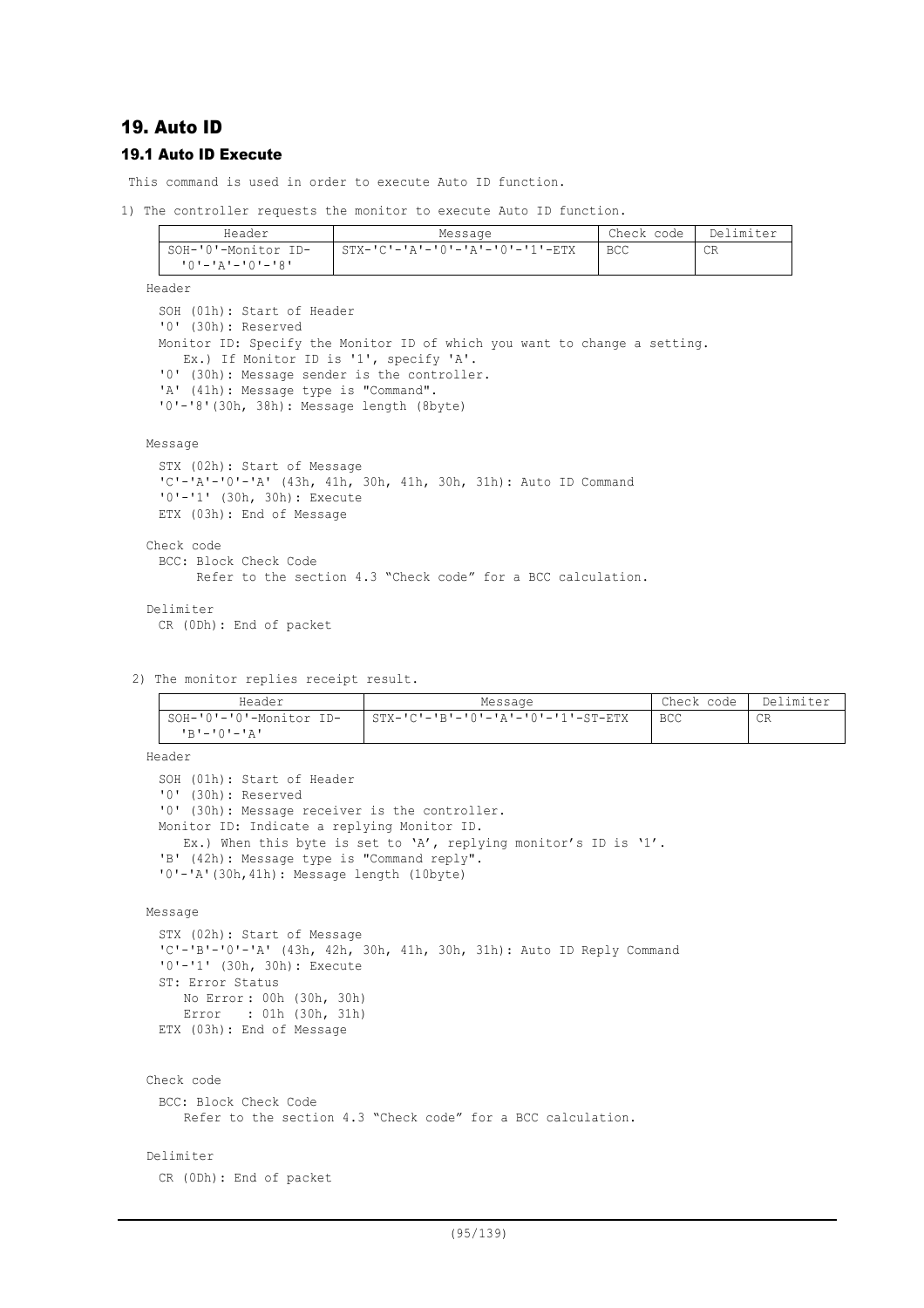# 19.2 Auto ID Complete

This command is used in order to notify complete status of Auto ID.

1) The monitor sends the controller to complete status of Auto ID.

| Header              | Message                                | Check code | Delimiter |
|---------------------|----------------------------------------|------------|-----------|
| SOH-'0'-Monitor ID- | STX-'C'-'A'-'O'-'A'-'O'-'2'-ST-MON-ETX | BCC        | CR        |
| י∩י−י∧י−י∧י         |                                        |            |           |

Header

SOH (01h): Start of Header '0' (30h): Reserved Monitor ID: Specify the Monitor ID of which you want to change a setting. Ex.) If Monitor ID is '1', specify 'A'. '0' (30h): Message sender is the controller. 'A' (41h): Message type is "Command". '0'-'C'(30h,43h): Message length (12byte)

```
Message
```

```
STX (02h): Start of Message
 'C'-'A'-'0'-'A'-'0'-'2' (43h, 41h, 30h, 41h, 30h, 32h): Auto ID
 '0'-'2' (30h,32h): Complete
 ST: Error Status
     No Error : 00h (30h, 30h)
     Error : 01h (30h, 31h)
 MON: DETECTED MONITORS
     01h (30h, 31h) - 64h (36h, 34h)
 ETX (03h): End of Message
Check code
 BCC: Block Check Code
```
Refer to the section 4.3 "Check code" for a BCC calculation.

```
Delimiter
 CR (0Dh): End of packet
```
2) The controller replies to the monitor.

| Header                                   | Message                            | Check code | Delimiter |
|------------------------------------------|------------------------------------|------------|-----------|
| SOH-'0'-'0'-Monitor ID-<br>י בי—י∩י−י בי | STX-'C'-'B'-'O'-'A'-'O'-'2'-ST-ETX | BCC        | CR        |

eader

```
SOH (01h): Start of Header
'0' (30h): Reserved
'0' (30h): Message receiver is the controller.
Monitor ID: Indicate a replying Monitor ID.
  Ex.) When this byte is set to 'A', replying monitor's ID is '1'.
'B' (42h): Message type is "Command reply".
'0'-'A'(30h,41h): Message length (10byte)
```

```
Message
```

```
STX (02h): Start of Message
'C'-'B'-'0'-'A' (43h, 42h, 30h, 41h): Auto ID Reply Command
'0'-'2' (30h,32h): Complete
ST : Error Status
   No Error : 00h (30h, 30h) *Fixed
ETX (03h): End of Message
```

```
Check code
```
BCC: Block Check Code Refer to the section 4.3 "Check code" for a BCC calculation.

### Delimiter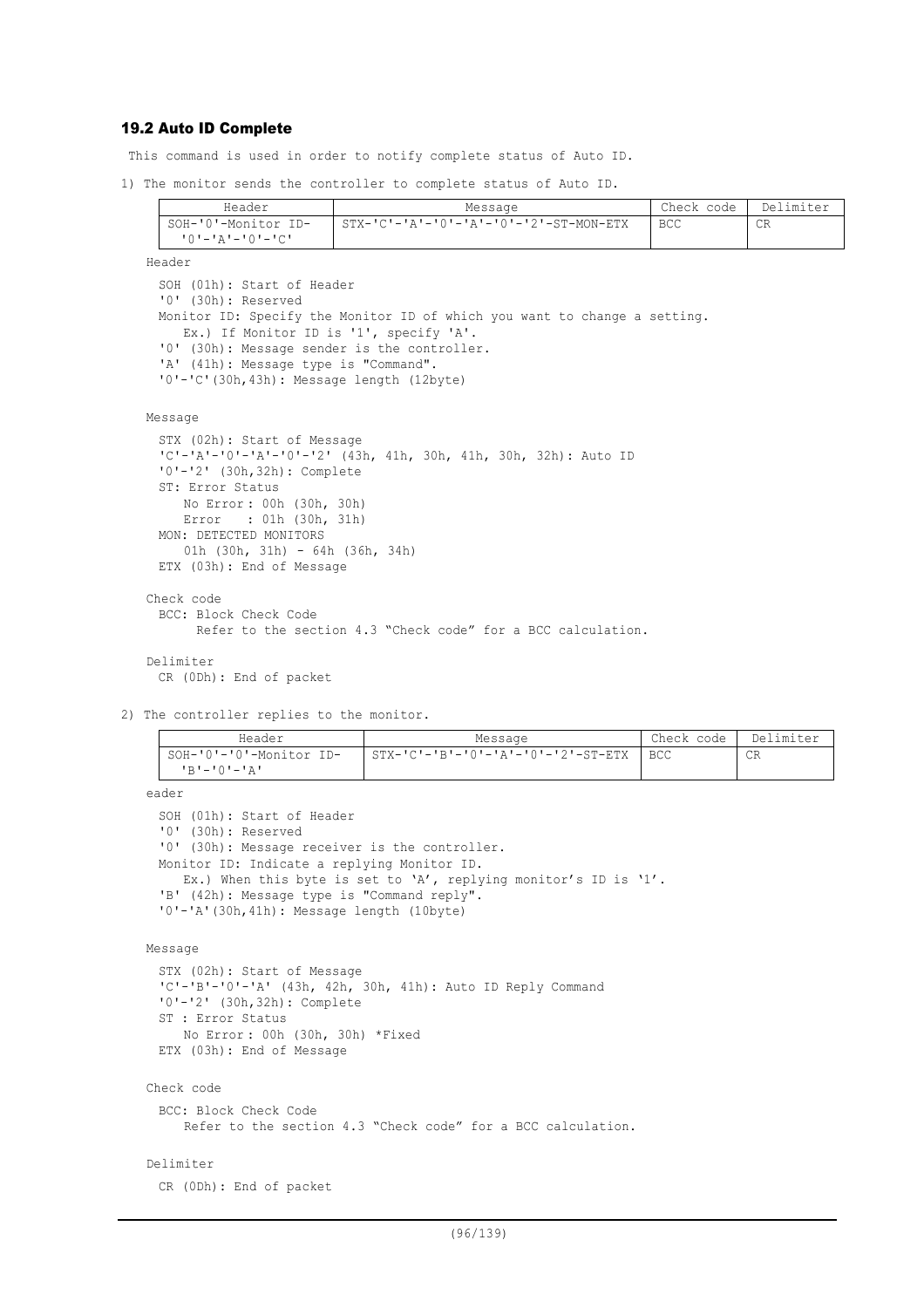# 19.3 Auto ID Reset

This command is used in order to reset Auto ID.

1) The controller requests the monitor to reset Auto ID.

| Header              | Message                         | Check code | Delimiter |
|---------------------|---------------------------------|------------|-----------|
| SOH-'0'-Monitor ID- | STX-'C'-'A'-'O'-'A'-'O'-'3'-ETX | BCC        | СR        |
| 10'-'A'-'0'-'8'     |                                 |            |           |

```
Header
```

```
SOH (01h): Start of Header
 '0' (30h): Reserved
 Monitor ID: Specify the Monitor ID of which you want to change a setting.
    Ex.) If Monitor ID is '1', specify 'A'.
  '0' (30h): Message sender is the controller.
  'A' (41h): Message type is "Command".
 '0'-'8'(30h, 38h): Message length (8byte)
Message
 STX (02h): Start of Message
 'C'-'A'-'0'-'A' (43h, 41h, 30h, 41h): Auto ID Command
 '0'-'3' (30h, 33h): Reset
 ETX (03h): End of Message
Check code
 BCC: Block Check Code
```
Refer to the section 4.3 "Check code" for a BCC calculation.

#### Delimiter

```
CR (0Dh): End of packet
```
2) The monitor replies to the controller.

| Header                    | Message                            | Check code   Delimiter |    |
|---------------------------|------------------------------------|------------------------|----|
| I SOH-'0'-'0'-Monitor ID- | STX-'C'-'B'-'0'-'A'-'0'-'3'-ST-ETX | <b>BCC</b>             | CR |
| י בי – י∩י – י פי         |                                    |                        |    |

Header SOH (01h): Start of Header '0' (30h): Reserved '0' (30h): Message receiver is the controller. Monitor ID: Indicate a replying Monitor ID. Ex.) When this byte is set to 'A', replying monitor's ID is '1'. 'B' (42h): Message type is "Command reply". '0'-'A'(30h,41h): Message length (10byte)

```
Message
```

```
STX (02h): Start of Message
 'C'-'B'-'0'-'A' (43h, 42h, 30h, 41h): Auto ID Reply
 '0'-'3' (30h, 33h): Reset
 ST: Error Status
     No Error : 00h (30h, 30h)
     Error : 01h (30h, 31h)
 ETX (03h): End of Message
Check code
 BCC: Block Check Code
    Refer to the section 4.3 "Check code" for a BCC calculation.
Delimiter
```

```
CR (0Dh): End of packet
```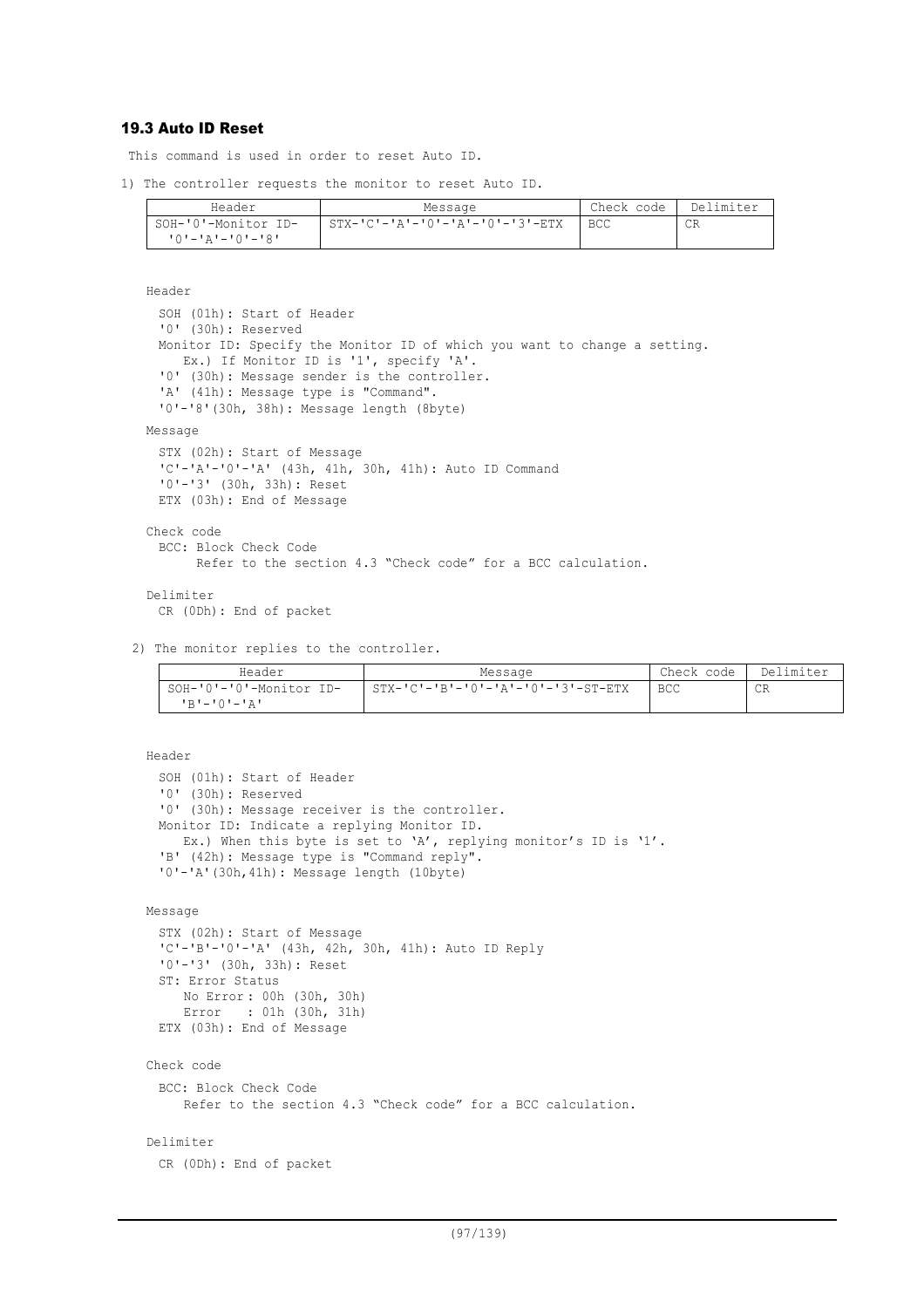# 20. Input Name

### 20.1 Input Name Read

This command is used in order to read the setting of Input Name.

1) The controller requests the monitor to reply Input Name setting.

| Header                                     | Message                                         | Check code | Delimiter |
|--------------------------------------------|-------------------------------------------------|------------|-----------|
| SOH-'0'-Monitor ID-<br>י8'–'0'–'4'–'0'–'8' | $STX - 'C' - 'A' - '0' - '4' - '0' - '0' - ETX$ | <b>BCC</b> | СR        |

Header

```
SOH (01h): Start of Header
'0' (30h): Reserved
Monitor ID: Specify the Monitor ID of which you want to change a setting.
  Ex.) If Monitor ID is '1', specify 'A'.
'0' (30h): Message sender is the controller.
'A' (41h): Message type is "Command".
'0'-'8'(30h, 38h): Message length (8bytes)
```
#### Message

```
STX (02h): Start of Message
 'C'-'A'-'0'-'4' (43h, 41h, 30h, 34h): Input Name Command
 '0'-'0' (30h. 30h): Read
 ETX (03h): End of Message
Check code
 BCC: Block Check Code
       Refer to the section 4.3 "Check code" for a BCC calculation.
```

```
Delimiter
 CR (0Dh): End of packet
```
2) The monitor replies Input Name to the controller.

| Header                                                 | Message                                                                                          | Check<br>code | Delimiter |
|--------------------------------------------------------|--------------------------------------------------------------------------------------------------|---------------|-----------|
| SOH-'0'-'0'-Monitor ID-<br>$'B'$ – LN $(H)$ – LN $(L)$ | $STX - 'C' - 'B' - 'O' - '4' - 'O' - 'O' -$<br>$Data(0) - Data(1) - Data(2) - --- Data(n) - ETX$ | <b>BCC</b>    | CR        |

Header

```
SOH (01h): Start of Header
 '0' (30h): Reserved
 '0' (30h): Message receiver is the controller.
 Monitor ID: Indicate a replying Monitor ID.
    Ex.) When this byte is set to 'A', replying monitor's ID is '1'.
 'B' (42h): Message type is "Command reply".
 LN(H)-LN(L): Message length (byte length), from STX to ETX
    Ex.) The byte data 20h is encoded as ASCII characters '2' and '0' (32h and 30h).
Message
 STX (02h): Start of Message
 'C'-'B'-'0'-'4' (43h, 42h, 30h, 34h): Input Name command reply
 '0'-'0' (30h, 30h): Read
 Data(n) : Input name *n = Max 14 The byte data 20h is encoded as ASCII characters '2' and '0' (32h and 30h).
     Ex.) For example when receiving Data(n) of 35h 36h 34h 37h 34h 31h
         Step1: Input Name data is encoded as character code.
               Example:
                35h 36h 34h 37h 34h 31h -> '5'-'6'-'4'-'7'-'4'-'1'
         Step2: Decode pairs of ASCII characters to hexadecimal values.
               Example:
                 '5'-'6'-'4'-'7'-'4'-'1' -> 56h 47h 41h
```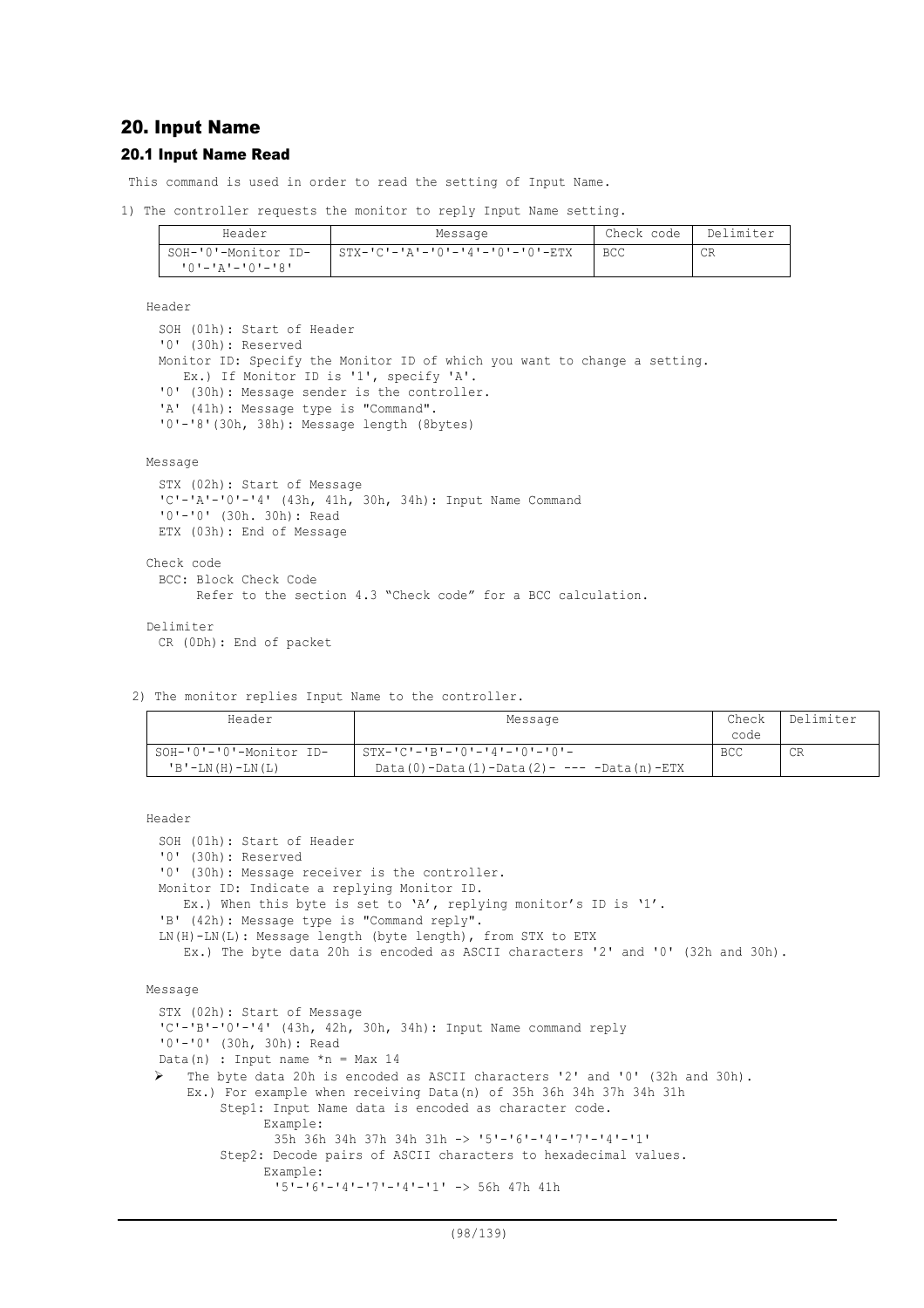Step3: Byte data represents the ASCII string data. Example: 56h 47h 41h -> "VGA" Result: Input Name is "VGA". Note: No null termination character is sent. ETX (03h): End of Message

Check code

BCC: Block Check Code Refer to the section 4.3 "Check code" for a BCC calculation.

Delimiter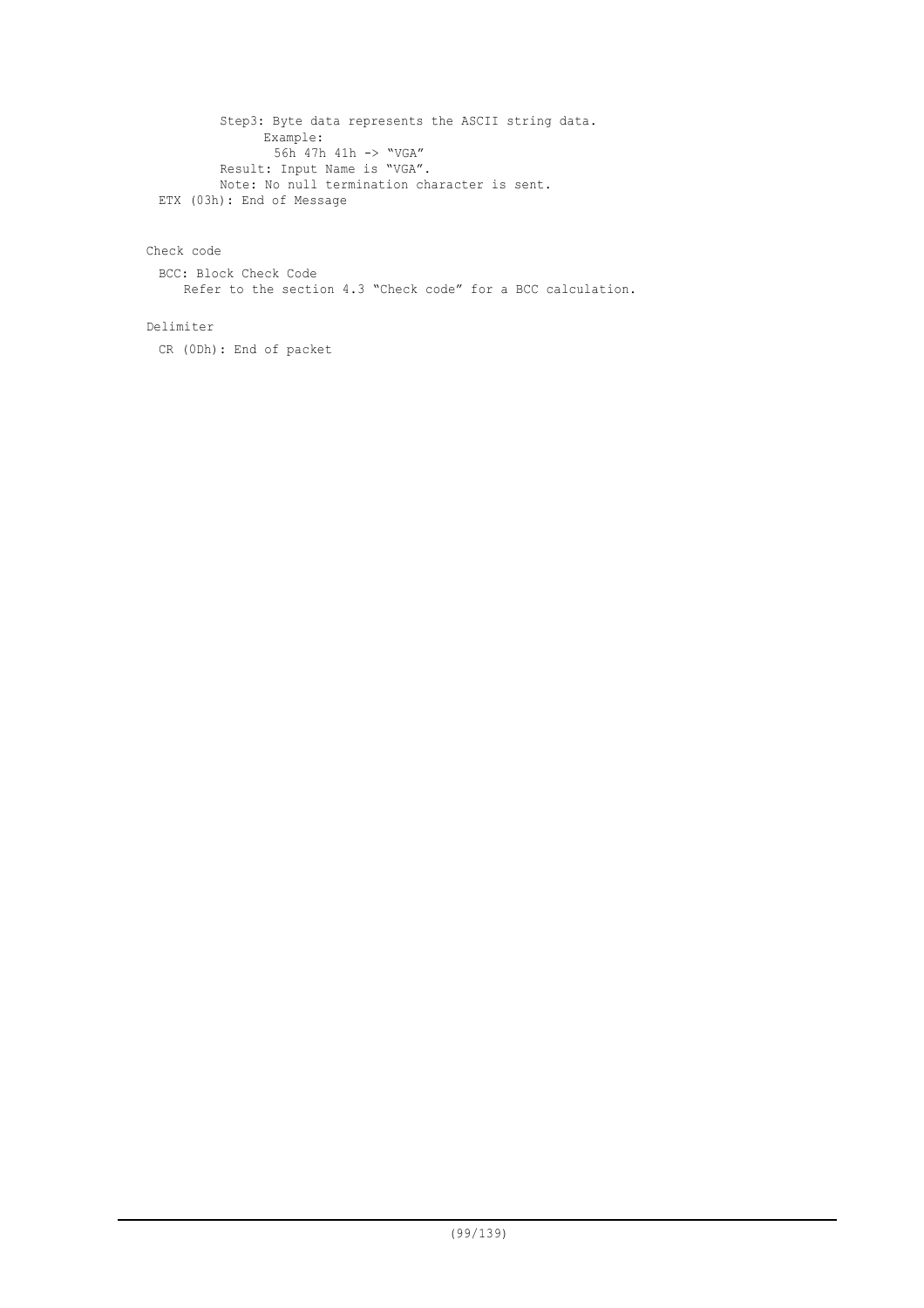# 20.2 Input Name Write

This command is used in order to write the setting of Input Name.

1) The controller requests the monitor to write Input Name.

| Header                        | Message                                           | Check      | Delimiter |
|-------------------------------|---------------------------------------------------|------------|-----------|
|                               |                                                   | code       |           |
| SOH-'0'-Monitor ID-           | $STX-ICI-IAI-IOI-IAI-IO-I-IOI-1$                  | <b>BCC</b> | CR        |
| $'0'$ - $'A'$ - LN(H) - LN(L) | $Data(0) - Data(1) - Data(2) - --- Data(n) - ETX$ |            |           |

```
Header
```

```
SOH (01h): Start of Header
 '0' (30h): Reserved
 Monitor ID: Specify the Monitor ID of which you want to change a setting.
    Ex.) If Monitor ID is '1', specify 'A'.
  '0' (30h): Message sender is the controller.
 'A' (41h): Message type is "Command".
 LN(H)-LN(L): Message length (byte length), from STX to ETX
    Ex.) The byte data 20h is encoded as ASCII characters '2' and '0' (32h and 30h).
Message
 STX (02h): Start of Message
 'C'-'A'-'0'-'4' (43h, 41h, 30h, 34h): Input name Command
 '0'-'1' (30h, 31h): Write
 Data(n) : Input name *n = Max 14 The byte data 20h is encoded as ASCII characters '2' and '0' (32h and 30h).
    Ex.) In the case of Input Name "VGA"
         Step1: Input Name data is handled as character code.
                 Example:
                  "VGA" -> 56h 47h 41h (ASCII)
         Step2: The hexadecimal value of each original character is encoded as two ASCII
                 characters representing the value.
                 Example:
                  56h 47h 41h -> '5'-'6'-'4'-'7'-'4'-'1'
         Result: The following data is assigned to Data(n).
                 35h 36h 34h 37h 34h 31h
 ETX (03h): End of Message
Check code
 BCC: Block Check Code
       Refer to the section 4.3 "Check code" for a BCC calculation.
Delimiter
 CR (0Dh): End of packet
```
2) The monitor replies a written in result.

| Header                  | Message                              | Check code | Delimiter |
|-------------------------|--------------------------------------|------------|-----------|
| SOH-'0'-'0'-Monitor ID- | . STX-'C'-'B'-'0'-'0'-'0'-'1'-ST-ETX | <b>BCC</b> | CR        |
| $1R1 - 1Q1 - 1Q1$       |                                      |            |           |

Header SOH (01h): Start of Header '0' (30h): Reserved '0' (30h): Message receiver is the controller. Monitor ID: Indicate a replying Monitor ID. Ex.) When this byte is set to 'A', replying monitor's ID is '1'. 'B' (42h): Message type is "Command reply". '0'-'A'(30h, 41h): Message length (10bytes)

Message

```
STX (02h): Start of Message
'C'-'B'-'0'-'4' (43h, 42h, 30h, 34h): Input name Command
'0'-'1' (30h, 31h): Write
```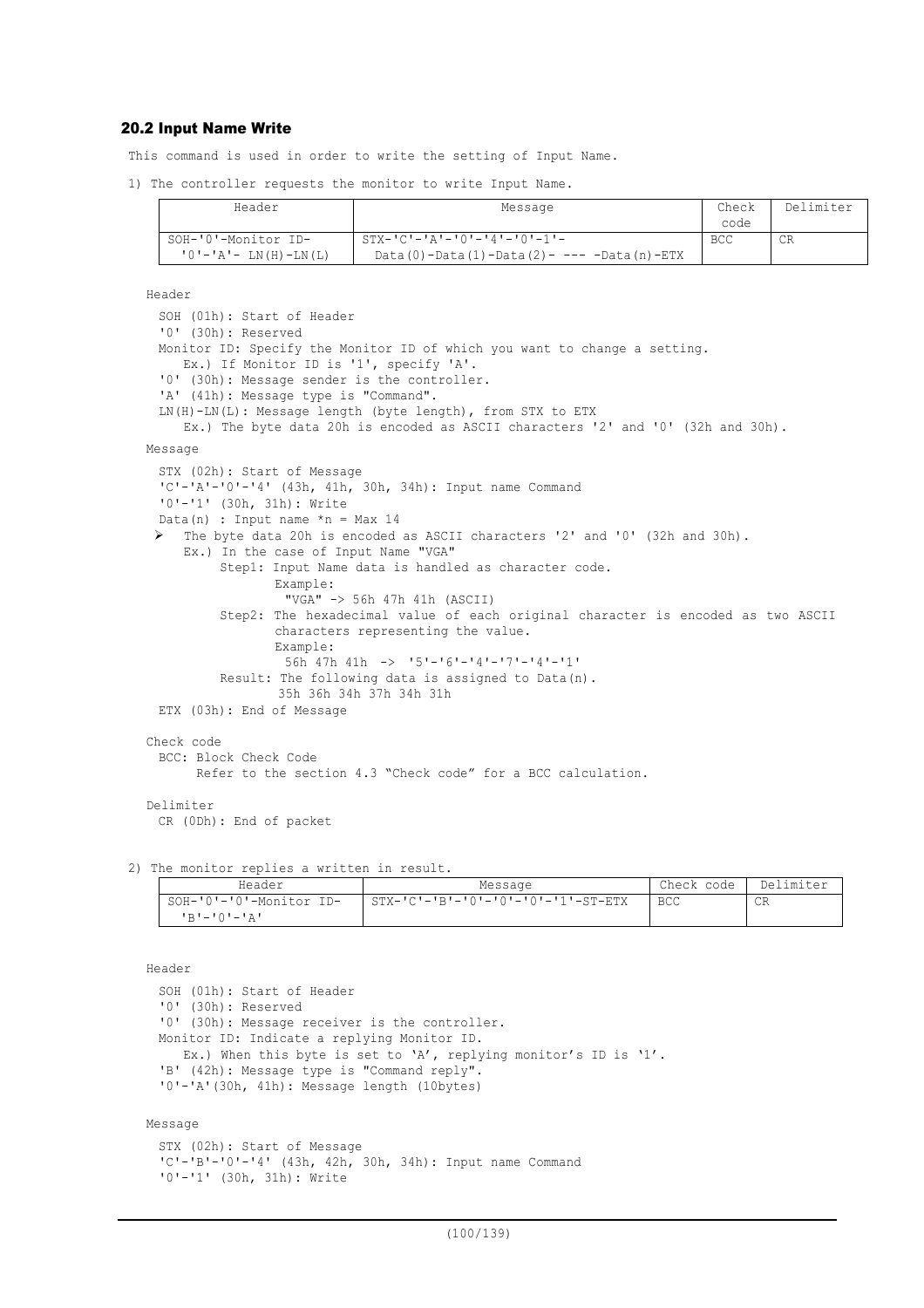```
ST: Status
 00h (30h, 30h): No Error
 01h (30h, 31h): Error
ETX (03h): End of Message
```
# Check code

BCC: Block Check Code Refer to the section 4.3 "Check code" for a BCC calculation.

### Delimiter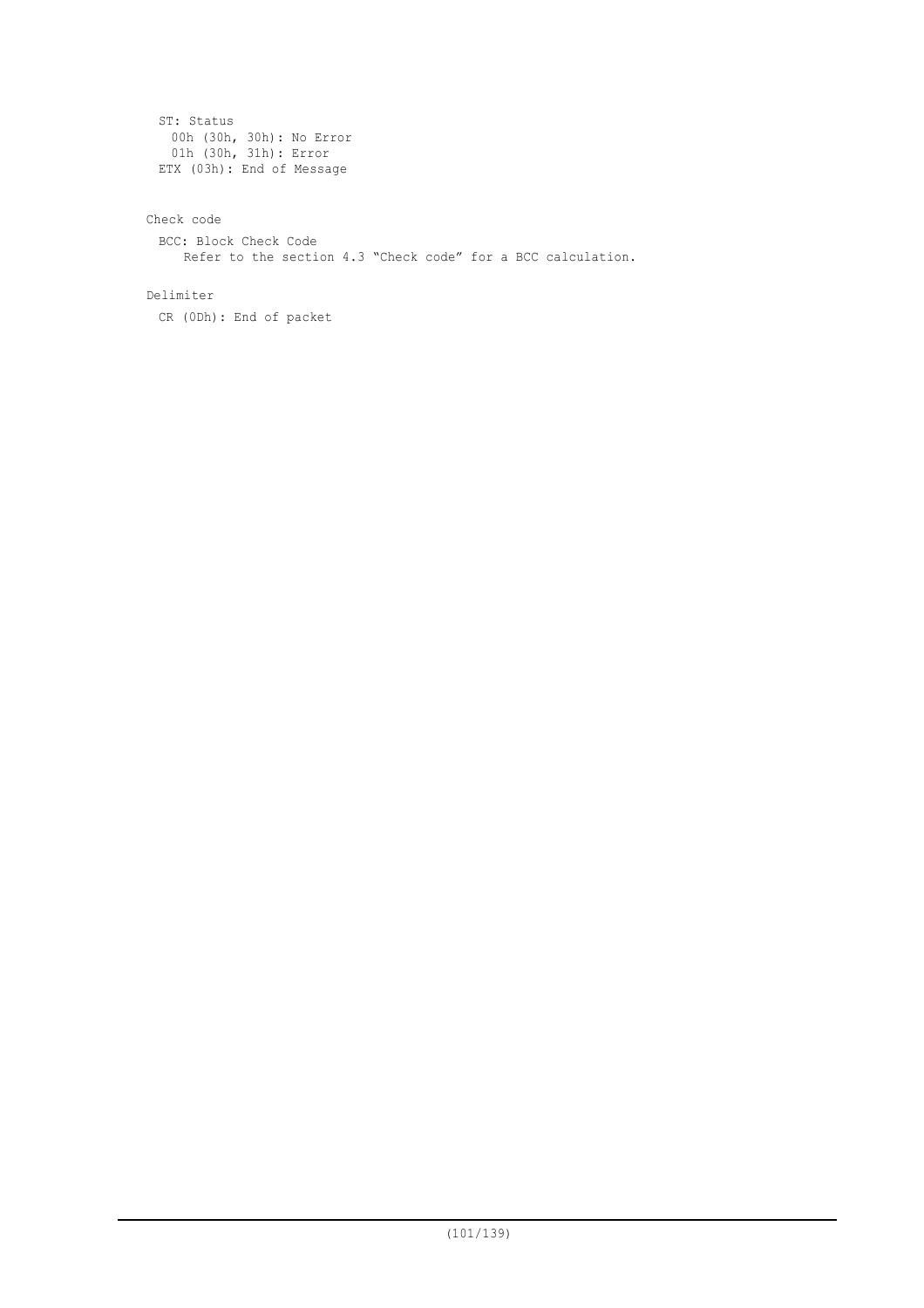# 20.3 Input Name Reset

This command is used in order to reset the Input Name.

1) The controller requests the monitor to reset Input Name.

| Header              | Message                         | Check code | Delimiter |
|---------------------|---------------------------------|------------|-----------|
| SOH-'0'-Monitor ID- | STX-'C'-'A'-'0'-'4'-'0'-'2'-ETX | BCC        | СR        |
| י8'–'0'–'4'–'0'–'8' |                                 |            |           |

Header

```
SOH (01h): Start of Header
'0' (30h): Reserved
Monitor ID: Specify the Monitor ID of which you want to change a setting.
  Ex.) If Monitor ID is '1', specify 'A'.
'0' (30h): Message sender is the controller.
'A' (41h): Message type is "Command".
'0'-'8'(30h, 38h): Message length (8bytes)
```
Message

```
STX (02h): Start of Message
 'C'-'A'-'0'-'4' (43h, 41h, 30h, 34h): Input Name Command
 '0'-'2' (30h. 32h): Reset
 ETX (03h): End of Message
Check code
 BCC: Block Check Code
       Refer to the section 4.3 "Check code" for a BCC calculation.
```
Delimiter CR (0Dh): End of packet

2) The monitor replies result.

| Header                  | Message                            | Check code | Delimiter |
|-------------------------|------------------------------------|------------|-----------|
| SOH-'0'-'0'-Monitor ID- | STX-'C'-'B'-'0'-'0'-'0'-'2'-ST-ETX | <b>BCC</b> | CR        |
| יגי−י∩י−יתי             |                                    |            |           |

```
Header
 SOH (01h): Start of Header
 '0' (30h): Reserved
 '0' (30h): Message receiver is the controller.
 Monitor ID: Indicate a replying Monitor ID.
    Ex.) When this byte is set to 'A', replying monitor's ID is '1'.
  'B' (42h): Message type is "Command reply".
  '0'-'A'(30h, 41h): Message length (10bytes)
Message
 STX (02h): Start of Message
 'C'-'B'-'0'-'4' (43h, 42h, 30h, 34h): Input name Command
 '0'-'2' (30h, 32h): Reset
 ST: Status
   00h (30h, 30h): No Error
   01h (30h, 31h): Error
  ETX (03h): End of Message
Check code
 BCC: Block Check Code
     Refer to the section 4.3 "Check code" for a BCC calculation.
Delimiter
 CR (0Dh): End of packet
```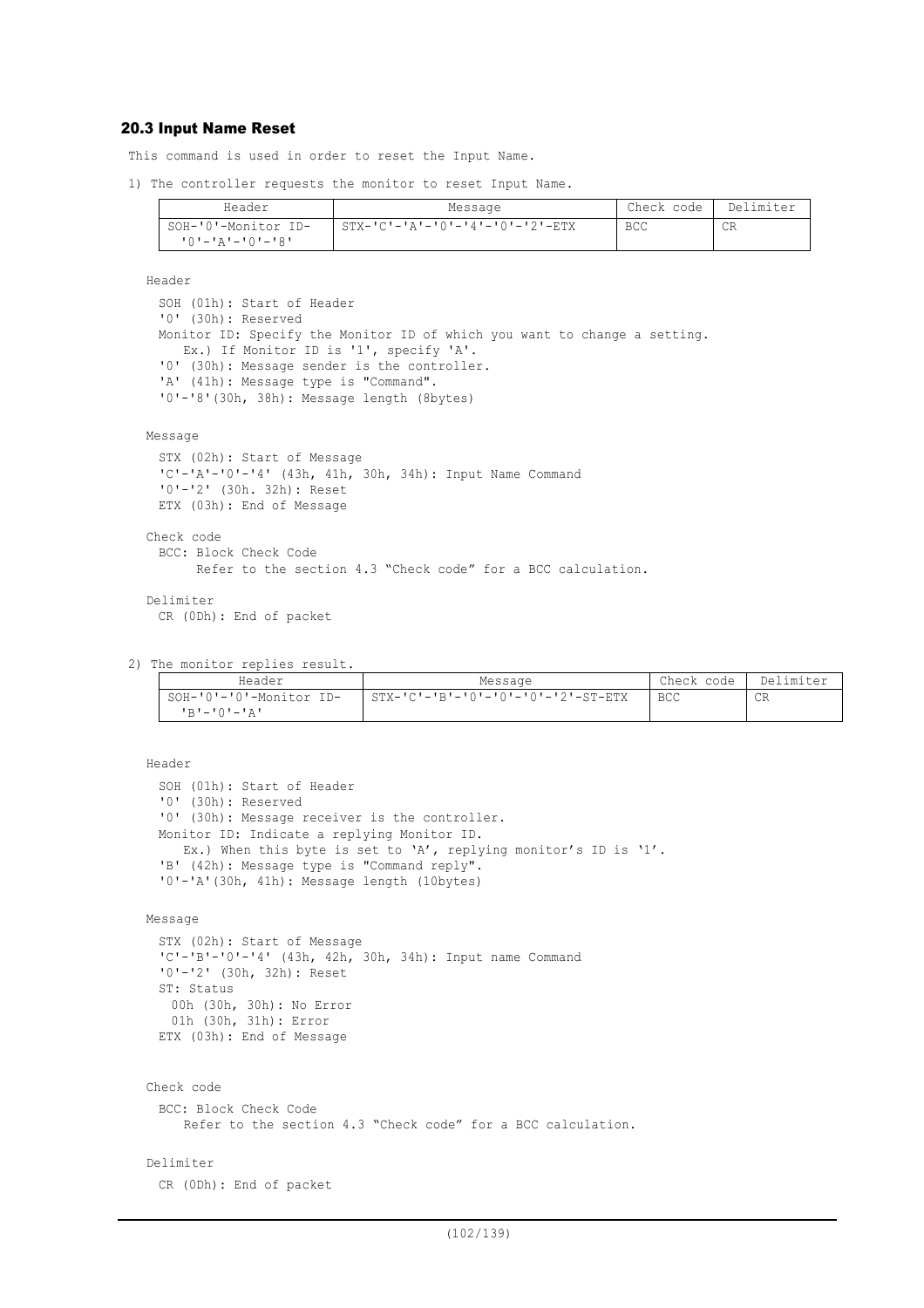# 21. Auto Tile Matrix

# 21.1 Auto Tile Matrix Execute

This command is used in order to activate the Auto Tile Matrix Setup.

```
1) The controller requests the monitor to execute Auto Tile Matrix
```

| Header              | Message                                     | Check code | Delimiter |
|---------------------|---------------------------------------------|------------|-----------|
| SOH-'0'-Monitor ID- | $STX - 'C' - 'A' - 'O' - '3' - 'O' - '1' -$ | <b>BCC</b> | CR        |
|                     | HM-VM-PID-SEL-TMEM-ETX                      |            |           |

Header

```
SOH (01h): Start of Header
'0' (30h): Reserved
Monitor ID: Specify the Monitor ID of which you want to change a setting.
  Ex.) If Monitor ID is '1', specify 'A'.
'0' (30h): Message sender is the controller.
'A' (41h): Message type is "Command".
'1'-'2'(31h, 32h): Message length (18bytes)
```

```
Message
```

```
STX (02h): Start of Message
 'C'-'A'-U'-J' (43h, 41h, 30h, 33h): Auto Tile Matrix Command
 '0'-'1' (30h, 31h): Execution
 HM: HORIZONTAL MONITORS
      01h (30h, 31h) - 10h (31h, 30h)
 VM: VERTICAL MONITORS
      01h (30h, 31h) - 10h (31h, 30h)
 PID: PETTERN ID
      01h (30h, 31h) *Fixed
 SEL: CURRENT INPUT SELECT
     VGA(RGB) : 01h (30h, 31h) *1<br>pvt : 03h (30h, 33h) *1
                    : 03h (30h, 33h) *1 VIDEO : 05h (30h, 35h) *1
      VGA(YPbPr) : 0Ch (30h, 43h) *1
                    : 0Dh (30h, 44h)
     DisplayPort1 : 0Fh (30h, 46h)
     DisplayPort2 : 10h (31h, 30h)
      HDMI1 : 11h (31h, 31h)
      HDMI2 : 12h (31h, 32h)
                    : 82h (38h, 32h) *2 MP : 87h (38h, 37h)
   COMPUTE MODULE : 87h (38h, 37h)
     *1 Available on P404/ P484/ P554/ V404/ V484/ V554/ V404-T/ V484-T/ V554-T
     *2 Not available on P404/ P484/ P554/ V404/ V484/ V554/ V404-T/ V484-T/ V554-T
 TMEM: TILE MATRIX MEM
      COMMON : 00h (30h, 30h)
     INPUT : 01h (30h, 31h)
 ETX (03h): End of Message
Check code
 BCC: Block Check Code
       Refer to the section 4.3 "Check code" for a BCC calculation.
Delimiter
 CR (0Dh): End of packet
```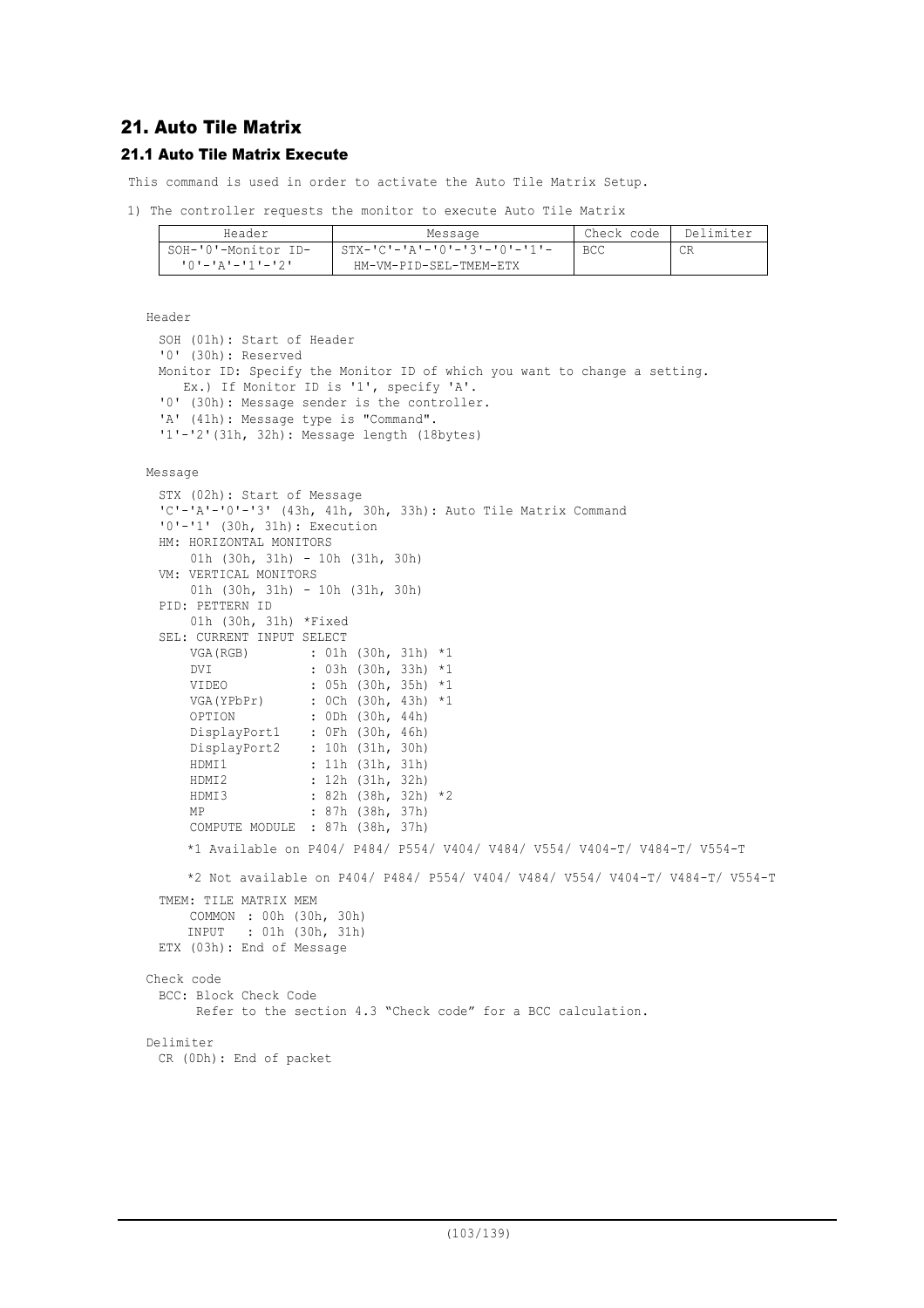2) The monitor replies receipt result.

| Header                  | Message                            | Check code | Delimiter |
|-------------------------|------------------------------------|------------|-----------|
| SOH-'0'-'0'-Monitor ID- | STX-'C'-'B'-'0'-'3'-'0'-'1'-ST-ETX | <b>BCC</b> | СR        |
| י בי—י∩י−י בי           |                                    |            |           |

Header

SOH (01h): Start of Header '0' (30h): Reserved '0' (30h): Message receiver is the controller. Monitor ID: Indicate a replying Monitor ID. Ex.) When this byte is set to 'A', replying monitor's ID is '1'. 'B' (42h): Message type is "Command reply". '0'-'A'(30h, 41h): Message length (10bytes)

Message

```
STX (02h): Start of Message
'C'-'B'-'0'-'3' (43h, 42h, 30h, 33h): Auto Tile Matrix Command
'0'-'1' (30h, 31h): Execution
ST: Error Status
    No Error : 00h (30h, 30h)
    Error : 01h (30h, 31h)
ETX (03h): End of Message
```
Check code

BCC: Block Check Code Refer to the section 4.3 "Check code" for a BCC calculation.

Delimiter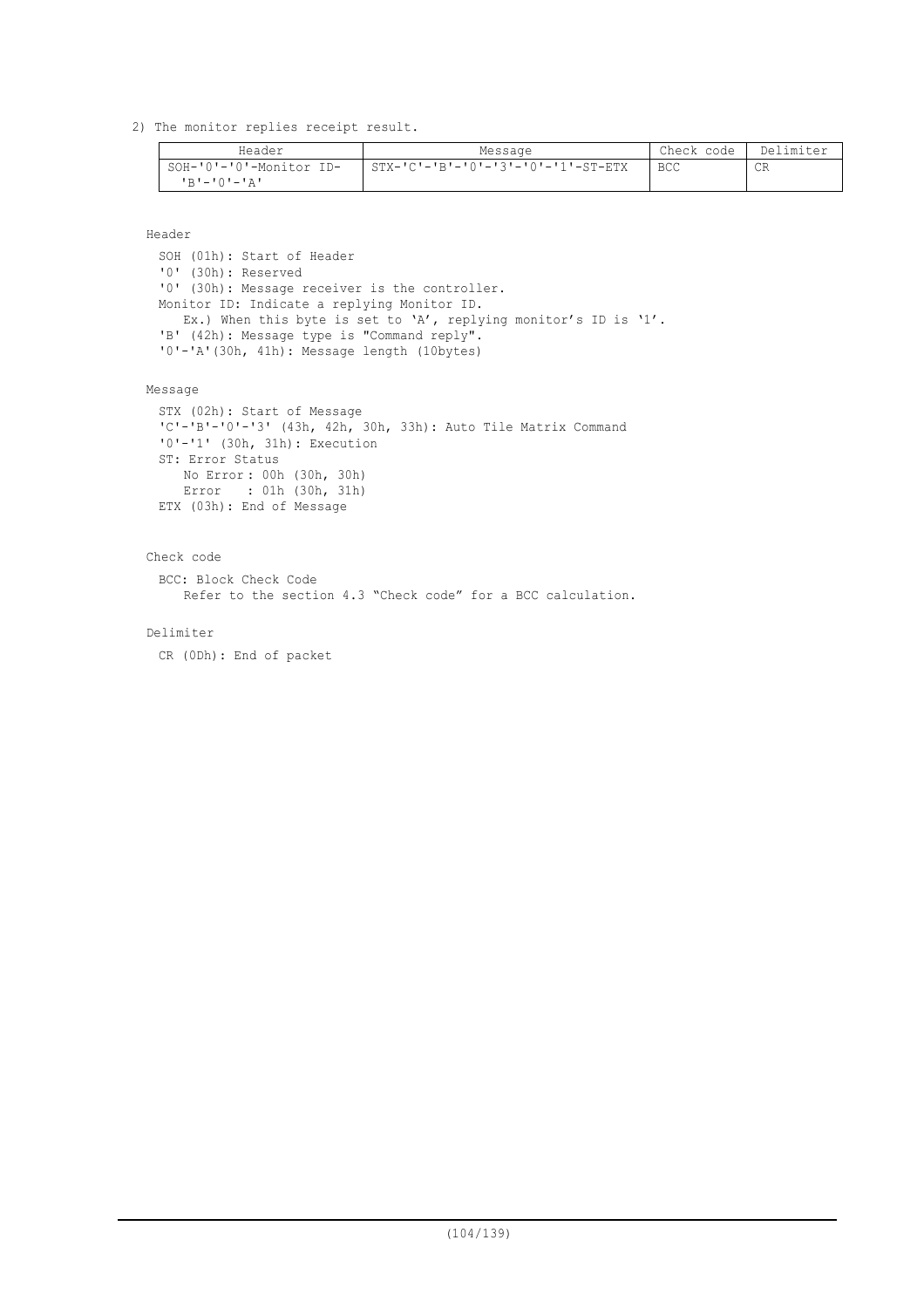### 21.2 Auto Tile Matrix Complete

This command is used in order to notify complete status of Auto Tile Matrix Setup.

1) The monitor notifies that Auto Tile Matrix completed to controller.

| Header                   | Message                                              | Check code | Delimiter |
|--------------------------|------------------------------------------------------|------------|-----------|
| SOH-'0'-Monitor ID-      | $STX - 'C' - 'A' - '0' - '3' - '0' - '2' - ST - ETX$ | BCC.       | CR        |
| י בי – י∩י – י בי – י ∩י |                                                      |            |           |

Header SOH (01h): Start of Header '0' (30h): Reserved Monitor ID: Specify the Monitor ID of which you want to change a setting. Ex.) If Monitor ID is '1', specify 'A'. '0' (30h): Message sender is the controller. 'A' (41h): Message type is "Command". '0'-'A'(30h, 41h): Message length (10bytes)

```
Message
```

```
STX (02h): Start of Message
 'C'-'A'-'0'-'3'-'0'-'2' (43h, 41h, 30h, 33h, 30h, 32h): Auto Tile Matrix Complete
 '0'-'2' (30h, 32h): Notify
 ST: Error Status
     No Error : 00h (30h, 30h)
     Error : 01h (30h, 31h)
 ETX (03h): End of Message
Check code
 BCC: Block Check Code
       Refer to the section 4.3 "Check code" for a BCC calculation.
Delimiter
 CR (0Dh): End of packet
```
2) The controller replies to the monitor.

| Header                  | Message                                    | Check code | Delimiter |
|-------------------------|--------------------------------------------|------------|-----------|
| SOH-'0'-'0'-Monitor ID- | - STX-'C'-'B'-'0'-'3'-'0'-'2'-ST-ETX   BCC |            | СR        |
| $1 R 1 - 1 Q 1 - 1 R 1$ |                                            |            |           |

Header

```
SOH (01h): Start of Header
'0' (30h): Reserved
'0' (30h): Message receiver is the controller.
Monitor ID: Indicate a replying Monitor ID.
  Ex.) When this byte is set to 'A', replying monitor's ID is '1'.
'B' (42h): Message type is "Command reply".
'0'-'A'(30h, 41h): Message length (10bytes)
```

```
Message
```

```
STX (02h): Start of Message
'C'-'B'-'0'-'3' (43h, 42h, 30h, 33h): Auto Tile Matrix Command
'0'-'2' (30h, 32h): Notify
ST: Error Status
    No Error : 00h (30h, 30h) *Fixed
ETX (03h): End of Message
```

```
Check code
```

```
BCC: Block Check Code
   Refer to the section 4.3 "Check code" for a BCC calculation.
```
### Delimiter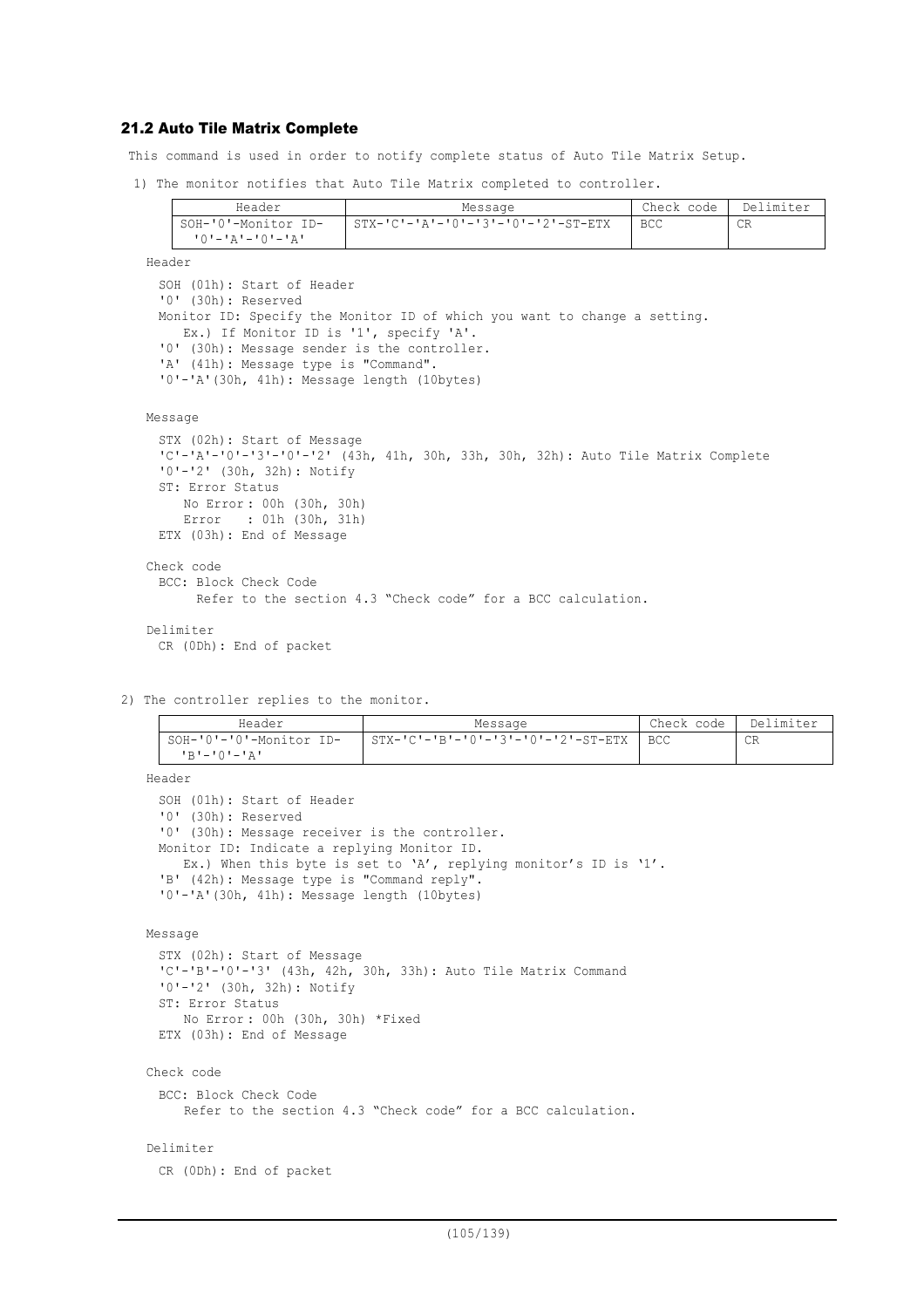# 21.3 Auto Tile Matrix Monitors Read

This command is used in order to read the setting of H/V Monitors.

1) The controller requests the monitor to reply H/V Monitors setting.

| Header                                 | Message                                         | Check code | Delimiter |
|----------------------------------------|-------------------------------------------------|------------|-----------|
| SOH-'0'-Monitor ID-<br>10'-'A'-'0'-'8' | $STX - 'C' - 'A' - '0' - '3' - '0' - '4' - ETX$ | <b>BCC</b> | СR        |

```
SOH (01h): Start of Header
'0' (30h): Reserved
Monitor ID: Specify the Monitor ID of which you want to change a setting.
  Ex.) If Monitor ID is '1', specify 'A'.
'0' (30h): Message sender is the controller.
'A' (41h): Message type is "Command".
'0'-'8'(30h, 38h): Message length (8bytes)
```

```
Message
```
Header

```
STX (02h): Start of Message
 'C'-'A'-'0'-'3' (43h, 41h, 30h, 33h): Auto Tile Matrix Command
 '0'-'4' (30h. 34h): Monitors Read
 ETX (03h): End of Message
Check code
 BCC: Block Check Code
       Refer to the section 4.3 "Check code" for a BCC calculation.
```

```
Delimiter
 CR (0Dh): End of packet
```
2) The monitor replies H/V Monitors to the controller.

| Header                  | Message                         | Check code | Delimiter |
|-------------------------|---------------------------------|------------|-----------|
| SOH-'0'-'0'-Monitor ID- | $STX-ICI-IBI-I0I-I3I-I0I-I4I-I$ | <b>BCC</b> | CR        |
| $P = P - P - P = P$     | ST-HM-VM-ETX                    |            |           |

```
Header
 SOH (01h): Start of Header
 '0' (30h): Reserved
 '0' (30h): Message receiver is the controller.
 Monitor ID: Indicate a replying Monitor ID.
    Ex.) When this byte is set to 'A', replying monitor's ID is '1'.
  'B' (42h): Message type is "Command reply".
  '0'-'E'(30h, 45h): Message length (14bytes)
Message
 STX (02h): Start of Message
 'C'-'B'-'0'-'3' (43h, 42h, 30h, 33h): Auto Tile Matrix reply
 '0'-'4' (30h, 34h): Monitors Read
 ST: Error Status
     No Error : 00h (30h, 30h)
     Error : 01h (30h, 31h)
 HM: H MONITORS
     00h – 0Ah (30h, 30h – 30h, 41h)
 VM: V MONITORS
     00h – 0Ah (30h, 30h – 30h, 41h)
 ETX (03h): End of Message
Check code
 BCC: Block Check Code
     Refer to the section 4.3 "Check code" for a BCC calculation.
Delimiter
 CR (0Dh): End of packet
```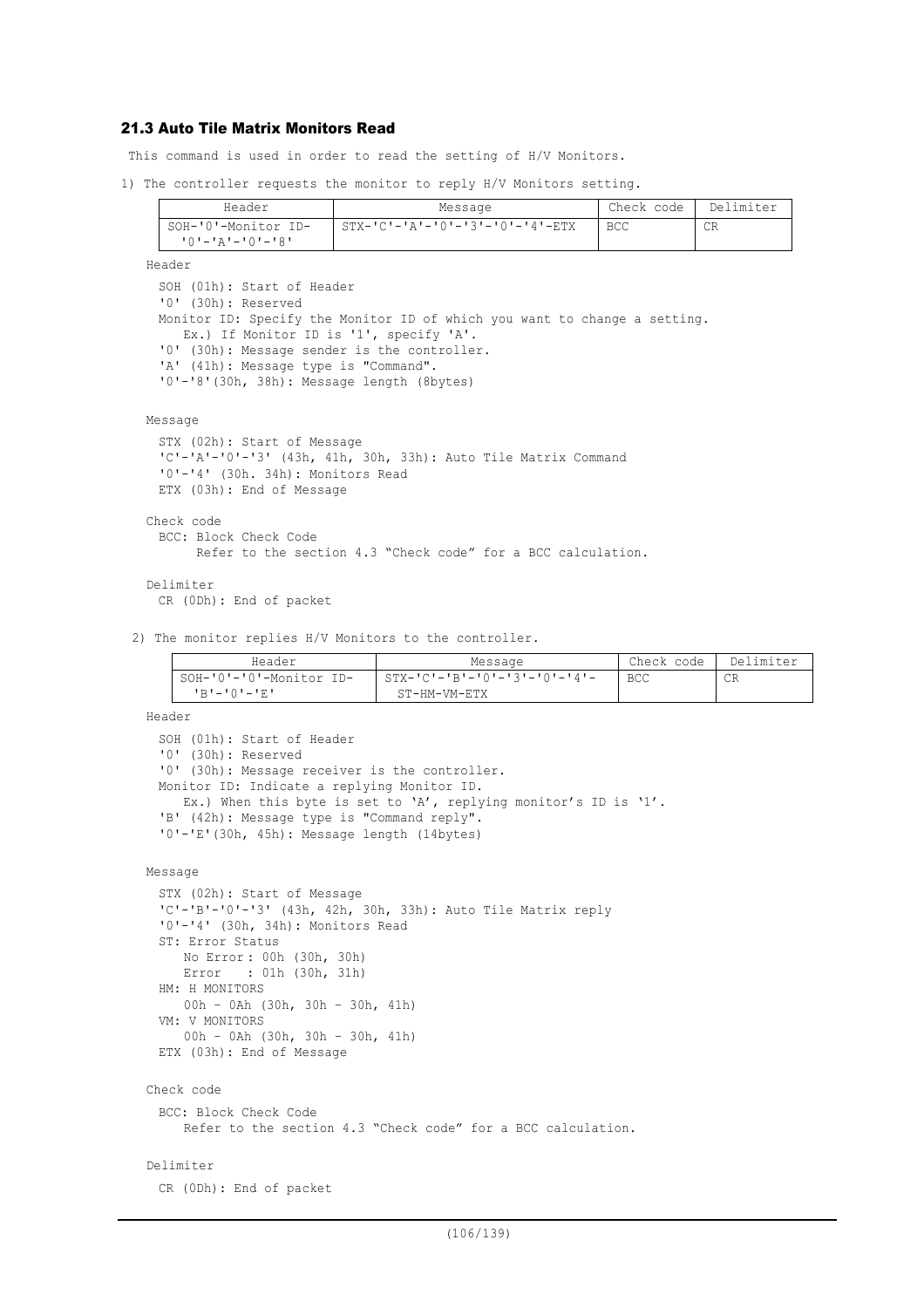# 21.4 Auto Tile Matrix Monitors Write

This command is used in order to write the setting of H/V Monitors.

1) The controller requests the monitor to write H/V Monitors.

| Header                  | Message                                     | Check code | Delimiter |
|-------------------------|---------------------------------------------|------------|-----------|
| SOH-'0'-Monitor ID-     | STX-'C'-'A'-'0'-'3'-'0'-'5'-HM-VM-ETX   BCC |            | СR        |
| <u> 'O'-'A'-'O'-'C'</u> |                                             |            |           |

```
Header
 SOH (01h): Start of Header
 '0' (30h): Reserved
 Monitor ID: Specify the Monitor ID of which you want to change a setting.
    Ex.) If Monitor ID is '1', specify 'A'.
  '0' (30h): Message sender is the controller.
  'A' (41h): Message type is "Command".
 '0'-'C'(30h, 43h): Message length (12bytes)
```

```
Message
```

```
STX (02h): Start of Message
 'C'-'A'-'0'-'3' (43h, 41h, 30h, 33h): Auto Tile Matrix Command
 '0'-'5' (30h. 34h): Monitors Write
 HM: H MONITORS
     00h – 0Ah (30h, 30h – 30h, 41h)
 VM: V MONITORS
     00h – 0Ah (30h, 30h – 30h, 41h)
 ETX (03h): End of Message
Check code
 BCC: Block Check Code
       Refer to the section 4.3 "Check code" for a BCC calculation.
```

```
Delimiter
```
CR (0Dh): End of packet

2) The monitor replies a written in result.

| Header                                   | Message                                              | Check code | Delimiter |
|------------------------------------------|------------------------------------------------------|------------|-----------|
| SOH-'0'-'0'-Monitor ID-<br>י בי—י∩י−י בי | $STX - 'C' - 'B' - '0' - '3' - '0' - '5' - ST - ETX$ | <b>BCC</b> | CR        |

Header

```
SOH (01h): Start of Header
'0' (30h): Reserved
'0' (30h): Message receiver is the controller.
Monitor ID: Indicate a replying Monitor ID.
  Ex.) When this byte is set to 'A', replying monitor's ID is '1'.
'B' (42h): Message type is "Command reply".
'0'-'A'(30h, 41h): Message length (14bytes)
```

```
Message
```

```
STX (02h): Start of Message
'C'-'B'-'0'-'3' (43h, 42h, 30h, 33h): Auto Tile Matrix reply
'0'-'5' (30h, 34h): Monitors Write
ST: Error Status
   No Error : 00h (30h, 30h)
    Error : 01h (30h, 31h)
ETX (03h): End of Message
```

```
Check code
```

```
BCC: Block Check Code
   Refer to the section 4.3 "Check code" for a BCC calculation.
```

```
Delimiter
```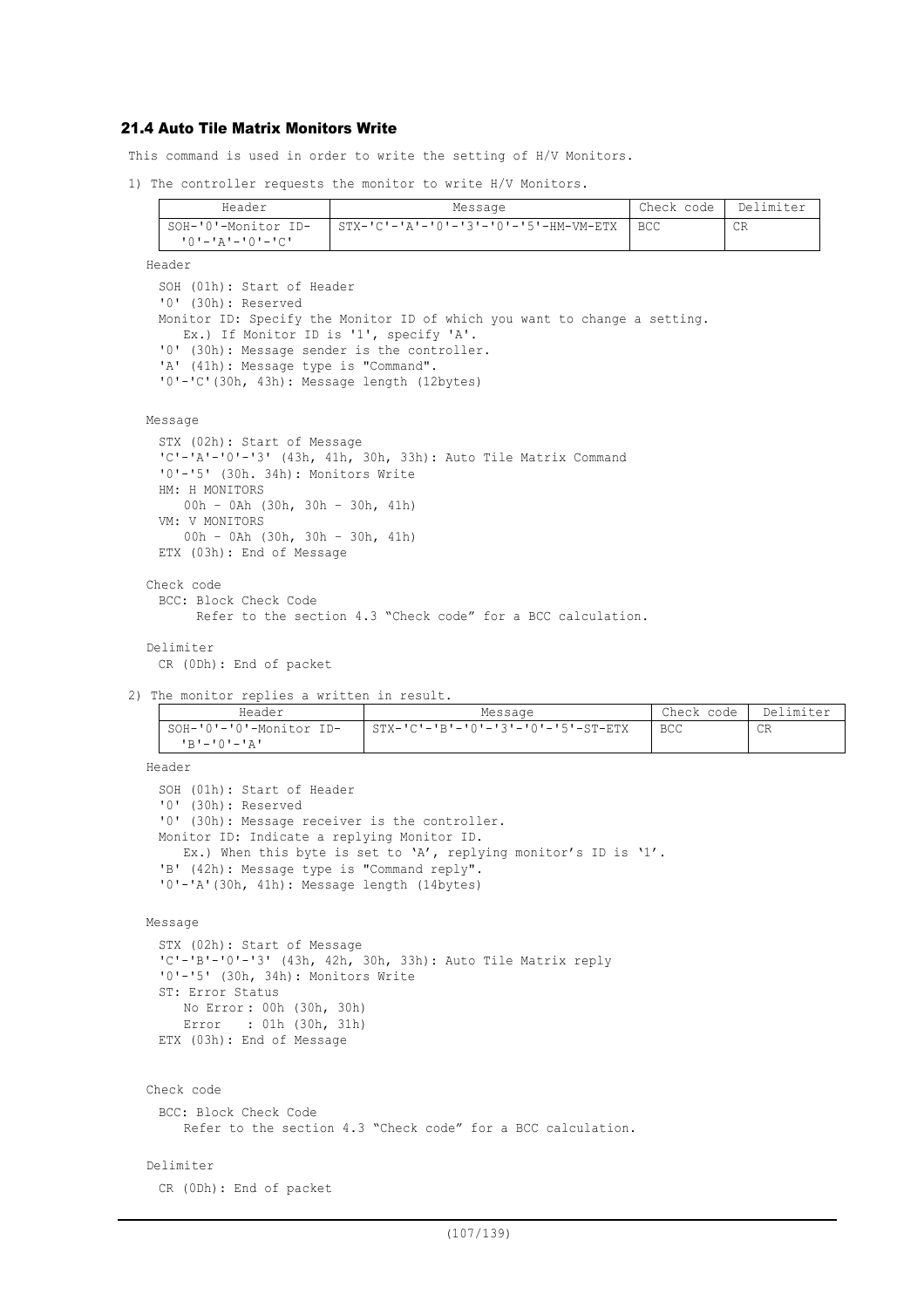# 21.5 Auto Tile Matrix Reset

This command is used in order to deactivate the Auto Tile Matrix Setup.

1) The controller requests the monitor to reset Auto Tile Matrix

| Header                                 | Message                                         | Check code | Delimiter |
|----------------------------------------|-------------------------------------------------|------------|-----------|
| SOH-'0'-Monitor ID-<br>יפי—ימי—יבי—ימי | $STX - 'C' - 'A' - '0' - '3' - '0' - '6' - ETX$ | BCC        | CR        |
|                                        |                                                 |            |           |

Header SOH (01h): Start of Header '0' (30h): Reserved Monitor ID: Specify the Monitor ID of which you want to change a setting. Ex.) If Monitor ID is '1', specify 'A'. '0' (30h): Message sender is the controller. 'A' (41h): Message type is "Command". '0'-'8'(30h, 38h): Message length (8bytes)

```
Message
```

```
STX (02h): Start of Message
 'C'-'A'-'0'-'3' (43h, 41h, 30h, 33h, 30h, 33h): Auto Tile Matrix
 '0'-'6' (30h, 36h): Off
 ETX (03h): End of Message
Check code
 BCC: Block Check Code
       Refer to the section 4.3 "Check code" for a BCC calculation.
Delimiter
```
CR (0Dh): End of packet

2) The monitor replies receipt result.

| Header                  | Message                            | Check code | Delimiter |
|-------------------------|------------------------------------|------------|-----------|
| SOH-'0'-'0'-Monitor ID- | STX-'C'-'B'-'0'-'3'-'0'-'6'-ST-ETX | <b>BCC</b> | CR        |
| י בי – י∩י – י תי       |                                    |            |           |

Header SOH (01h): Start of Header '0' (30h): Reserved '0' (30h): Message receiver is the controller. Monitor ID: Indicate a replying Monitor ID. Ex.) When this byte is set to 'A', replying monitor's ID is '1'. 'B' (42h): Message type is "Command reply". '0'-'A'(30h, 41h): Message length (10bytes) Message STX (02h): Start of Message 'C'-'B'-'0'-'3' (43h, 42h, 30h, 33h) : Auto Tile Matrix '0'-'6' (30h, 36h): Off ST: Error Status No Error : 00h (30h, 30h) Error : 01h (30h, 31h) ETX (03h): End of Message Check code BCC: Block Check Code Refer to the section 4.3 "Check code" for a BCC calculation.

### Delimiter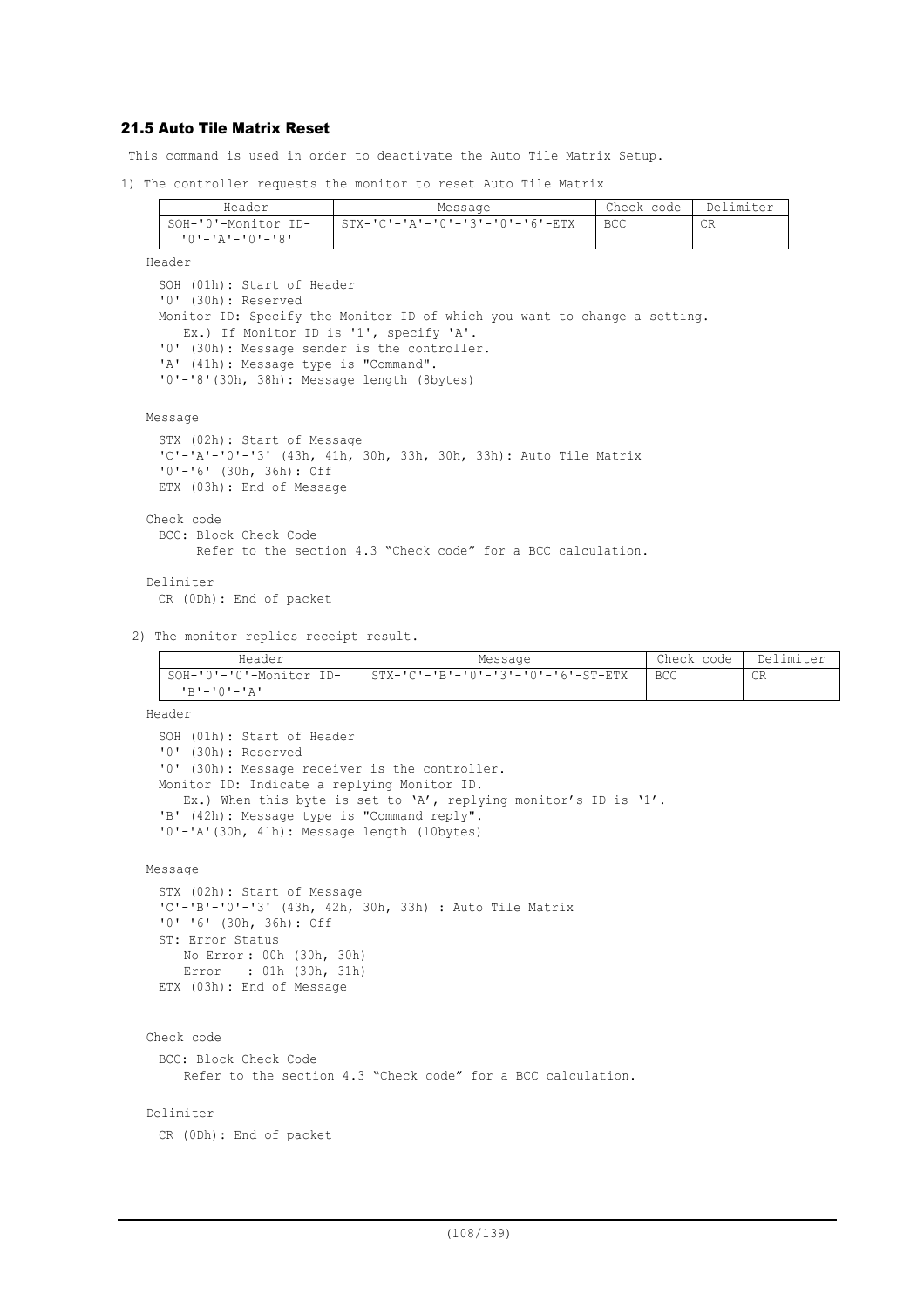## 22. Power Save Mode

## 22.1 Power Save Mode Read

This command is used in order to read the Power Save Mode.

1) The controller requests the monitor to read Power Save Mode

| Header                    | Message                                        | Check code | Delimiter |
|---------------------------|------------------------------------------------|------------|-----------|
| SOH-'0'-Monitor ID-       | $STX - 'C' - 'A' - '0' - 'B' - 0' - '0' - ETX$ | BCC        | CR        |
| י <i>פי</i> -יחי-יבי--יחי |                                                |            |           |

```
Header
```

```
SOH (01h): Start of Header
'0' (30h): Reserved
Monitor ID: Specify the Monitor ID of which you want to change a setting.
          Ex.) If Monitor ID is '1', specify 'A'.
'0' (30h): Message sender is the controller.
'A' (41h): Message type is "Command".
'0'-'8'(30h,38h): Message length (8byte)
```
### Message

```
STX (02h): Start of Message
 'C'-'A'-'0'-'B' (43h, 41h, 30h, 42h): Power Save Mode command
 '0'-'0' (30h, 30h): Read
 ETX (03h): End of Message
Check code
   BCC: Block Check Code
```

```
 Refer to the section 4.3 "Check code" for a BCC calculation.
```
### Delimiter CR (0Dh): End of packet

2) The monitor replies Power Save Mode to the controller.

| Header                                        | Message                                                | Check code | Delimiter |
|-----------------------------------------------|--------------------------------------------------------|------------|-----------|
| SOH-'0'-'0'-Monitor ID-<br><b>'R'-'O'-'A'</b> | $STX - 'C' - 'B' - '0' - 'B' - '0' - '0' - MODE - ETX$ | <b>BCC</b> | CR        |
|                                               |                                                        |            |           |

Header

```
SOH (01h): Start of Header
'0' (30h): Reserved
'0' (30h): Message receiver is the controller.
Monitor ID: Indicate a replying Monitor ID.
  Ex.) When this byte is set to 'A', replying monitor's ID is '1'.
'B' (42h): Message type is "Command reply".
'0'-'A'(30h,41h): Message length (10byte)
```

```
Message
```

```
STX (02h): Start of Message
'C'-'B'-'0'-'B' (43h, 42h, 30h, 42h): Power Save Mode Reply
'0'-'0' (30h, 30h): Read
MODE: POWER SAVE MODE
 00h (30h, 30h): AUTO POWER SAVE
 02h (30h, 32h): POWER SAVE OFF
ETX (03h): End of Message
```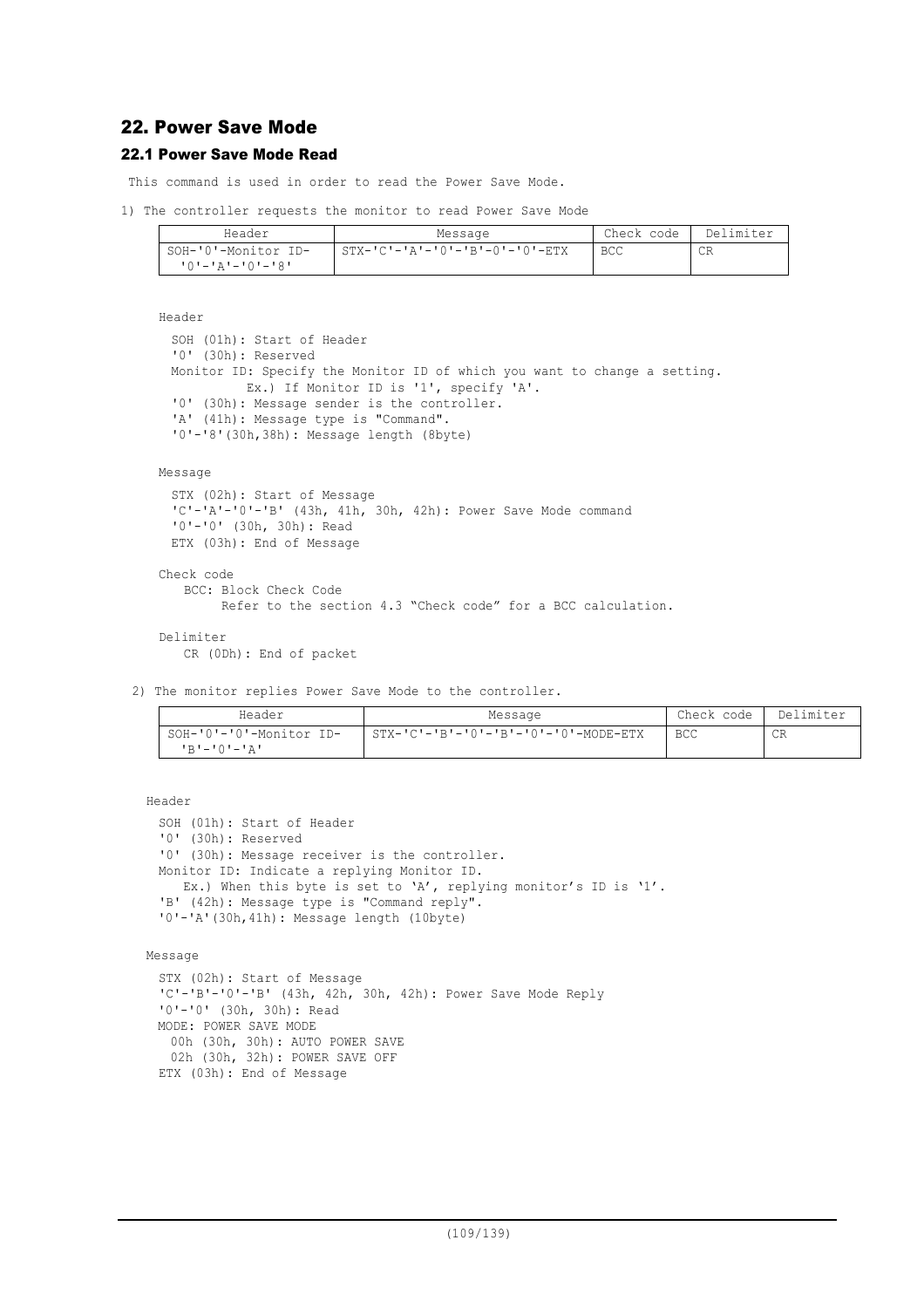```
Check code
 BCC: Block Check Code
    Refer to the section 4.3 "Check code" for a BCC calculation.
```
## Delimiter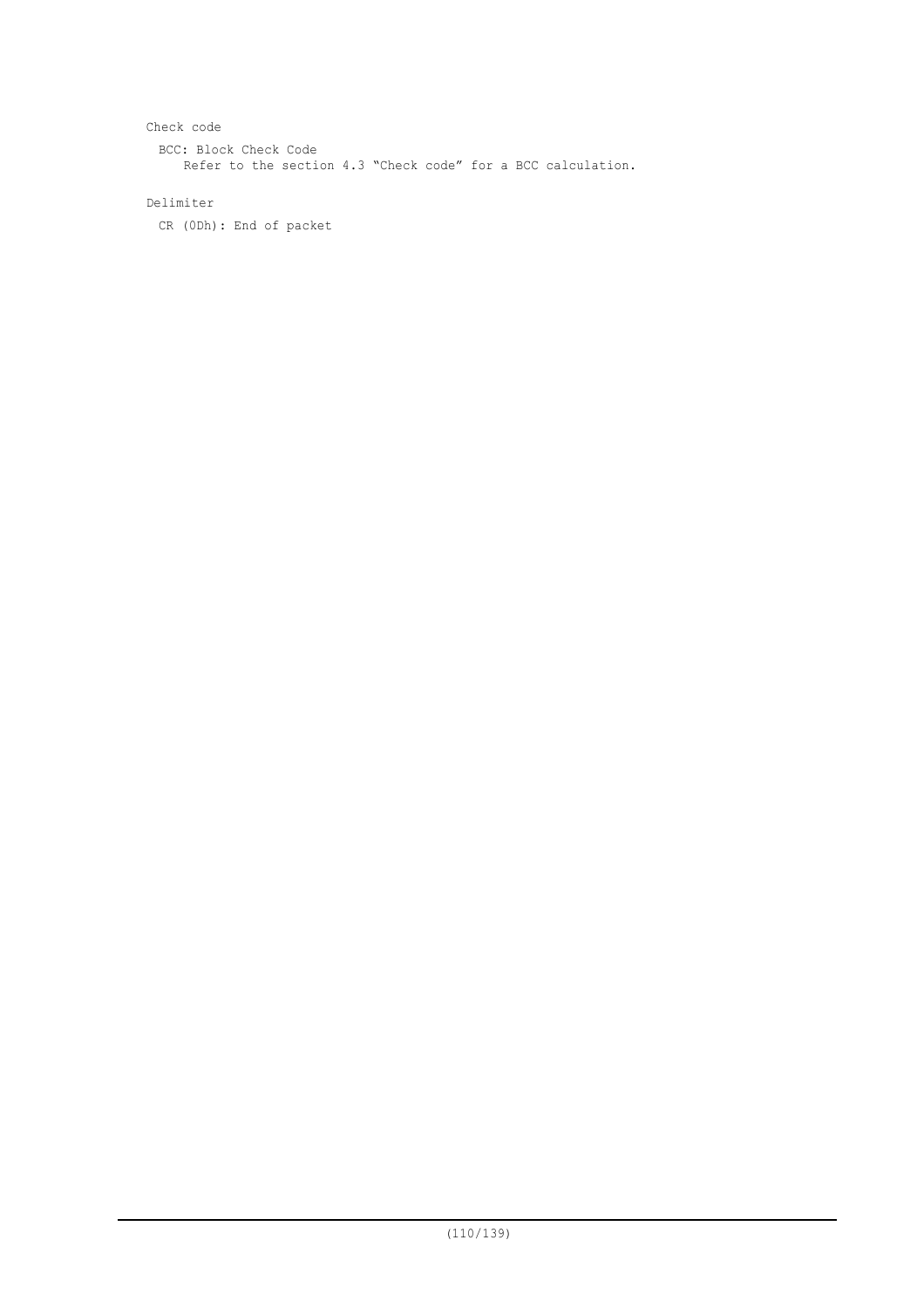## 22.2 Power Save Mode Write

This command is used in order to write the setting of Power Save Mode.

1) The controller requests the monitor to write Power Save Mode.

| Header              | Message                                 | Check code | Delimiter |
|---------------------|-----------------------------------------|------------|-----------|
| SOH-'0'-Monitor ID- | $STX-ICI-IAI-IOI-IBI-IOI-II-IOMODE-ETX$ | I BCC      | СR        |
| 10'-'A'-'0'-'A'     |                                         |            |           |

Header

SOH (01h): Start of Header '0' (30h): Reserved Monitor ID: Specify the Monitor ID of which you want to change a setting. Ex.) If Monitor ID is '1', specify 'A'. '0' (30h): Message sender is the controller. 'A' (41h): Message type is "Command". '0'-'A'(30h, 41h): Message length (10byte)

#### Message

```
STX (02h): Start of Message
'C'-'A'-'0'-'B' (43h, 41h, 30h, 42h): Power Save Mode command
'0'-'1' (30h, 31h): Write
MODE: POWER SAVE MODE
  00h (30h, 30h): AUTO POWER SAVE
  02h (30h, 32h): POWER SAVE OFF
ETX (03h): End of Message
```
Check code BCC: Block Check Code Refer to the section 4.3 "Check code" for a BCC calculation.

```
Delimiter
   CR (0Dh): End of packet
```
2) The monitor replies a written in result.

| Header                                                                                                       | Message                              | Check code | Delimiter |
|--------------------------------------------------------------------------------------------------------------|--------------------------------------|------------|-----------|
| SOH-'0'-'0'-Monitor ID-<br>$R$ <sup><math>\sim</math></sup> $\sim$ $\sim$ $\sim$ $\sim$ $\sim$ $\sim$ $\sim$ | . STX-'C'-'B'-'0'-'B'-'0'-'1'-ST-ETX | BCC        | CR        |

Header

SOH (01h): Start of Header '0' (30h): Reserved '0' (30h): Message receiver is the controller. Monitor ID: Indicate a replying Monitor ID. Ex.) When this byte is set to 'A', replying monitor's ID is '1'. 'B' (42h): Message type is "Command reply". '0'-'A'(30h,41h): Message length (10byte)

Message

```
STX (02h): Start of Message
'C'-'B'-'0'-'B' (43h, 42h, 30h, 42h): Power Save Mode Reply
'0'-'1' (30h, 31h): Write
ST: Error Status
  No Error : 00h (30h, 30h)
  Error : 01h (30h, 31h)
ETX (03h): End of Message
```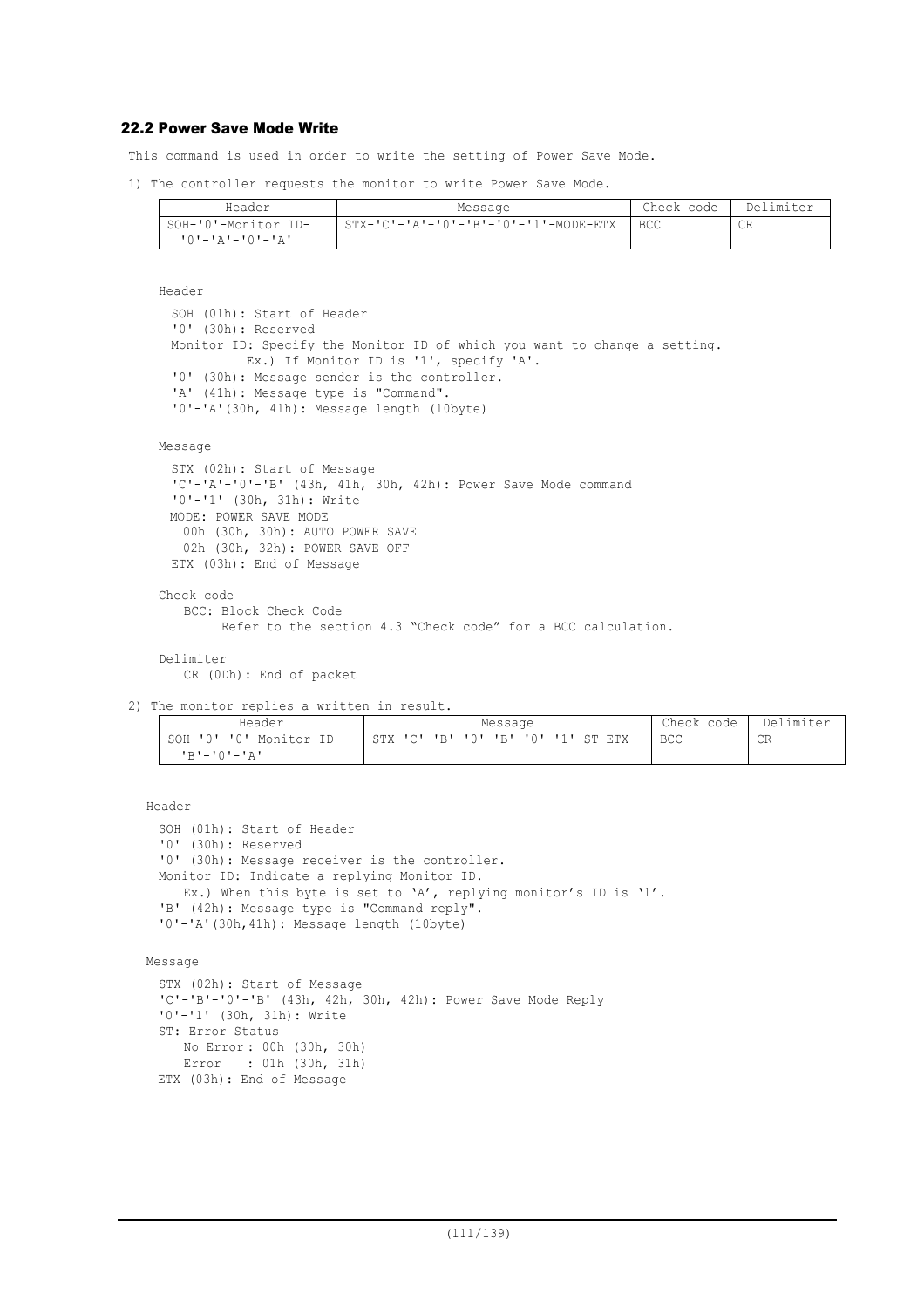Check code BCC: Block Check Code Refer to the section 4.3 "Check code" for a BCC calculation.

## Delimiter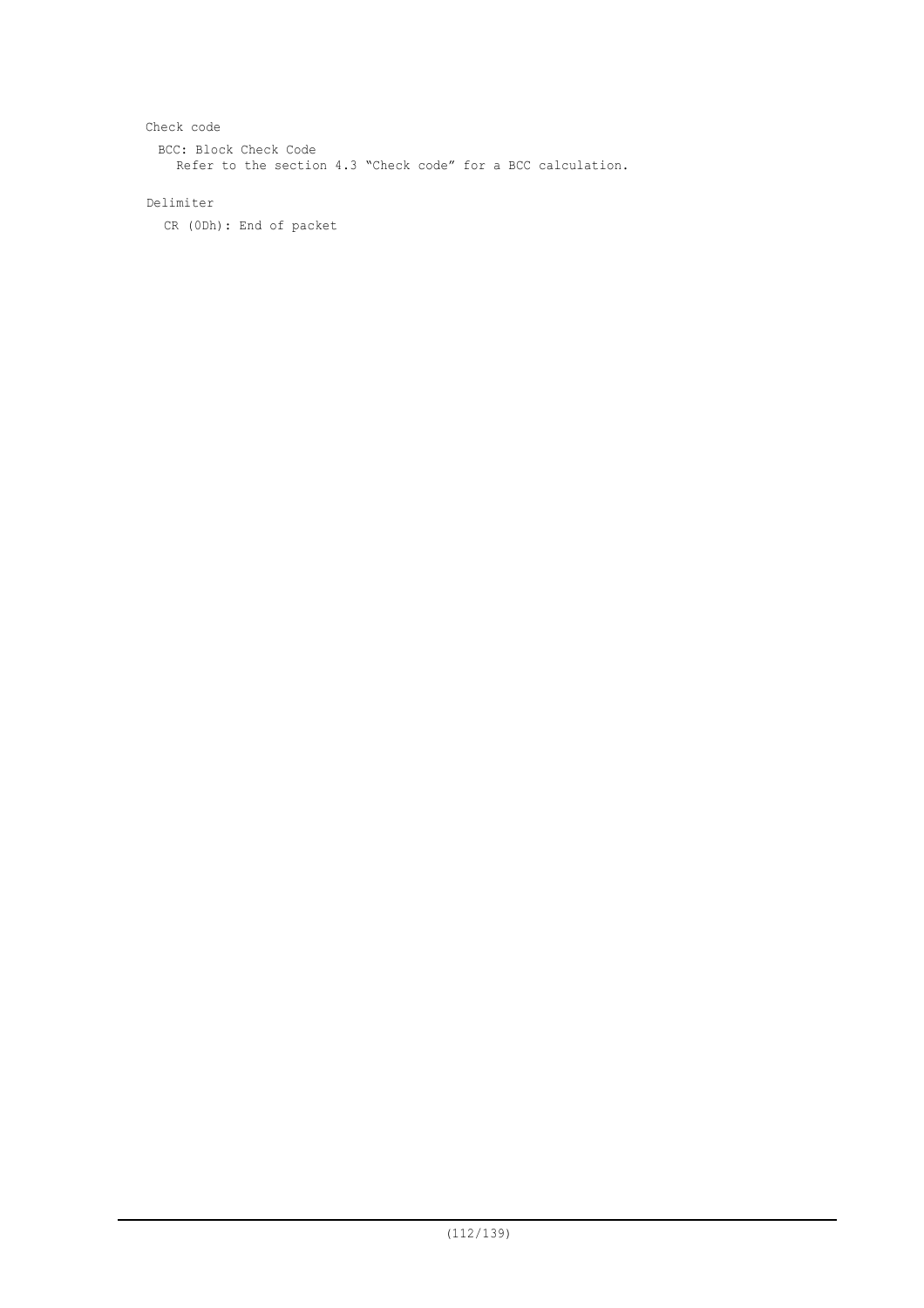## 22.3 Auto Power Save Time Read

This command is used in order to read the setting of Auto Power Save Time.

1) The controller requests the monitor to reply Time setting.

| Header              | Message                                         | Check code | Delimiter |
|---------------------|-------------------------------------------------|------------|-----------|
| SOH-'0'-Monitor ID- | $STX - 'C' - 'A' - 'O' - 'B' - 'O' - '2' - ETX$ | <b>BCC</b> | ◡⊥∖       |
| 10'-'A'-'0'-'8'     |                                                 |            |           |

Header

```
SOH (01h): Start of Header
'0' (30h): Reserved
Monitor ID: Specify the Monitor ID of which you want to change a setting.
   Ex.) If Monitor ID is '1', specify 'A'.
'0' (30h): Message sender is the controller.
'A' (41h): Message type is "Command".
'0'-'8'(30h,38h): Message length (8byte)
```
Message

```
STX (02h): Start of Message
 'C'-'A'-'0'-'B' (43h, 41h, 30h, 42h): Power Save Mode command
 '0'-'2' (30h, 30h): Auto Power Save Read
 ETX (03h): End of Message
Check code
 BCC: Block Check Code
           Refer to the section 4.3 "Check code" for a BCC calculation.
Delimiter
 CR (0Dh): End of packet
```
2) The monitor replies Time to the controller.

| Header                  | Message                                | Check code | Delimiter |
|-------------------------|----------------------------------------|------------|-----------|
| SOH-'0'-'0'-Monitor ID- | $STX-ICI-IBI-I0I-IBI-I0I-I2I-TIME-ETX$ | <b>BCC</b> | CR        |
| י בי—י∩י−י בי           |                                        |            |           |

Header

```
SOH (01h): Start of Header
'0' (30h): Reserved
'0' (30h): Message receiver is the controller.
Monitor ID: Indicate a replying Monitor ID.
  Ex.) When this byte is set to 'A', replying monitor's ID is '1'.
'B' (42h): Message type is "Command reply".
'0'-'A'(30h,41h): Message length (10byte)
```
Message

```
STX (02h): Start of Message
'C'-'B'-'0'-'B' (43h, 42h, 30h, 42h): Power Save Mode Reply
'0'-'2' (30h, 32h): Auto Power Save Time Read
TIME: AUTO POWER SAVE TIME (sec.)
 00h (30h, 30h) – 78h (37h, 38h): 1 (5dec.) – 120 (600sec.)
ETX (03h): End of Message
```
### Check code

BCC: Block Check Code Refer to the section 4.3 "Check code" for a BCC calculation.

#### Delimiter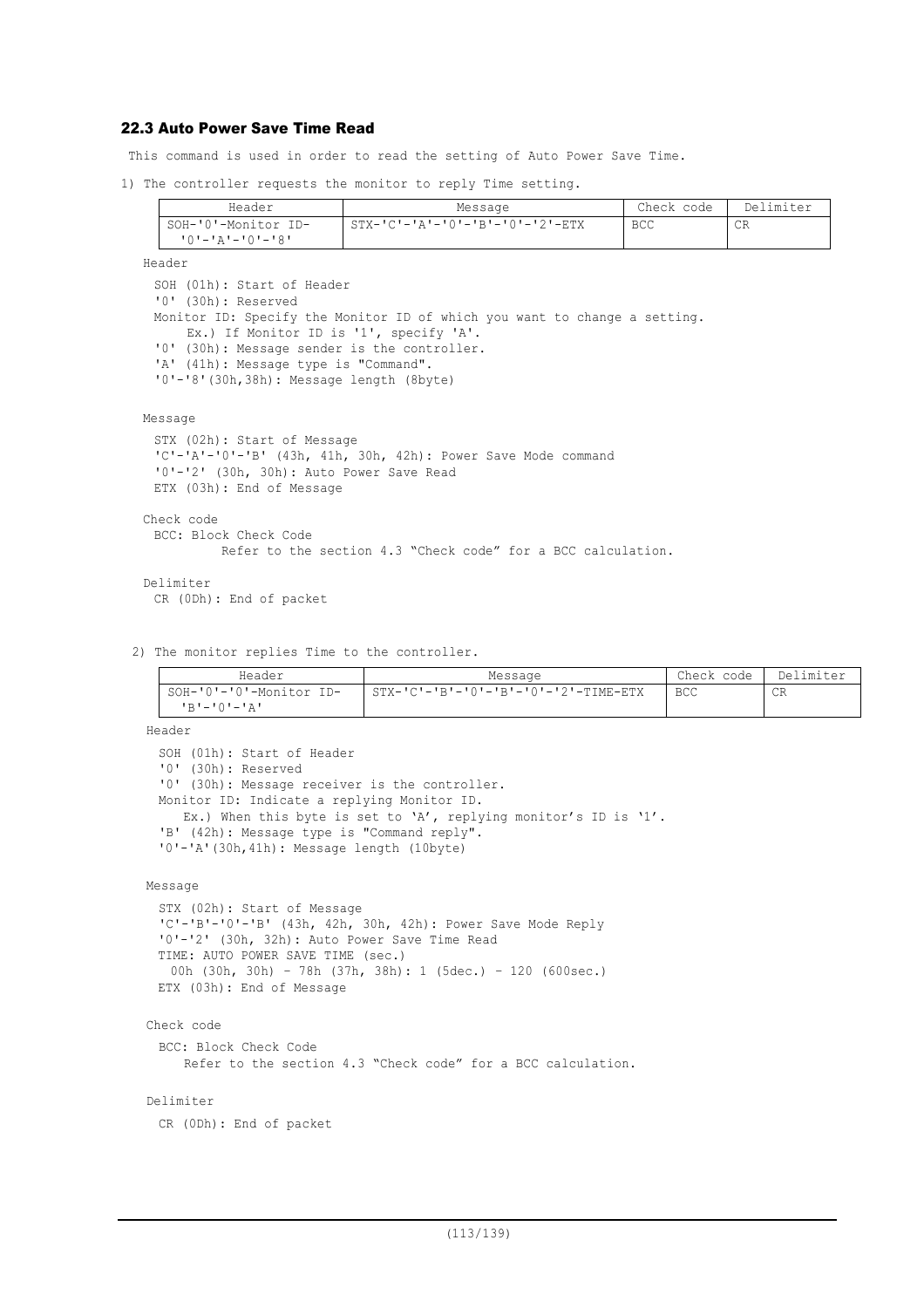## 22.4 Auto Power Save Time Write

This command is used in order to write the setting of Auto Power Save Time.

1) The controller requests the monitor to write Time.

| Header              | Message                                | Check code | Delimiter |
|---------------------|----------------------------------------|------------|-----------|
| SOH-'0'-Monitor ID- | $STX-ICI-IAI-IOI-IBI-IOI-I3I-TIME-ETX$ | BCC        | CR        |
|                     |                                        |            |           |

Header

```
SOH (01h): Start of Header
'0' (30h): Reserved
Monitor ID: Specify the Monitor ID of which you want to change a setting.
  Ex.) If Monitor ID is '1', specify 'A'.
'0' (30h): Message sender is the controller.
'A' (41h): Message type is "Command".
'0'-'A'(30h,41h): Message length (10byte)
```
Message

```
STX (02h): Start of Message
 'C'-'A'-'0'-'B' (43h, 41h, 30h, 42h): Power Save Mode command
 '0'-'3' (30h, 33h): Auto Power Save Time Write
 TIME: AUTO POWER SAVE TIME (sec.)
   00h (30h, 30h) – 78h (37h, 38h): 1 (5dec.) – 120 (600sec.)
 ETX (03h): End of Message
Check code
   BCC: Block Check Code
         Refer to the section 4.3 "Check code" for a BCC calculation.
```

```
Delimiter
   CR (0Dh): End of packet
```
2) The monitor replies a written in result.

| Header                  | Message                                              | Check code | Delimiter |
|-------------------------|------------------------------------------------------|------------|-----------|
| SOH-'0'-'0'-Monitor ID- | $STX - 'C' - 'B' - '0' - 'B' - '0' - '3' - ST - ETX$ | <b>BCC</b> | CR        |
| י פי – יחי – י פי       |                                                      |            |           |

Header

```
SOH (01h): Start of Header
'0' (30h): Reserved
'0' (30h): Message receiver is the controller.
Monitor ID: Indicate a replying Monitor ID.
  Ex.) When this byte is set to 'A', replying monitor's ID is '1'.
'B' (42h): Message type is "Command reply".
'0'-'8'(30h,38h): Message length (8byte)
```

```
Message
```

```
STX (02h): Start of Message
'C'-'B'-'0'-'B' (43h, 42h, 30h, 42h): Power Save Mode Reply
'0'-'3' (30h, 33h): Auto Power Save Time Write
ST: Error Status
    No Error : 00h (30h, 30h)
   Error : 01h (30h, 31h)
ETX (03h): End of Message
```

```
Check code
```
BCC: Block Check Code

```
Refer to the section 4.3 "Check code" for a BCC calculation.
```
#### Delimiter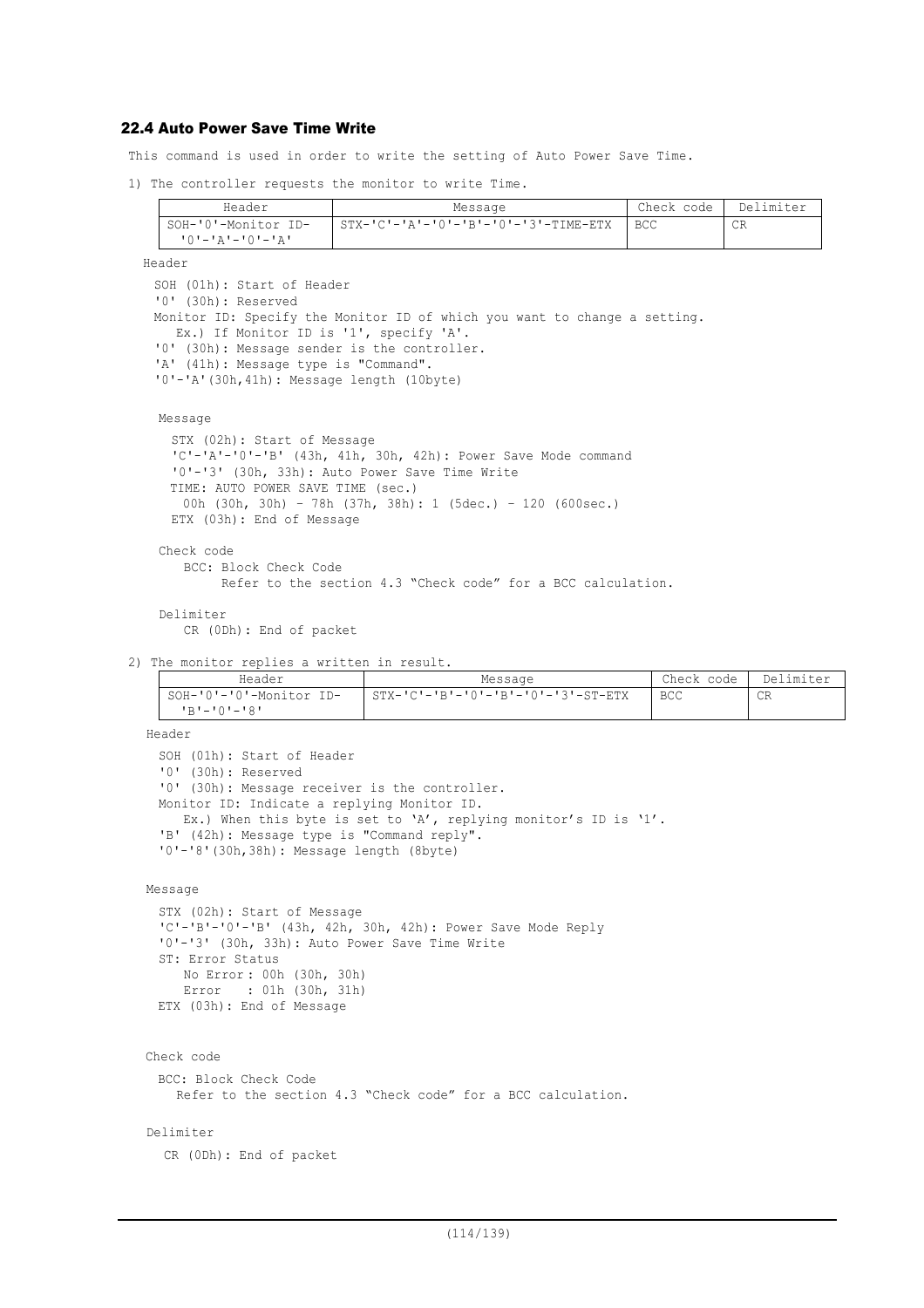### 22.5 Auto Standby Time Read

This command is used in order to read the setting of Auto Standby Time.

1) The controller requests the monitor to reply Time setting.

| Header              | Message                         | Check code | Delimiter |
|---------------------|---------------------------------|------------|-----------|
| SOH-'0'-Monitor ID- | STX-'C'-'A'-'O'-'B'-'O'-'4'-ETX | <b>BCC</b> | CR        |
| 10'-'A'-'0'-'8'     |                                 |            |           |

Header

```
SOH (01h): Start of Header
'0' (30h): Reserved
Monitor ID: Specify the Monitor ID of which you want to change a setting.
   Ex.) If Monitor ID is '1', specify 'A'.
'0' (30h): Message sender is the controller.
'A' (41h): Message type is "Command".
'0'-'8'(30h,38h): Message length (8byte)
```
Message

```
STX (02h): Start of Message
 'C'-'A'-'0'-'B' (43h, 41h, 30h, 42h): Power Save Mode command
 '0'-'4' (30h, 30h): Auto Standby Time Read
 ETX (03h): End of Message
Check code
   BCC: Block Check Code
```
Refer to the section 4.3 "Check code" for a BCC calculation.

```
Delimiter
   CR (0Dh): End of packet
```
2) The monitor replies Time to the controller.

| Header                  | Message                               | Check code | Delimiter |
|-------------------------|---------------------------------------|------------|-----------|
| SOH-'0'-'0'-Monitor ID- | $STX-ICI-IBI-I0I-IBI-I0I-I4I-THE-ETX$ | <b>BCC</b> | CR        |
| י בי – י∩י – י בי       |                                       |            |           |

```
Header
 SOH (01h): Start of Header
 '0' (30h): Reserved
 '0' (30h): Message receiver is the controller.
 Monitor ID: Indicate a replying Monitor ID.
    Ex.) When this byte is set to 'A', replying monitor's ID is '1'.
 'B' (42h): Message type is "Command reply".
 '0'-'A'(30h,41h): Message length (10byte)
Message
 STX (02h): Start of Message
 'C'-'B'-'0'-'B' (43h, 42h, 30h, 42h): Power Save Mode Reply
 '0'-'4' (30h, 34h): Auto Standby Time Read
 TIME: AUTO STANDBY TIME (sec.)
  00h (30h, 30h) – 78h (37h, 38h): 1 (5dec.) – 120 (600sec.)
 ETX (03h): End of Message
Check code
 BCC: Block Check Code
```

```
Refer to the section 4.3 "Check code" for a BCC calculation.
```
Delimiter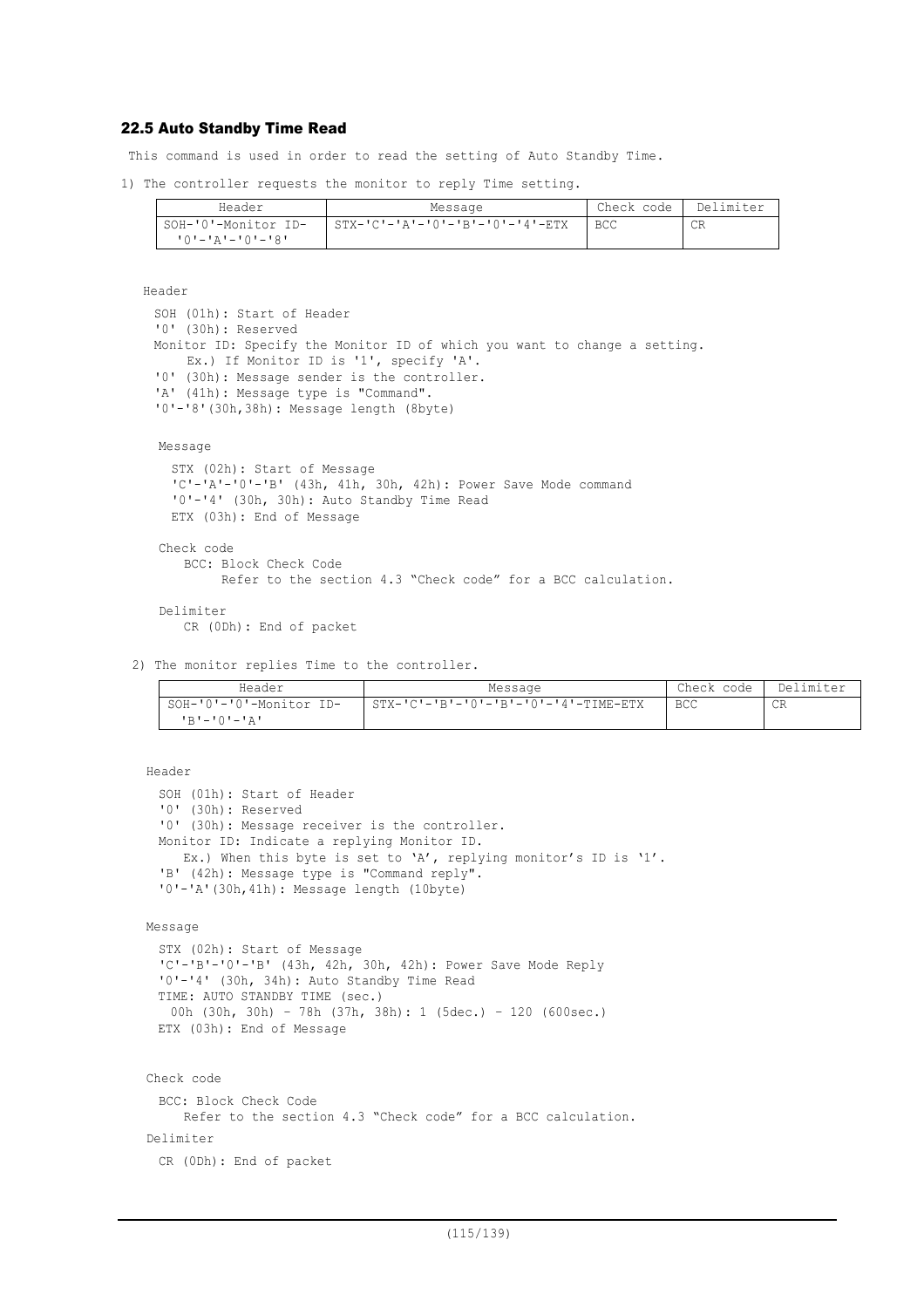### 22.6 Auto Standby Time Write

This command is used in order to write the setting of Auto Standby Time.

1) The controller requests the monitor to write Time.

| Header                                          | Message                              | Check code l | Delimiter |
|-------------------------------------------------|--------------------------------------|--------------|-----------|
| SOH-'0'-Monitor ID-'0'-<br>╹ <b>д╹–╹</b> ⋂╹–╹Д╹ | STX-'C'-'A'-'O'-'B'-'O'-'5'-TIME-ETX | I BCC        | CR        |
| .                                               |                                      |              |           |

Header

SOH (01h): Start of Header '0' (30h): Reserved Monitor ID: Specify the Monitor ID of which you want to change a setting. Ex.) If Monitor ID is '1', specify 'A'. '0' (30h): Message sender is the controller. 'A' (41h): Message type is "Command". '0'-'A'(30h,41h): Message length (10byte)

Message

```
STX (02h): Start of Message
 'C'-'A'-'0'-'B' (43h, 41h, 30h, 42h): Power Save Mode command
 '0'-'5' (30h, 35h): Auto Standby Time Write
 TIME: AUTO STANDBY TIME (sec.)
   00h (30h, 30h) – 78h (37h, 38h): 1 (5dec.) – 120 (600sec.)
 ETX (03h): End of Message
Check code
 BCC: Block Check Code
     Refer to the section 4.3 "Check code" for a BCC calculation.
```
Delimiter CR (0Dh): End of packet

2) The monitor replies a written in result.

| Header                  | Message                            | Check code   Delimiter |    |
|-------------------------|------------------------------------|------------------------|----|
| SOH-'0'-'0'-Monitor ID- | STX-'C'-'B'-'0'-'B'-'0'-'5'-ST-ETX | BCC                    | CR |
| $1R1 - 1Q1 - 1Q1$       |                                    |                        |    |

Header

```
SOH (01h): Start of Header
'0' (30h): Reserved
'0' (30h): Message receiver is the controller.
Monitor ID: Indicate a replying Monitor ID.
  Ex.) When this byte is set to 'A', replying monitor's ID is '1'.
'B' (42h): Message type is "Command reply".
'0'-'A'(30h,41h): Message length (10byte)
```

```
Message
```

```
STX (02h): Start of Message
'C'-'B'-'0'-'B' (43h, 42h, 30h, 42h): Power Save Mode Reply
'0'-'5' (30h, 35h): Auto Standby Time Write
ST: Error Status
    No Error : 00h (30h, 30h)
   Error : 01h (30h, 31h)
ETX (03h): End of Message
```

```
Check code
```
BCC: Block Check Code

```
Refer to the section 4.3 "Check code" for a BCC calculation.
```
#### Delimiter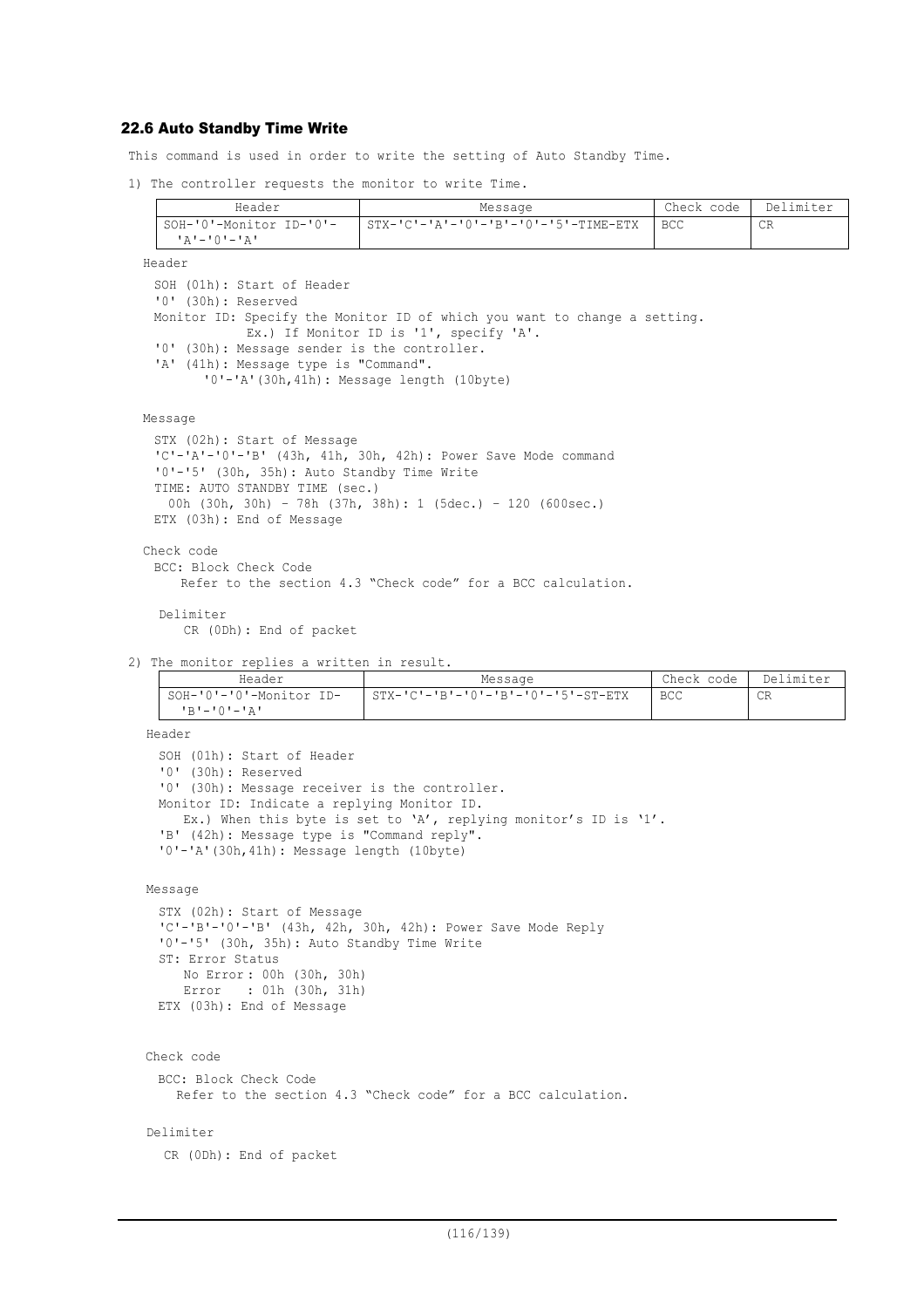# 23. Setting Copy

## 23.1 Setting Copy Read

This command is used in order to read the Setting Copy.

```
1) The controller requests the monitor to read Setting Copy
```

| Header                    | Message                         | Check code | Delimiter |
|---------------------------|---------------------------------|------------|-----------|
| SOH-'0'-Monitor ID-       | STX-'C'-'A'-'O'-'9'-'O'-'O'-ETX | BCC        |           |
| י <i>פי</i> -יחי-יבי--יחי |                                 |            |           |

```
Header
```

```
SOH (01h): Start of Header
'0' (30h): Reserved
Monitor ID: Specify the Monitor ID of which you want to change a setting.
          Ex.) If Monitor ID is '1', specify 'A'.
'0' (30h): Message sender is the controller.
'A' (41h): Message type is "Command".
'0'-'8'(30h, 38h): Message length (8byte)
```
### Message

```
STX (02h): Start of Message
'C'-'A'-'0'-'9' (43h,41h,30h,39h): Setting Copy command
'0'-'0' (30h,30h): Target Read
ETX (03h): End of Message
```

```
Check code
   BCC: Block Check Code
```

```
 Refer to the section 4.3 "Check code" for a BCC calculation.
```

```
Delimiter
```

```
CR (0Dh): End of packet
```
2) The monitor replies Setting Copy to the controller.

| Header                  | Message                                     | Check code | Delimiter |
|-------------------------|---------------------------------------------|------------|-----------|
| SOH-'0'-'0'-Monitor ID- | $STX - 'C' - 'B' - '0' - '9' - '0' - '0' -$ | BCC        | CR        |
| י∩י−יוי−יתי             | $T4-T3-T2-T1-ETX$                           |            |           |

Header

```
SOH (01h): Start of Header
'0' (30h): Reserved
'0' (30h): Message receiver is the controller.
Monitor ID: Indicate a replying Monitor ID.
  Ex.) When this byte is set to 'A', replying monitor's ID is '1'.
'B' (42h): Message type is "Command reply".
'1'-'0'(31h,30h): Message length (16byte)
```

```
Message
```

```
STX (02h): Start of Message
'C'-'B'-'0'-'9' (43h, 42h, 30h, 39h): Setting Copy Reply
'0'-'0' (30h, 30h): Target Read
T1 – T4 : 00h (30h, 30h) – FFh (46h, 46h)
   T1 : Setting Copy Target 4 (Bit12-Bit15)
   T2 : Setting Copy Target 3 (Bit8-Bit11)
   T3 : Setting Copy Target 2 (Bit4-Bit7)
   T4 : Setting Copy Target 1 (Bit0-Bit3)
       Bit0: ALL INPUT
       Bit1: PICTURE
       Bit2: ADJUST
       Bit3: AUDIO
       Bit4: SCHEDULE
       Bit5: PIP
```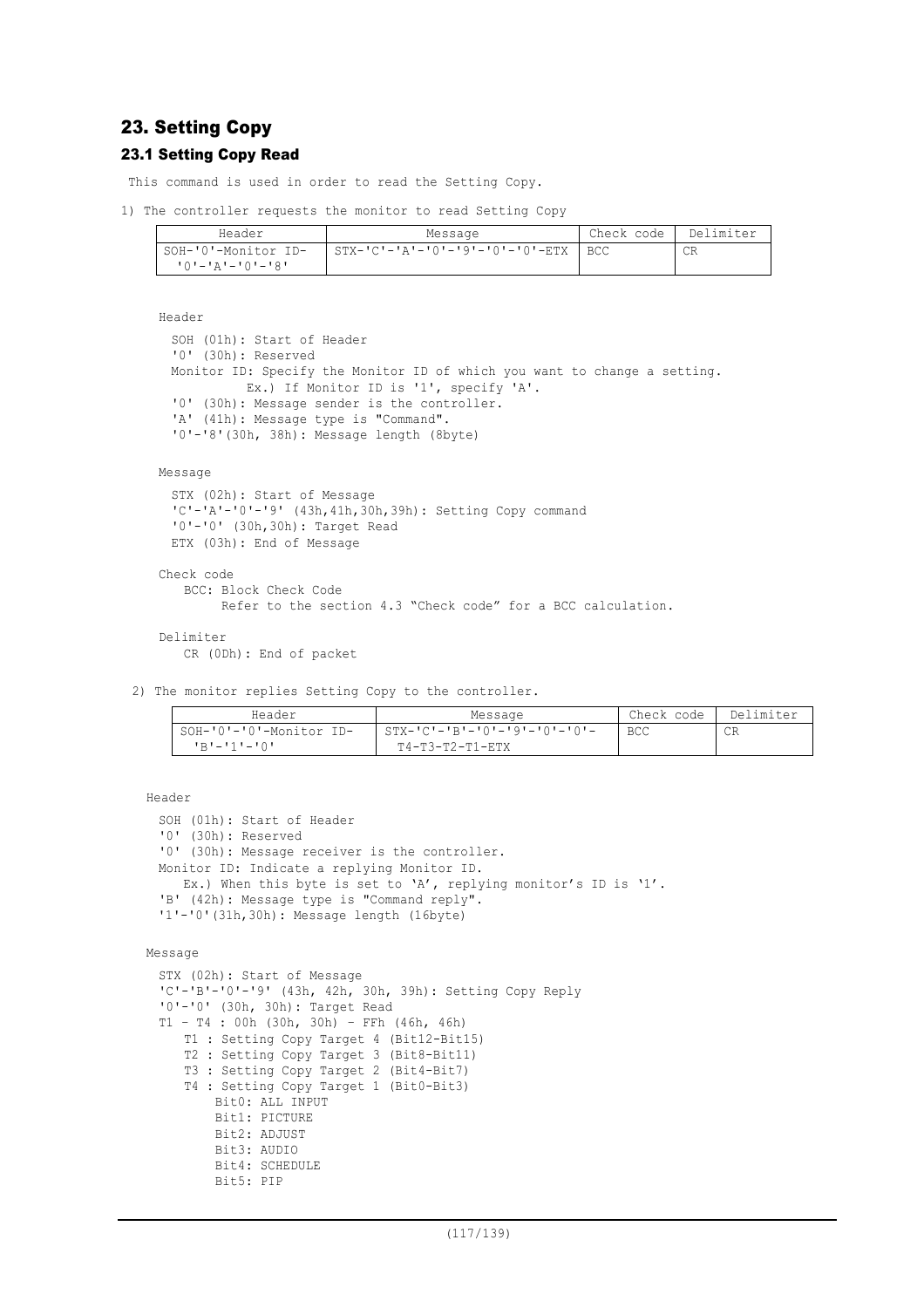```
Bit6: OSD
       Bit7: MULTI DISP
       Bit8: PROTECT
       Bit9: EXT-CTRL
       Bit10: ADVANCED
        Bit11: ADVANCED2
        Bit12: HTTP
       Bit13: Reserve
       Bit14: Reserve
       Bit15: Reserve
   Ex.) Setting the following value for T4
        Bit0: ALL INPUT is OFF (0).
       Bit1: PICTURE is OFF (0).
       Bit2: ADJUST is ON (1).
       Bit3: AUDIO is ON (1).
       Step 1: Put above bit in following order.
               Bit3-Bit2-Bit1-Bit0
               Value: 1100
        Step 2: Write the value of Step 1 by a hexadecimal number.
               Value: 0Ch
     Step 3: Encode the value of Step 2 to ASCII characters.
                Value: '0' and 'C' (30h and 43h)
ETX (03h): End of Message
```
## *Check code*

BCC: Block Check Code Refer to the section 4.3 "Check code" for a BCC calculation.

### Delimiter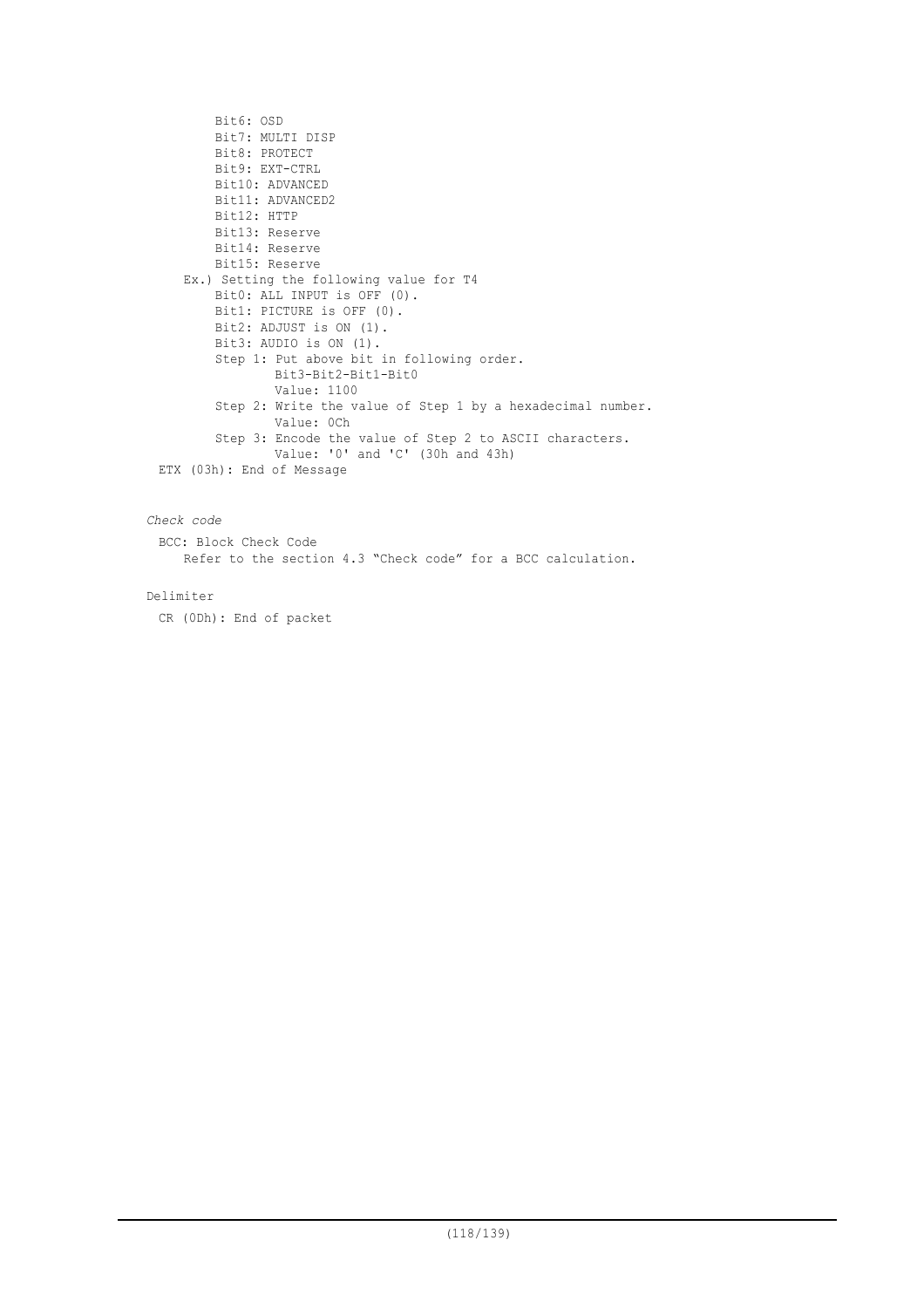## 23.2 Setting Copy Write

This command is used in order to write the setting of Setting Copy.

1) The controller requests the monitor to write Setting Copy.

| Header              | Message                      | Check code | Delimiter |
|---------------------|------------------------------|------------|-----------|
| SOH-'0'-Monitor ID- | STX-'C'-'A'-'0'-'9'-'0'-'1'- | <b>BCC</b> |           |
| '0'-'A'-'1'-'0'     | T4-T3-T2-T1-RTX              |            |           |

```
Header
```

```
SOH (01h): Start of Header
'0' (30h): Reserved
Monitor ID: Specify the Monitor ID of which you want to change a setting.
          Ex.) If Monitor ID is '1', specify 'A'.
'0' (30h): Message sender is the controller.
'A' (41h): Message type is "Command".
'1'-'0'(31h,30h): Message length
```

```
Message
```

```
STX (02h): Start of Message
 'C'-'A'-'0'-'9' (43h,41h,30h,39h): Setting Copy command
 '0'-'1' (30h,31h): Target Write
 T1 – T4 : 00h (30h, 30h) – FFh (46h, 46h)
   T1 : Setting Copy Target 4 (Bit12-Bit15)
   T2 : Setting Copy Target 3 (Bit8-Bit11)
   T3 : Setting Copy Target 2 (Bit4-Bit7)
   T4 : Setting Copy Target 1 (Bit0-Bit3)
       Bit0: ALL INPUT
       Bit1: PICTURE
       Bit2: ADJUST
       Bit3: AUDIO
       Bit4: SCHEDULE
       Bit5: PIP
       Bit6: OSD
       Bit7: MULTI DISP
       Bit8: PROTECT
       Bit9: EXT-CTRL
       Bit10: ADVANCED
       Bit11: ADVANCED2
       Bit12: HTTP
       Bit13: Reserve
       Bit14: Reserve
       Bit15: Reserve
   Ex.) Setting the following value for T4
       Bit0: ALL INPUT is OFF (0).
       Bit1: PICTURE is OFF (0).
       Bit2: ADJUST is ON (1).
       Bit3: AUDIO is ON (1).
       Step 1: Put above bit in following order.
               Bit3-Bit2-Bit1-Bit0
               Value: 1100
        Step 2: Write the value of Step 1 by a hexadecimal number.
               Value: 0Ch
        Step 3: Encode the value of Step 2 to ASCII characters.
               Value: '0' and 'C' (30h and 43h)
 ETX (03h): End of Message
Check code
   BCC: Block Check Code
         Refer to the section 4.3 "Check code" for a BCC calculation.
Delimiter
   CR (0Dh): End of packet
```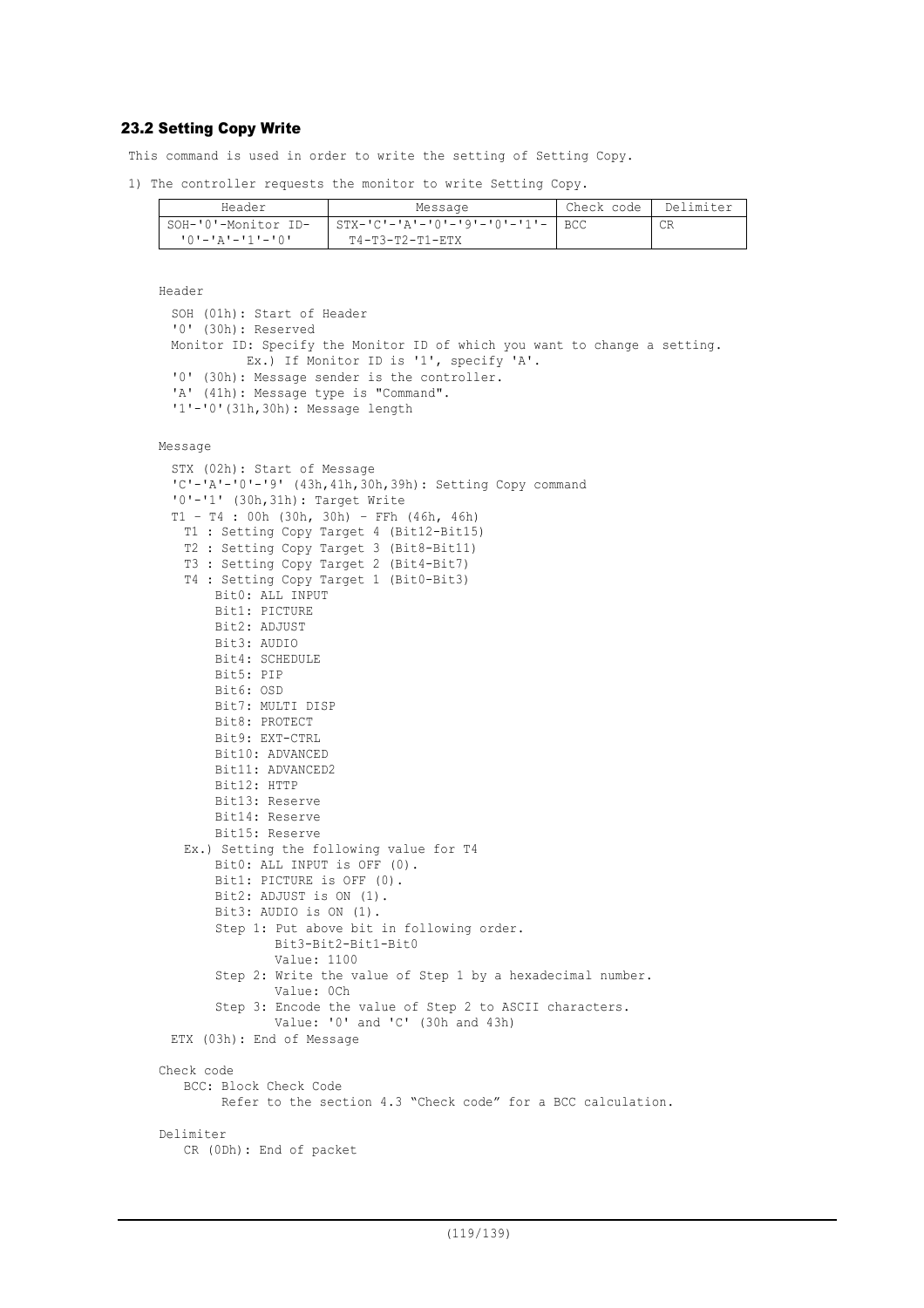2) The monitor replies a written in result.

| Header                                        | Message                            | Check code   Delimiter |    |
|-----------------------------------------------|------------------------------------|------------------------|----|
| SOH-'0'-'0'-Monitor ID-<br><b>'R'-'O'-'A'</b> | STX-'C'-'B'-'0'-'9'-'0'-'1'-ST-ETX | <b>BCC</b>             | CR |

Header

SOH (01h): Start of Header '0' (30h): Reserved '0' (30h): Message receiver is the controller. Monitor ID: Indicate a replying Monitor ID. Ex.) When this byte is set to 'A', replying monitor's ID is '1'. 'B' (42h): Message type is "Command reply". '0'-'A'(30h,41h): Message length (10byte)

Message

STX (02h): Start of Message 'C'-'B'-'0'-'9' (43h, 42h, 30h, 39h): Setting Copy Reply '0'-'1' (30h, 30h): Target Write ST: Status No Error : 00h (30h, 30h) Error : 01h (30h, 31h) ETX (03h): End of Message

Check code

BCC: Block Check Code

Refer to the section 4.3 "Check code" for a BCC calculation.

Delimiter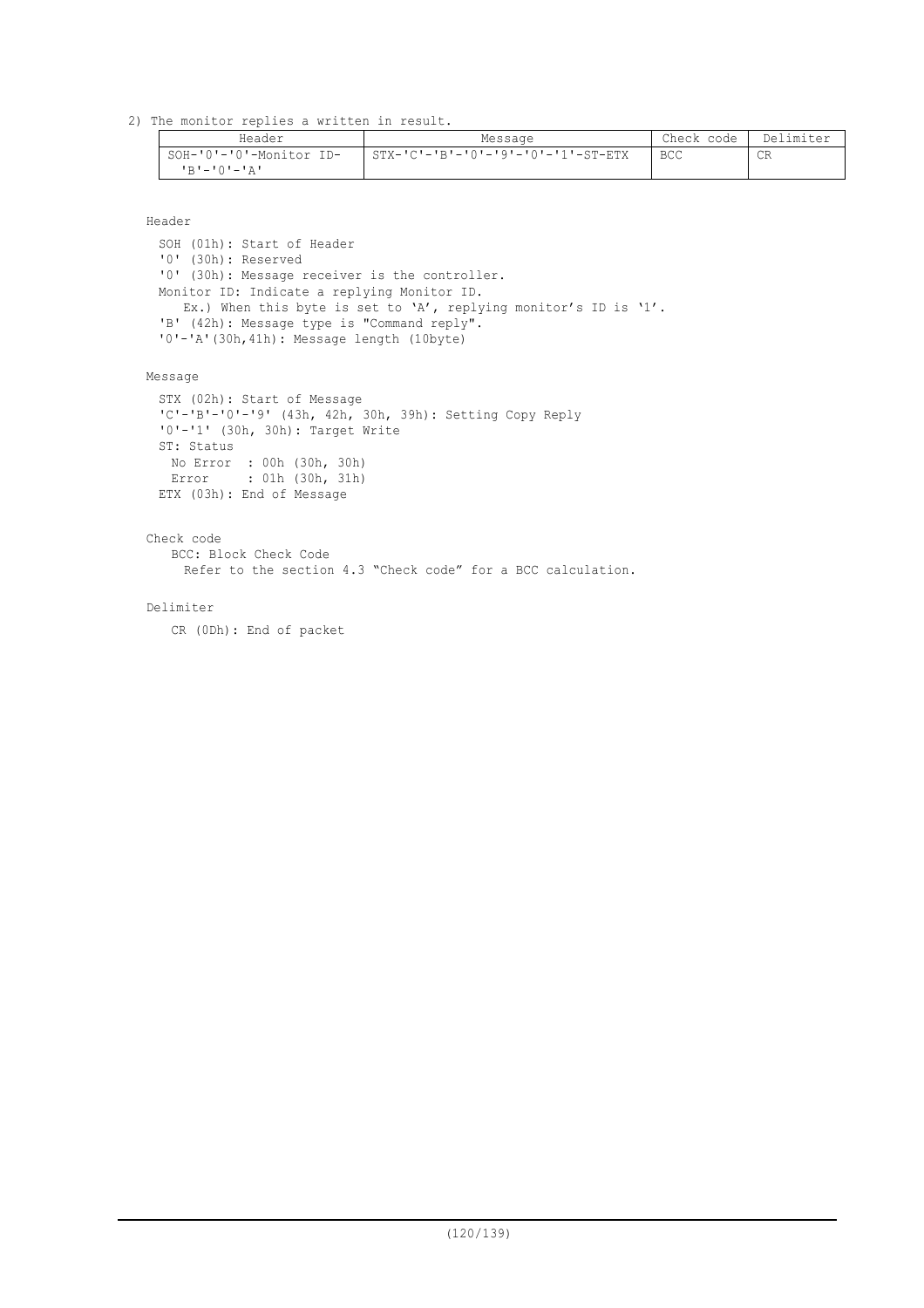## 23.3 Setting Copy Start

This command is used in order to start Setting Copy.

1) The controller requests the monitor to write Setting Copy Start.

| Header              | Message                                         | Check code | Delimiter |
|---------------------|-------------------------------------------------|------------|-----------|
| SOH-'0'-Monitor ID- | $STX - 'C' - 'A' - '0' - '9' - '0' - '2' - ETX$ | BCC.       | СR        |
| י8י−י∩י−יגי−י∩י     |                                                 |            |           |

```
Header
```

```
SOH (01h): Start of Header
'0' (30h): Reserved
Monitor ID: Specify the Monitor ID of which you want to change a setting.
         Ex.) If Monitor ID is '1', specify 'A'.
'0' (30h): Message sender is the controller.
'A' (41h): Message type is "Command".
'0'-'8'(30h, 38h): Message length (8byte)
```
#### Message

```
STX (02h): Start of Message
 'C'-'A'-'0'-'9' (43h,41h,30h,39h): Setting Copy command
 '0'-'2' (30h,32h): Start
 ETX (03h): End of Message
Check code
   BCC: Block Check Code
         Refer to the section 4.3 "Check code" for a BCC calculation.
```
# Delimiter

CR (0Dh): End of packet

2) The monitor replies to the controller.

| Header                  | Message                            | Check code | Delimiter |
|-------------------------|------------------------------------|------------|-----------|
| SOH-'0'-'0'-Monitor ID- | STX-'C'-'B'-'0'-'9'-'0'-'2'-ST-ETX | <b>BCC</b> | CR        |
| <b>'R'-'O'-'A'</b>      |                                    |            |           |

```
Header
```

```
SOH (01h): Start of Header
 '0' (30h): Reserved
 '0' (30h): Message receiver is the controller.
 Monitor ID: Indicate a replying Monitor ID.
    Ex.) When this byte is set to 'A', replying monitor's ID is '1'.
 'B' (42h): Message type is "Command reply".
 '0'-'A'(30h,41h): Message length (10byte)
Message
 STX (02h): Start of Message
 'C'-'B'-'0'-'9' (43h, 42h, 30h, 39h): Setting Copy Reply
 '0'-'2' (30h, 30h): Start
 ST: Status
     No Error : 00h (30h, 30h)
     Error : 01h (30h, 31h)
 ETX (03h): End of Message
Check code
 BCC: Block Check Code
     Refer to the section 4.3 "Check code" for a BCC calculation.
Delimiter
 CR (0Dh): End of packet
```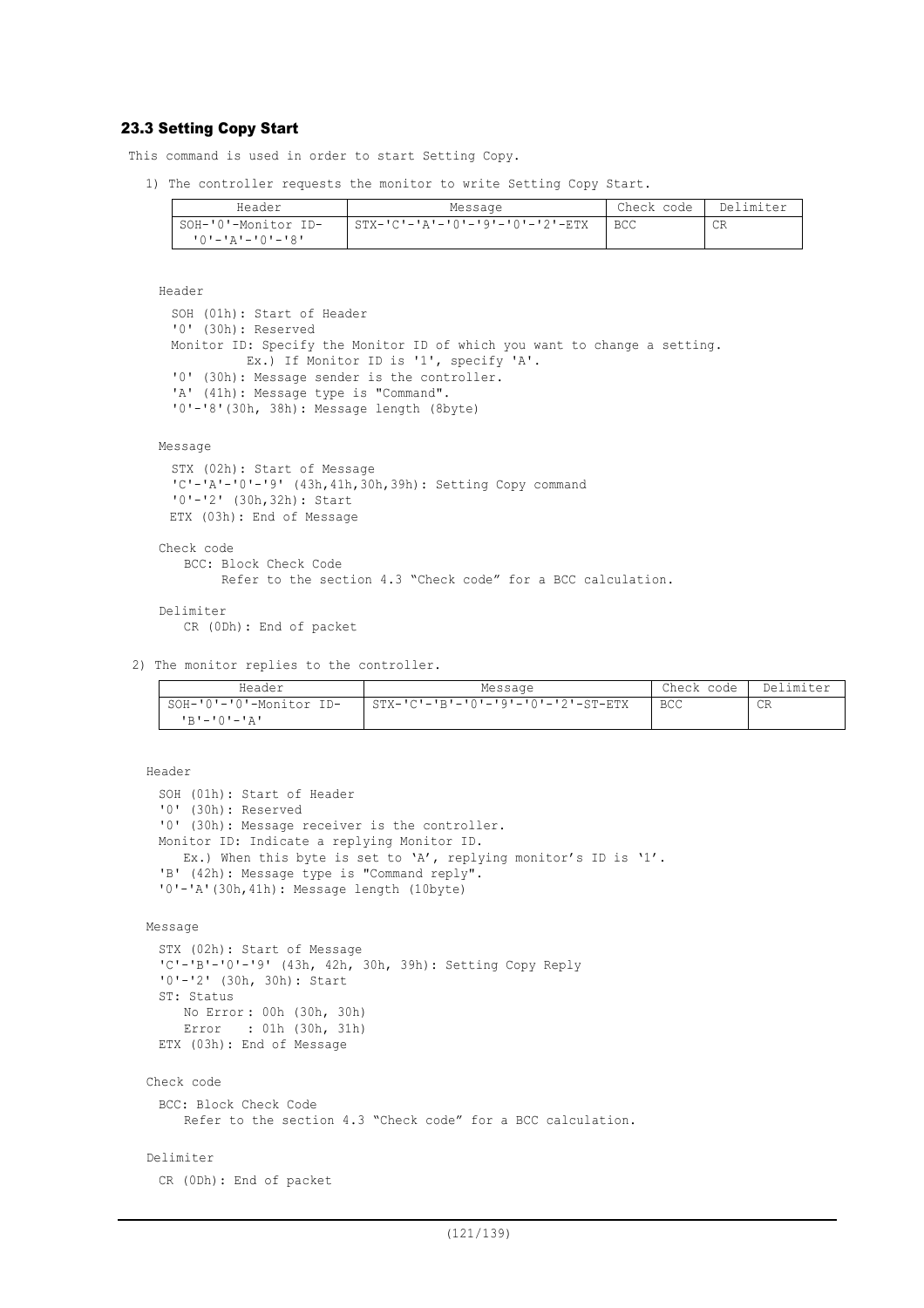# 24. Security Enable

## 24.1 Security Enable Read

This command is used in order to read the Security Enable.

```
1) The controller requests the monitor to read Security Enable
```

| Header              | Message                                         | Check code | Delimiter |
|---------------------|-------------------------------------------------|------------|-----------|
| SOH-'0'-Monitor ID- | $STX - 'C' - 'A' - 'O' - 'C' - 'O' - '2' - ETX$ | <b>BCC</b> | СR        |
| י8'–י∩י–יג'–י∩י     |                                                 |            |           |

Header

```
SOH (01h): Start of Header
  '0' (30h): Reserved
  Monitor ID: Specify the Monitor ID of which you want to change a setting.
    Ex.) If Monitor ID is '1', specify 'A'.
  '0' (30h): Message sender is the controller.
  'A' (41h): Message type is "Command".
  '0'-'8'(30h, 38h): Message length (8byte)
Message
  STX (02h): Start of Message
  'C'-'A'-'0'-'C' (43h, 41h, 30h, 43h): Security password Command
  '0'-'2' (30h, 32h): Enable Read
  ETX (03h): End of Message
Check code
  BCC: Block Check Code
        Refer to the section 4.3 "Check code" for a BCC calculation.
```
Delimiter CR (0Dh): End of packet

2) The monitor replies Security Enable to the controller.

| Header                                     | Message                              | Check code | Delimiter |
|--------------------------------------------|--------------------------------------|------------|-----------|
| SOH-'0'-'0'-Monitor ID-<br>$R$ יבי $0$ יבי | $STX-ICI-IBI-I0I-ICI-I0I-I2I-EN-ETX$ | <b>BCC</b> | CR        |

```
Header
```

```
SOH (01h): Start of Header
 '0' (30h): Reserved
 '0' (30h): Message receiver is the controller.
 Monitor ID: Indicate a replying Monitor ID.
    Ex.) When this byte is set to 'A', replying monitor's ID is '1'.
 'B' (42h): Message type is "Command reply".
 '0'-'A'(30h,41h): Message length (10byte)
Message
 STX (02h): Start of Message
 'C'-'B'-'0'-'C'-'0'-'2' (43h, 42h, 30h, 41h, 30h, 32h): Get Security Enable Disable Reply
 EN: Status
     00h: Disable
     01h: Enable
 ETX (03h): End of Message
Check code
 BCC: Block Check Code
    Refer to the section 4.3 "Check code" for a BCC calculation.
```

```
Delimiter
```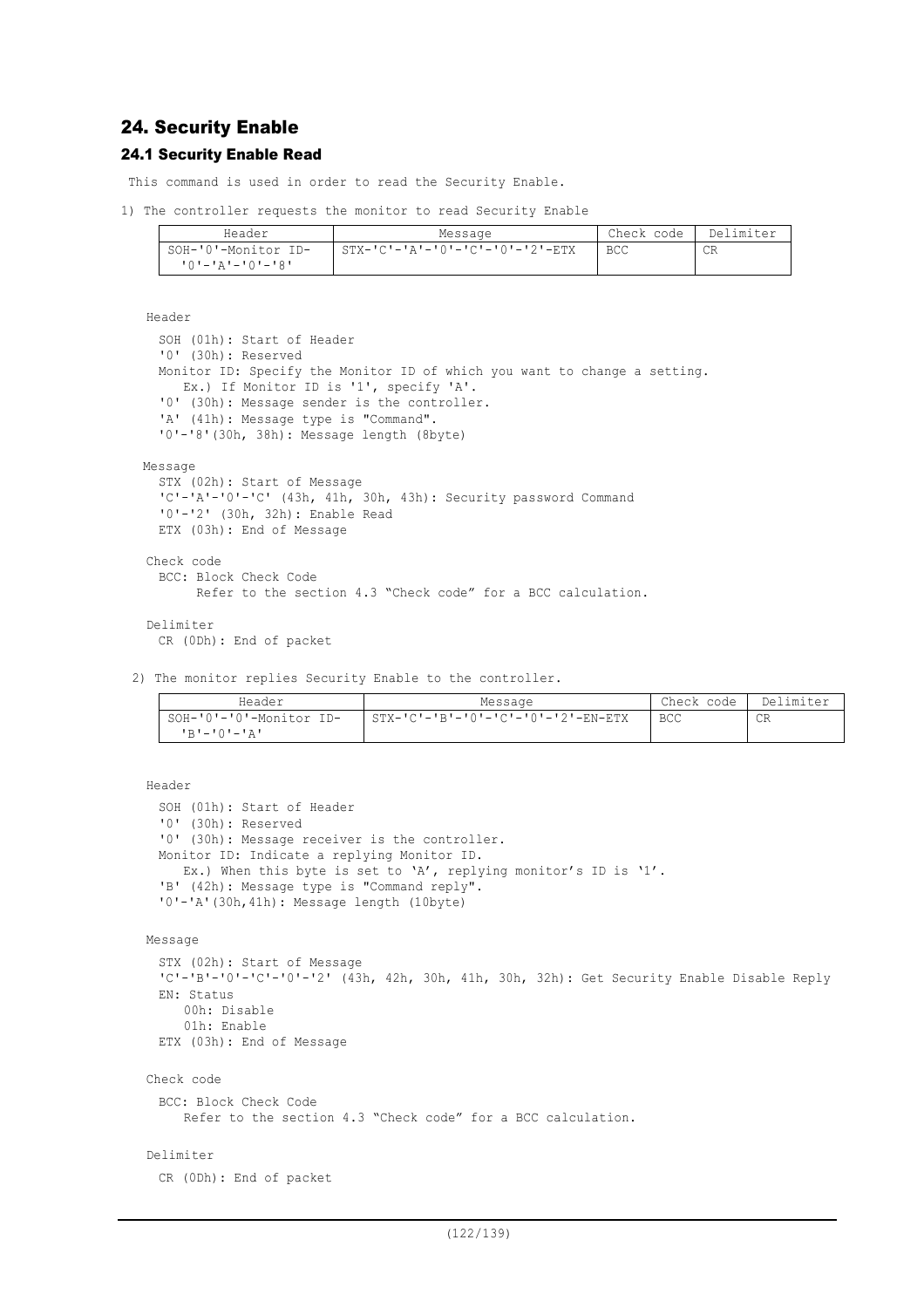## 24.2 Security Enable Write

This command is used in order to write the setting of Security Enable.

1) The controller requests the monitor to set Security password.

| Header              | Message                                     | Check code | Delimiter |
|---------------------|---------------------------------------------|------------|-----------|
| SOH-'0'-Monitor ID- | $STX - 'C' - 'A' - '0' - 'C' - '0' - '1' -$ | <b>BCC</b> |           |
|                     | ENA-'0'-'0'-PWD1-…-PWD16-ETX                |            |           |

### *Header*

```
SOH (01h): Start of Header
'0' (30h): Reserved
Monitor ID: Specify the Monitor ID of which you want to change a setting.
  Ex.) If Monitor ID is '1', specify 'A'.
'0' (30h): Message sender is the controller.
'A' (41h): Message type is "Command".
'1'-'C'(31h,43h): Message length (28byte)
```
#### Message

```
STX (02h): Start of Message
 'C'-'A'-'0'-'C' (43h, 41h, 30h, 43h): Security Password Command
 '0'-'1' (30h, 31h): Enable Write
 ENA: Enable/Disable
      00h (30h, 30h): Disable
      01h (30h, 31h): Enable
 '0'-'0' (30h, 30h): Reserved
 PWD1 – PWD16: Password data
 \triangleright The password data is encoded as the following procedure.
        Ex.) In the case of password data "1234"
           Step1: Password data is handled as character code.
                  Example:
                    "1234" -> 31h 32h 33h 34h (ASCII)
           Step2: The hexadecimal value of each original character is encoded as two ASCII
                  characters representing the hex value.
                  Example:
                    31h 32h 33h 34h -> '3'-'1'-'3'-'2'-'3'-'3'-'3'-'4'
           Step3: Password data is handled as character code once again.
                  Example:
                    '3'-'1'-'3'-'2'-'3'-'3'-'3'-'4' -> 33h 31h 33h 32h 33h 33h 33h 34h
                    (ASCII)
           Step4: The hexadecimal value of each original character is encoded as two ASCII
                  characters representing the value.
                  Example:
                    33h 31h 33h 32h 33h 33h 33h 34h
                    -> '3'-'3'-'3'-'1'-'3'-'3'-'3'-'2'-'3'-'3'-'3'-'3'-'3'-'3'-'3'-'4'
           Result: The following data is assigned to PWD1-PWD16.
                   33h 33h 33h 31h 33h 33h 33h 32h 33h 33h 33h 33h 33h 33h 33h 34h
 ETX (03h): End of Message
Check code
 BCC: Block Check Code
       Refer to the section 4.3 "Check code" for a BCC calculation.
Delimiter
 CR (0Dh): End of packet
```
2) The monitor replies a written in result.

| Header                                        | Message                            | Check code I | Delimiter |
|-----------------------------------------------|------------------------------------|--------------|-----------|
| SOH-'0'-'0'-Monitor ID-<br><b>'R'-'O'-'A'</b> | STX-'C'-'B'-'0'-'C'-'0'-'1'-ST-ETX | BCC          | CR        |

Header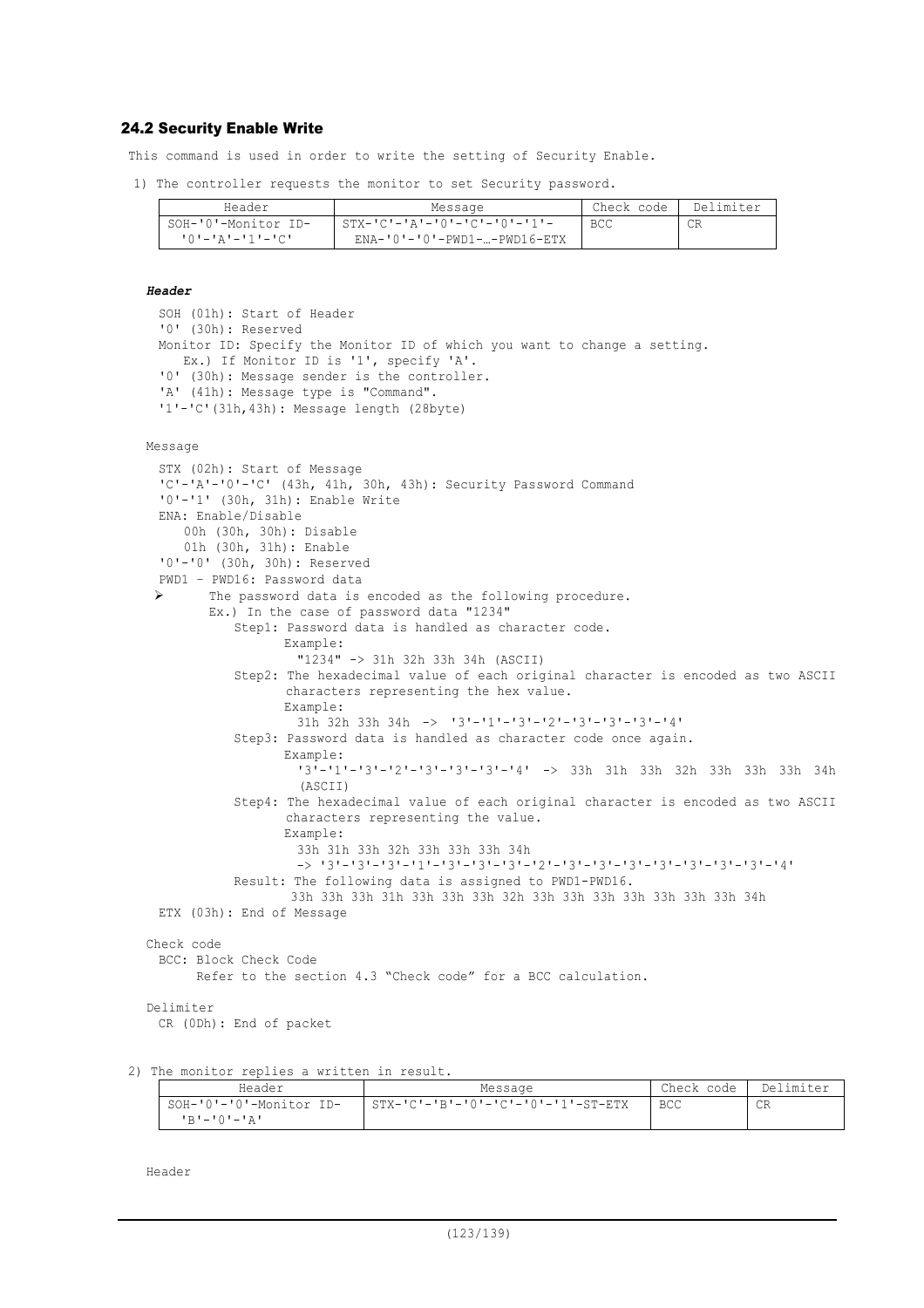```
SOH (01h): Start of Header
'0' (30h): Reserved
'0' (30h): Message receiver is the controller.
Monitor ID: Indicate a replying Monitor ID.
  Ex.) When this byte is set to 'A', replying monitor's ID is '1'.
'B' (42h): Message type is "Command reply".
'0'-'A'(30h,41h): Message length (10byte)
```
## Message

```
STX (02h): Start of Message
'C'-'B'-'0'-'C' (43h, 42h, 30h, 43h): Security password Reply Command
'0'-'1' (30h, 31h): Enable Write
ST: Error Status
    00h: No Error
    01h: Error
ETX (03h): End of Message
```

```
Check code
```

```
BCC: Block Check Code
   Refer to the section 4.3 "Check code" for a BCC calculation.
```
### Delimiter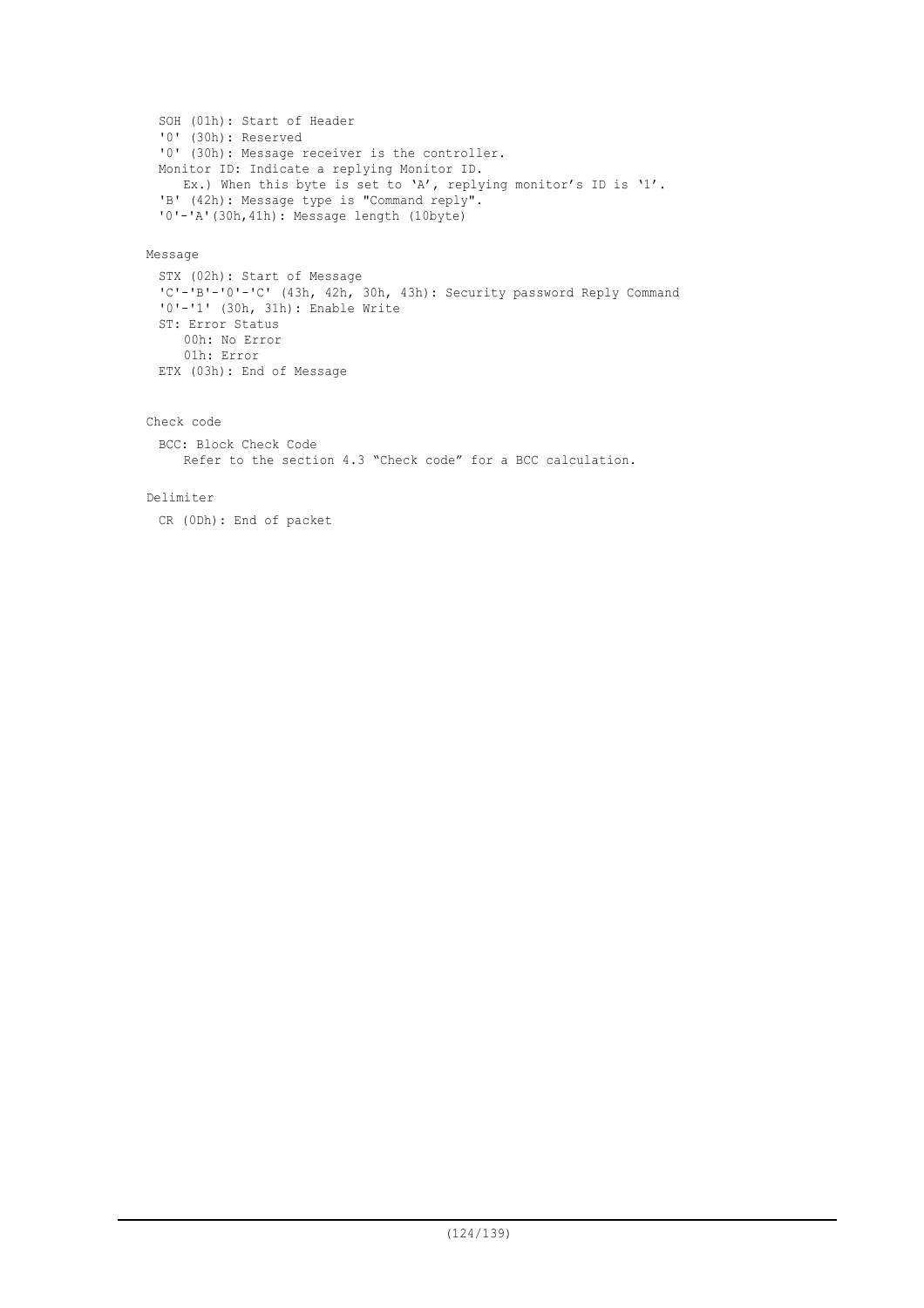# 25. LAN MAC Address

## 25.1 LAN MAC Address Read

This command is used in order to read the MAC Address.

1) The controller requests the monitor to read MAC Address

| Header              | Message                                         | Check code | Delimiter |
|---------------------|-------------------------------------------------|------------|-----------|
| SOH-'0'-Monitor ID- | $STX - 'C' - '2' - '2' - 'A' - '0' - '2' - ETX$ | <b>BCC</b> | CR        |
| 10'-'A'-'0'-'8'     |                                                 |            |           |

```
Header
```

```
SOH (01h) : Start of Header
'0' (30h) : Reserved
Monitor ID: Specify the Monitor ID from which you want to get status.
             Ex.) If Monitor ID is '1', specify 'A'.
'0' (30h) : Message sender is the controller.
'A' (41h) : Message Type is "Command".
'0'-'8' (30h, 38h) : Message length is 8 bytes.
```
### Message

```
STX (02h): Start of Message
'C'-'2'-'2'-'A': LAN read command.
'0'-'2': MAC Address
ETX (03h): End of Message
```
#### Check code

```
BCC: Block Check Code
Refer to the section 4.3 "Check code" for a BCC calculation.
```
Delimiter

CR (0Dh): End of packet

2) The monitor replies MAC Address to the controller.

| Header                     | Message                              | Check code   Delimiter |    |        |
|----------------------------|--------------------------------------|------------------------|----|--------|
| SOH-'0'-'0'-Monitor ID-    | STX-'C'-'3'-'2'-'A'-RC-'0'-'2'-      | l BCC.                 | CR |        |
| $'B'$ -LN $(H)$ -LN $(L)$  | $IPV-MAC(0) - \ldots - MAC(n) - ETX$ |                        |    | Header |
| SOH (01h): Start of Header |                                      |                        |    |        |

```
'0' (30h): Reserved
'0' (30h): Message receiver is the controller.
Monitor ID: Indicate a replying Monitor ID.
Ex.) When this byte is set to 'A', the replying Monitor ID is '1'.
'B' (42h): Message Type is "Command reply".
LN(H)-LN(L): Message length (byte length), from STX to ETX
```

```
Message
```

```
STX(02h):Start of Message
'C'-'3'-'2'-'A': LAN read reply command.
RC: Reply result Code
 '0'-'0' (30h, 30h): Normal
 'F'-'F' (46h, 46h): Abnormal
'0'-'2': MAC Address
IPV: IPv4 or IPv6
 '0'-'4' (30h, 34h): IPv4
 '0'-'6' (30h, 36h): IPv6
MAC(0-n): MAC Address
In the case of IPv4 \rightarrow n = 4ETX (03h): End of Message
```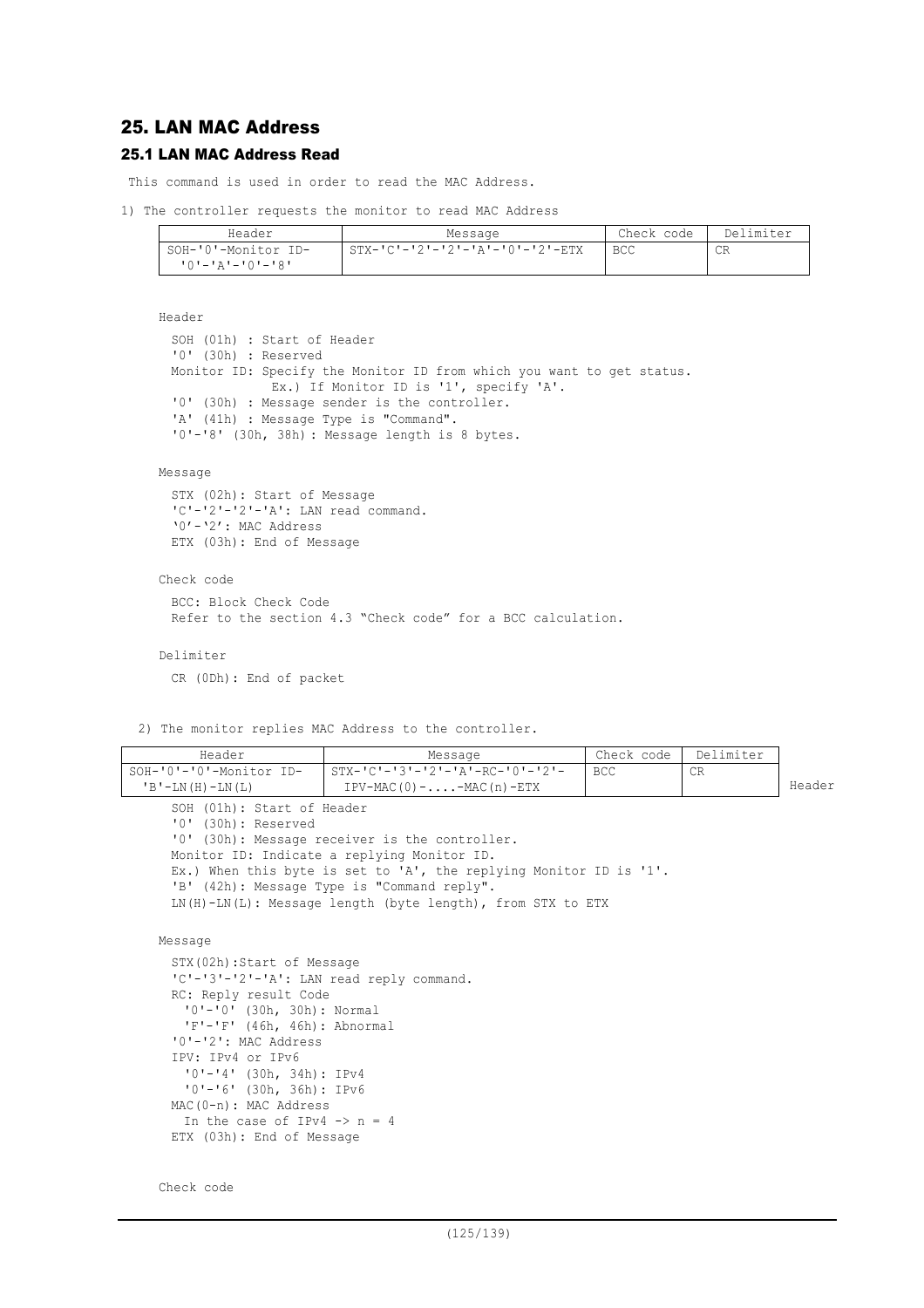BCC: Block Check Code Refer to the section 4.3 "Check code" for a BCC calculation.

## Delimiter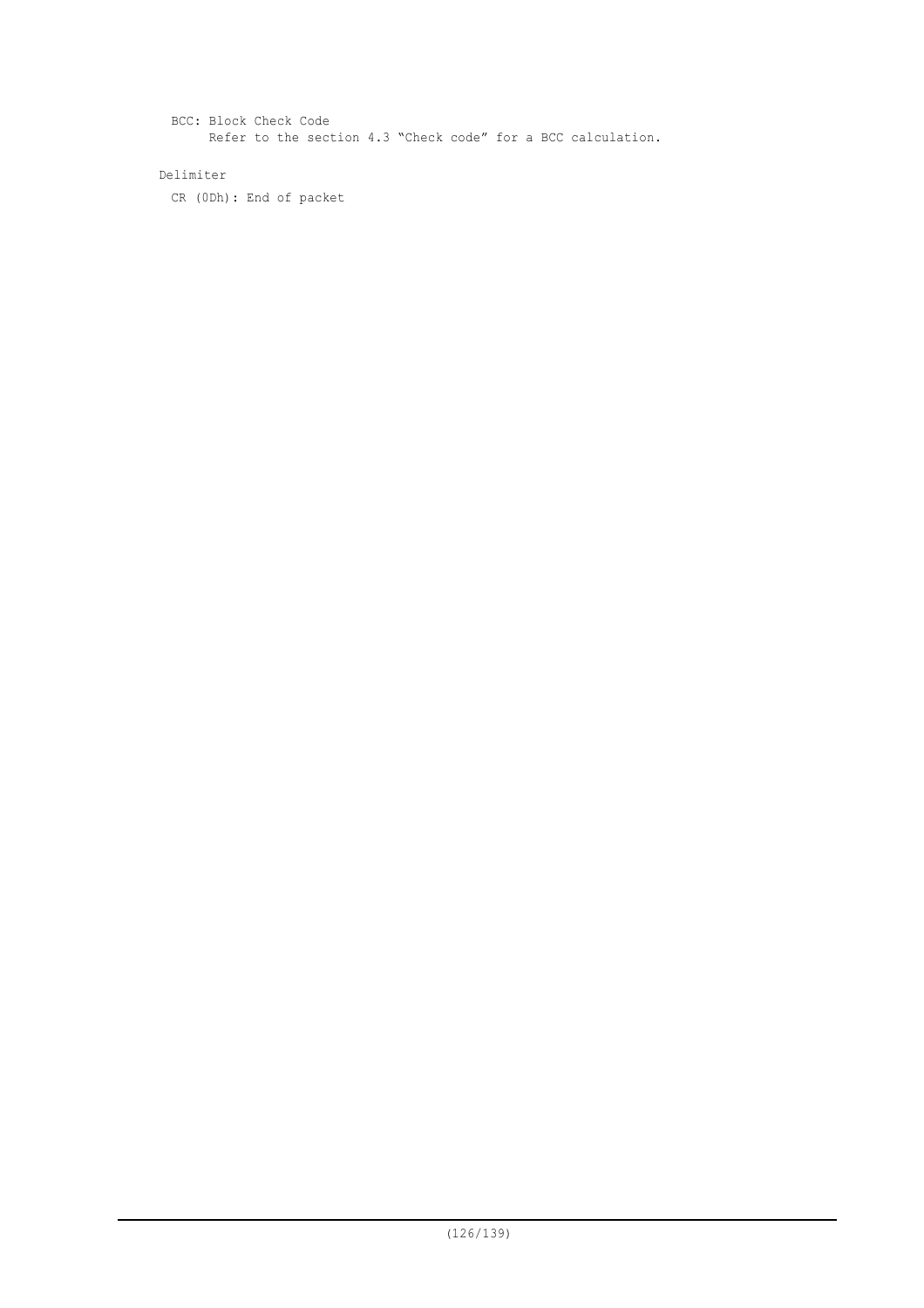## 26. Proof of Play

## 26.1 Set Proof of Play Operation Mode

This command is used in order to set Operation mode of Proof of Play.

```
1) The controller requests the monitor to set Operation mode of Proof of Play.
```

| Header              | Message                            | Check code | Delimiter |
|---------------------|------------------------------------|------------|-----------|
| SOH-'0'-Monitor ID- | $STX-ICI-IAI-I1-I5I-I0I-I0-I-MD-I$ | <b>BCC</b> | CR        |
| יבי−י∩י−יגי−יחי     | ETX                                |            |           |

```
Header
```

```
SOH (01h) : Start of Header
'0' (30h) : Reserved
Monitor ID: Specify the Monitor ID from which you want to get status.
             Ex.) If Monitor ID is '1', specify 'A'.
'0' (30h) : Message sender is the controller.
'A' (41h) : Message Type is "Command".
'0'-'A' (30h, 41h) : Message length is 10 bytes.
```
### Message

```
STX (02h): Start of Message
'C'-'A'-'1'-'5': Proof of Play command
'0'-'0' (30h,30h): Set Proof of Play Operation Mode command
MD : Mode of Proof of Play.
  '0'-'0'(30h, 30h): Stop
   '0'-'1'(30h, 31h): Start
  '0'-'2'(30h, 32h): Clear Log data
ETX (03h): End of Message
```

```
Check code
```

```
BCC: Block Check Code
Refer to the section 4.3 "Check code" for a BCC calculation.
```
#### Delimiter

CR (0Dh): End of packet

2) The monitor replies the result of set Operation mode to the controller.

| Header                  | Message                                              | Check      | Delimiter |
|-------------------------|------------------------------------------------------|------------|-----------|
|                         |                                                      | code       |           |
| SOH-'0'-Monitor ID-     | $STX - 'C' - 'B' - '1' - '5' - '0' - '0' - ST - ETX$ | <b>BCC</b> | СR        |
| $101 - 1R1 - 101 - 1R1$ |                                                      |            |           |

Header

```
SOH (01h) : Start of Header
'0' (30h) : Reserved
Monitor ID: Specify the Monitor ID from which you want to get status.
             Ex.) If Monitor ID is '1', specify 'A'.
'0' (30h) : Message sender is the controller.
'A' (41h) : Message Type is "Command".
'0'-'A' (30h, 41h) : Message length is 10 bytes.
```
#### Message

```
STX (02h): Start of Message
'C'-'B'-'1'-'5': Proof of Play reply command
'0'-'0' (30h,30h): Set Proof of Play Operation Mode command
ST: Status
 '0'-'0'(30h, 30h): No Error
 '0'-'1'(30h, 31h): Error
```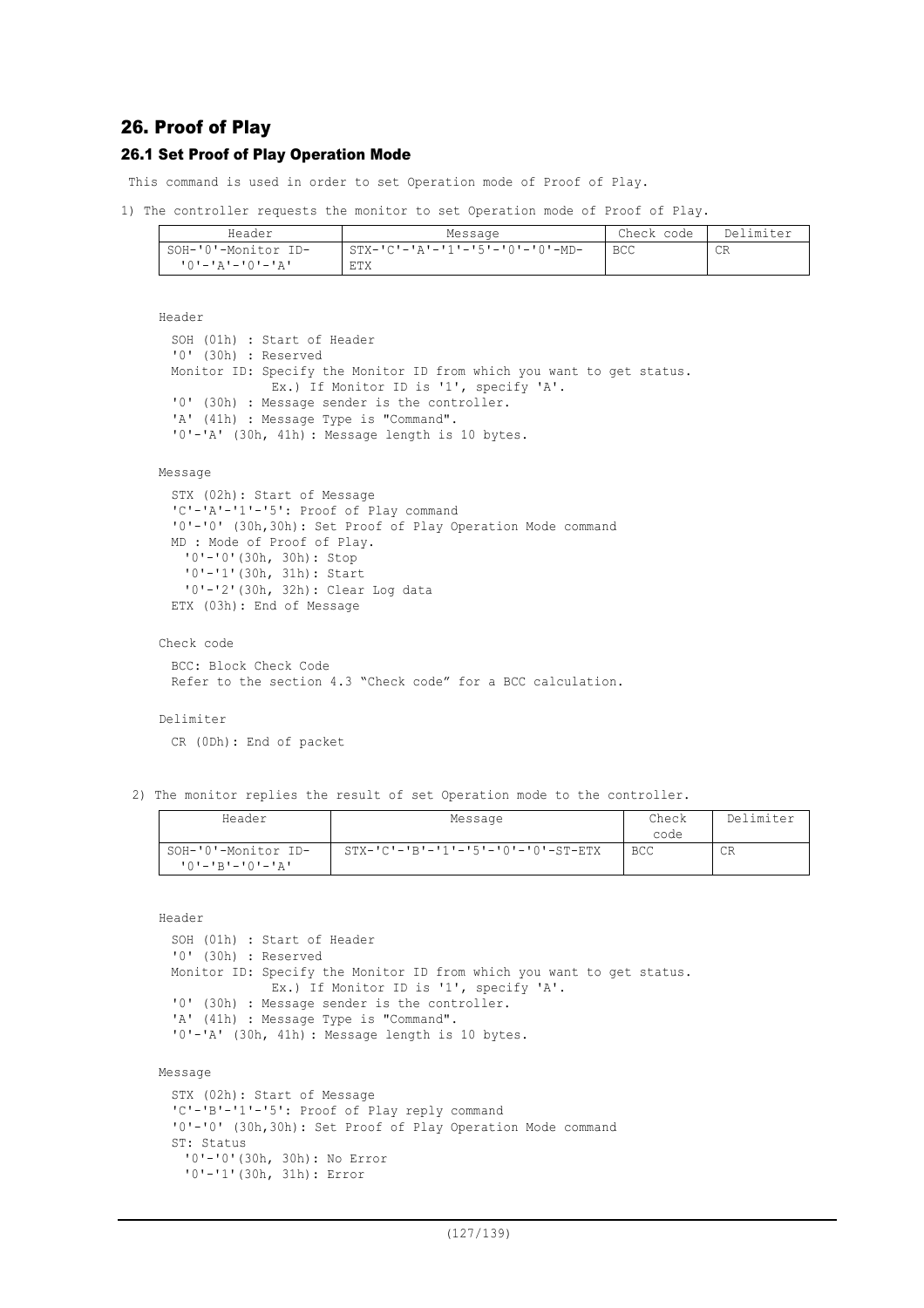'0'-'2'(30h, 32h): Already Start/Stop/Clear ETX (03h): End of Message

## Check code

BCC: Block Check Code Refer to the section 4.3 "Check code" for a BCC calculation.

## Delimiter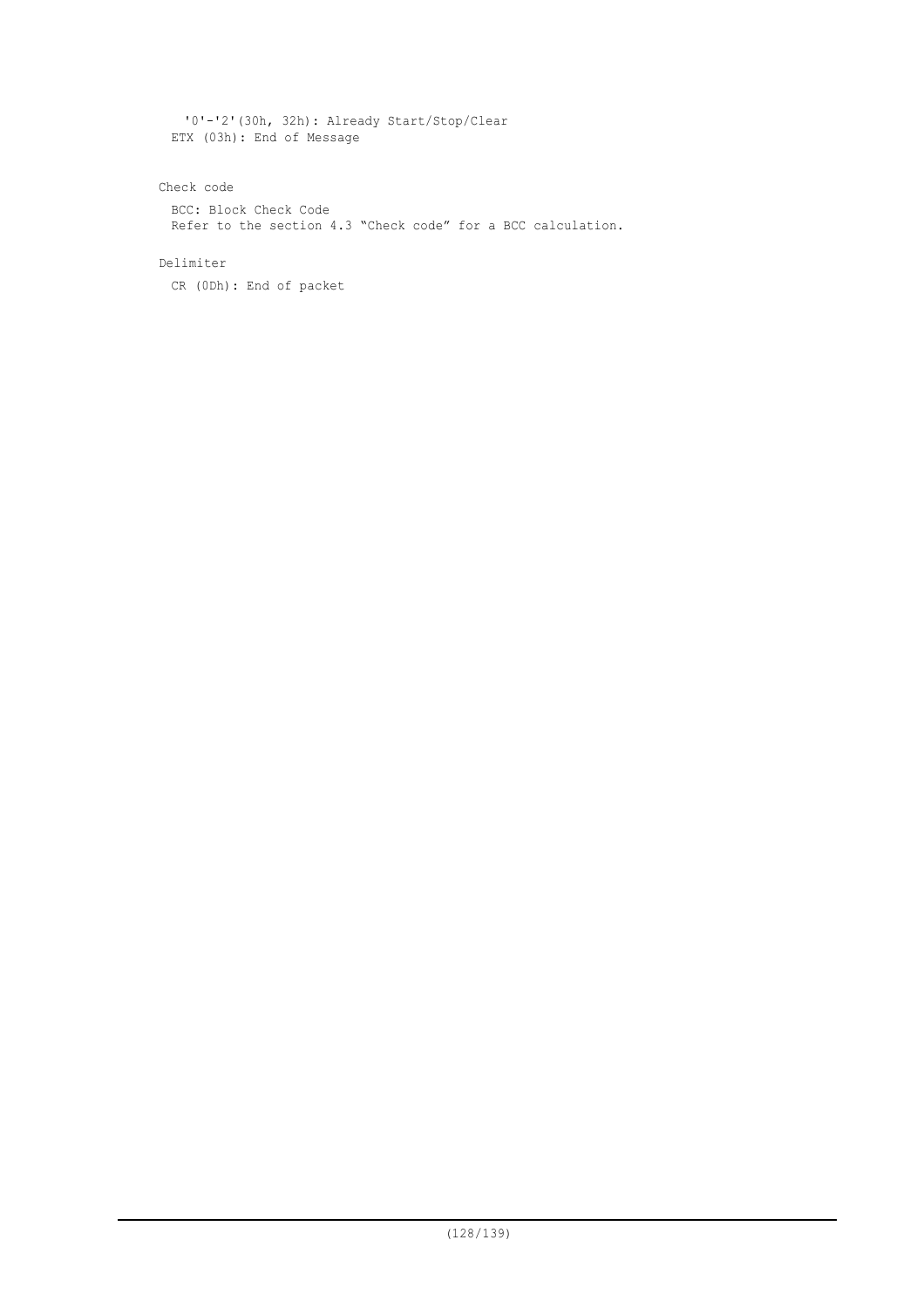## 26.2 Get Proof of Play Current

This command is used in order to get Current log data of Proof of Play.

- Note:Proof of Play information cannot be read from the display when it is in OFF state. The display must be fully powered on to read Proof of Play information. Also the display does not continue to create any new logs while it is in OFF state.
- 1) The controller requests the monitor to get Current log data of Proof of Play.

| Header              | Message                         | Check code | Delimiter |
|---------------------|---------------------------------|------------|-----------|
| SOH-'0'-Monitor ID- | STX-'C'-'A'-'1'-'5'-'0'-'1'-ETX | BCC        | CR        |
| 10'-'A'-'0'-'8'     |                                 |            |           |

Header

```
SOH (01h) : Start of Header
'0' (30h) : Reserved
Monitor ID: Specify the Monitor ID from which you want to get status.
             Ex.) If Monitor ID is '1', specify 'A'.
'0' (30h) : Message sender is the controller.
'A' (41h) : Message Type is "Command".
'0'-'8' (30h, 38h) : Message length is 8 bytes.
```
Message

```
STX (02h): Start of Message
'C'-'A'-'1'-'5': Proof of Play command
'0'-'1' (30h,31h): Get Current log of Proof of Play command
ETX (03h): End of Message
```
Check code

BCC: Block Check Code Refer to the section 4.3 "Check code" for a BCC calculation.

Delimiter

CR (0Dh): End of packet

2) The monitor replies the result of Current log data to the controller.

| Header                  | Message                                                | Check      | Delimiter |
|-------------------------|--------------------------------------------------------|------------|-----------|
|                         |                                                        | code       |           |
| SOH-'0'-Monitor ID-     | $STX - 'C' - 'B' - '1' - '5' - '0' - '1' - ST - CNH -$ | <b>BCC</b> | СR        |
| $101 - 1B1 - 131 - 141$ | $CNL-Data(0)-Data(1)-Data(2)---$                       |            |           |
|                         | Data(18)-ETX                                           |            |           |

Header

```
SOH (01h) : Start of Header
 '0' (30h) : Reserved
 Monitor ID: Specify the Monitor ID from which you want to get status.
              Ex.) If Monitor ID is '1', specify 'A'.
 '0' (30h) : Message sender is the controller.
  'A' (41h) : Message Type is "Command".
  '3'-'4' (33h, 34h) : Message length is 52 bytes.
Message
 STX (02h): Start of Message
  'C'-'B'-'1'-'5': Proof of Play reply command
  '0'-'1' (30h,31h): Get Current log of Proof of Play command
 ST: Status
    No Error : 00h (30h, 30h)
    Error: 01h (30h, 31h)
```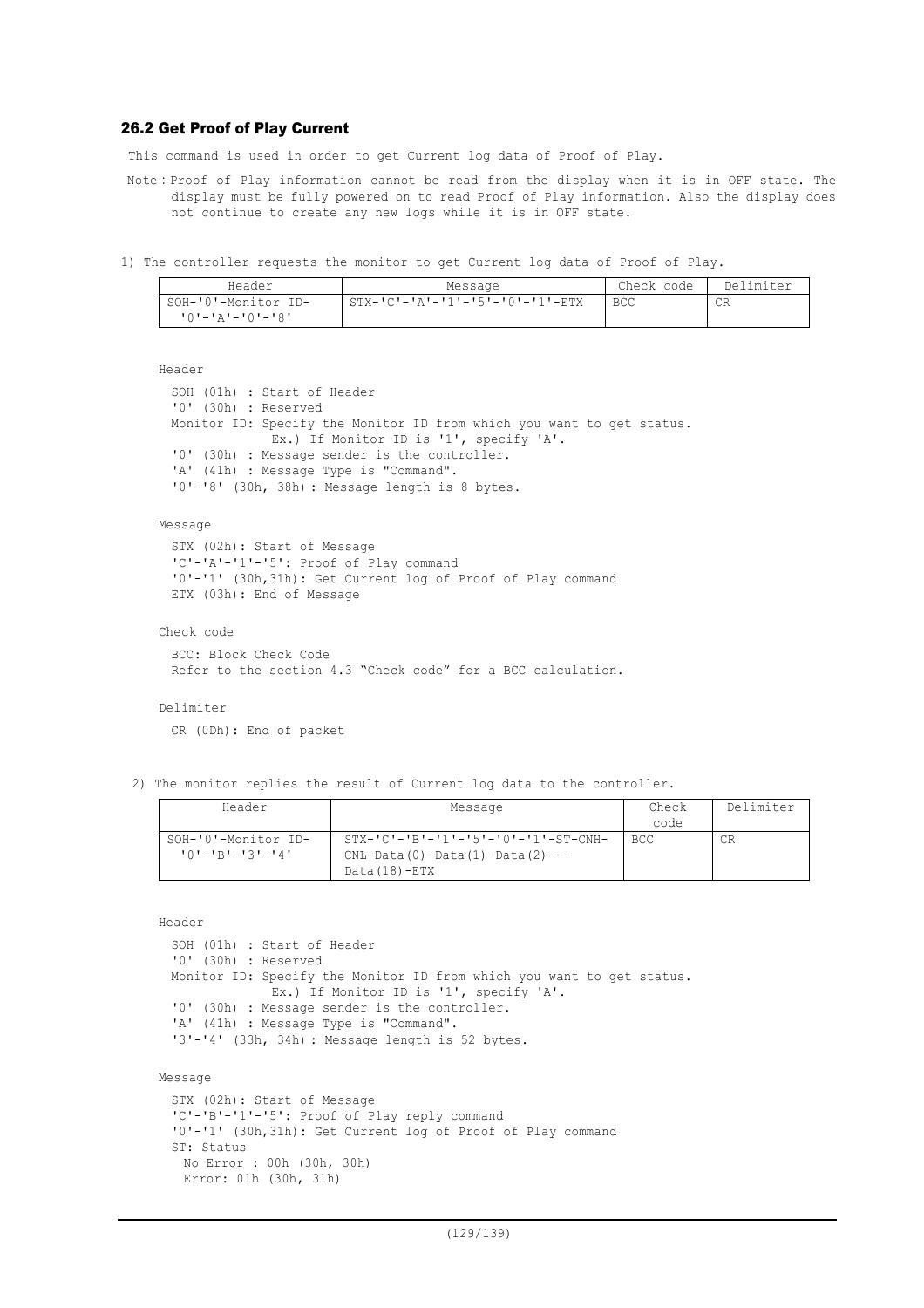```
CNH: Current log data Number (High byte)
CNL: Current log data Number (Low byte)
 '0','0','0','1' -'F','F','F','F' (30h, 30h, 30h, 31h - 46h, 46h, 46h, 46h) :1 - 65535
Data(0)-Data(18): Data of Proof of Play
  ------------------------------------------
※Log Data of Proof of Play : Data(0)-Data(18)
Data(0): Check INPUT PITURE
 ※Same as VCP(Page11 06H Input source) reply parameter.
  Refer to Item "INPUT" on page 41.
 Data(1)-Data(4) : Check Input Signal
  '0'-'0'-'0'-'0'-'0'-'0'-'0'-'0' (30h,30h,30h,30h,30h,30h,30h,30h):No signal
  'F'-'F'-'F'-'F'-'F'-'F'-'F'-'F' (46h,46h,46h,46h,46h,46h,46h,46h):Invalid signal
  \frac{1}{x}'-'*'-'*'-'*'-'*'-'*'-'*'-'*' (**h,**h,**h,**h,**h,**h,**h,**h):Input signal
   Ex ) 1920 x 1080
             '0'-'7'-'8'-'0'-'0'-'4'-'3'-'8' : 1920(0768h) x 1080(0438h)
Data(5) : Check INPUT AUDIO
  ※Same as VCP(Page2 2EH Select Sound Input) reply parameter.
   Refer to Item "AUDIO INPUT" on page 33.
 Data(6) : Check with or without Audio
 '0'-'0'(30h,30h): Audio in
  '0'-'1'(30h,31h): No Audio in
 '0'-'2'(30h,32h): N/A
Data(7) : Check status (Picture)
 '0'-'0'(30h,30h): Normal Picture
 '0'-'1'(30h,31h): No Picture
Data(8) : Check status (Audio)
 '0'-'0'(30h,30h): Normal Audio
 '0'-'1'(30h,31h): No Audio
Data(9)-Data(10) : Year
   '*'-'*'-'*'-'*' (**h,**h,**h,**h):0~65535(0000h~FFFFh)
  Ex ) 2014
    '0'-'7'-'D'-'E' : 2014(07DEh)
Data(11) : month
  '0'-'1' (30h,31h): January
   '0'-'2' (30h,31h): February
     |
  '0'-'B' (30h,31h): November
  '0'-'C' (30h,31h): December
Data(12) : day
  '*'-'*' (**h,**h):1~31(01h~1Fh)
Date(13) : hour
  '*'-'*' (**h,**h):0~23(00h~17h)
Date(14) : min
  '*'-'*' (**h,**h):0~59(00h~3Bh)
Data(15) : sec
  '*'-'*' (**h,**h):0~59(00h~3Bh)
Data(16) : Extention parameter
  '0'-'0'(30h,30h): Normal Proof of Play event
  '0'-'1'(30h,31h): Proof of Play event is "last power on time" *1)
  '0'-'2'(30h,32h): Reserved
  '1'-'0'(31h,30h): MEDIA PALYER is stop
  '1'-'1'(31h,31h): MEDIA PLAYER is start
  '1'-'2'(31h,32h): MEDIA PLAYER is pause
  '1'-'3'(31h,33h): MEDIA PLAYER error occur
  '1'-'4'(31h,34h) – '1'-'F'(31h,46h): Reserved
  '2'-'0'(32h,30h): Contents Copy from USB
  '2'-'1'(32h,31h): Contents Copy form network folder
  '2'-'2'(32h,32h) – '2'-'F'(32h,46h): Reserved
```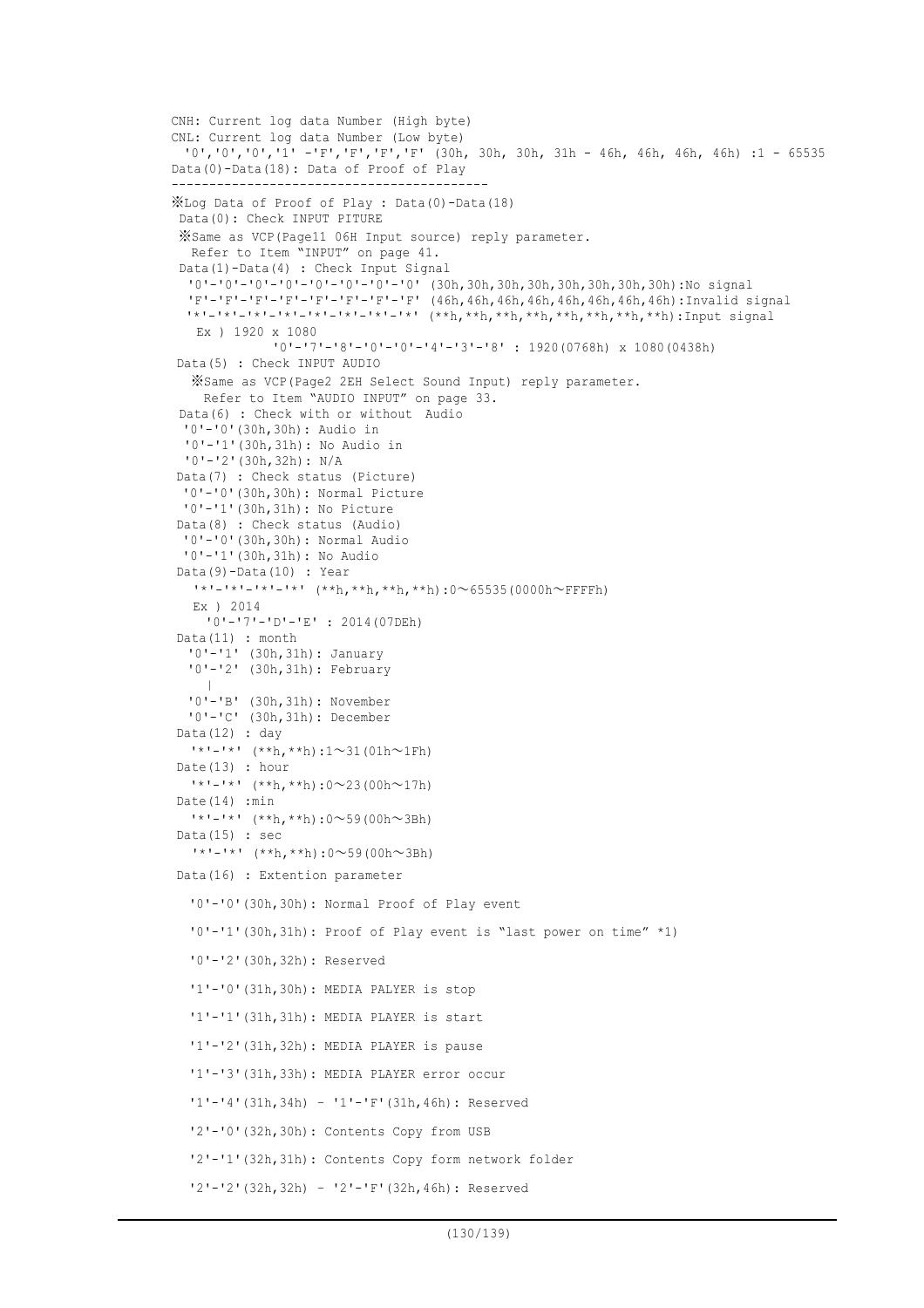```
'3'-'0'(33h,30h): Contents Copy Success
  '3'-'1'(33h,31h): Contents Copy Error (No media)
  '3'-'2'(33h,32h): Contents Copy Error (Connect error)
  '3'-'3'(33h,33h): Contents Copy Error (Out of disk space)
  '3'-'4'(33h,34h): Contents Copy Error (Read/Write error)
  '3'-'5'(32h,35h) – '3'-'F'(33h,46h): Reserved
  '4'-'0'(34h,30h): Human detected (Human sensor Status) *2)
  '4'-'1'(34h,31h): Human detect cleared (Human Sensor Status) *2)
  '4'-'2'(34h,32h) – '4'-'F'(34h,46h): Reserved
  *1: After Power ON, the first log is "Data16=01h".
  *2: Save the Human Sensor status every 30 minuites.
Data(17)-Data(18) : Reserve(future use : always '0'-0'-0'-0'-0'-0')
------------------------------------------
ETX (03h): End of Message
```
### Check code

BCC: Block Check Code Refer to the section 4.3 "Check code" for a BCC calculation.

### Delimiter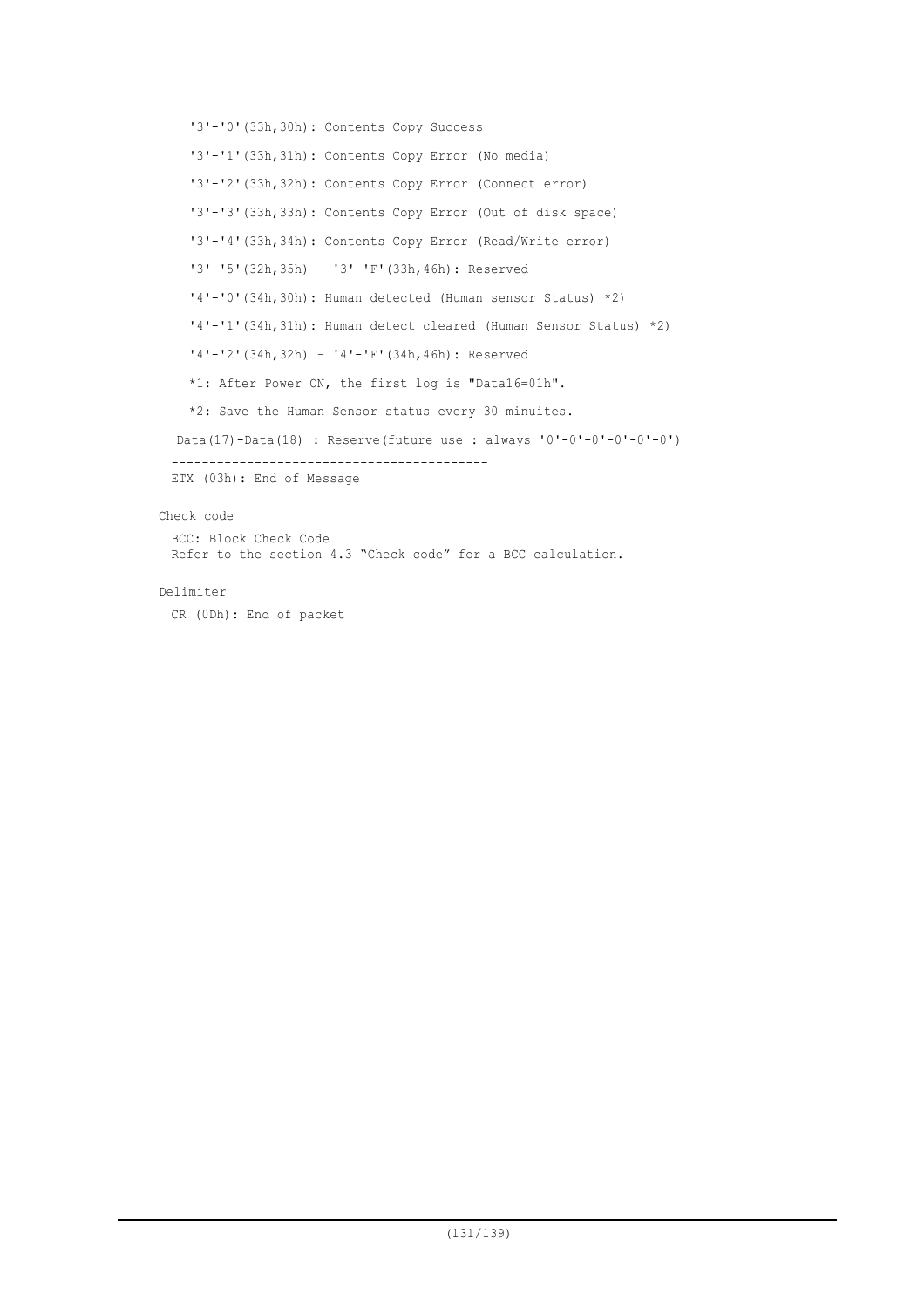### 26.3 Get Proof of Play Status

This command is used in order to get Proof of Play Status.

1) The controller requests the monitor to get status of Proof of Play.

| Header              | Message                         | Check code | Delimiter |
|---------------------|---------------------------------|------------|-----------|
| SOH-'0'-Monitor ID- | STX-'C'-'A'-'1'-'5'-'0'-'2'-ETX | <b>BCC</b> | CR        |
| 10'-'A'-'0'-'8'     |                                 |            |           |

Header

SOH (01h) : Start of Header '0' (30h) : Reserved Monitor ID: Specify the Monitor ID from which you want to get status. Ex.) If Monitor ID is '1', specify 'A'. '0' (30h) : Message sender is the controller. 'A' (41h) : Message Type is "Command". '0'-'8' (30h, 38h) : Message length is 8 bytes.

#### Message

STX (02h): Start of Message 'C'-'A'-'1'-'5 6': Proof of Play command '0'-'2' (30h,32h): Get Proof of Play Status command ETX (03h): End of Message

### Check code

BCC: Block Check Code Refer to the section 4.3 "Check code" for a BCC calculation.

Delimiter

CR (0Dh): End of packet

2) The monitor replies the status of Proof of Play to the controller.

| Header                                 | Message                                                             | Check<br>code | Delimiter |
|----------------------------------------|---------------------------------------------------------------------|---------------|-----------|
| SOH-'0'-Monitor ID-<br>10'-'R'-'1'-'4' | $STX-IC - IB - 11 - 5 - 0 - 2 - ST1 - ST2 -$<br>ST3-ST4-ST5-ST6-ETX | I BCC         | CR.       |

```
Header
```

```
SOH (01h) : Start of Header
'0' (30h) : Reserved
Monitor ID: Specify the Monitor ID from which you want to get status.
             Ex.) If Monitor ID is '1', specify 'A'.
'0' (30h) : Message sender is the controller.
'A' (41h) : Message Type is "Command".
'1'-'4' (31h, 34h) : Message length is 20 bytes.
```
#### Message

STX (02h): Start of Message 'C'-'B'-'1'-'5': Proof of Play reply command '0'-'2' (30h,32h): Get Proof of Play status command ST1: Error status 00h (30h, 30h): No Error 01h (30h, 30h): Memory full (some date has been lost) 02h (30h, 30h): other error (other error has priority ver 01h error) ST2: Total Number-High byte (How many log data items are currently used.) ST3: Total Number-Low byte (How many log data items are currently used.)  $'0', '0', '0', '0' - 'F', 'F', 'F', 'F' (30h,30h,30h - 46h,46h,46h)$ : 0-65535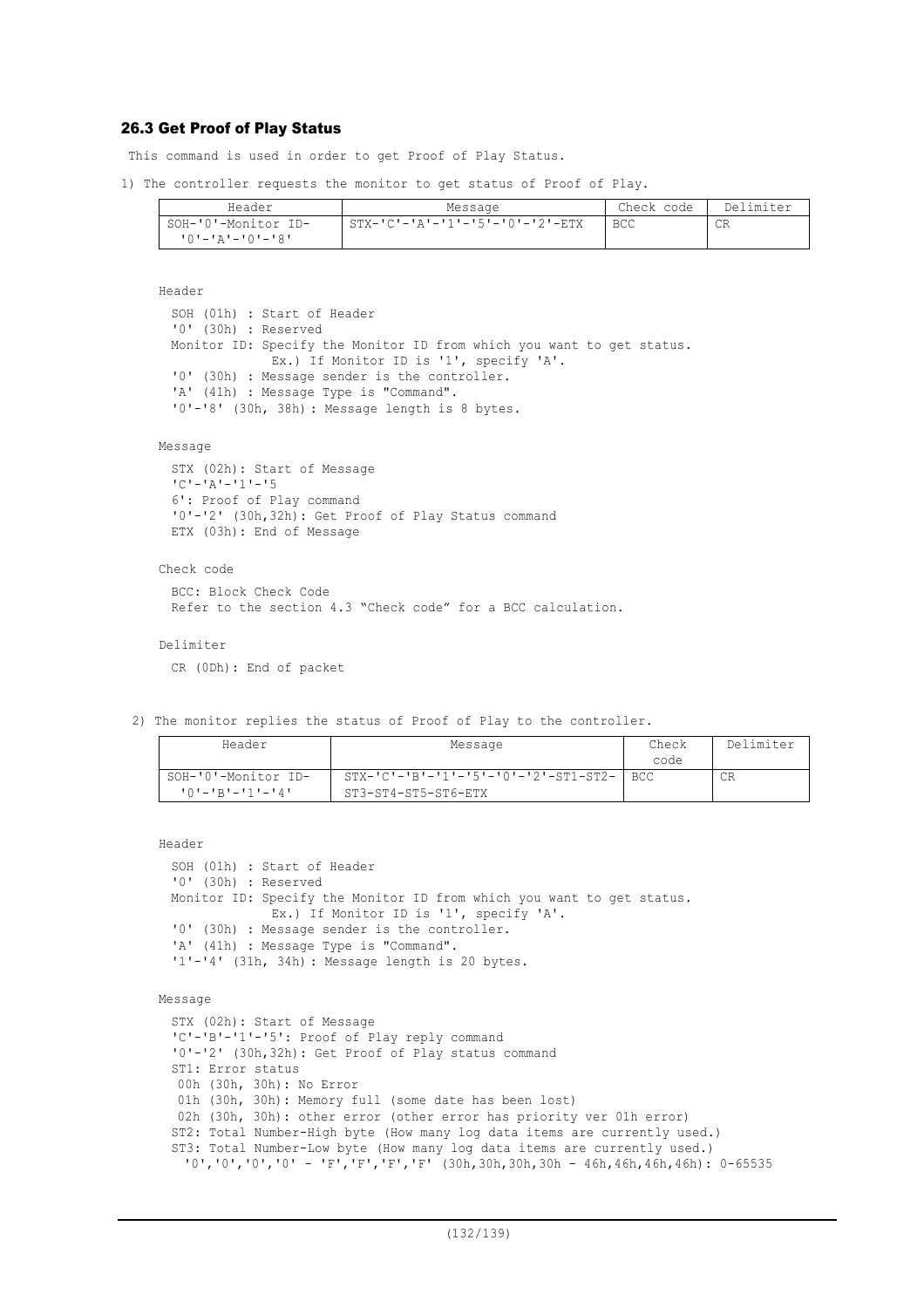ST4: Maximum Number-High byte (Maximum possible number of log data items) ST5: Maximum Number-Low byte (Maximum possible number of log data items)  $'0'$ ,'0','0','0' - 'F','F','F','F' (30h,30h,30h,30h - 46h,46h,46h,46h): 0 - 65535 ST6: Current Proof of Play status. Stop: 00h (30h, 30h) Start: 01h (30h, 31h) ETX (03h): End of Message

### Check code

BCC: Block Check Code Refer to the section 4.3 "Check code" for a BCC calculation.

### Delimiter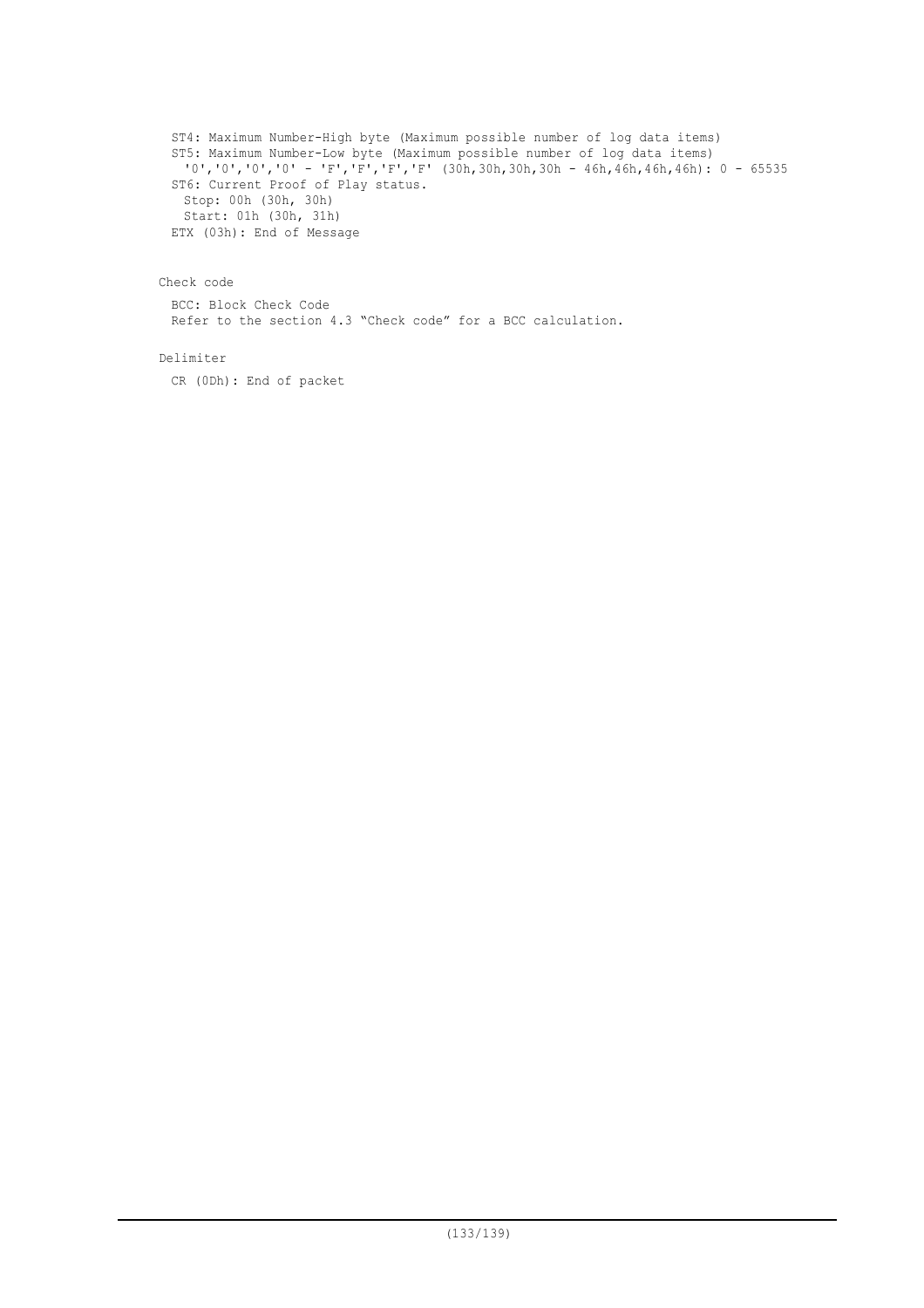## 26.4 Get Proof of Play Number to Number

This command is used in order to get Proof of Play number to number log.

1) The controller requests the monitor to get Number to Number log of Proof of Play.

| Header                     | Message                              | Check code | Delimiter |
|----------------------------|--------------------------------------|------------|-----------|
| SOH-'0'-Monitor ID-        | $STX-ICI-IAI-11I-15I-10I-13I-$       | BCC        | CR        |
| +0 - - + 1 - - + 1 - + 0 + | $BNS(H)$ –                           |            |           |
|                            | BNS $(L)$ -BNE $(H)$ -BNE $(L)$ -ETX |            |           |

```
Header
 SOH (01h) : Start of Header
 '0' (30h) : Reserved
 Monitor ID: Specify the Monitor ID from which you want to get status.
              Ex.) If Monitor ID is '1', specify 'A'.
 '0' (30h) : Message sender is the controller.
 'A' (41h) : Message Type is "Command".
 '1'-'0' (31h, 30h) : Message length is 16 bytes.
```
### Message

```
STX (02h): Start of Message
'C'-'A'-'1'-'5': Proof of Play command
'0'-'3' (30h,33h): Get Proof of Play Number to Number log command
BNS(H): Block Number of Start (High byte)
BNS(L): Block Number of Start (Low byte)
BNE(H): Block Number of Stop (High byte)
BNE(L): Block Number of Stop (Low byte)
ETX (03h): End of Message
```
Check code

```
BCC: Block Check Code
Refer to the section 4.3 "Check code" for a BCC calculation.
```
### Delimiter

CR (0Dh): End of packet

2) The monitor replies the number to number log of Proof of Play to the controller.

| Header                  | Message                                        | Check | Delimiter |
|-------------------------|------------------------------------------------|-------|-----------|
|                         |                                                | code  |           |
| SOH-'0'-Monitor ID-     | $STX - IC = B = 11 - 15 = 101 - 31 - LNR(H) -$ | BCC.  | CR        |
| $101 - 1B1 - 131 - 141$ | $LNR(L) - Data(0) - Data(1) - Data(2) ---$     |       |           |
|                         | $Data(18) - ETX$                               |       |           |

#### \* **A reply returns data in order from specified Number to specified Number.**  $Ex)$  Numb

|    | mber to Number: 1 to 6 |         |                                                                        |
|----|------------------------|---------|------------------------------------------------------------------------|
| PC |                        | Monitor |                                                                        |
|    |                        |         | Request Number to Number (1 - 6) [SOH-STX-BNS-BNE-ETX-BCC-CR]          |
|    |                        |         | Reply Log Data(0)-Data(18) (Number 1) [SOH-STX-#1-Data0-Data18-BCC-CR] |
|    |                        |         | Reply Log Data(0)-Data(18) (Number 2) [SOH-STX-#2-Data0-Data18-BCC-CR] |
|    |                        |         | Reply Log Data(0)-Data(18) (Number 3) [SOH-STX-#3-Data0-Data18-BCC-CR] |
|    |                        |         | Reply Log Data(0)-Data(18) (Number 4) [SOH-STX-#4-Data0-Data18-BCC-CR] |
|    |                        |         | Reply Log Data(0)-Data(18) (Number 5) [SOH-STX-#5-Data0-Data18-BCC-CR] |
|    |                        |         | Reply Log Data(0)-Data(18) (Number 6) [SOH-STX-#6-Data0-Data18-BCC-CR] |
|    |                        |         |                                                                        |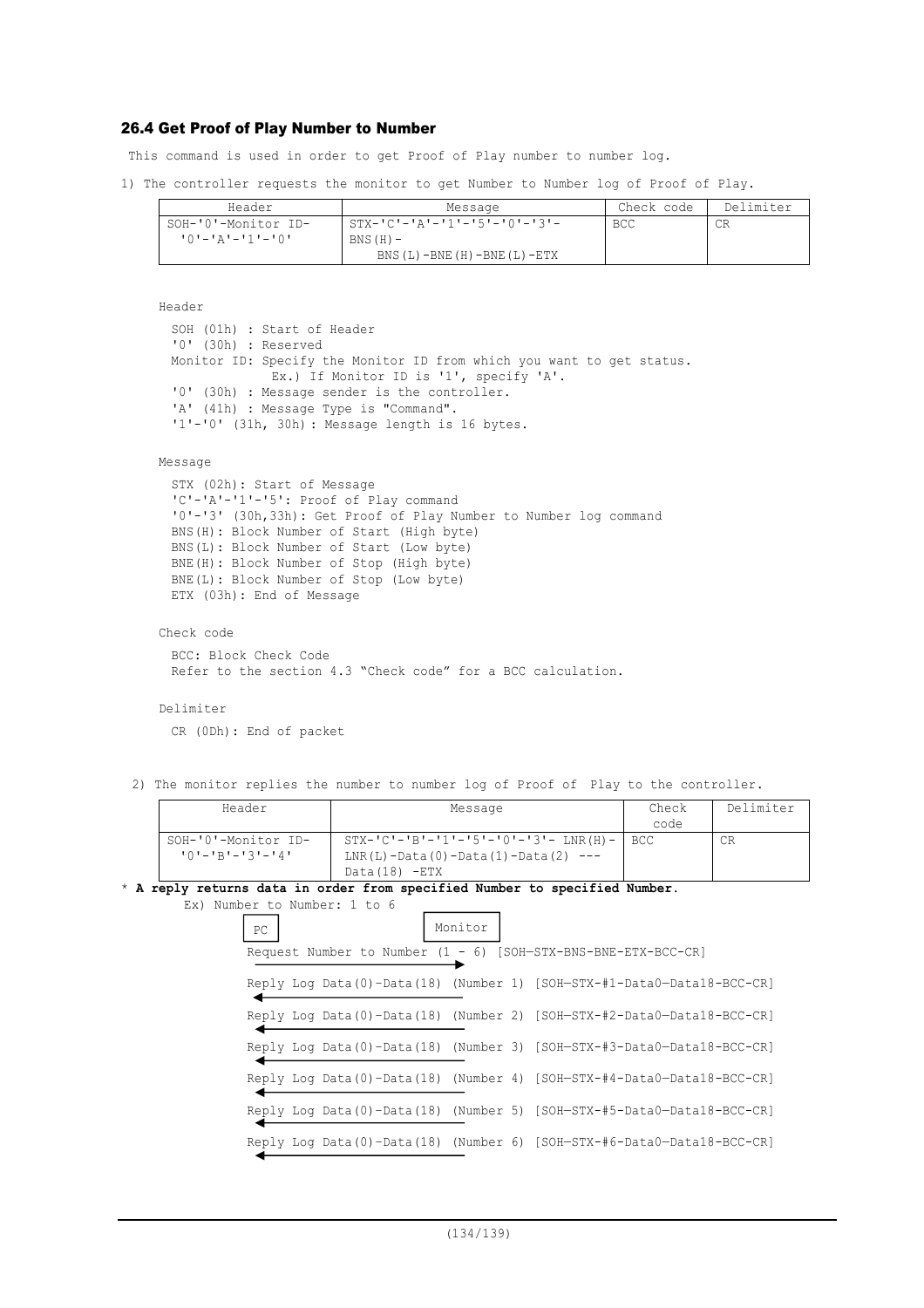### Header

```
SOH (01h) : Start of Header
'0' (30h) : Reserved
Monitor ID: Specify the Monitor ID from which you want to get status.
             Ex.) If Monitor ID is '1', specify 'A'.
'0' (30h) : Message sender is the controller.
'A' (41h) : Message Type is "Command".
'3'-'4' (33h, 36h) : Message length is 38 bytes.
```
### Message

STX (02h): Start of Message 'C'-'B'-'1'-'5': Proof of Play reply command '0'-'3' (30h,33h): Get Proof of Play Number to Number log command LNR (H): log number being returned (High byte) LNR (L): log number being returned (Low byte) Data(0)-Data(12): Log Data of Proof of Play of STOP (26byte) : Same as "Get Proof of Play Current" \* Refer to "Get Proof of Play Current" ETX (03h): End of Message

### Check code

BCC: Block Check Code Refer to the section 4.3 "Check code" for a BCC calculation.

### Delimiter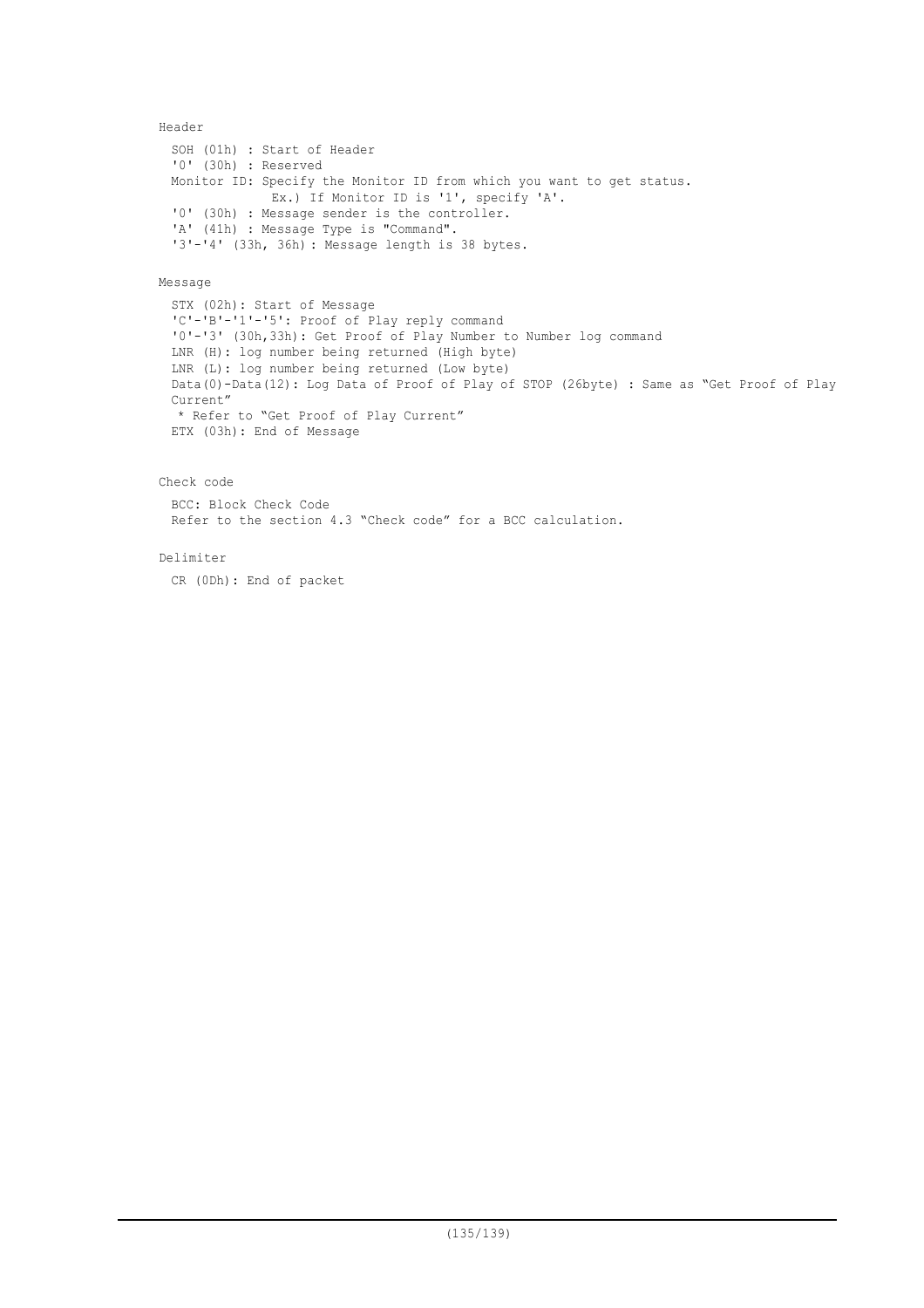# 27. Setting Lock of COMPUTE MODULE

## 27.1 Setting Lock Control

This command sets the condition of setting lock function of COMPUTE MODULE to "ON" or "OFF". If setting lock password 1st to 4th are matched with monitor resisted password, then this command is executed, and reply no error status.

If codes aren't matched with them then setting isn't changed, and reply error status.

1) The controller requests the monitor to set the condition of setting lock.

| Header                                              | Message                                | Check<br>code | Delimiter |
|-----------------------------------------------------|----------------------------------------|---------------|-----------|
| SOH-'0'-MonitorID-<br>י ^ י – י ר י – י ג י – י ^ י | STX-'C'-'A'-'1'-'B'-EN-P1-P2-P3-P4-ETX | BCC.          | СR        |

```
Header
  SOH (01h): Start of Header
  '0' (30h): Reserved
 Monitor ID: Specify the Monitor ID of which you want to change a setting.
             Ex.) If Monitor ID is '1', specify 'A'.
  '0' (30h): Message sender is the controller.
  'A' (41h): Message type is "Command".
  '1'-'0'(31h, 30h): Message length
Message
  STX (02h): Start of Message
  'C'-'A'-'1'-'B' (43h, 41h, 31h, 42h): Service Lock Control command
  EN: Enable /Disable
     '0'-'0'(30h, 30h): OFF
     '0'-'1'(30h, 31h): ON
  P1-P2-P3-P4: Lock condition control data
     P1: Security Pass code 1st
         '0'-'0'(30h, 30h): "0"
            |
          '0'-'9'(30h, 39h): "9"
     P2: Security Pass code 2nd
         '0'-'0'(30h, 30h): "0"
            |
          '0'-'9'(30h, 39h): "9"
     P3: Security Pass code 3rd
         '0'-'0'(30h, 30h): "0"
            |
          '0'-'9'(30h, 39h): "9"
     P4: Security Pass code 4th
          '0'-'0'(30h, 30h): "0"
            |
          '0'-'9'(30h, 39h): "9"
  ETX (03h): End of Message
Check code
 BCC: Block Check Code
       Refer to the section 4.3 "Check code" for a BCC calculation.
Delimiter
 CR (0Dh): End of packet
```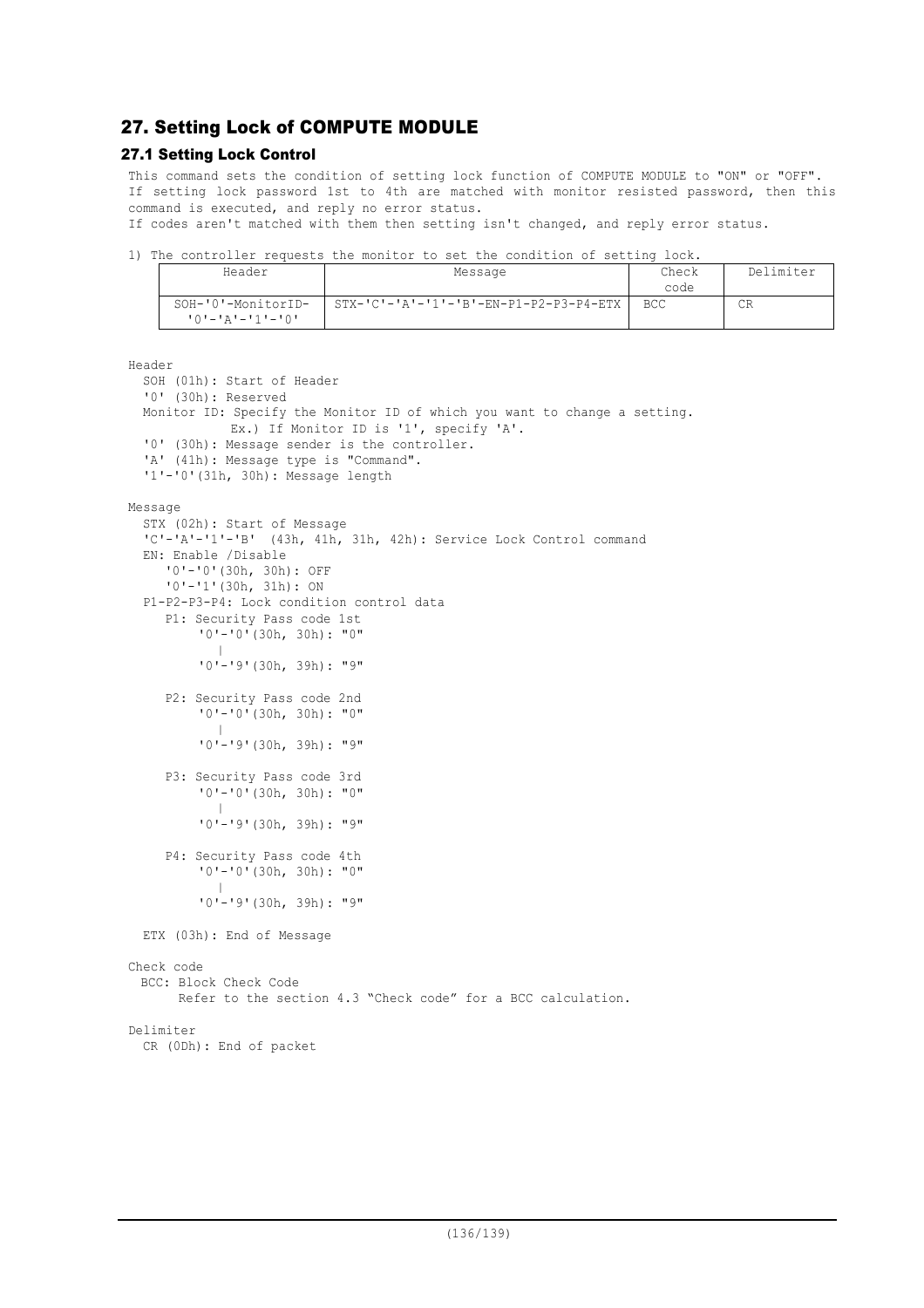2) The monitor replies the result to the controller.

| Header                         | Message                          | Check code | Delimiter |
|--------------------------------|----------------------------------|------------|-----------|
| SOH-'0'-'0'-Monitor ID-        | $STX-ICI-IBI-II-I-BI-ST-END-ETX$ | <b>BCC</b> | СR        |
| $R$ 'r $-$ ' $0$ ' $-$ ' $R$ ' |                                  |            |           |

Header

SOH (01h): Start of Header '0' (30h): Reserved '0' (30h): Message receiver is the controller. Monitor ID: Indicate a replying Monitor ID. Ex.) When this byte is set to 'A', the replying Monitor ID is '1'. 'B' (42h): Message type is "Command reply". '0'-'A'(30h, 41h): Message length Message STX (02h): Start of Message 'C'-'B'-'1'-'B' (43h, 42h, 31h, 42h): Security Lock Control reply command ST: Status '0'-'0'(30h, 30h): No error '0'-'1'(30h, 31h): Error EN: Enable /Disable '0'-'0'(30h, 30h): OFF '0'-'1'(30h, 31h): ON ETX (03h): End of Message Check code BCC: Block Check Code Refer to the section 4.3 "Check code" for a BCC calculation. Delimiter CR (0Dh): End of packet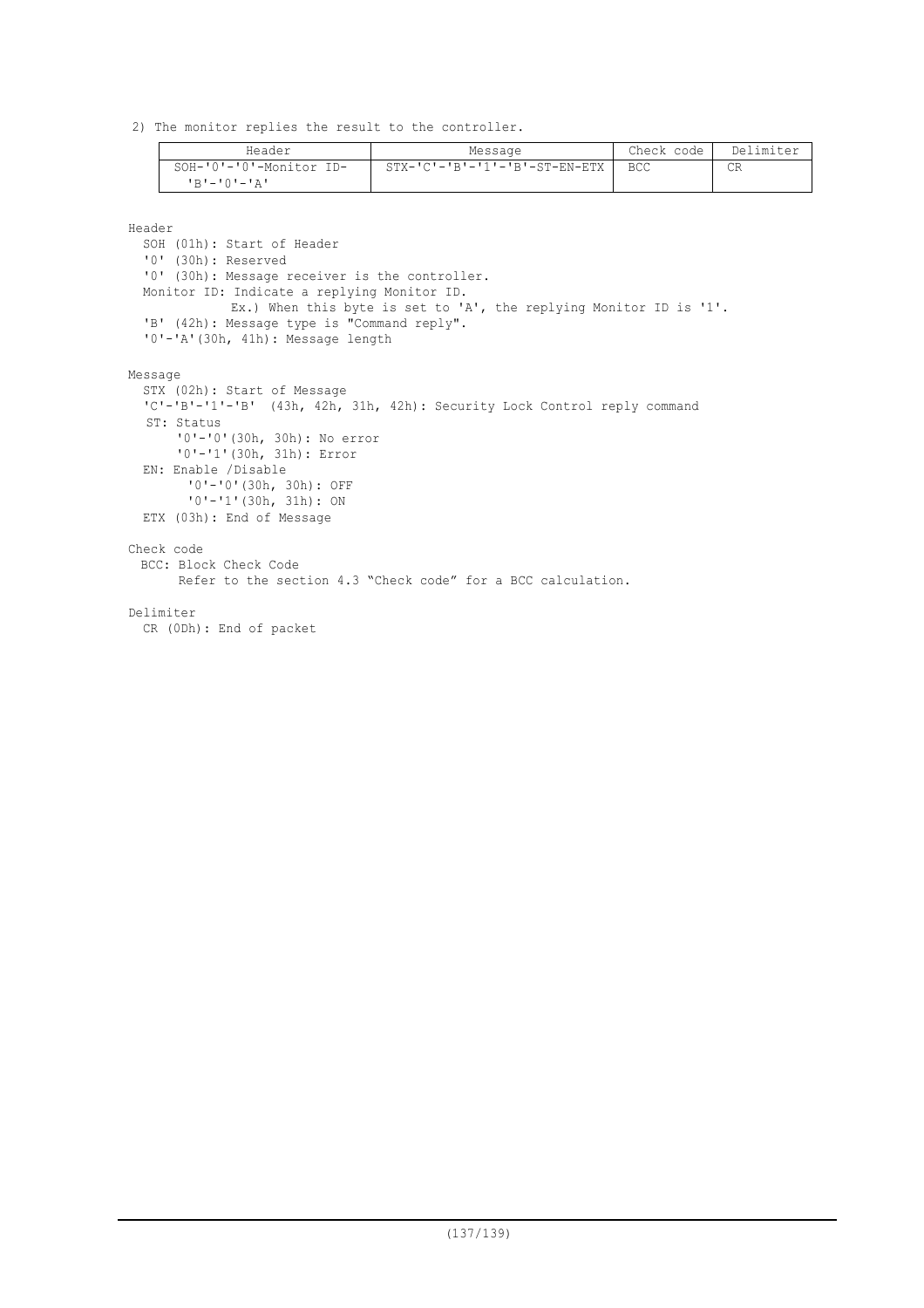## 28. Emergency Contents

This function which plays files in the EMRGENCY CONTENTS folder in the root folder on SD card automatically using MEDIA PLAYER function. During playing, a display prohibits operation except power off. Create "EMERGENCY CONTENTS" folder in a route folder. "Display command" starts playing, and "Delete command" stops playing.

### 28.1 Emergency Contents Display

This command is used in order to display Emergency Contents.

1) The controller requests the monitor to display Emergency Contents.

| Header              | Message                                                                                                                                                                                                                                                                                                                 | Check code | Delimiter |
|---------------------|-------------------------------------------------------------------------------------------------------------------------------------------------------------------------------------------------------------------------------------------------------------------------------------------------------------------------|------------|-----------|
| SOH-'0'-Monitor ID- | $\frac{1}{2}$ STX- $\frac{1}{C}$ $\frac{1}{2}$ $\frac{1}{2}$ $\frac{1}{2}$ $\frac{1}{2}$ $\frac{1}{2}$ $\frac{1}{2}$ $\frac{1}{2}$ $\frac{1}{2}$ $\frac{1}{2}$ $\frac{1}{2}$ $\frac{1}{2}$ $\frac{1}{2}$ $\frac{1}{2}$ $\frac{1}{2}$ $\frac{1}{2}$ $\frac{1}{2}$ $\frac{1}{2}$ $\frac{1}{2}$ $\frac{1}{2}$ $\frac{1}{2$ | <b>BCC</b> | СR        |
| 10'-'A'-'0'-'8'     |                                                                                                                                                                                                                                                                                                                         |            |           |

Header

```
SOH (01h): Start of Header
  '0' (30h): Reserved
 Monitor ID: Specify the Monitor ID of which you want to change a setting.
    Ex.) If Monitor ID is '1', specify 'A'.
  '0' (30h): Message sender is the controller.
  'A' (41h): Message type is "Command".
  '0'-'8'(30h, 38h): Message length (8byte)
Message
 STX (02h): Start of Message
  'C'-'A'-'1'-'F' (43h, 41h, 31h, 46h): Emergency Contents Command
  '0'-'1' (30h, 32h): Display
 ETX (03h): End of Message
Check code
  BCC: Block Check Code
```
Refer to the section 4.3 "Check code" for a BCC calculation.

## Delimiter

CR (0Dh): End of packet

 00h: No Error 01h: Error

ETX (03h): End of Message

2) The monitor replies Security Enable to the controller.

| Header                  | Message                            | Check code | Delimiter |
|-------------------------|------------------------------------|------------|-----------|
| SOH-'0'-'0'-Monitor ID- | STX-'C'-'B'-'1'-'F'-'0'-'1'-ST-ETX | <b>BCC</b> | CR        |
| IR'-'0'-'A'             |                                    |            |           |

Header

```
SOH (01h): Start of Header
 '0' (30h): Reserved
 '0' (30h): Message receiver is the controller.
 Monitor ID: Indicate a replying Monitor ID.
    Ex.) When this byte is set to 'A', replying monitor's ID is '1'.
 'B' (42h): Message type is "Command reply".
 '0'-'A'(30h,41h): Message length (10byte)
Message
 STX (02h): Start of Message
 'C'-'B'-'1'-'F' (43h, 42h, 31h, 46h): Emergency Contents Reply Command
 '0'-'1' (30h, 32h): Display
 ST: Status
```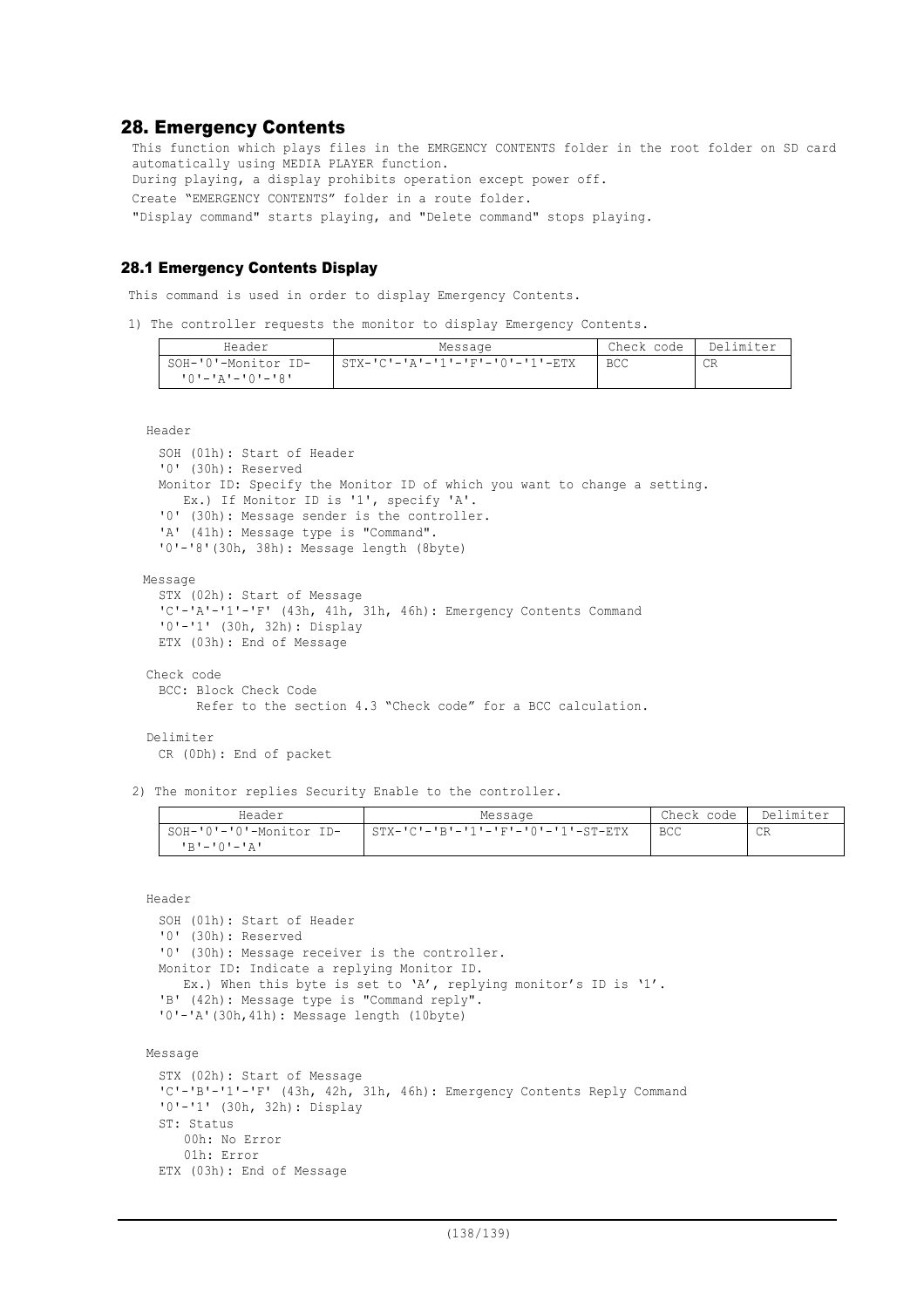```
Check code
 BCC: Block Check Code
    Refer to the section 4.3 "Check code" for a BCC calculation.
```
## Delimiter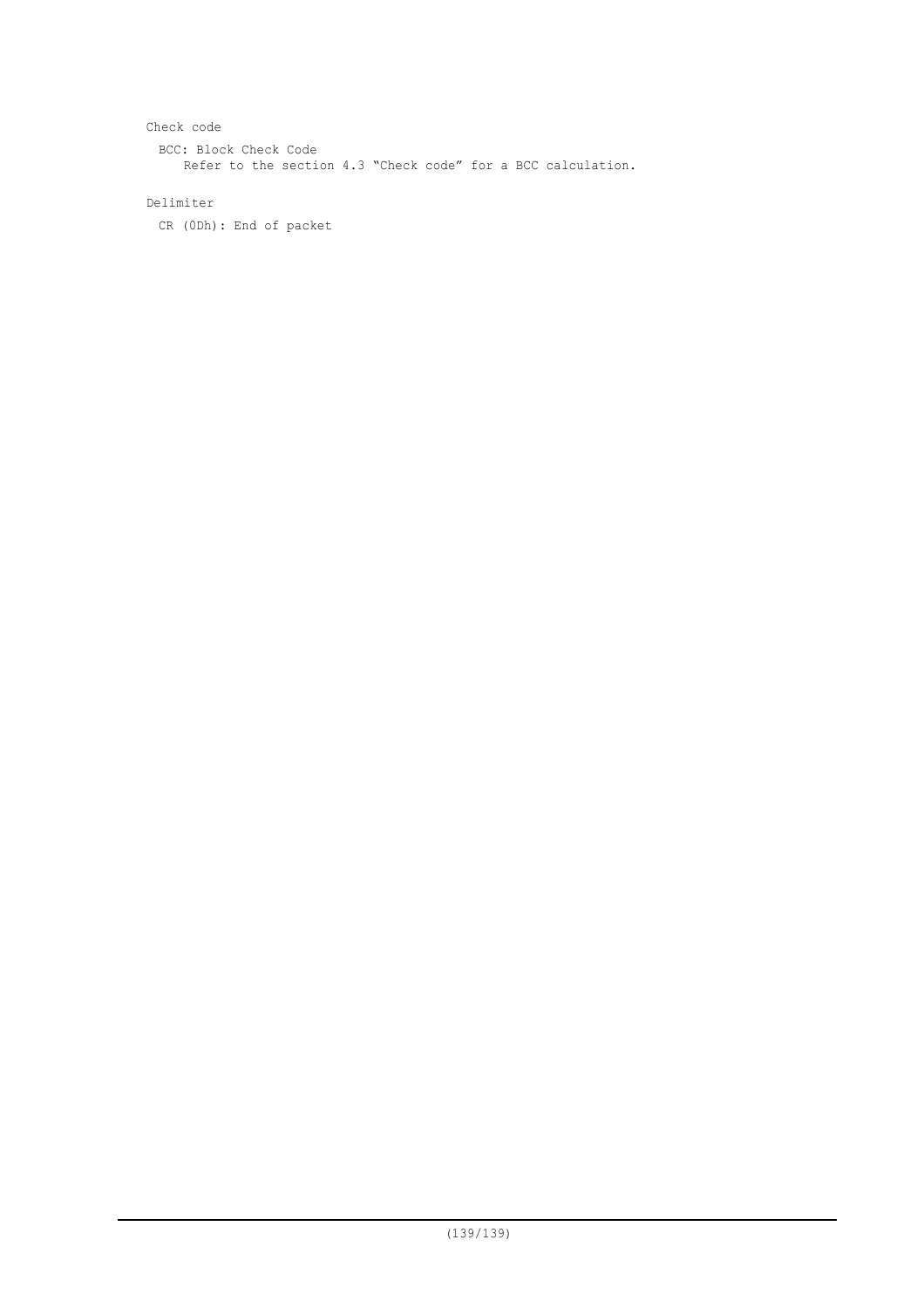### 28.2 Emergency Contents Delete

This command is used in order to stop Emergency Contents.

1) The controller requests the monitor to set Security password.

| Header              | Message                                               | Check code | Delimiter |
|---------------------|-------------------------------------------------------|------------|-----------|
| SOH-'0'-Monitor ID- | $STX - 'C' - 'A' - '1' - 'F' - '0' - '0' - ETX$   BCC |            | СR        |
| י8י−י∩י−יגי−י∩י     |                                                       |            |           |

#### *Header*

SOH (01h): Start of Header '0' (30h): Reserved Monitor ID: Specify the Monitor ID of which you want to change a setting. Ex.) If Monitor ID is '1', specify 'A'. '0' (30h): Message sender is the controller. 'A' (41h): Message type is "Command". '0'-'8'(30h,38h): Message length (8byte)

### Message

```
STX (02h): Start of Message
 'C'-'A'-'1'-'F' (43h, 41h, 31h, 46h): Emergency Contents Command
 '0'-'0' (30h, 30h): Delete
 ETX (03h): End of Message
Check code
 BCC: Block Check Code
```

```
 Refer to the section 4.3 "Check code" for a BCC calculation.
```

```
Delimiter
 CR (0Dh): End of packet
```
2) The monitor replies a written in result.

| Header                  | Message                            | Check code | Delimiter |
|-------------------------|------------------------------------|------------|-----------|
| SOH-'0'-'0'-Monitor ID- | STX-'C'-'B'-'1'-'F'-'0'-'0'-ST-ETX | BCC        | CR        |
| יגי−י∩י−יתי             |                                    |            |           |

Header

```
SOH (01h): Start of Header
'0' (30h): Reserved
'0' (30h): Message receiver is the controller.
Monitor ID: Indicate a replying Monitor ID.
  Ex.) When this byte is set to 'A', replying monitor's ID is '1'.
'B' (42h): Message type is "Command reply".
'0'-'A'(30h,41h): Message length (10byte)
```
Message

```
STX (02h): Start of Message
'C'-'B'-'1'-'F' (43h, 42h, 31h, 46h): Emergency Contents Reply Command
'0'-'0' (30h, 31h): Delete
ST: Error Status
    00h: No Error
    01h: Error
ETX (03h): End of Message
```
Check code BCC: Block Check Code Refer to the section 4.3 "Check code" for a BCC calculation.

### Delimiter

```
CR (0Dh): End of packet
```